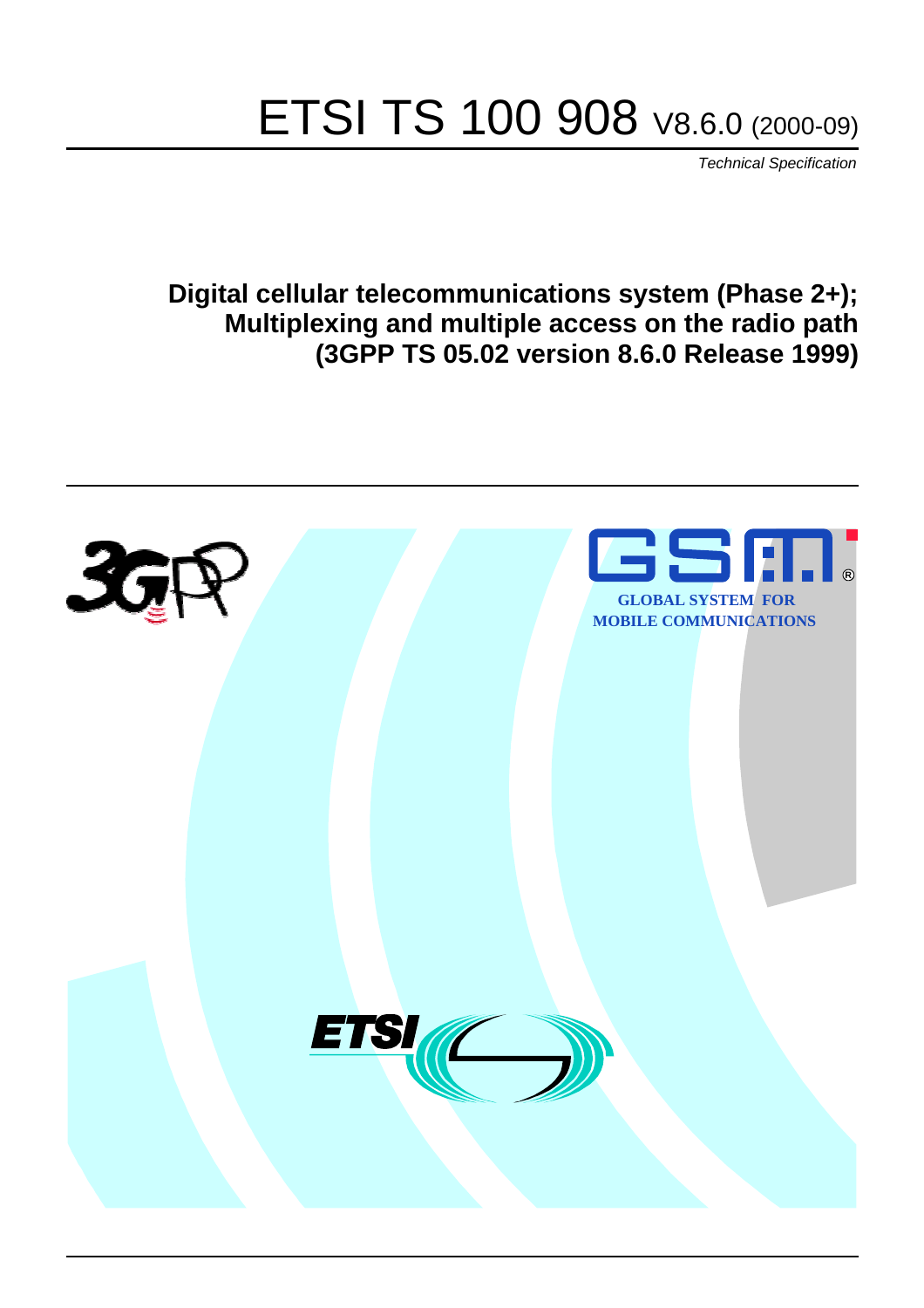**1** 

Reference RTS/TSGG-000502Q8R4

> Keywords GSM

#### **ETSI**

#### 650 Route des Lucioles F-06921 Sophia Antipolis Cedex - FRANCE

Tel.: +33 4 92 94 42 00 Fax: +33 4 93 65 47 16

Siret N° 348 623 562 00017 - NAF 742 C Association à but non lucratif enregistrée à la Sous-Préfecture de Grasse (06) N° 7803/88

**Important notice** 

Individual copies of the present document can be downloaded from: [http://www.etsi.org](http://www.etsi.org/)

The present document may be made available in more than one electronic version or in print. In any case of existing or perceived difference in contents between such versions, the reference version is the Portable Document Format (PDF). In case of dispute, the reference shall be the printing on ETSI printers of the PDF version kept on a specific network drive within ETSI Secretariat.

Users of the present document should be aware that the document may be subject to revision or change of status. Information on the current status of this and other ETSI documents is available at [http://www.etsi.org/tb/status/](http://www.etsi.org/tb/status)

> If you find errors in the present document, send your comment to: <editor@etsi.fr>

#### **Copyright Notification**

No part may be reproduced except as authorized by written permission. The copyright and the foregoing restriction extend to reproduction in all media.

© European Telecommunications Standards Institute 2000.

All rights reserved.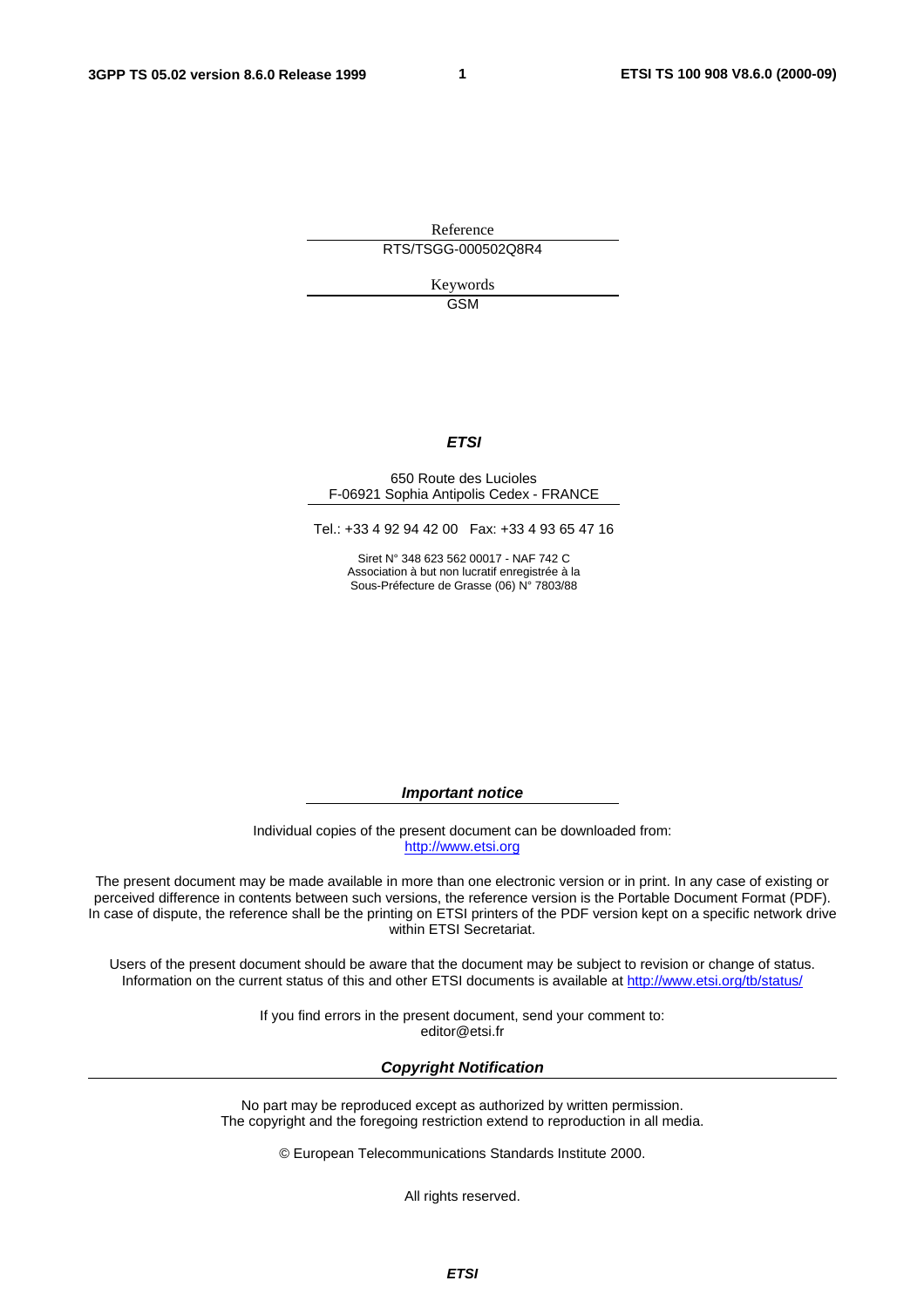# Intellectual Property Rights

IPRs essential or potentially essential to the present document may have been declared to ETSI. The information pertaining to these essential IPRs, if any, is publicly available for **ETSI members and non-members**, and can be found in ETSI SR 000 314: *"Intellectual Property Rights (IPRs); Essential, or potentially Essential, IPRs notified to ETSI in respect of ETSI standards"*, which is available from the ETSI Secretariat. Latest updates are available on the ETSI Web server [\(http://www.etsi.org/ipr](http://www.etsi.org/ipr)).

Pursuant to the ETSI IPR Policy, no investigation, including IPR searches, has been carried out by ETSI. No guarantee can be given as to the existence of other IPRs not referenced in ETSI SR 000 314 (or the updates on the ETSI Web server) which are, or may be, or may become, essential to the present document.

# Foreword

This Technical Specification (TS) has been produced by the ETSI 3<sup>rd</sup> Generation Partnership Project (3GPP).

The present document may refer to technical specifications or reports using their 3GPP identities, UMTS identities or GSM identities. These should be interpreted as being references to the corresponding ETSI deliverables.

The cross reference between GSM, UMTS, 3GPP and ETSI identities can be found under www.etsi.org/key.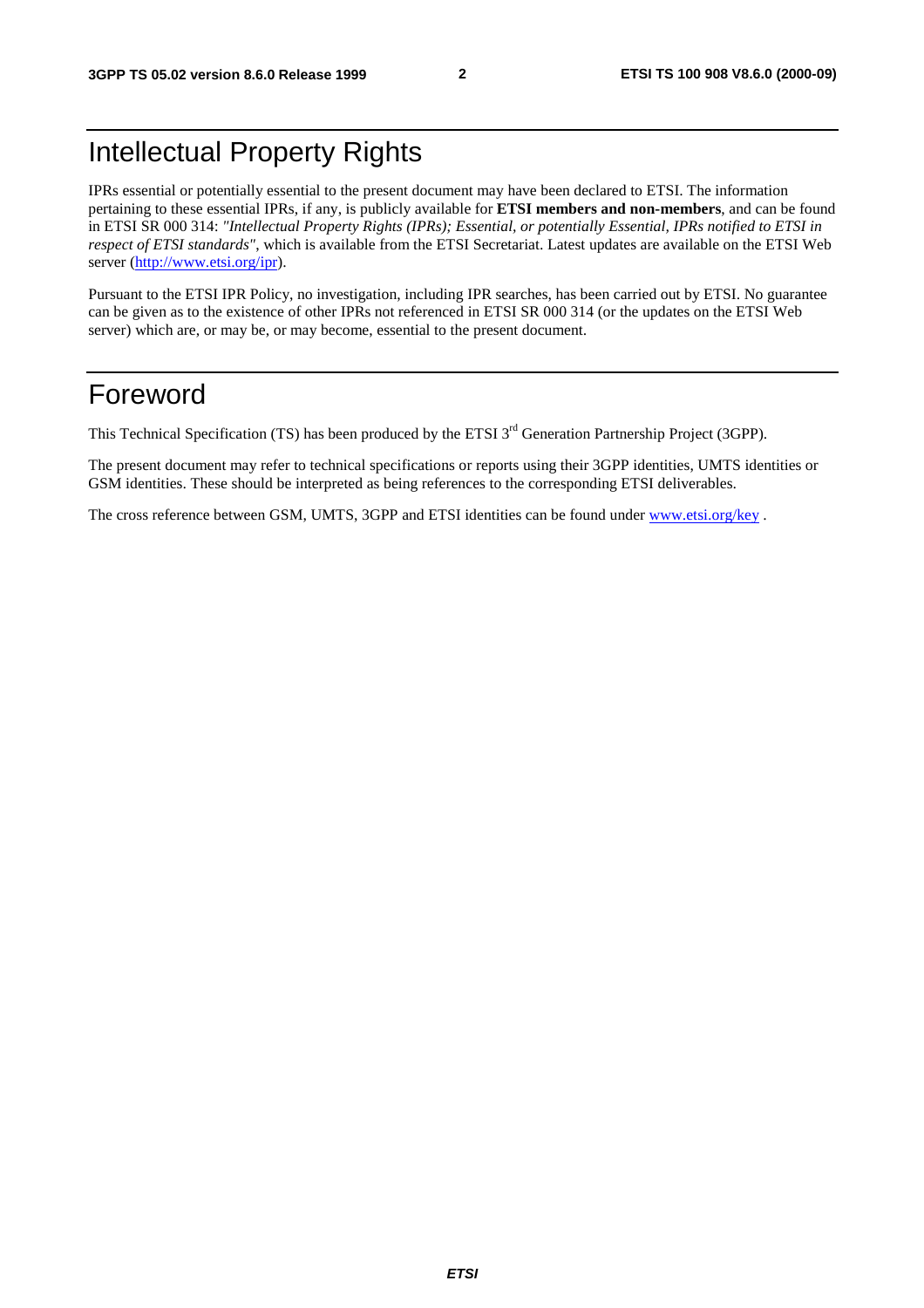$\mathbf{3}$ 

# Contents

| 1                  |                                                                                         |  |
|--------------------|-----------------------------------------------------------------------------------------|--|
| 1.1                |                                                                                         |  |
| 1.2                |                                                                                         |  |
| 2                  |                                                                                         |  |
|                    |                                                                                         |  |
| 3                  |                                                                                         |  |
| 3.1                |                                                                                         |  |
| 3.2                |                                                                                         |  |
| 3.2.1<br>3.2.2     |                                                                                         |  |
| 3.2.3              |                                                                                         |  |
| 3.2.4              |                                                                                         |  |
| 3.3                |                                                                                         |  |
| 3.3.1              |                                                                                         |  |
| 3.3.2              |                                                                                         |  |
| 3.3.2.1            |                                                                                         |  |
| 3.3.2.2            |                                                                                         |  |
| 3.3.2.2.1          |                                                                                         |  |
| 3.3.2.2.2          |                                                                                         |  |
| 3.3.2.3            |                                                                                         |  |
| 3.3.2.4            |                                                                                         |  |
| 3.3.2.4.1          |                                                                                         |  |
| 3.3.2.4.2          |                                                                                         |  |
| 3.3.3              |                                                                                         |  |
| 3.3.3.1            | Common control type channels, known when combined as a common control channel (CCCH) 12 |  |
| 3.3.3.2            |                                                                                         |  |
| 3.3.3.2.1          |                                                                                         |  |
| 3.3.3.2.2          |                                                                                         |  |
| 3.3.4              |                                                                                         |  |
| 3.3.4.1            |                                                                                         |  |
| 3.3.4.2            |                                                                                         |  |
| 3.3.5              |                                                                                         |  |
| 3.3.6              |                                                                                         |  |
| 3.3.6.1<br>3.3.6.2 |                                                                                         |  |
| 3.3.6.3            |                                                                                         |  |
| 3.3.6.4            |                                                                                         |  |
| 3.4                |                                                                                         |  |
|                    |                                                                                         |  |
| 4                  |                                                                                         |  |
| 4.1                |                                                                                         |  |
| 4.2                |                                                                                         |  |
| 4.2.1              |                                                                                         |  |
| 4.2.2              |                                                                                         |  |
| 4.3                |                                                                                         |  |
| 4.3.1              |                                                                                         |  |
| 4.3.2              |                                                                                         |  |
| 4.3.3<br>4.3.4     |                                                                                         |  |
|                    |                                                                                         |  |
| 5                  |                                                                                         |  |
| 5.1                |                                                                                         |  |
| 5.2<br>5.2.1       |                                                                                         |  |
| 5.2.2              |                                                                                         |  |
| 5.2.3              |                                                                                         |  |
|                    |                                                                                         |  |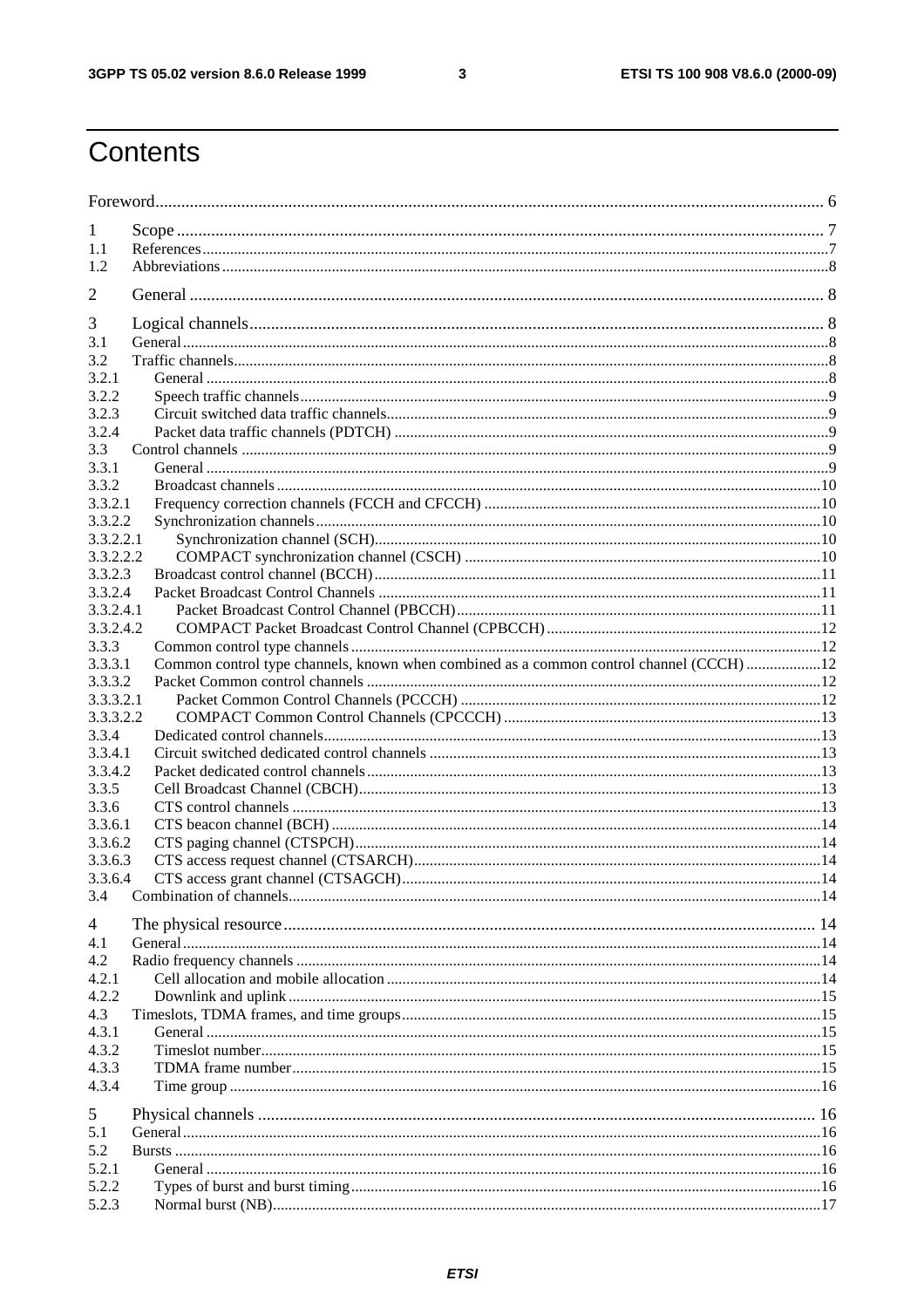$\overline{\mathbf{4}}$ 

| 5.2.4      |                                                                              |  |
|------------|------------------------------------------------------------------------------|--|
| 5.2.5      |                                                                              |  |
| 5.2.6      |                                                                              |  |
| 5.2.7      |                                                                              |  |
| 5.2.8      |                                                                              |  |
| 5.3        |                                                                              |  |
| 5.4        |                                                                              |  |
| 5.5        |                                                                              |  |
| 5.6        |                                                                              |  |
| 5.6.1      |                                                                              |  |
| 5.6.2      |                                                                              |  |
| 5.6.3      |                                                                              |  |
|            |                                                                              |  |
| 6          |                                                                              |  |
| 6.1        |                                                                              |  |
| 6.2        |                                                                              |  |
| 6.2.1      |                                                                              |  |
| 6.2.2      |                                                                              |  |
| 6.2.3      |                                                                              |  |
| 6.2.4      |                                                                              |  |
| 6.2.5      |                                                                              |  |
| 6.2.6      |                                                                              |  |
| 6.3        |                                                                              |  |
| 6.3.1      |                                                                              |  |
| 6.3.1.1    |                                                                              |  |
| 6.3.1.2    |                                                                              |  |
| 6.3.1.3    |                                                                              |  |
| 6.3.1.4    |                                                                              |  |
| 6.3.2      |                                                                              |  |
| 6.3.2.1    |                                                                              |  |
| 6.3.2.2    |                                                                              |  |
| 6.3.2.2.1  |                                                                              |  |
| 6.3.2.2.2  |                                                                              |  |
| 6.3.2.2.3  |                                                                              |  |
| 6.3.2.2.3a |                                                                              |  |
| 6.3.2.3    |                                                                              |  |
| 6.3.2.3.1  |                                                                              |  |
| 6.3.2.3.2  |                                                                              |  |
| 6.3.2.3.3  |                                                                              |  |
| 6.3.2.3.3a |                                                                              |  |
| 6.3.2.3.4  |                                                                              |  |
| 6.3.2.3.4a |                                                                              |  |
| 6.3.2.4    |                                                                              |  |
| 6.3.2.4a   |                                                                              |  |
| 6.3.3      |                                                                              |  |
| 6.3.3.1    |                                                                              |  |
| 6.3.3.2    |                                                                              |  |
| 6.4        |                                                                              |  |
| 6.4.1      |                                                                              |  |
| 6.4.2      |                                                                              |  |
| 6.4.2.1    |                                                                              |  |
| 6.4.2.2    |                                                                              |  |
| 6.4.2.3    |                                                                              |  |
| 6.5        |                                                                              |  |
| 6.5.1      |                                                                              |  |
| 6.5.2      |                                                                              |  |
| 6.5.3      |                                                                              |  |
| 6.5.4      |                                                                              |  |
|            |                                                                              |  |
| 6.5.5      |                                                                              |  |
| 6.5.6      | Determination of PCCCH_GROUP and PAGING_GROUP for MS in GPRS attached mode39 |  |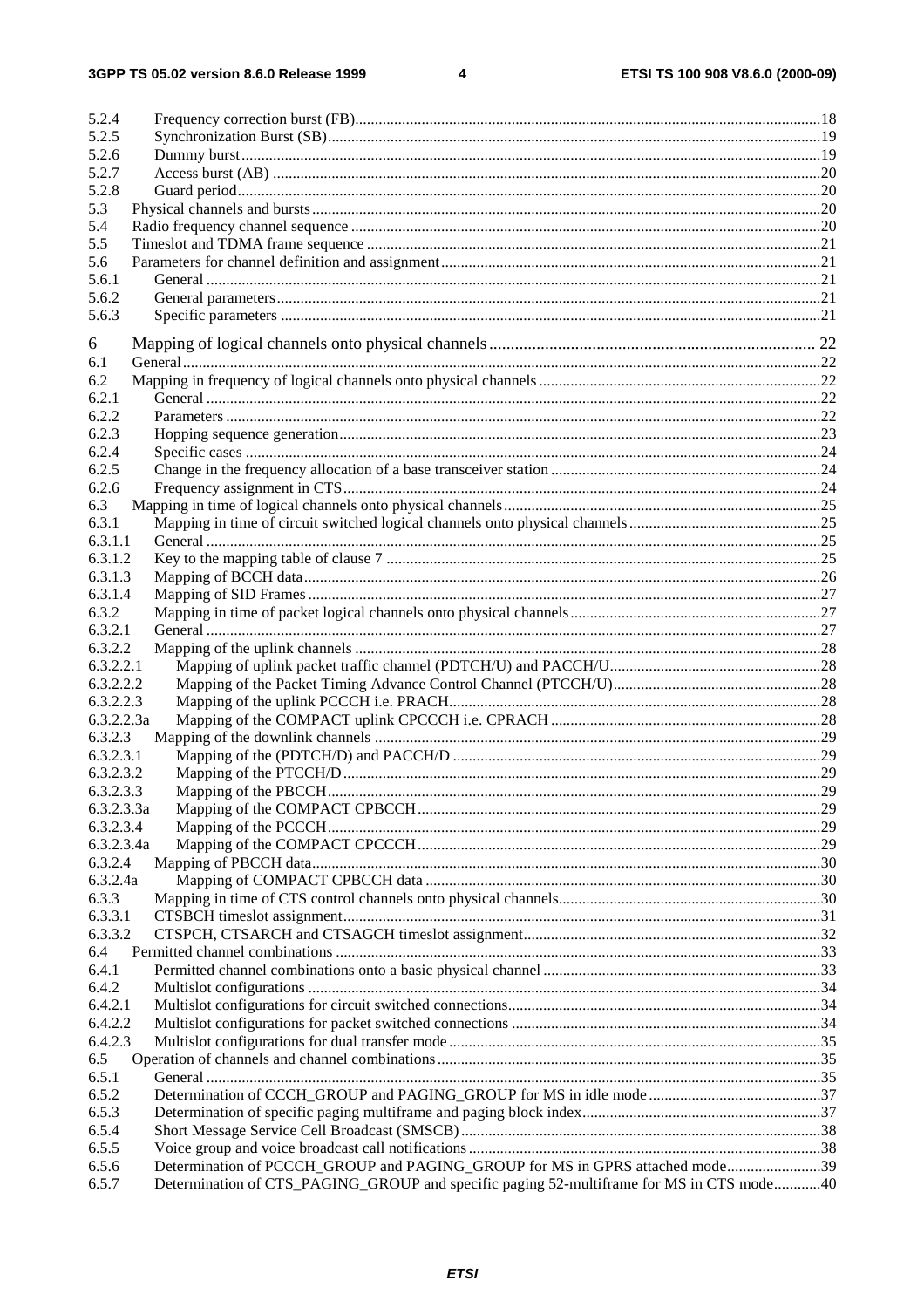| A.1     |                                                                                              |  |
|---------|----------------------------------------------------------------------------------------------|--|
| A.2     |                                                                                              |  |
| A.2.1   |                                                                                              |  |
| A.2.1.1 |                                                                                              |  |
| A.2.1.2 |                                                                                              |  |
| A.2.1.3 | A dummy burst with (BN61, BN62, BN86) mapped from the TSC bits of normal bursts according to |  |
| A.2.1.4 |                                                                                              |  |
| A.2.2   |                                                                                              |  |
| A.2.2.1 |                                                                                              |  |
| A.2.2.2 |                                                                                              |  |
| A.2.3   |                                                                                              |  |
| A.2.4   |                                                                                              |  |
| A.2.5   |                                                                                              |  |
| A.3     |                                                                                              |  |
|         |                                                                                              |  |
| B.1     |                                                                                              |  |
| B.2     |                                                                                              |  |
| B.3     |                                                                                              |  |
|         |                                                                                              |  |
|         |                                                                                              |  |
|         |                                                                                              |  |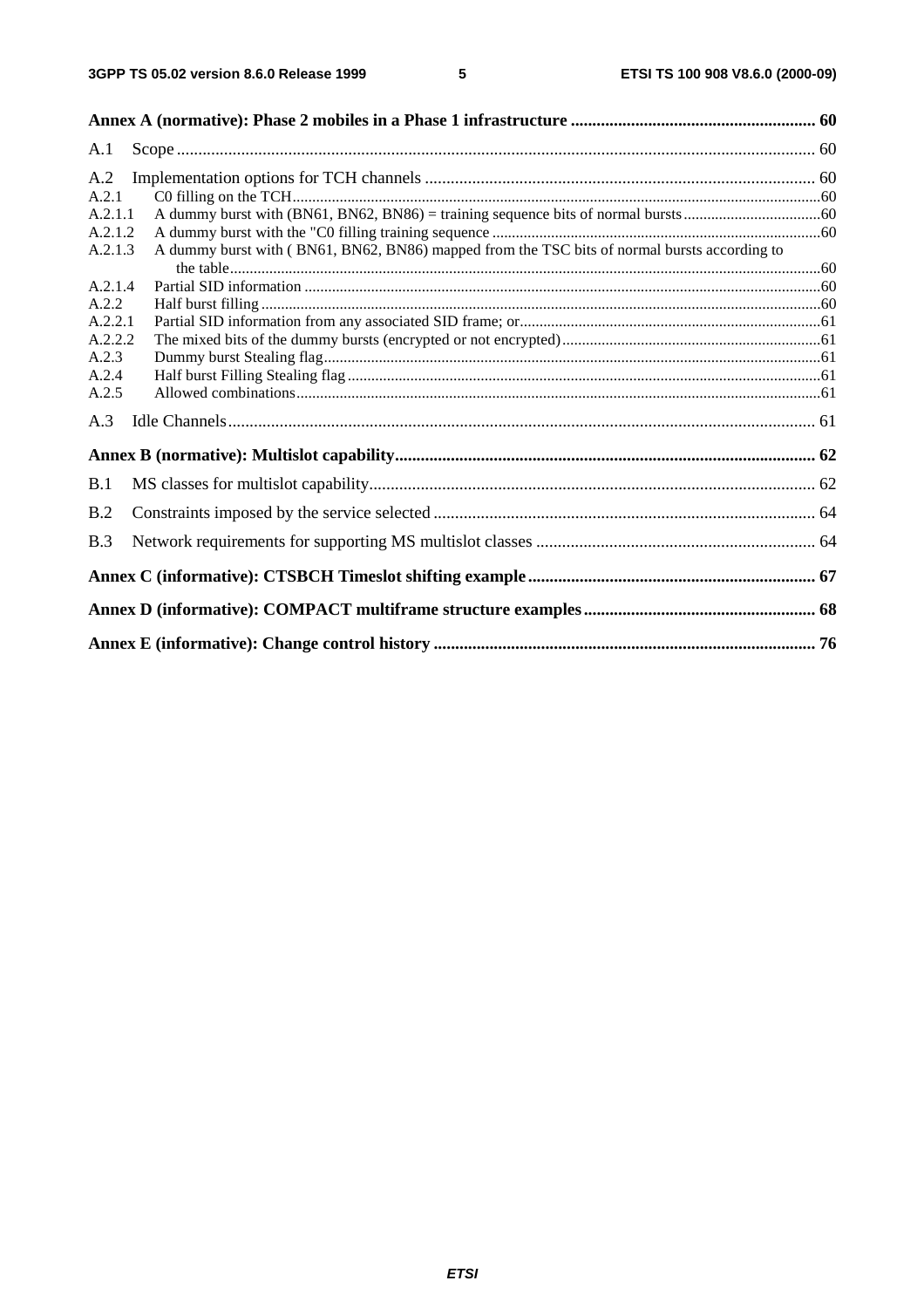# Foreword

This Technical Specification has been produced by the 3<sup>rd</sup> Generation Partnership Project (3GPP).

The contents of the present document are subject to continuing work within the TSG and may change following formal TSG approval. Should the TSG modify the contents of the present document, it will be re-released by the TSG with an identifying change of release date and an increase in version number as follows:

Version x.y.z

where:

- x the first digit:
	- 1 presented to TSG for information;
	- 2 presented to TSG for approval;
	- 3 or greater indicates TSG approved document under change control.
- y the second digit is incremented for all changes of substance, i.e. technical enhancements, corrections, updates, etc.
- z the third digit is incremented when editorial only changes have been incorporated in the document.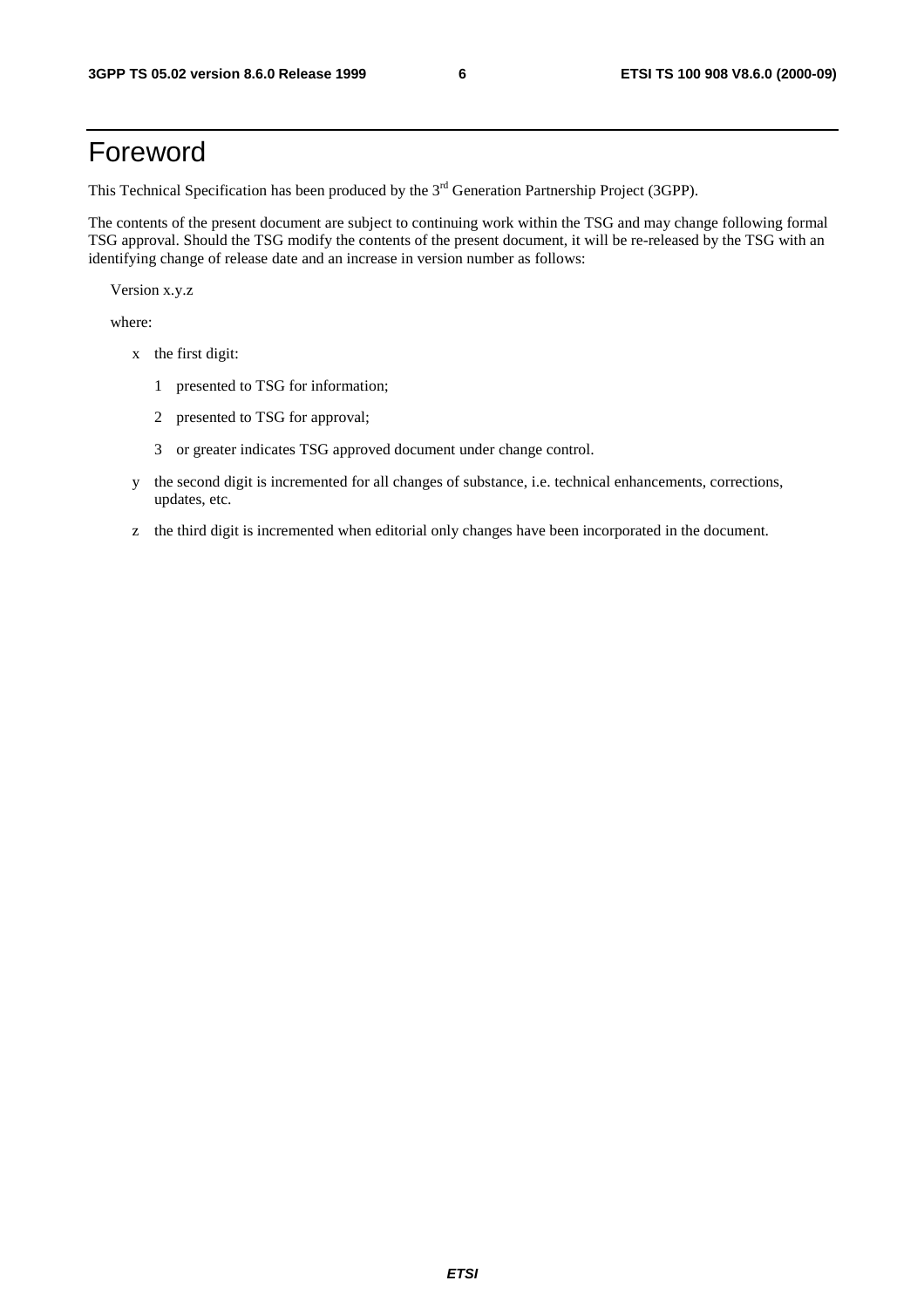# 1 Scope

The present document defines the physical channels of the radio sub-system required to support the logical channels. It includes a description of the logical channels and the definition of frequency hopping, TDMA frames, timeslots and bursts.

# 1.1 References

The following documents contain provisions which, through reference in this text, constitute provisions of the present document.

- References are either specific (identified by date of publication, edition number, version number, etc.) or non-specific.
- For a specific reference, subsequent revisions do not apply.
- For a non-specific reference, the latest version applies.
- [1] 3GPP TR 01.04: "Digital cellular telecommunications system (Phase 2+); Abbreviations and acronyms".
- [2] 3GPP TS 03.03: "Digital cellular telecommunications system (Phase 2+); Numbering, addressing and identification".
- [3] 3GPP TS 04.03: "Digital cellular telecommunications system (Phase 2+); Mobile Station Base Station System (MS - BSS) interface Channel structures and access capabilities".
- [4] 3GPP TS 04.06: "Digital cellular telecommunications system (Phase 2+); Mobile Station Base Station System (MS - BSS) interface Data Link (DL) layer specification".
- [5] 3GPP TS 04.08: "Digital cellular telecommunications system (Phase 2+); Mobile radio interface layer 3 specification".
- [6] 3GPP TS 05.03: "Digital cellular telecommunications system (Phase 2+); Channel coding".
- [7] 3GPP TS 05.04: "Digital cellular telecommunications system; Modulation".
- [8] 3GPP TS 05.05: "Digital cellular telecommunications system (Phase 2+); Radio transmission and reception".
- [9] 3GPP TS 05.08: "Digital cellular telecommunications system (Phase 2+); Radio subsystem link control".
- [10] 3GPP TS 05.10: "Digital cellular telecommunications system (Phase 2+); Radio subsystem synchronization".
- [11] 3GPP TS 03.64: "Digital cellular telecommunications system (Phase 2+); General Packet Radio Service (GPRS); Overall description of the GPRS Radio Interface; Stage 2".
- [12] 3GPP TS 04.60: "Digital cellular telecommunications system (Phase 2+); General Packet Radio Service (GPRS); Mobile Station (MS) - Base Station System (BSS interface; Radio Link Control (RLC) and Medium Access Control (MAC) Layer Specification".
- [13] 3GPP TS 03.52: "Digital cellular telecommunications system (Phase 2+); GSM Cordless Telephony System (CTS), Phase 1; Lower layers of the CTS Radio Interface; Stage 2".
- [14] 3GPP TS 04.56: "Digital cellular telecommunications system (Phase 2+); GSM Cordless Telephony System (CTS), Phase 1; CTS radio interface layer 3 specification".
- [15] 3GPP TS 05.56: "Digital cellular telecommunications system (Phase 2+); GSM Cordless Telephony System (CTS), Phase 1; CTS-FP radio subsystem".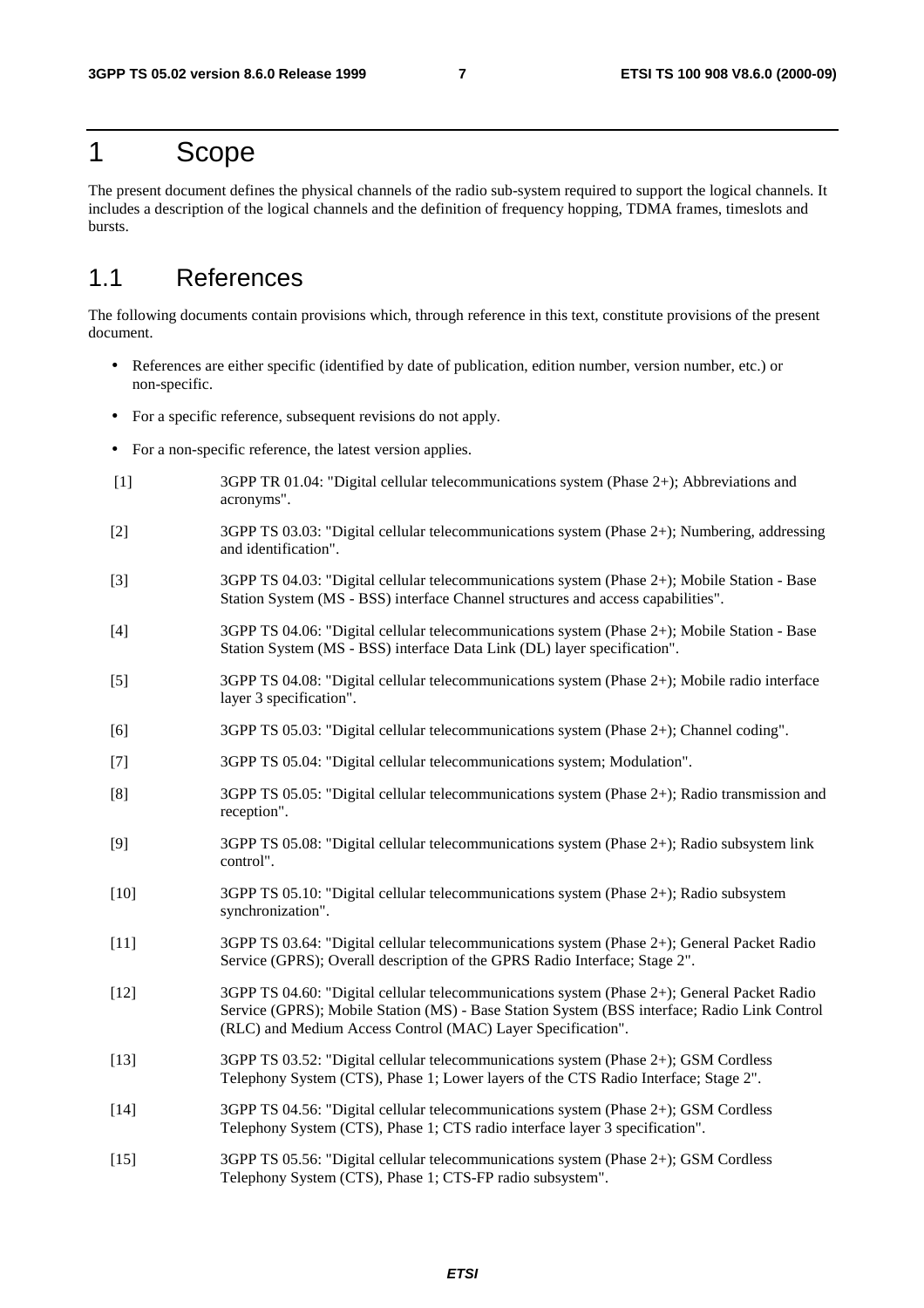# 1.2 Abbreviations

Abbreviations used in the present document are listed in 3GPP TR 01.04 [1].

# 2 General

The radio subsystem is required to support a certain number of logical channels that can be separated into two categories as defined in 3GPP TS 04.03:

- i) the traffic channels (TCH's);
- ii) the control channels.

More information is given about these logical channels in clause 3 which also defines a number of special channels used by the radio sub-system.

Clause 4 of this document describes the physical resource available to the radio sub-system, clause 5 defines physical channels based on that resource and clause 6 specifies how the logical channels shall be mapped onto physical channels. Figure 1 depicts this process.

# 3 Logical channels

# 3.1 General

This subclause describes the logical channels that are supported by the radio subsystem.

# 3.2 Traffic channels

### 3.2.1 General

Traffic channels (TCH's) are intended to carry either encoded speech or user data in circuit switched mode. Two general forms of traffic channel are defined:

- i) Full rate traffic channel (TCH/F). This channel carries information at a gross rate of 22,8 kbit/s.
- ii) Half rate traffic channel (TCH/H). This channel carries information at a gross rate of 11,4 kbit/s.
- iii) Enhanced circuit switched full rate traffic channel (E-TCH/F). This channel carries information at a gross rate of 69,6 kbit/s including the stealing symbols.

Packet data traffic channels (PDTCH's) are intended to carry user data in packet switched mode. For the purpose of this EN, any reference to traffic channel does not apply to PDTCH unless explicitly stated.

All traffic channels are bi-directional unless otherwise stated. Unidirectional downlink full rate channels, TCH/FD, are defined as the downlink part of the corresponding TCH/F.

Multiple full rate channels can be allocated to the same MS. This is referred to as multislot configurations, which is defined in subclause 6.4.2.1.

Multiple packet data traffic channels can be allocated to the same MS. This is referred to as multislot packet configurations, as defined in subclause 6.4.2.2.

A combination of a half rate traffic channel and a half rate packet data traffic channel on the same basic physical channel can be allocated to the same MS as defined in subclause 6.4.2.3.

A combination of a traffic channel and one or more full rate packet data traffic channels can be allocated to the same MS.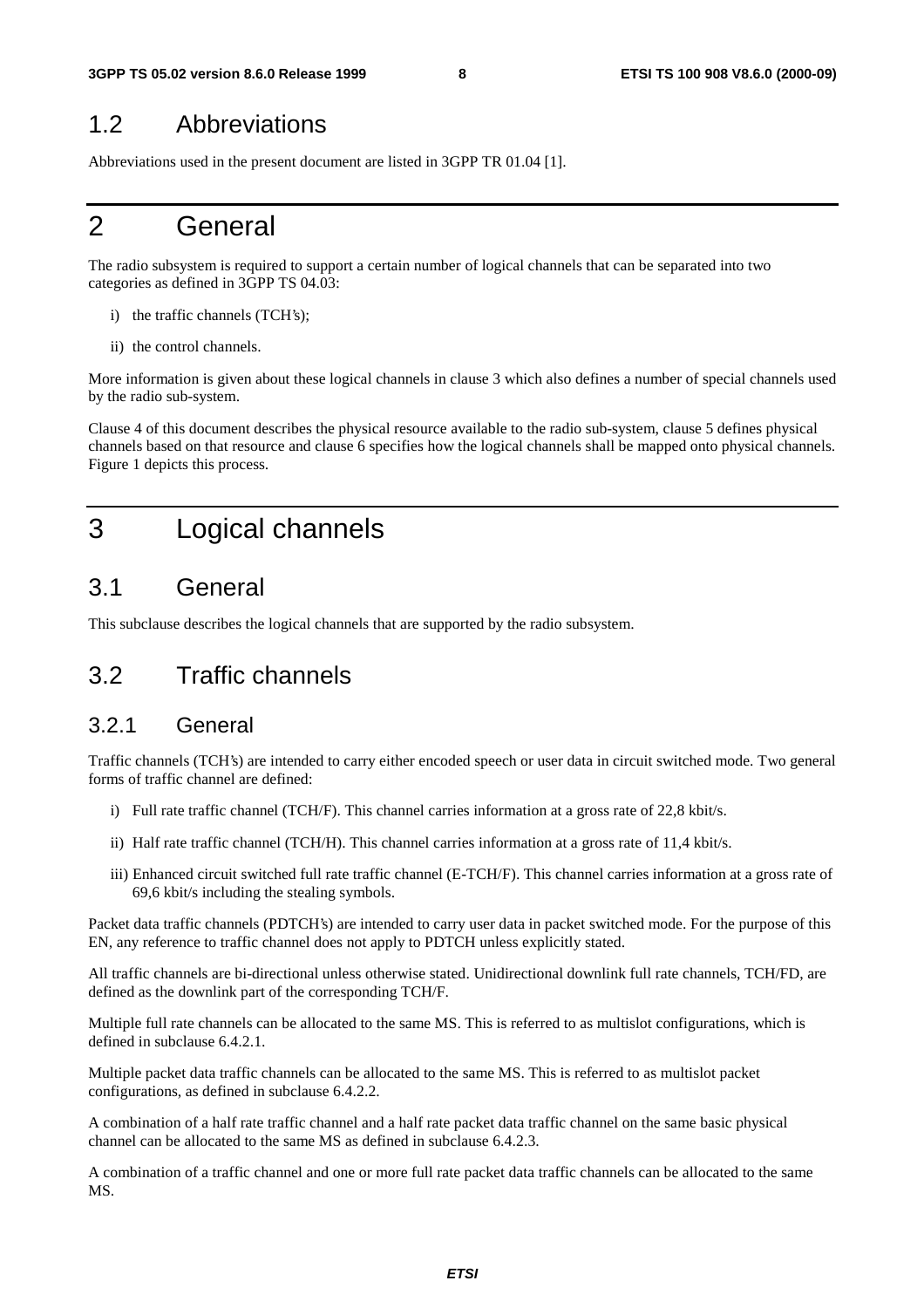The specific traffic channels available in the categories of speech and user data are defined in the subclauses following.

### 3.2.2 Speech traffic channels

The following traffic channels are defined to carry encoded speech:

- i) full rate traffic channel for speech (TCH/FS);
- ii) half rate traffic channel for speech (TCH/HS);
- iii) enhanced full rate traffic channel for speech (TCH/EFS);
- iv) adaptive full rate traffic channel for speech (TCH/AFS);
- v) adaptive half rate traffic channel for speech (TCH/AHS).

### 3.2.3 Circuit switched data traffic channels

The following traffic channels are defined to carry user data:

- i) full rate traffic channel for 9,6 kbit/s user data (TCH/F9.6);
- ii) full rate traffic channel for 4,8 kbit/s user data (TCH/F4.8);
- iii) half rate traffic channel for 4,8 kbit/s user data (TCH/H4.8);
- iv) half rate traffic channel for  $\leq 2.4$  kbit/s user data (TCH/H2.4);
- v) full rate traffic channel for  $\leq 2.4$  kbit/s user data (TCH/F2.4);
- vi) full rate traffic channel for 14,4 kbit/s user data (TCH/F14.4);
- vii) enhanced circuit switched full rate traffic channel for 28,8 kbit/s user data (E-TCH/F28.8);
- viii) enhanced circuit switched full rate traffic channel for 32,0 kbit/s user data (E-TCH/F32.0);
- ix) enhanced circuit switched full rate traffic channel for 43.2 kbit/s user data (E-TCH/F43.2).

### 3.2.4 Packet data traffic channels (PDTCH)

A PDTCH/F corresponds to the resource allocated to a single MS on one physical channel for user data transmission. Due to the dynamic multiplexing onto the same physical channel of different logical channels (see subclause 6.3.2), a PDTCH/F using GMSK modulation carries information at an instantaneous bit rate ranging from 0 to 22,8 kbit/s. A PDTCH/F using 8PSK modulation carries information (including stealing symbols) at an instantaneous bit rate ranging from 0 to 69,6 kbit/s.

A PDTCH/H corresponds to the resource allocated to a single MS on half a physical channel for user data transmission. The maximum instantaneous bit rate for a PDTCH/H is half that for a PDTCH/F.

All packet data traffic channels are uni-directional, either uplink (PDTCH/U), for a mobile originated packet transfer or downlink (PDTCH/D) for a mobile terminated packet transfer.

# 3.3 Control channels

### 3.3.1 General

Control channels are intended to carry signalling or synchronization data. Four categories of control channel are defined: broadcast, common, dedicated and CTS control channels. Specific channels within these categories are defined in the subclauses following.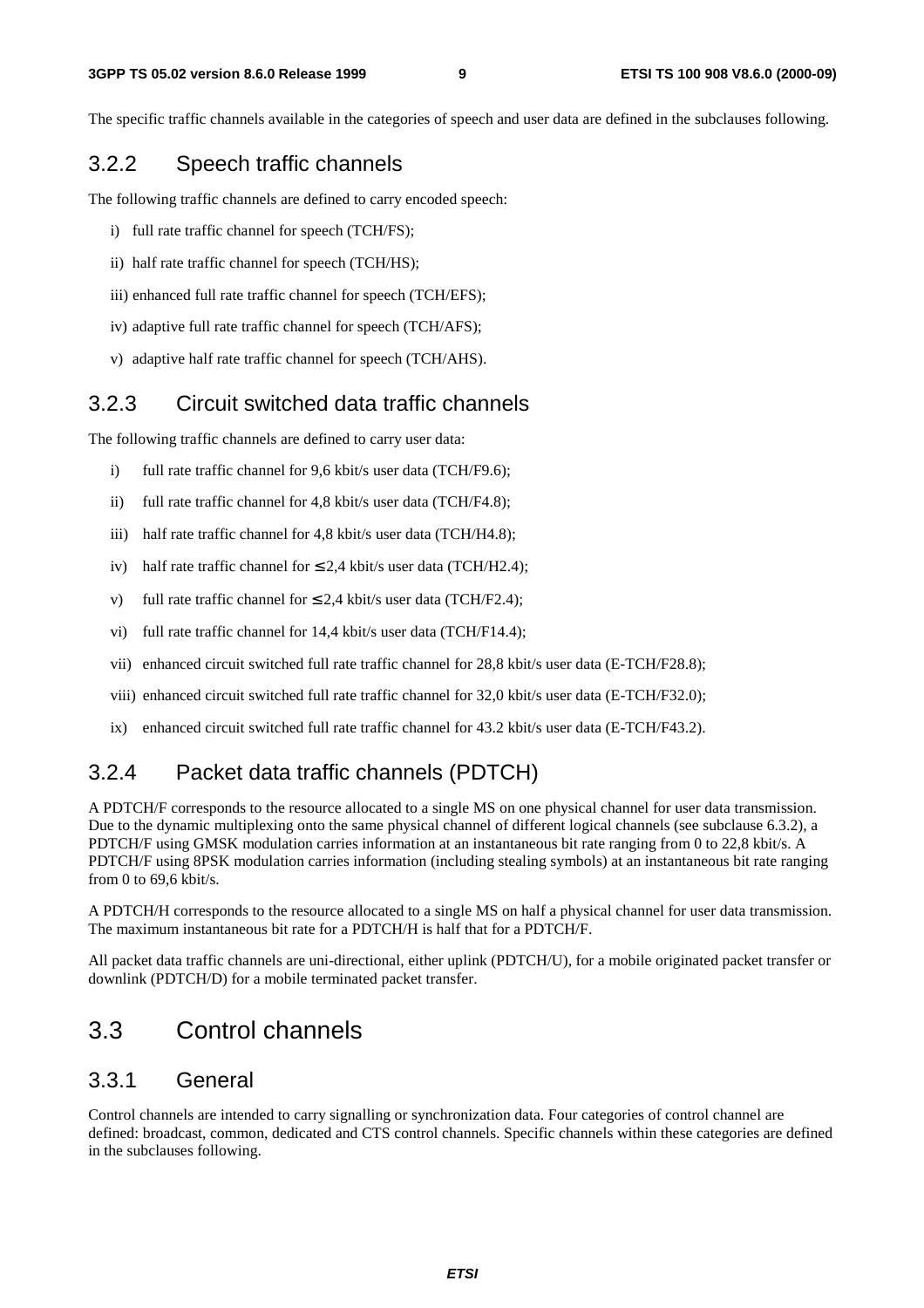# 3.3.2 Broadcast channels

### 3.3.2.1 Frequency correction channels (FCCH and CFCCH)

The frequency correction channel carries information for frequency correction of the mobile station. It is required only for the operation of the radio sub-system. Different mapping is used for FCCH and COMPACT CFCCH (see clause 7).

### 3.3.2.2 Synchronization channels

The synchronization channel carries information for frame synchronization of the mobile station and identification of a base transceiver station. It is required only for the operation of the radio sub-system. Different channels are used for SCH and COMPACT CSCH.

#### 3.3.2.2.1 Synchronization channel (SCH)

Specifically the synchronization channel (SCH) shall contain two encoded parameters:

- a) Base transceiver station identity code (BSIC): 6 bits (before channel coding) consists of 3 bits of PLMN colour code with range 0 to 7 and 3 bits of BS colour code with range 0 to 7 as defined in 3GPP TS 03.03.
- b) Reduced TDMA frame number (RFN): 19 bits (before channel coding) =

T1 (11 bits) range 0 to 2047 = FN div (26 x 51) T2 (5 bits) range 0 to  $25 = FN$  mod 26 T3 ' (3 bits) range 0 to 4 =  $(T3 - 1)$  div 10 where T3 (6 bits) range 0 to 50 = FN mod 51 and

 $FN = TDMA$  frame number as defined in subclause 4.3.3.

3GPP TS 04.06 and 3GPP TS 04.08 specify the precise bit ordering, 3GPP TS 05.03 the channel coding of the above parameters and 3GPP TS 05.10 defines how the TDMA frame number can be calculated from T1, T2, and T3'.

#### 3.3.2.2.2 COMPACT synchronization channel (CSCH)

The COMPACT packet synchronization channel CSCH shall contain two encoded parameters:

- a) Base transceiver station identity code (BSIC): 6 bits (before channel coding) consists of 3 bits of PLMN colour code with range 0 to 7 and 3 bits BS colour code with range 0 to 7 as defined in 3GPP TS 03.03.
- b) Reduced TDMA frame number (RFN): 19 bits (before channel coding) =

R1 (10 bits) range 0 to  $1023$  = FN div (51 x 52) R2 (6 bits) range 0 to 50 = (FN div 52) mod 51  $TG(2 \text{ bits})$  range 0 to 3 Reserved (1 bit)

where

 $FN = TDMA$  frame number as defined in subclause 4.3.3

and

 $TG = time group as defined in subclause 4.3.4.$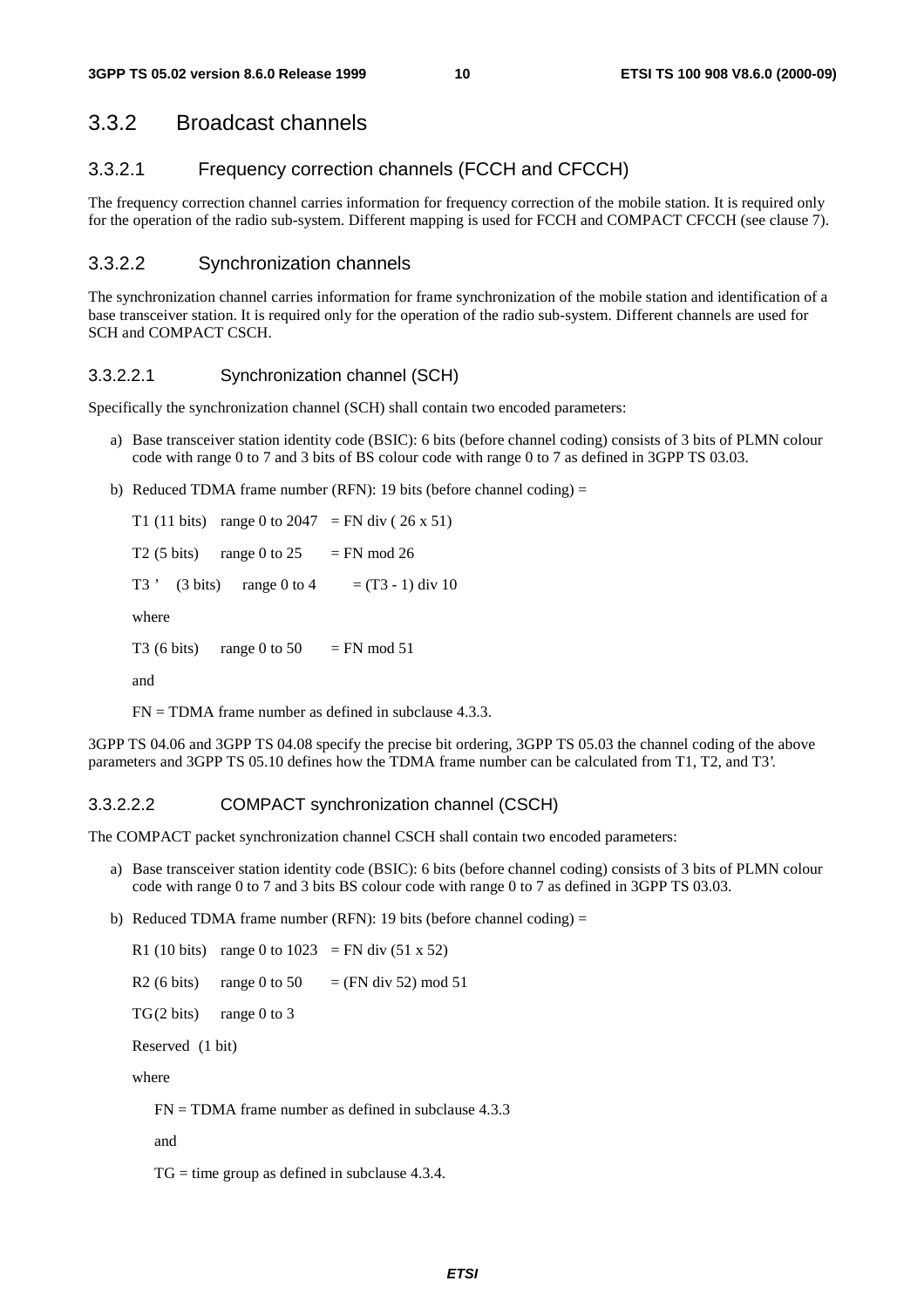3GPP TS 04.06 and 3GPP TS 04.08 specify the precise bit ordering, 3GPP TS 05.03 the channel coding of the above parameters and 3GPP TS 05.10 defines how the TDMA frame number can be calculated from R1 and R2.

#### 3.3.2.3 Broadcast control channel (BCCH)

The broadcast control channel broadcasts general information on a base transceiver station per base transceiver station basis. Of the many parameters contained in the BCCH, the use of the following parameters, as defined in 3GPP TS 04.08 are referred to in subclause 6.5:

a) CCCH CONF which indicates the organization of the common control channels:

 From this parameter, the number of common control channels (BS\_CC\_CHANS) and whether or not CCCH or SDCCH are combined (BS\_CCCH\_SDCCH\_COMB = true or false) are derived as follows:

| CCCH CONF | <b>BS CC CHANS</b> | BS CCCH SDCCH COMB |
|-----------|--------------------|--------------------|
| 000       |                    | false              |
| 001       |                    | true               |
| 010       | 2                  | false              |
| 100       | 3                  | false              |
| 110       | 4                  | false              |

b) BS\_AG\_BLKS\_RES which indicates the number of blocks on each common control channel reserved for access grant messages:

3 bits (before channel coding) range 0 to 7.

c) BS\_PA\_MFRMS which indicates the number of 51-multiframes between transmission of paging messages to mobiles of the same paging group:

3 bits (before channel coding) range 2 to 9.

d) support of GPRS

 The BCCH shall indicate whether or not packet switched traffic is supported. If packet switched traffic is supported and if the PBCCH exists, then the BCCH shall broadcast the position of the packet data channel (PDCH), as defined in subclause 6.3.2.1, carrying the PBCCH.

#### 3.3.2.4 Packet Broadcast Control Channels

#### 3.3.2.4.1 Packet Broadcast Control Channel (PBCCH)

The PBCCH broadcasts parameters used by the MS to access the network for packet transmission operation. In addition to those parameters the PBCCH reproduces the information transmitted on the BCCH to allow circuit switched operation, such that a MS in GPRS attached mode monitors the PBCCH only, if it exists. The existence of the PBCCH in the cell is indicated on the BCCH. In the absence of PBCCH, the BCCH shall be used to broadcast information for packet operation.

Of the many parameters contained in the PBCCH, the use of the following parameters, as defined in 3GPP TS 04.60 are referred to in subclauses 6.5 and 6.3.2:

- a) BS\_PBCCH\_BLKS (1,...,4) indicates the number of blocks allocated to the PBCCH in the multiframe. The position of the PBCCH blocks is based on the ordered list as defined in subclause 6.3.2.1.
- b) BS PCC CHANS indicates the number of physical channels carrying PCCCHs including the physical channel carrying the PBCCH
- c) BS\_PAG\_BLKS\_RES indicates the number of blocks on each PDCH carrying PCCCH per multiframe where neither packet paging nor PBCCH should appear. This number corresponds therefore to the number of blocks reserved for PAGCH, PNCH, PDTCH and PACCH. The position of these blocks is based on the ordered list as defined in subclause 6.3.2.1.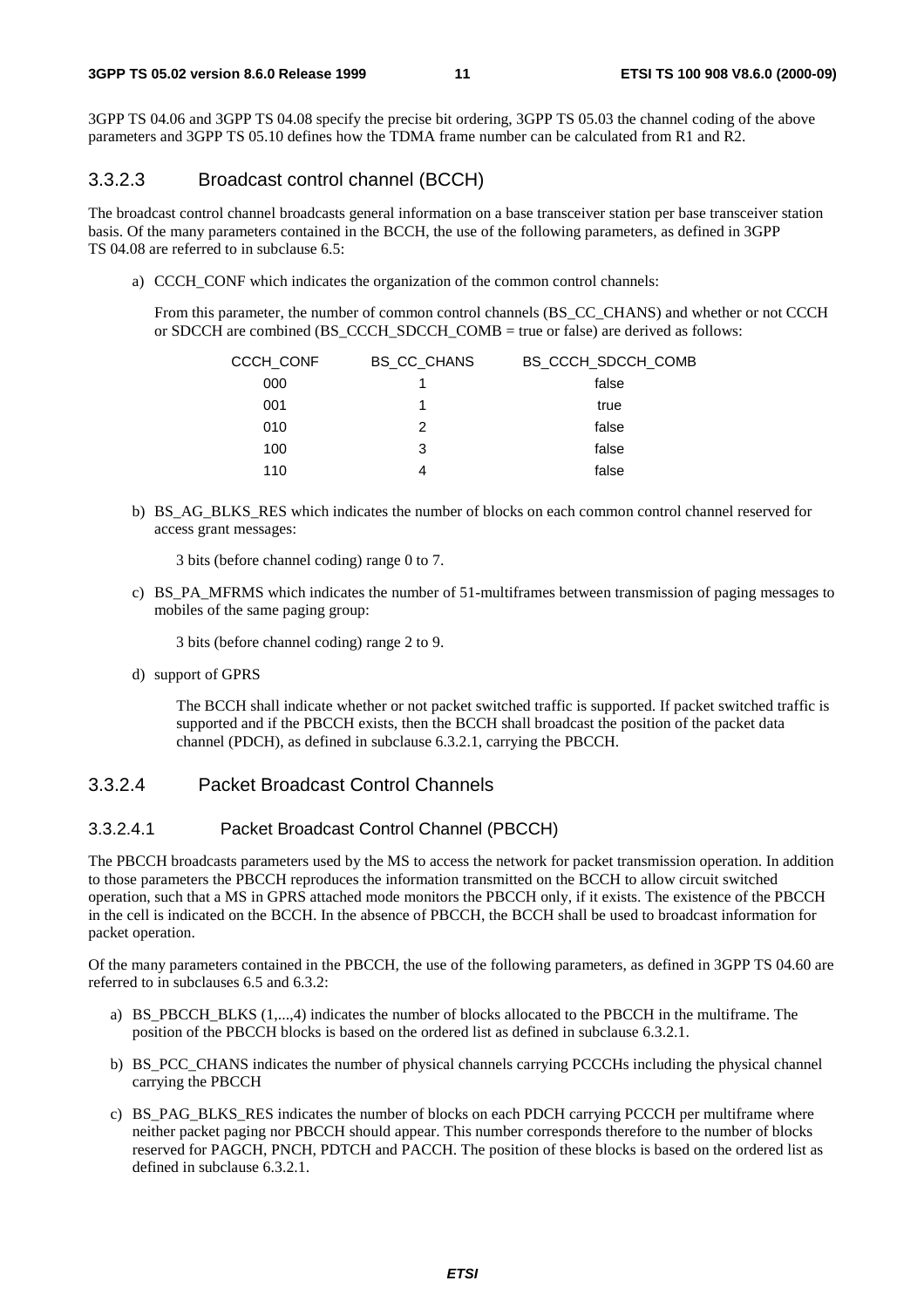d) BS\_PRACH\_BLKS indicates the number of blocks reserved in a fixed way to the PRACH channel on any PDCH carrying PCCCH. The position of the PRACH blocks is based on the ordered list as defined in subclause 6.3.2.1.

#### 3.3.2.4.2 COMPACT Packet Broadcast Control Channel (CPBCCH)

The CPBCCH is a stand-alone packet control channel for COMPACT. The CPBCCH broadcasts parameters used by the MS to access the network for packet transmission operation.

Of the many parameters contained in the CPBCCH, the use of the following parameters, as defined in 3GPP TS 04.60 are referred to in subclauses 6.5 and 6.3.3:

- a) BS\_PBCCH\_BLKS (1,…,4) indicates the number of blocks allocated to the CPBCCH in the multiframe. The position of the CPBCCH blocks is based on the ordered list as defined in subclause 6.3.2.1.
- b) BS\_PCC\_CHANS indicates the number of radio frequency channels per cell carrying CPCCCHs including the radio frequency channel carrying the CPBCCH.
- c) BS\_PAG\_BLKS\_RES indicates the number of blocks on each radio frequency channel carrying CPCCCH per multiframe where neither packet paging nor CPBCCH should appear. This number corresponds therefore to the number of blocks reserved for CPAGCH, CPNCH, PDTCH, and PACCH. The position of these blocks is based on the ordered list as defined in subclause 6.3.2.1. BS\_PAG\_BLKS\_RES cannot be greater than 8.
- d) BS\_PRACH\_BLKS indicates the number of blocks reserved in a fixed way to the CPRACH channel on any radio frequency channel carrying CPCCCH. The position of the CPRACH blocks is based on the ordered list as defined in subclause 6.3.2.1.
- e) NIB\_CCCH\_0, NIB\_CCCH\_1, NIB\_CCCH\_2, and NIB\_CCCH\_3 indicate the number of downlink blocks per multiframe designated as idle to protect CPBCCH and CPCCCH blocks for non-serving time groups. The downlink position is based on the ordered list and rotation rule as defined in subclause 6.3.2.1.
- f) LARGE\_CELL\_OP indicates which type of cell size is used: nominal or large.

#### 3.3.3 Common control type channels

#### 3.3.3.1 Common control type channels, known when combined as a common control channel (CCCH)

- i) Paging channel (PCH): Downlink only, used to page mobiles.
- ii) Random access channel (RACH): Uplink only, used to request allocation of a SDCCH.
- iii) Access grant channel (AGCH): Downlink only, used to allocate a SDCCH or directly a TCH.
- iv) Notification channel (NCH): Downlink only, used to notify mobile stations of voice group and voice broadcast calls.

#### 3.3.3.2 Packet Common control channels

#### 3.3.3.2.1 Packet Common Control Channels (PCCCH)

- i) Packet Paging channel (PPCH): Downlink only, used to page MS.
- ii) Packet Random access channel (PRACH): Uplink only, used to request allocation of one or several PDTCHs (for uplink or downlink direction).
- iii) Packet Access grant channel (PAGCH): Downlink only, used to allocate one or several PDTCH.
- iv) Packet Notification channel (PNCH): Downlink only, used to notify MS of PTM-M call.

If a PCCCH is not allocated, the information for packet switched operation is transmitted on the CCCH. If a PCCCH is allocated, it may transmit information for circuit switched operation.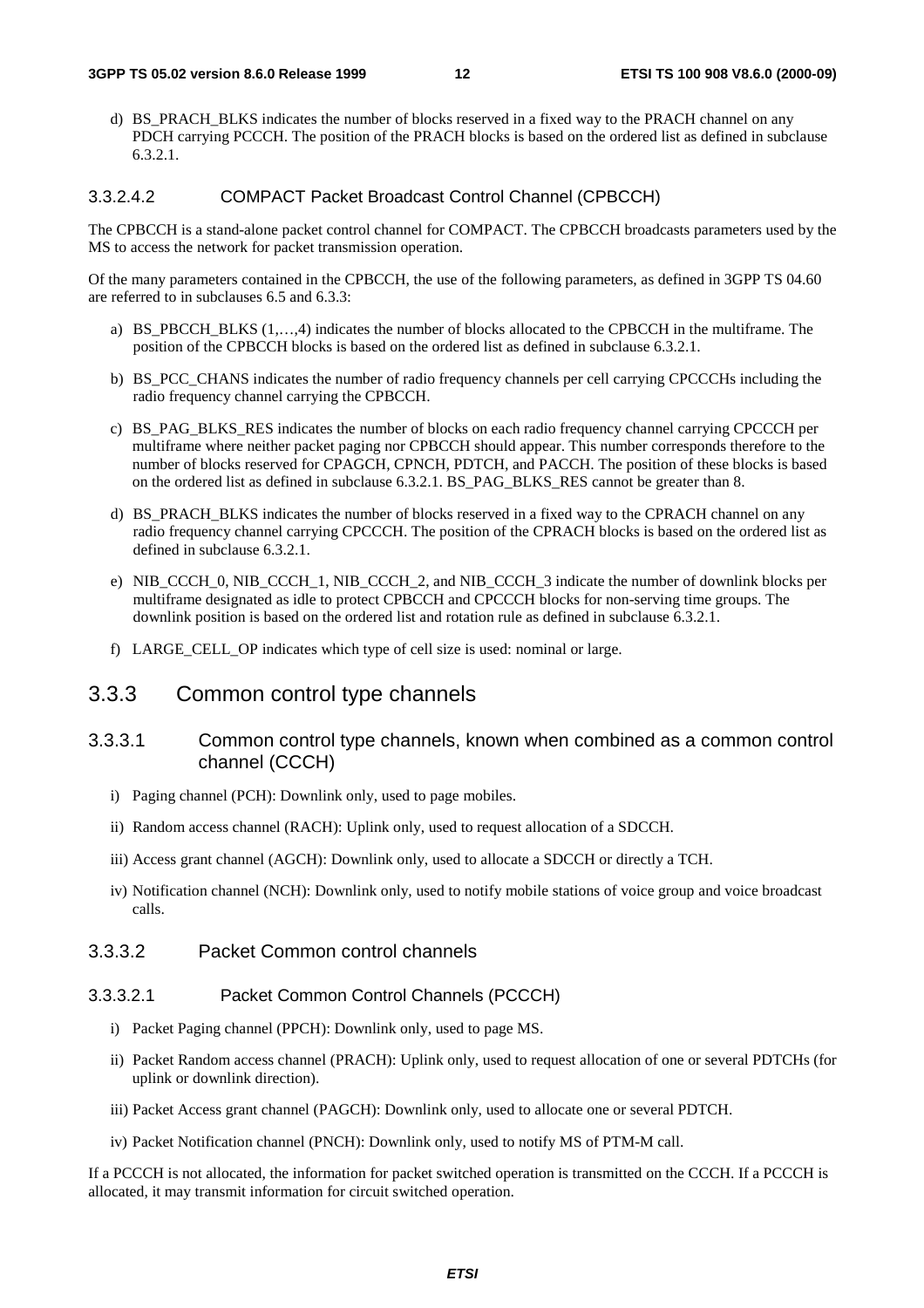#### 3.3.3.2.2 COMPACT Common Control Channels (CPCCCH)

- i) Packet Paging channel (CPPCH): Downlink only, used to page MS.
- ii) Packet Random access channel (CPRACH): Uplink only, used to request allocation of one or several PDTCHs (for uplink or downlink direction).
- iii) Packet Access grant channel (CPAGCH): Downlink only, used to allocate one or several PDTCH.
- iv) Packet Notification channel (CPNCH): Downlink only, used to notify MS of PTM-M call.

#### 3.3.4 Dedicated control channels

#### 3.3.4.1 Circuit switched dedicated control channels

- i) Slow, TCH/F or E-TCH/F associated, control channel (SACCH/TF).
- ii) Fast, TCH/F associated, control channel (FACCH/F).
- iii) Slow, TCH/H associated, control channel (SACCH/TH).
- iv) Fast, TCH/H associated, control channel (FACCH/H).
- v) Stand alone dedicated control channel (SDCCH/8).
- vi) Slow, SDCCH/8 associated, control channel (SACCH/C8)
- vii) Stand alone dedicated control channel, combined with CCCH (SDCCH/4).
- viii) Slow, SDCCH/4 associated, control channel (SACCH/C4).
- ix) slow, TCH/F or E-TCH/F associated, control channel for multislot configurations (SACCH/M).
- x) slow, TCH/F associated, control channel for CTS (SACCH/CTS).
- xi) Fast, E-TCH/F associated, control channel (E-FACCH/F).
- xii) Inband, E-TCH/F associated, control channel (E-IACCH/F)

All associated control channels have the same direction (bi-directional or unidirectional) as the channels they are associated to. The unidirectional SACCH/MD is defined as the downlink part of SACCH/M.

#### 3.3.4.2 Packet dedicated control channels

- i) The Packet Associated Control channel (PACCH): The PACCH is bi-directional. For description purposes PACCH/U is used for the uplink and PACCH/D for the downlink.
- ii) Packet Timing advance control channel uplink (PTCCH/U): Used to transmit random access bursts to allow estimation of the timing advance for one MS in packet transfer mode.
- iii) Packet Timing advance control channel downlink (PTCCH/D): Used to transmit timing advance updates for several MS. One PTCCH/D is paired with several PTCCH/U's.

### 3.3.5 Cell Broadcast Channel (CBCH)

The CBCH, downlink only, is used to carry the short message service cell broadcast (SMSCB). The CBCH uses the same physical channel as the SDCCH.

### 3.3.6 CTS control channels

Four types of CTS control channels are defined: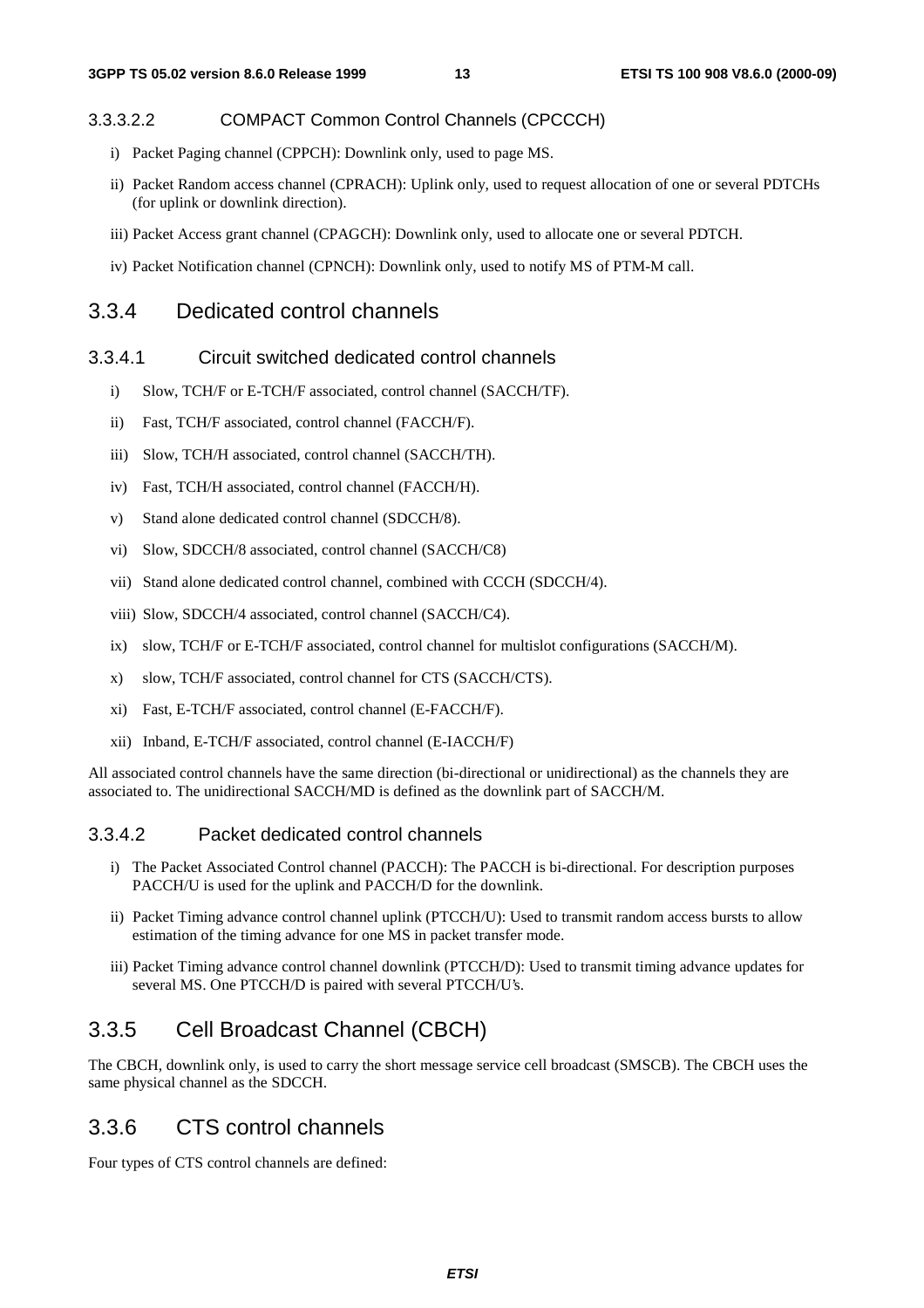### 3.3.6.1 CTS beacon channel (BCH)

The BCH is used to provide frequency and synchronization information in the downlink. It is made up of a pair of CTSBCH-SB (Synchronization burst) and CTSBCH-FB (Frequency correction burst).

The CTSBCH-FB carries information for frequency correction of the mobile station. It is required only for the operation of the radio sub-system.

The CTSBCH-SB carries signalling information and identification of a CTS-FP. Specifically the CTSBCH-SB shall contain five encoded parameters:

- a) status of the CTS-FP radio resources : 1 bit (before channel coding;
- b) flag indicating the presence of CTSPCH in the next 52-multiframe : 1 bit (before channel coding);
- c) flag indicating whether the CTS-FP is currently performing timeslot shifting on CTSBCH: 1 bit (before channel coding);
- d) CTS control channels (except CTSBCH) timeslot number for the next 52-multiframe (TNC): 3 bits (before channel coding);
- e) CTS-FP beacon identity (FPBI) : 19 bits (before channel coding), as defined in 3GPP TS 03.03.

3GPP TS 04.56 specifies the precise bit ordering and 3GPP TS 05.03 the channel coding of the above parameters.

#### 3.3.6.2 CTS paging channel (CTSPCH)

Downlink only, used to broadcast information for paging.

#### 3.3.6.3 CTS access request channel (CTSARCH)

Uplink only, used to request allocation of a dedicated RR connection.

### 3.3.6.4 CTS access grant channel (CTSAGCH)

Downlink only, used to grant a dedicated RR connection.

# 3.4 Combination of channels

Only certain combinations of channels are allowed as defined in 3GPP TS 04.03. Subclause 6.4 lists the combinations in relation to basic physical channels.

# 4 The physical resource

# 4.1 General

The physical resource available to the radio sub-system is an allocation of part of the radio spectrum. This resource is partitioned both in frequency and time. Frequency is partitioned by radio frequency channels (RFCHs) divided into bands as defined in 3GPP TS 05.05. Time is partitioned by timeslots, TDMA frames, and (for COMPACT) time groups and 52-multiframe number as defined in subclause 4.3 of this EN.

# 4.2 Radio frequency channels

# 4.2.1 Cell allocation and mobile allocation

3GPP TS 05.05 defines radio frequency channels (RFCHs), and allocates numbers to all the radio frequency channels available to the system. Each cell is allocated a subset of these channels, defined as the cell allocation (CA). One radio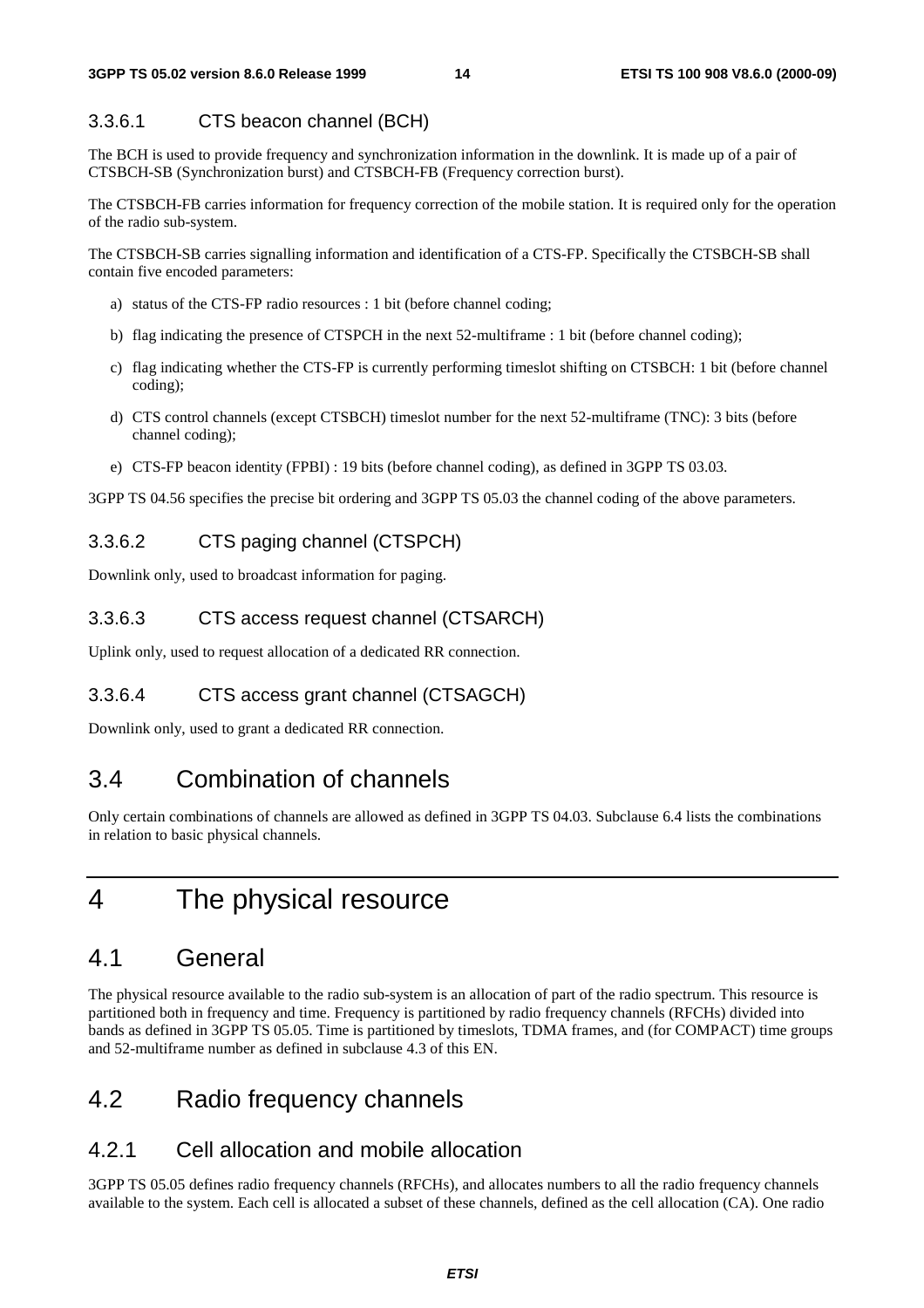frequency channel of the cell allocation shall be used to carry synchronization information and the BCCH, this shall be known as BCCH carrier. The subset of the cell allocation, allocated to a particular mobile, shall be known as the mobile allocation (MA).

For COMPACT, one radio frequency channel of the cell allocation shall be used to carry synchronization information and the CPBCCH, this shall be known as the primary COMPACT carrier. All other radio frequency channels of the cell allocation shall be known as secondary COMPACT carriers.

### 4.2.2 Downlink and uplink

The downlink comprises radio frequency channels used in the base transceiver station to Mobile Station direction.

The uplink comprises radio frequency channels used in the mobile station to base transceiver station direction.

# 4.3 Timeslots, TDMA frames, and time groups

### 4.3.1 General

A timeslot shall have a duration of 3/5 200 seconds ( $\approx$  577 us). Eight timeslots shall form a TDMA frame ( $\approx$  4.62 ms in duration).

At the base transceiver station the TDMA frames on all of the radio frequency channels in the downlink shall be aligned. The same shall apply to the uplink (see 3GPP TS 05.10).

At the base transceiver station the start of a TDMA frame on the uplink is delayed by the fixed period of 3 timeslots from the start of the TDMA frame on the downlink (see figure 2).

At the mobile station this delay will be variable to allow adjustment for signal propagation delay. The process of adjusting this advance is known as adaptive frame alignment and is detailed in 3GPP TS 05.10.

The staggering of TDMA frames used in the downlink and uplink is in order to allow the same timeslot number to be used in the downlink and uplink whilst avoiding the requirement for the mobile station to transmit and receive simultaneously. The period includes time for adaptive frame alignment, transceiver tuning and receive/transmit switching (see figure 4).

### 4.3.2 Timeslot number

The timeslots within a TDMA frame shall be numbered from 0 to 7 and a particular timeslot shall be referred to by its timeslot number (TN).

#### 4.3.3 TDMA frame number

TDMA frames shall be numbered by a frame number (FN). The frame number shall be cyclic and shall have a range of 0 to FN\_MAX where FN\_MAX =  $(26 \times 51 \times 2048)$  -1 = 2715647 as defined in 3GPP TS 05.10. For COMPACT, FN\_MAX =  $(52 \times 51 \times 1024)$  -1 = 2715647. The frame number shall be incremented at the end of each TDMA frame.

The complete cycle of TDMA frame numbers from 0 to FN\_MAX is defined as a hyperframe. A hyperframe consists of 2048 superframes where a superframe is defined as 26 x 51 TDMA frames. For COMPACT, a hyperframe consists of 1024 superframes where a superframe is defined as 52 x 51 TDMA frames. A 26-multiframe, comprising 26 TDMA frames, is used to support traffic and associated control channels and a 51- multiframe, comprising 51 TDMA frames, is used to support broadcast, common control and stand alone dedicated control (and their associated control) channels. Hence a superframe may be considered as 51 traffic/associated control multiframes or 26 broadcast/common control multiframes. A 52-multiframe, comprising two 26-multiframes, is used to support packet data traffic and control channels.

The need for a hyperframe of a substantially longer period than a superframe arises from the requirements of the encryption process which uses FN as an input parameter.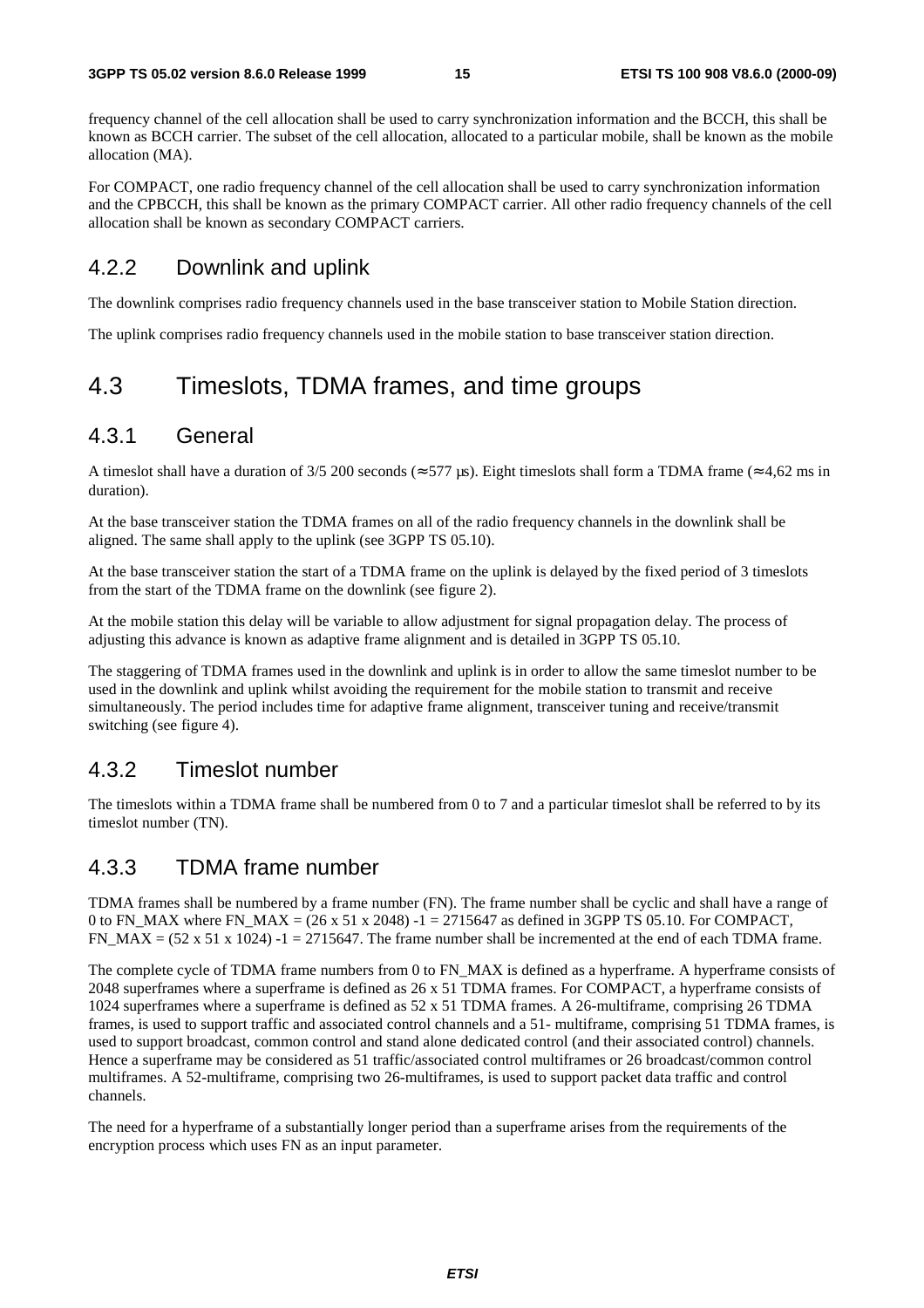### 4.3.4 Time group

Used for COMPACT, time groups shall be numbered from 0 to 3 and a particular time group shall be referred to by its time group number (TG) (see subclause 3.3.2.2.2). At block B0 and frame number (FN) mod 208 = 0, time group numbers (TG) are associated with timeslot numbers (TN) as follows:

| TG | <b>TN</b> |
|----|-----------|
|    |           |
|    |           |
|    |           |
|    |           |

For COMPACT, a cell is assigned one time group number (TG) on a primary COMPACT carrier. This is known as the serving time group. Other cells may be assigned other time groups on the same carrier.

# 5 Physical channels

# 5.1 General

A physical channel uses a combination of frequency and time division multiplexing and is defined as a sequence of radio frequency channels and time slots. The complete definition of a particular physical channel consists of a description in the frequency domain, and a description in the time domain.

The description in the frequency domain is addressed in subclause 5.4; the description in the time domain is addressed in subclause 5.5.

# 5.2 Bursts

### 5.2.1 General

A burst is a period of RF carrier which is modulated by a data stream. A burst therefore represents the physical content of a timeslot.

### 5.2.2 Types of burst and burst timing

A timeslot is divided into 156.,25 symbol periods.

For GMSK modulation (see 05.04) a symbol is equivalent to a bit. A particular bit period within a timeslot is referenced by a bit number (BN), with the first bit period being numbered 0, and the last (1/4) bit period being numbered 156.

For 8PSK modulation (see 05.04) one symbol corresponds to three bits. A particular bit period within a timeslot is referenced by a bit number (BN), with the first bit being numbered 0, and the last (3/4) bit being numbered 468. The bits are mapped to symbols in ascending order according to 05.04.

In the subclauses following the transmission timing of a burst within a timeslot is defined in terms of bit number. The bit with the lowest bit number is transmitted first.

Different types of burst exist in the system. One characteristic of a burst is its useful duration. This document, in the subclauses following, defines full bursts of 147 symbols useful duration, and a short burst of 87 symbols useful duration. The useful part of a burst is defined as beginning from half way through symbol number 0. The definition of the useful part of a burst needs to be considered in conjunction with the requirements placed on the phase and amplitude characteristics of a burst as specified in 3GPP TS 05.04 and 05.05.

The period between bursts appearing in successive timeslots is termed the guard period. Subclause 5.2.8 details constraints which relate to the guard period.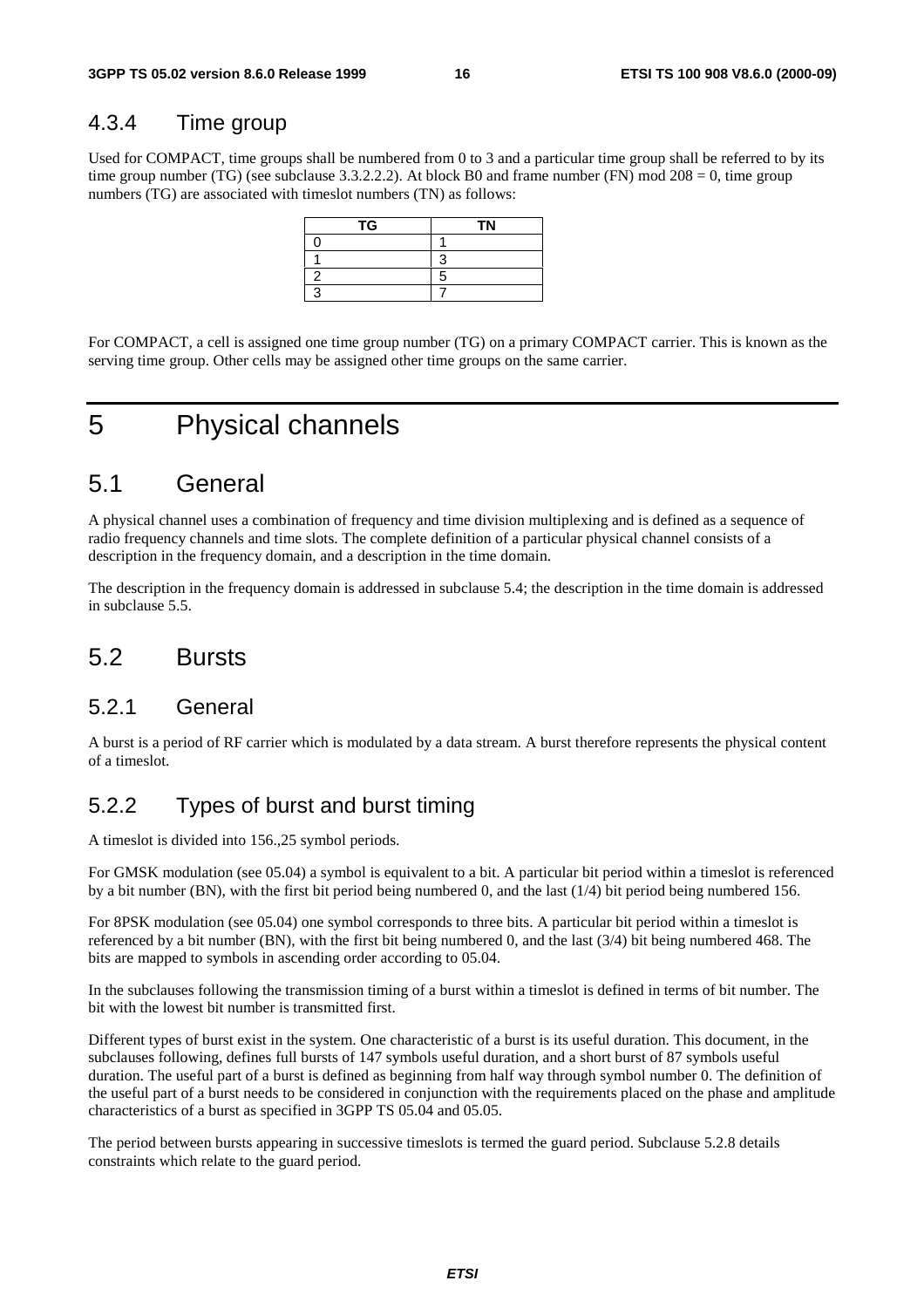### 5.2.3 Normal burst (NB)

Normal burst for GMSK

| <b>Bit Number (BN)</b> | Length of field | <b>Contents of field</b>          | <b>Definition</b>   |
|------------------------|-----------------|-----------------------------------|---------------------|
| $0 - 2$                | 3               | tail bits                         | (below)             |
| $3 - 60$               | 58              | encrypted bits $(e0 \cdot e57)$   | 05.03               |
| $61 - 86$              | 26              | training sequence bits            | (below)             |
| $87 - 144$             | 58              | encrypted bits $(e58 \cdot e115)$ | 05.03               |
| 145 - 147              | 3               | tail bits                         | (below)             |
| $(148 - 156)$          | 8,25            | guard period (bits)               | subclause $5.2.8$ ) |

where the "tail bits" are defined as modulating bits with states as follows:

 $(BN0, BN1, BN2)$  =  $(0, 0, 0)$  and

 $(BN145, BN146, BN147) = (0, 0, 0)$ 

where the "training sequence bits" are defined as modulating bits with states as given in the following table according to the training sequence code, TSC. For broadcast and common control channels, the TSC must be equal to the BCC, as defined in 3GPP TS 03.03 and as described in this technical specification in subclause 3.3.2. In networks supporting E-OTD Location services (see 3GPP TS 03.71 Annex C), the TSC shall be equal to the BCC for all normal bursts on BCCH frequencies.

NOTE: For COMPACT, for PDTCH/PACCH on primary and secondary carriers that are indicated in EXT\_FREQUENCY\_LIST by parameter INT\_FREQUENCY and in INT\_MEAS\_CHAN\_LIST (see subclauses 10.1.5 and 10.2.3.2.2 of 3GPP TS 05.08), the TSCs should be equal to the BCC, as defined in 3GPP TS 03.03 and as described in this technical specification in subclause 3.3.2, otherwise the accuracy of interference measurement reporting may be compromised.

For CTS control channels, the TSC shall be defined by the 3 LSBs (BN3, BN2, BN1) of the FPBI (specified in 3GPP TS 03.03).

| Training<br>Sequence<br>Code (TSC) | Training sequence bits<br>(BN61, BN62 BN86)             |
|------------------------------------|---------------------------------------------------------|
|                                    | $(0,0,1,0,0,1,0,1,1,1,0,0,0,0,1,0,0,1,0,0,1,0,1,1,1)$   |
| 1                                  | $(0,0,1,0,1,1,0,1,1,1,0,1,1,1,1,0,0,0,1,0,1,1,0,1,1,1)$ |
| 2                                  | $(0,1,0,0,0,0,1,1,1,0,1,1,1,0,1,0,0,1,0,0,0,0,1,1,1,0)$ |
| 3                                  | $(0,1,0,0,0,1,1,1,1,0,1,1,0,1,0,0,0,1,0,0,0,1,1,1,1,0)$ |
| 4                                  | $(0,0,0,1,1,0,1,0,1,1,1,0,0,1,0,0,0,0,1,1,0,1,0,1,1)$   |
| 5                                  | $(0,1,0,0,1,1,1,0,1,0,1,1,0,0,0,0,0,1,0,0,1,1,1,0,1,0)$ |
| 6                                  |                                                         |
|                                    | $(1,1,1,0,1,1,1,1,0,0,0,1,0,0,1,0,1,1,1,0,1,1,1,1,0,0)$ |

Under certain circumstances only half the encrypted bits present in a normal burst will contain complete information. For downlink DTX operation on TCH-FS and TCH-HS, when a traffic frame (as defined in 3GPP TS 06.31) is scheduled for transmission and one of its adjacent traffic frames is not scheduled for transmission, the other half of the encrypted bits in the normal bursts associated with the scheduled traffic frame shall contain partial SID information from any associated SID frame, with the appropriate stealing flags BN60 or BN87 set to 0. In other cases the binary state of the remaining bits is not specified.

#### Normal burst for 8PSK

| Bit Number (BN) | Length of field<br>(bits) | Contents of field          | Definition |
|-----------------|---------------------------|----------------------------|------------|
| $0 - 8$         |                           | tail bits                  | (below)    |
| $9 - 182$       | 74                        | encrypted bits $(e0.e173)$ | 05.03      |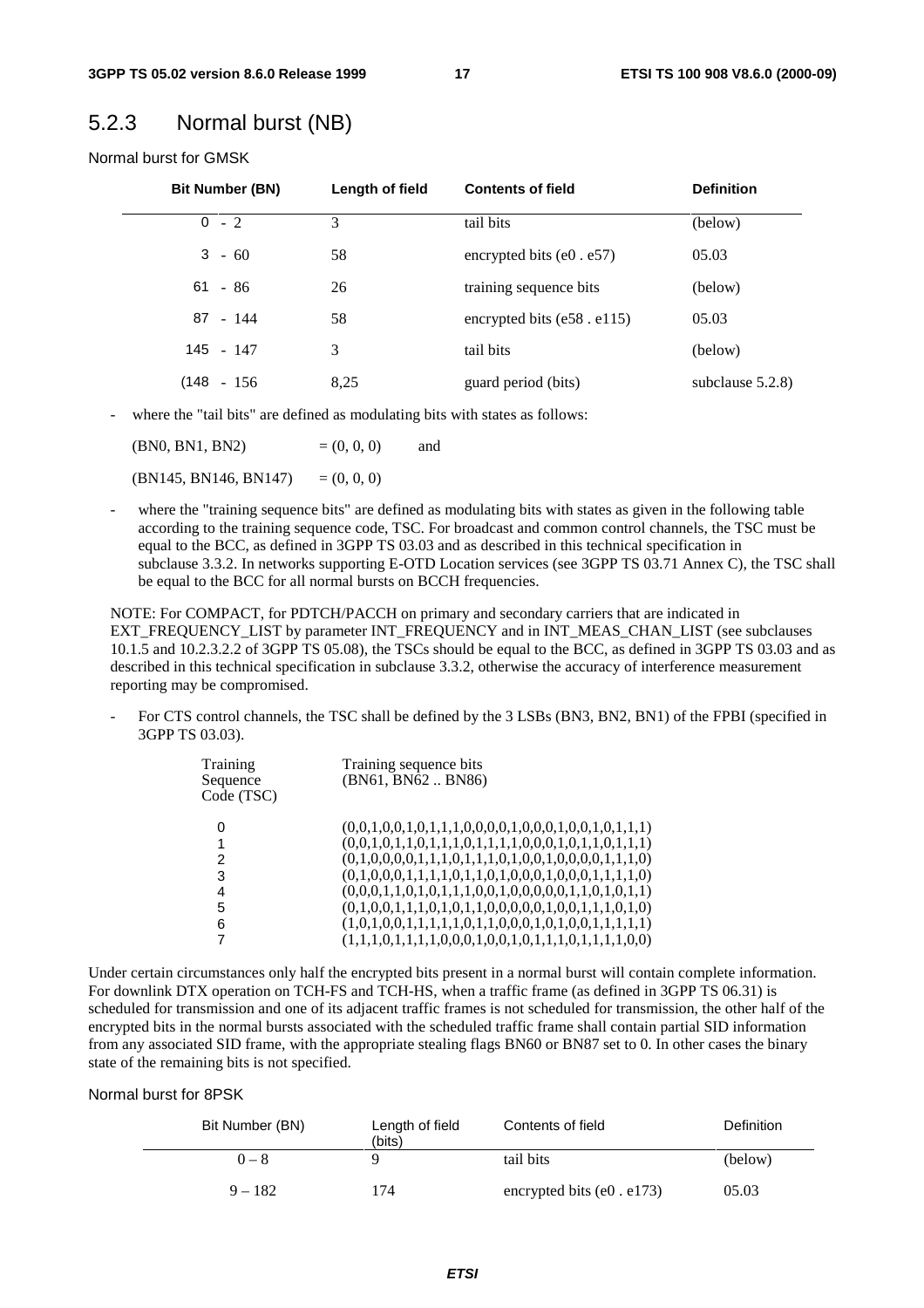| $183 - 260$ | 78    | training sequence bits             | (below)            |
|-------------|-------|------------------------------------|--------------------|
| $261 - 434$ | 174   | encrypted bits $(e174 \cdot e347)$ | 05.03              |
| $435 - 443$ | 9     | tail bits                          | (below)            |
| 444 - 468   | 24.75 | guard period                       | subclause<br>5.2.8 |

where the "tail bits" are defined as modulating bits with states as follows (bits are grouped in symbols separated by ; $)$ :

 $(BN0, BN1 \dots BN8)$  =  $(1,1,1,1,1,1,1,1)$  and  $(BN435, BN436..BN443) = (1,1,1;1,1,1;1,1,1)$ 

where the "training sequence bits" are defined as modulating bits with states as given in the following table according to the training sequence code, TSC. For broadcast and common control channels, the TSC must be equal to the BCC, as defined in 3GPP TS 03.03 and as described in this technical specification in subclause 3.3.2. In networks supporting E-OTD Location services (see 3GPP TS 03.71 Annex C), the TSC shall be equal to the BCC for all normal bursts on BCCH frequencies.

| Training<br>Sequence<br>Code (TSC) | Training sequence symbols<br>(BN183, BN184  BN260)                                                                           |
|------------------------------------|------------------------------------------------------------------------------------------------------------------------------|
| 0                                  |                                                                                                                              |
|                                    | $1, 1, 1, 0, 0, 1, 1, 1, 1, 1, 1, 1, 1, 1, 1, 0, 0, 1, 1, 1, 1, 1, 1, 1, 1, 0, 0, 1, 1, 1, 1, 0, 0, 1, 0, 0, 1, 0, 0, 1)$    |
| 2                                  | $0.0, 1; 0.0, 1; 1, 1, 1; 1, 1, 1; 1, 1, 1; 0, 0, 1; 1, 1, 1; 0, 0, 1; 0, 0, 1; 1, 1, 1; 0, 0, 1; 0, 0, 1; 0, 0, 1)$         |
|                                    |                                                                                                                              |
| 3                                  |                                                                                                                              |
| 4                                  |                                                                                                                              |
|                                    | $0,0,1;1,1,1;1,1,1;1,1,1;1,1,1;1,1,1;0,0,1;0,0,1;1,1,1;0,0,1;1,1,1;0,0,1;0,0,1)$                                             |
| 5                                  |                                                                                                                              |
|                                    | $1, 1, 1, 1, 1, 1, 1, 1, 1, 1, 1, 1, 0, 0, 1, 1, 1, 1, 1, 1, 1, 1, 1, 0, 0, 1, 1, 0, 0, 1, 1, 1, 1, 1, 1, 1, 1, 1)$          |
| 6                                  |                                                                                                                              |
|                                    | $1, 1, 1, 1, 1, 1, 1, 1, 1, 0, 0, 1, 1, 1, 1, 0, 0, 1, 1, 1, 1, 1, 1, 1, 1, 1, 0, 0, 1, 0, 0, 1, 0, 0, 1, 0, 0, 1, 0, 0, 1)$ |
| 7                                  |                                                                                                                              |
|                                    | $1,1,1;0,0,1;1,1,1;0,0,1;0,0,1;0,0,1;1,1,1;0,0,1;0,0,1;0,0,1;0,0,1;1,1,1;1,1)$                                               |

### 5.2.4 Frequency correction burst (FB)

| <b>Bit Number</b> | length   | <b>Contents</b>     | <b>Definition</b>   |
|-------------------|----------|---------------------|---------------------|
| (BN)              | of field | of field            |                     |
| $0 - 2$           | 142      | tail bits           | (below)             |
| $3 - 144$         |          | fixed bits          | (below)             |
| 145 - 147         | 8,25     | tail bits           | (below)             |
| $(148 - 156)$     |          | guard period (bits) | subclause $5.2.8$ ) |

where the "tail bits" are defined as modulating bits with states as follows:

| (BN0, BN1, BN2)       | $= (0, 0, 0)$ | and |
|-----------------------|---------------|-----|
| (BN145, BN146, BN147) | $= (0, 0, 0)$ |     |

where the "fixed bits" are defined as modulating bits with states as follows:

 $(BN3, BN4, BN144)$  = (0, 0, 0)

except for COMPACT frequency correction bursts where states are as follows:

 $(BN3, BN4, BN5, BN6.. BN143, BN144) = (1, 0, 1, 0, ... 1, 0)$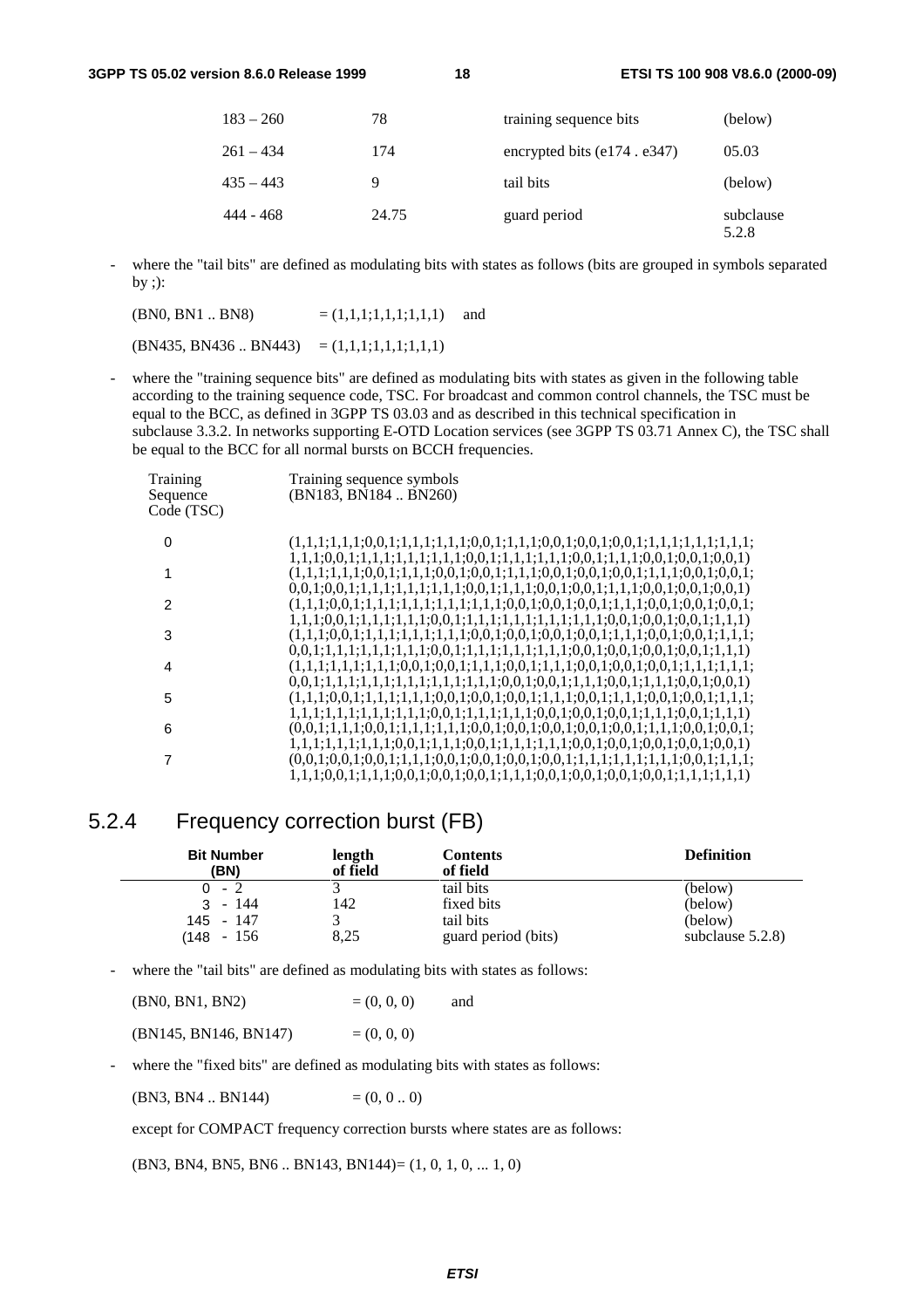#### **3GPP TS 05.02 version 8.6.0 Release 1999 19 ETSI TS 100 908 V8.6.0 (2000-09)**

NOTE: This burst is equivalent to unmodulated carrier with a +1 625/24 kHz frequency offset, above the nominal carrier frequency or for COMPACT, a -1 625/24 kHz frequency offset, below the nominal carrier frequency.

# 5.2.5 Synchronization Burst (SB)

| <b>Bit Number</b><br>(BN) | Length<br>of field | <b>Contents</b><br>of field     | <b>Definition</b> |
|---------------------------|--------------------|---------------------------------|-------------------|
| $0 - 2$                   |                    | tail bits                       | (below)           |
| $3 - 41$                  | 39                 | encrypted bits $(e0. e38)$      | 05.03             |
| 42 - 105                  | 64                 | extended training sequence bits | (below)           |
| $106 - 144$               | 39                 | encrypted bits $(e39e77)$       | 05.03             |
| 145 - 147                 |                    | tail bits                       | (below)           |
| 148  <br>- 156            | 8,25               | guard period (bits)             | subclause 5.2.8)  |

- where the "tail bits" are defined as modulating bits with states as follows:

| (BN0, BN1, BN2) | $= (0, 0, 0)$ | and |
|-----------------|---------------|-----|
|                 |               |     |

 $(BN145, BN146, BN147) = (0, 0, 0)$ 

- where the "extended training sequence bits" are defined as modulating bits with states as follows:

| (BN42, BN43 BN105)                                                 | $=$                     | $(1, 0, 1, 1, 1, 0, 0, 1, 0, 1, 1, 0, 0, 0, 1, 0, 0, 0, 0, 0, 1, 0,$                                                                                                                                                               |
|--------------------------------------------------------------------|-------------------------|------------------------------------------------------------------------------------------------------------------------------------------------------------------------------------------------------------------------------------|
|                                                                    |                         | $0, 0, 0, 0, 0, 1, 1, 1, 1, 0, 0, 1, 0, 1, 1, 0, 1, 0, 1, 0, 0, 0, 0,$                                                                                                                                                             |
|                                                                    |                         | $1, 0, 1, 0, 1, 1, 1, 0, 1, 1, 0, 0, 0, 0, 1, 1, 0, 1, 1)$                                                                                                                                                                         |
| except for CTS synchronization bursts where states are as follows: |                         |                                                                                                                                                                                                                                    |
| (BN42, BN43 BN105)                                                 | $\alpha_{\rm c} = 0.01$ |                                                                                                                                                                                                                                    |
|                                                                    |                         | $0, 0, 1, 1, 1, 1, 1, 0, 1, 1, 1, 1, 0, 1, 0, 0, 0, 1, 1, 1, 1, 1, 1, 0,$                                                                                                                                                          |
|                                                                    |                         | $1, 1, 0, 0, 1, 0, 1, 1, 0, 0, 0, 1, 0, 1, 0, 1)$                                                                                                                                                                                  |
|                                                                    |                         | except for COMPACT synchronization bursts furthermore, where states are as follows:                                                                                                                                                |
|                                                                    |                         | $(BN42, BN43 BN105)$ = $(1, 1, 1, 0, 1, 1, 0, 0, 0, 0, 1, 1, 0, 1, 1, 1, 0, 1, 0, 1, 0, 0, 0, 1, 0, 1, 0, 1, 0, 1, 0, 1, 0, 1, 0, 1, 0, 1, 0, 1, 0, 1, 0, 1, 0, 1, 0, 1, 0, 1, 0, 1, 0, 1, 0, 1, 0, 1, 0, 1, 0, 1, 0, 1, 0, 1, 0,$ |
|                                                                    |                         | $0, 1, 1, 0, 1, 0, 0, 1, 1, 1, 1, 0, 0, 0, 0, 0, 0, 1, 0, 0, 0, 0, 0, 0, 1, 0, 0, 0, 1, 1, 0, 1, 0, 0, 1, 1, 1, 0)$                                                                                                                |
|                                                                    |                         |                                                                                                                                                                                                                                    |

### 5.2.6 Dummy burst

| <b>Bit Number</b> | Length   | <b>Contents</b>     | <b>Definition</b>   |
|-------------------|----------|---------------------|---------------------|
| (BN)              | of field | of field            |                     |
| $0 - 2$           |          | tail bits           | (below)             |
| $3 - 144$         | 142      | mixed bits          | (below)             |
| 145 - 147         |          | tail bits           | (below)             |
| $(148 - 156)$     | 8,25     | guard period (bits) | subclause $5.2.8$ ) |

where the "tail bits" are defined as modulating bits with states as follows:

| (BN0, BN1, BN2)       | $= (0, 0, 0)$ | and |
|-----------------------|---------------|-----|
| (BN145, BN146, BN147) | $= (0, 0, 0)$ |     |

where the "mixed bits" are defined as modulating bits with states as follows:

(BN3, BN4 .. BN144) = (1, 1, 1, 1, 1, 0, 1, 1, 0, 1, 1, 1, 0, 1, 1, 0, 0, 0, 0, 0, 1, 0, 1, 0, 0, 1, 0, 0, 1, 1, 1, 0, 0, 0, 0, 0, 1, 0, 0, 1, 0, 0, 0, 1, 0, 0, 0, 0, 0, 0, 0, 1, 1, 1, 1, 1, 0, 0, 0, 1, 1, 1, 0, 0, 0, 1, 0, 1, 1, 1, 0, 0, 0, 1, 0, 1, 1, 1, 0, 0, 0, 1, 0, 1 0, 1, 1, 1, 0, 1, 0, 0, 1, 0, 1, 0, 0, 0, 1, 1, 0, 0, 1, 1, 0, 0, 1, 1, 1, 0, 0, 1, 1, 1, 1, 0, 1, 0, 0, 1, 1, 1, 1, 1, 0, 0, 0, 1, 0, 0, 1, 0, 1, 1, 1, 1, 1, 0, 1, 0, 1, 0)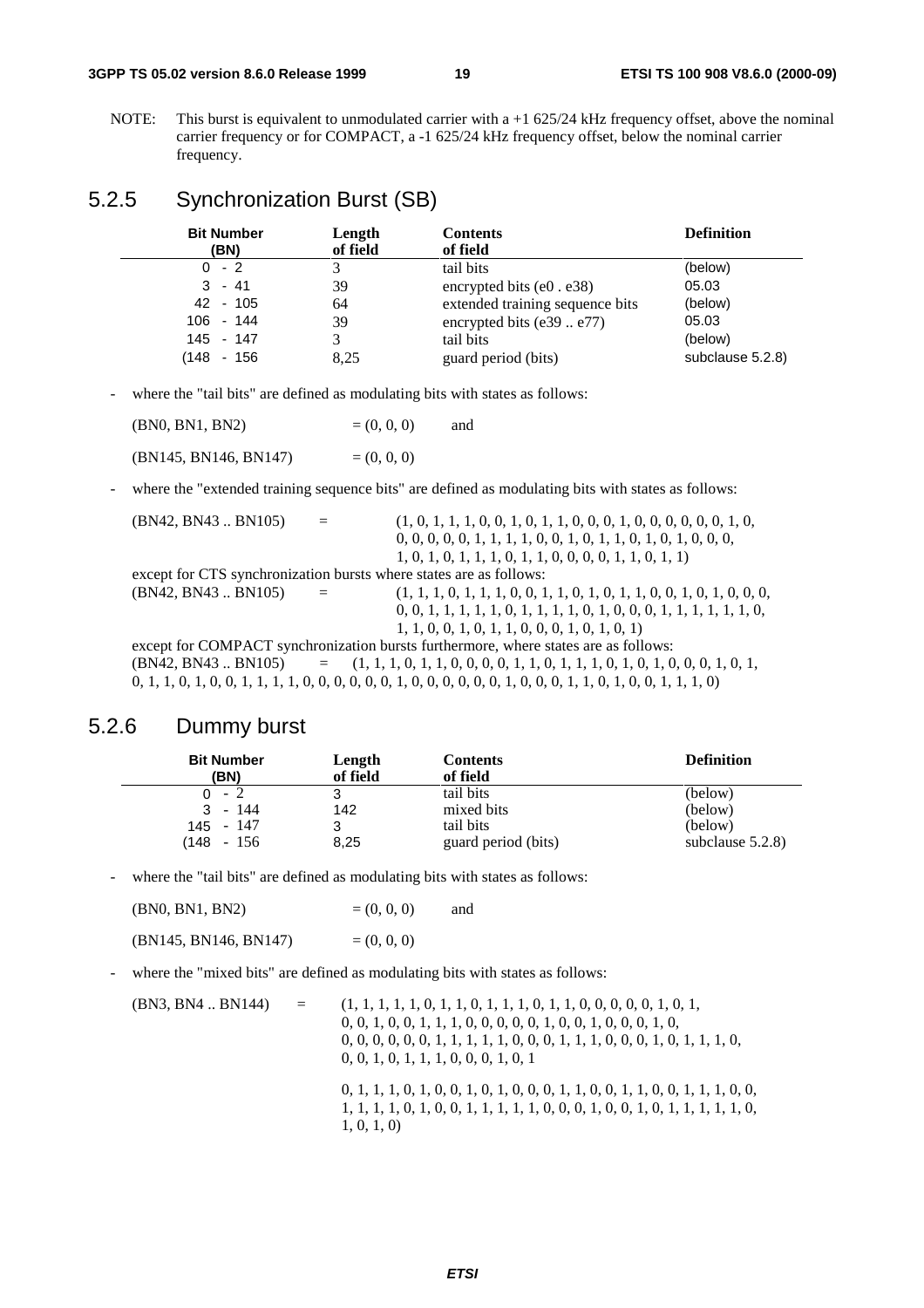#### 5.2.7 Access burst (AB)

| <b>Bit Number</b><br>(BN) | Length<br>of field | <b>Contents</b><br>of field  | <b>Definition</b>   |
|---------------------------|--------------------|------------------------------|---------------------|
| $0 - 7$                   |                    | extended tail bits           | (below)             |
| - 48<br>8                 |                    | synch. sequence bits         | (below)             |
| 49 - 84                   | 36                 | encrypted bits $(e0e35)$     | 05.03               |
| $85 - 87$                 |                    | tail bits                    | (below)             |
| - 156<br>(88              | 68,25              | extended guard period (bits) | subclause $5.2.8$ ) |

where the "extended tail bits" are defined as modulating bits with the following states:

 $(BN0, BN1, BN2 ... BN7) = (0, 0, 1, 1, 1, 0, 1, 0)$ 

where the "tail bits" are defined as modulating bits with the following states:

 $(BN85, BN86, BN87) = (0, 0, 0)$ 

where the "synch. sequence bits" are defined as modulating bits with the following states, unless explicitly stated otherwise (see 3GPP TS 04.60):

 $(BNS, BNS, B48)$  = (0, 1, 0, 0, 1, 0, 1, 1, 0, 1, 1, 1, 1, 1, 1, 1, 1, 0, 0, 1, 1, 0, 0, 1, 1, 0, 0, 1, 1, 0, 0, 1, 1, 0, 0, 1, 1, 0, 0, 1, 1, 0, 0, 1, 1, 0, 0, 1, 1, 0, 0, 1, 1, 0, 0, 1, 1, 0, 0, 1, 1, 0, 0, 1, 1, 0, 0, 1, 1 1, 1, 0, 1, 0, 1, 0, 1, 0, 0, 0, 1, 1, 1, 1, 0, 0, 0)

in case alternative training (synchronization) sequence "TS1" is used, the "synch. sequence bits" shall be defined as modulating bits with the following states:

| (BN8, BN9 BN48) | $=$ | $(0, 1, 0, 1, 0, 1, 0, 0, 1, 1, 1, 1, 1, 0, 0, 0, 1, 0, 0, 0, 1, 1,$ |  |
|-----------------|-----|----------------------------------------------------------------------|--|
|                 |     | $0, 0, 0, 1, 0, 1, 1, 1, 1, 0, 0, 1, 0, 0, 1, 1, 0, 1)$              |  |

in case alternative training (synchronization) sequence "TS2" is used, the "synch. sequence bits" shall be defined as modulating bits with the following states:

 (BN8, BN9 .. BN48) = (1, 1, 1, 0, 1, 1, 1, 1, 0, 0, 1, 0, 0, 1, 1, 1, 0, 1, 0, 1, 0, 1, 1, 0, 0, 0, 0, 0, 1, 1, 0, 1, 1, 0, 1, 1, 1, 0, 1, 1, 1)

### 5.2.8 Guard period

The guard period is provided because it is required for the MSs that transmission be attenuated for the period between bursts with the necessary ramp up and down occurring during the guard periods as defined in 3GPP TS 05.05. A base transceiver station is not required to have a capability to ramp down and up between adjacent bursts, but is required to have a capability to ramp down and up for non-used time-slots, as defined in 3GPP TS 05.05. In any case where the amplitude of transmission is ramped up and down, then by applying an appropriate modulation bit stream interference to other RF channels can be minimized.

# 5.3 Physical channels and bursts

The description of a physical channel will be made in terms of timeslots and TDMA frames and not in terms of bursts. This is because there is not a one to one mapping between a particular physical channel, and the use of a particular burst.

# 5.4 Radio frequency channel sequence

The radio frequency channel sequence is determined by a function that, in a given cell, with a given set of general parameters, (see subclause 5.6.2), with a given timeslot number (TN), a given mobile radio frequency channel allocation (MA) and a given mobile allocation index offset (MAIO), maps the TDMA frame number (FN) to a radio frequency channel.

In a given cell there is therefore, for a physical channel assigned to a particular mobile, a unique correspondence between radio frequency channel and TDMA frame number.

The detailed hopping generation algorithm is given in subclause 6.2.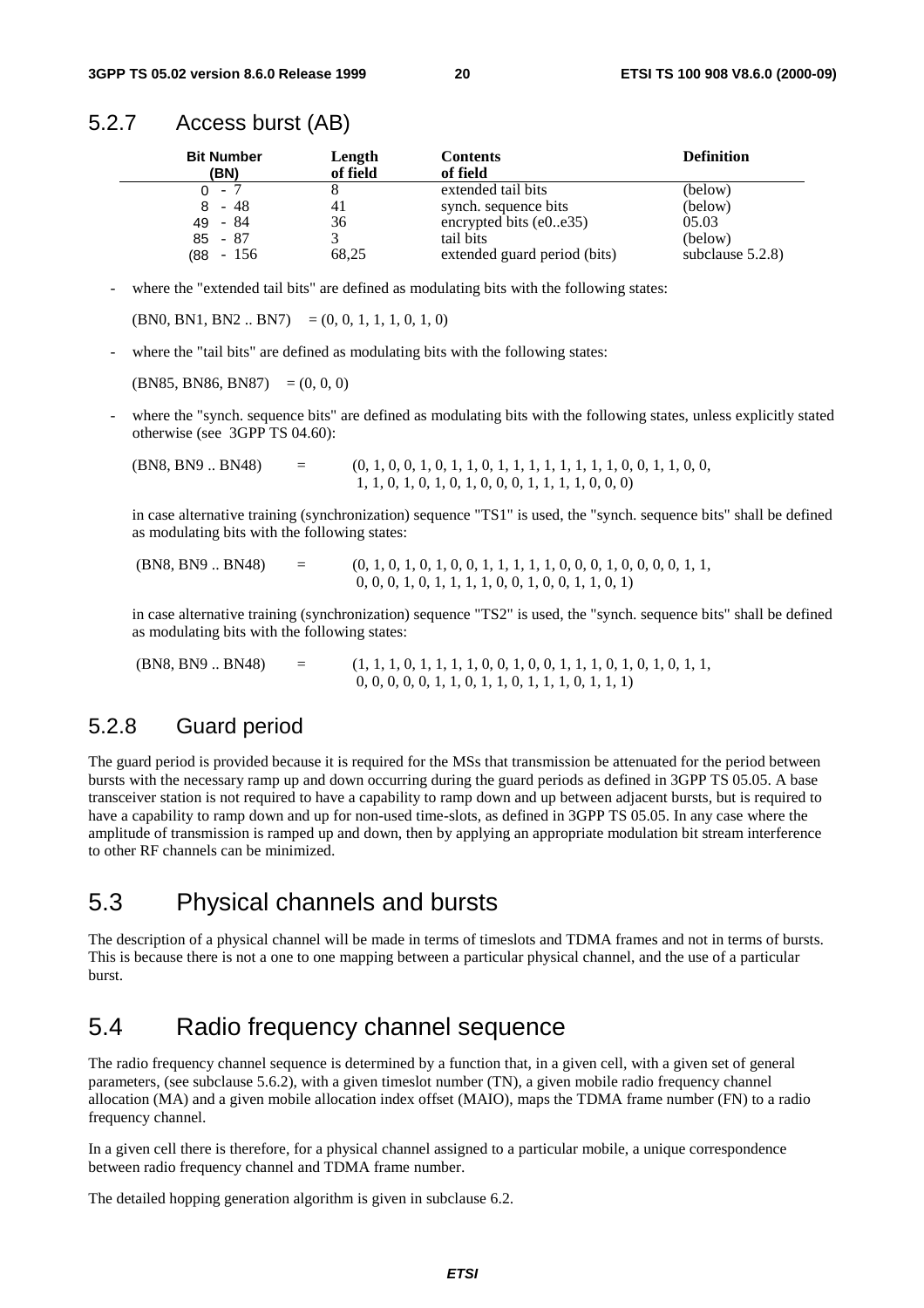# 5.5 Timeslot and TDMA frame sequence

A given physical channel shall always use the same timeslot number in every TDMA frame. Therefore a timeslot sequence is defined by:

- i) a timeslot number (TN); and
- ii) a TDMA frame number sequence.

The detailed definitions of TDMA frame number sequences are given in clause 7.

The physical channels where the TDMA frame number sequence is 0,1. . FN\_MAX (where FN\_MAX is defined in subclause 4.3.3) are called "basic physical channels".

# 5.6 Parameters for channel definition and assignment

#### 5.6.1 General

This subclause describes the set of parameters necessary to describe fully the mapping of any logical channel onto a physical channel. These parameters may be divided into general parameters, that are characteristic of a particular base transceiver station, and specific parameters, that are characteristic of a given physical channel.

### 5.6.2 General parameters

These are:

- i) the set of radio frequency channels used in the cell (CA), together with the identification of the BCCH carrier.
- ii) the TDMA frame number (FN), which can be derived from the reduced TDMA frame number (RFN) which is in the form T1, T2, T3', see 3.3.2.

These parameters are broadcast (or derived from parameters broadcast) in the BCCH and SCH.

For COMPACT, these are:

- i) the set of radio frequency channels used in the cell (CA), together with the identification of the COMPACT CPBCCH carrier (primary COMPACT carrier).
- ii) the TDMA frame number (FN), which can be derived from the reduced TDMA frame number (RFN) which is in the form R1 and R2, see 3.3.2.
- iii) the time group number (TG)

These parameters are broadcast (or derived from parameters broadcast) in the COMPACT CPBCCH and CSCH.

### 5.6.3 Specific parameters

These parameters define a particular physical channel in a base transceiver station. They are:

- o) the training sequence Code (TSC);
- i) the timeslot number (TN);
- ii) the mobile radio frequency channel allocation (MA);
- iii) the mobile allocation index offset (MAIO);
- iv) the hopping sequence number (HSN);
- v) the type of logical channel;
- vi) the sub-channel number (SCN).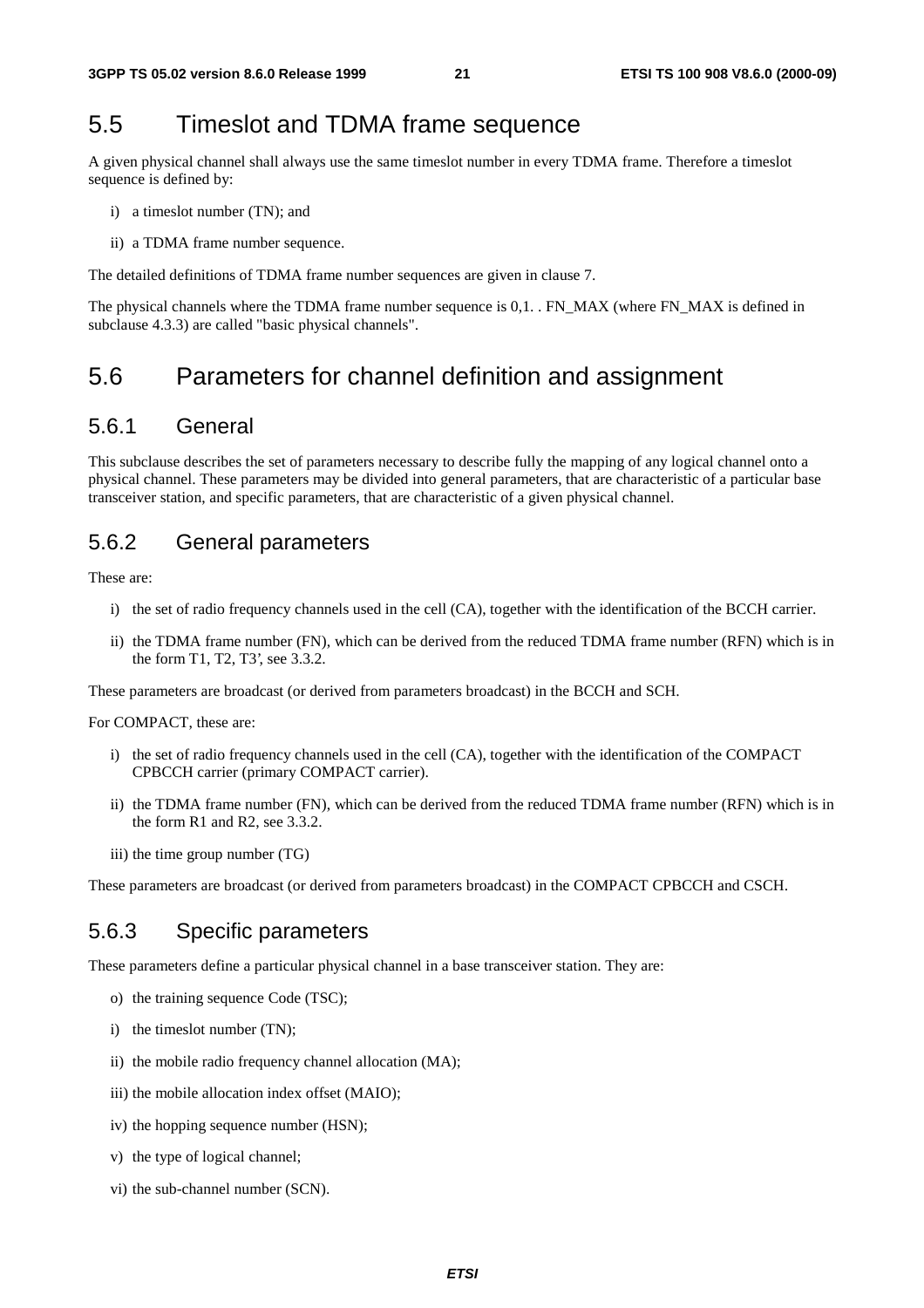The last two parameters allow the determination of the frame sequence.

# 6 Mapping of logical channels onto physical channels

# 6.1 General

The detailed mapping of logical channels onto physical channels is defined in the following sections. Subclause 6.2 defines the mapping from TDMA frame number (FN) to radio frequency channel (RFCH). Subclause 6.3 defines the mapping of the physical channel onto TDMA frame number. Subclause 6.4 lists the permitted channel combinations and subclause 6.5 defines the operation of channels and channel combinations.

# 6.2 Mapping in frequency of logical channels onto physical channels

#### 6.2.1 General

The parameters used in the function which maps TDMA frame number onto radio frequency channel are defined in subclause 6.2.2. The definition of the actual mapping function, or as it is termed, hopping sequence generation is given in subclause 6.2.3.

In CTS, the specific mapping in frequency depends on the start condition defined by the parameters given in subclause 6.2.2. The hopping sequence generation for CTS is given in subclause 6.2.3.

### 6.2.2 Parameters

The following parameters are required in the mapping from TDMA frame number to radio frequency channel for a given assigned channel.

General parameters of the BTS, specific to one BTS, and broadcast in the BCCH and SCH:

- i) CA: Cell allocation of radio frequency channels.
- ii) FN: TDMA frame number, broadcast in the SCH, in form T1, T2, T3' (see subclause 3.3.2). For COMPACT, FN is broadcast in the CSCH, in form R1, R2 (see subclause 3.2.2).

Specific parameters of the channel, defined in the channel assignment message:

i) MA: Mobile allocation of radio frequency channels, defines the set of radio frequency channels to be used in the mobiles hopping sequence. The MA contains N radio frequency channels, where  $1 \le N \le 64$ .

 For COMPACT, the reduced MA (see 3GPP TS 04.60) shall be used for a fixed amount of data blocks, see section 6.2.4.

ii) MAIO: Mobile allocation index offset.(0 to N-1, 6 bits).

For COMPACT, MAIO 2 shall be used for the data blocks using the reduced MA.

iii) HSN: Hopping sequence (generator) number (0 to 63, 6 bits).

In CTS, the following parameters are required in the mapping to radio frequency channel for a CTS-FP and CTS-MS pair. They are given by the CTS-FP to the CTS-MS during the non-hopping access procedure :

- i) VA: the vector *a* defines the elements which are used from the shift register to generate the codeword. The vector <u>a</u> shall be randomly chosen upon up to 16 non-repeating integer elements where  $0 \le a_i < 16$  and  $a_i \ne a_j$  for  $i \neq i$ .
- ii) VV: the elements of vector  $\bf{v}$  are added modulo 2 to the codeword from the shift register. For vector  $\bf{v}$ , up to 16 binary elements shall be chosen randomly.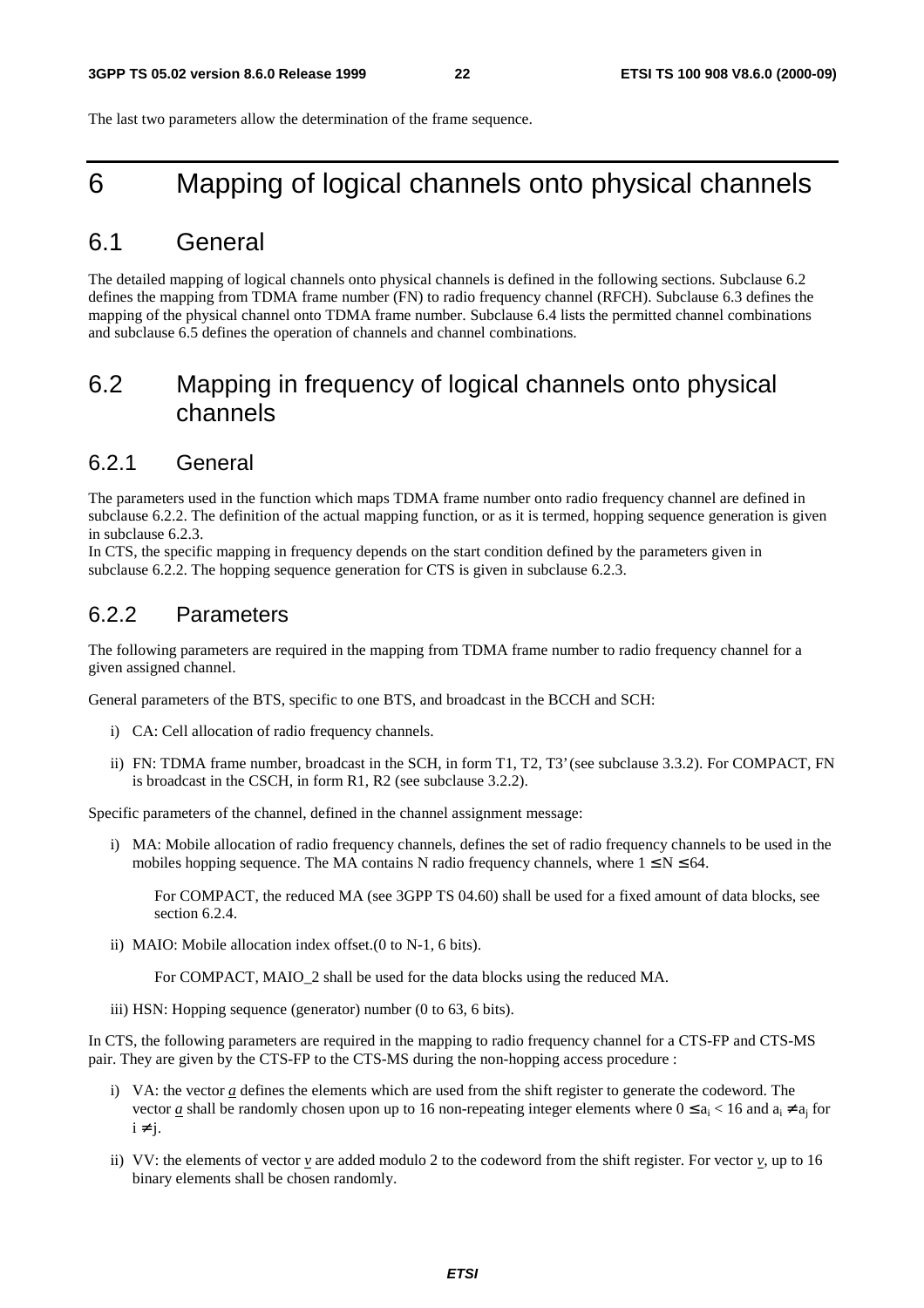- NOTE: The length of the vectors  $\underline{a}$  and  $\underline{v}$  is dependent on the number of frequencies used for the hopping and can be truncated according to the number of frequencies used (see vi) below).
- iii) CSR: current shift register contents. In order that a CTS-MS is able to synchronize on a running hopping sequence the CTS-FP transmits the CSR.
- iv) TFHC1: value of counter TFHC1.
- v) TFHC2: value of counter TFHC2.
- vi) TFH carrier list (see 3GPP TS 05.56) : ordered list of frequencies, with  $1<sup>st</sup>$  freq referenced by the frequency index 1,  $2<sup>nd</sup>$  frequency referenced by the frequency index 2, etc.

 The number of frequencies in the TFH carrier list, NF shall be computed. The number of elements to be taken from the vectors *a* and *v* shall be determined by the function  $\lceil log_2NF \rceil$ 

vii) VC: the vector *c* is the base sequence to map the codeword. It shall be randomly chosen upon NF non-repeating integer elements:

 $c = \{c_0, c_1, ..., c_{NF-1}\}, 0 \le c_i < NF$  and  $c_i \ne c_i$  for  $i \ne j$ .

### 6.2.3 Hopping sequence generation

For a given set of parameters, the index to an absolute radio frequency channel number (ARFCN) within the mobile allocation (MAI from 0 to N-1, where MAI=0 represents the lowest absolute radio frequency channel number (ARFCN) in the mobile allocation, ARFCN is in the range 0 to 7023 and the frequency value can be determined according to 3GPP TS 05.05 sec 2 with n= ARFCN), is obtained with the following algorithm:

**if**  $HSN = 0$  (cyclic hopping) **then**:

MAI, integer  $(0.. N-1)$  : MAI =  $(FN + MAIO)$  modulo N

 **else**:

M, integer  $(0.. 152)$  :  $M = T2 + RNTABLE((HSN xor T1R) + T3)$ 

S, integer  $(0.. N-1)$  :  $M' = M$  modulo  $(2 \wedge NBIN)$ 

 $T' = T3$  modulo  $(2 \land NBIN)$ 

#### **if** M' < N **then**:

 $S = M'$ 

**else**:

 $S = (M^2 + T^2)$  modulo N

MAI, integer  $(0.. N-1)$  : MAI =  $(S + MAIO)$  modulo N

NOTE: Due to the procedure used by the mobile for measurement reporting when DTX is used, the use of cyclic hopping where  $(N)$  mod  $13 = 0$  should be avoided.

where:

T1R: time parameter T1, reduced modulo 64 (6 bits)

T3: time parameter, from 0 to 50 (6 bits)

T2: time parameter, from 0 to 25 (5 bits)

NBIN: number of bits required to represent  $N = INTEGR(log_2(N)+1)$ 

^: raised to the power of

xor: bit-wise exclusive or of 8 bit binary operands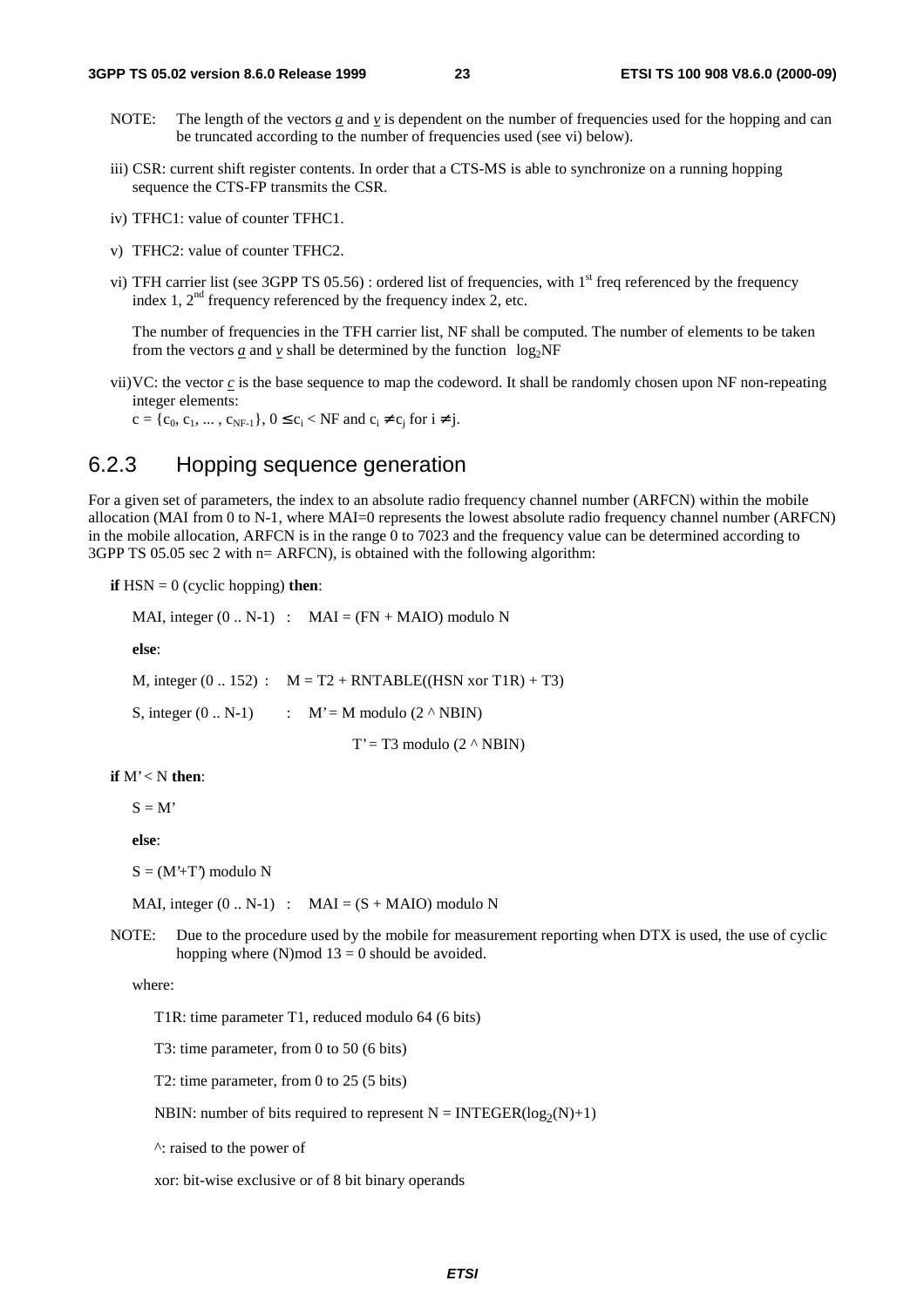RNTABLE: Table of 114 integer numbers, defined below:

| <b>Address</b> |      |      |      |      | <b>Contents</b> |     |      |      |      |      |
|----------------|------|------|------|------|-----------------|-----|------|------|------|------|
| 000009:        | 48.  | 98.  | 63.  |      | 36,             | 95. | 78.  | 102, | 94.  | 73,  |
| 010019:        | 0.   | 64.  | 25.  | 81.  | 76.             | 59. | 124, | 23.  | 104. | 100, |
| 020029:        | 101, | 47,  | 118. | 85.  | 18,             | 56. | 96.  | 86.  | 54.  | 2.   |
| 030039:        | 80,  | 34.  | 127, | 13,  | 6,              | 89. | 57.  | 103, | 12,  | 74,  |
| 040049:        | 55,  | 111. | 75,  | 38.  | 109.            | 71. | 112, | 29.  | 11.  | 88,  |
| 050059:        | 87.  | 19.  | 3.   | 68.  | 110,            | 26. | 33.  | 31.  | 8,   | 45.  |
| 060069:        | 82,  | 58.  | 40,  | 107, | 32.             | 5.  | 106, | 92.  | 62.  | 67,  |
| 070079:        | 77.  | 108. | 122. | 37.  | 60.             | 66. | 121, | 42,  | 51.  | 126, |
| 080089:        | 117, | 114. | 4,   | 90.  | 43.             | 52. | 53.  | 113, | 120. | 72.  |
| 090099:        | 16,  | 49.  | 7.   | 79.  | 119,            | 61. | 22.  | 84.  | 9.   | 97,  |
| 100109:        | 91.  | 15,  | 21.  | 24.  | 46.             | 39. | 93.  | 105, | 65.  | 70,  |
| 110113:        | 125, | 99.  | 17   | 123, |                 |     |      |      |      |      |

The hopping sequence generation algorithm is represented diagrammatically in figure 6.

This algorithm applies also to COMPACT, whereby the parameters T1, T2 and T3 shall be calculated from FN.

In CTS, the general structure of the hopping sequence generation algorithm is shown in figure 6a, with the example of vector  $a = (a_0, a_1, a_2, a_3) = (5, 8, 2, 11)$  and NF = 9. It consists of a 16 bit linear feedback shift register and two counters. The shift register in the CTS-FP shall be initialized with a random number which shall not be zero. The counter TFHC1 counts modulo NF the number of TDMA frames. The overflow of this counter causes a shift in the shift register. The counter TFHC2 counts modulo NF the number of shifts.

The elements which are used from the shift register to generate the codeword are defined by the vector *a*. The codeword is built using a modulo 2 addition of these elements and the elements of vector *v* . Before mapping the codeword into a sequence, the value of the counter TFHC2 is added modulo NF. The mapping is done by a modulo NF addition to the base sequence *c*. This results in a sequence containing NF elements, each element representing one frequency index in the TFH list. The value of counter TFHC1 points to the current frequency index to use.

### 6.2.4 Specific cases

On the RFCH carrying a BCCH (C0), frequency hopping is not permitted on any timeslot supporting a BCCH according to table 3 of clause 7. A non-hopping radio frequency channel sequence is characterized by a mobile allocation consisting of only one radio frequency channel, i.e. with  $N=1$ ,  $MAIO=0$ . In this instance sequence generation is unaffected by the value of the value HSN.

For COMPACT, frequency hopping is not permitted on CPBCCH or CPCCCH for a specific amount of N\_CCCH\_NH blocks according to the ordered list described in subclause 6.3.2.1. If CPCCCH is defined as frequency hopping, those blocks use  $MAI = MAIO$ .

For COMPACT, on other frequency hopping channels, the reduced MA and MAIO\_2 shall be used for a specific amount of N\_CCCH\_NH blocks according to the ordered list described in subclause 6.3.2.1.

For COMPACT, in case the optional information elements reduced MA and MAIO 2 are not present in the assignment message and the MA and MAIO information elements are present in the assignment message, then the MS shall hop in all allocated time slots according to the MA and MAIO.

# 6.2.5 Change in the frequency allocation of a base transceiver station

The consequence of adding or removing a number of radio frequency channels in a base transceiver station is a modification of the cell allocation (CA) and the mobile allocation (MA). In order to achieve this without disruption to mobile stations with currently assigned channels it is necessary to send a message to all mobiles with assigned channels. The message, as defined in 04.08, will contain a new cell allocation (if necessary), mobile allocation and a time (in the form of a TDMA frame number) at which the change is to occur. A new cell allocation may not be necessary if channels are only being removed, and not added.

# 6.2.6 Frequency assignment in CTS

The CTSBCH (CTSBCH-FB and CTSBCH-SB) shall always be mapped on the CTSBCH RF channel (designated as C0 in clause 7 table 8).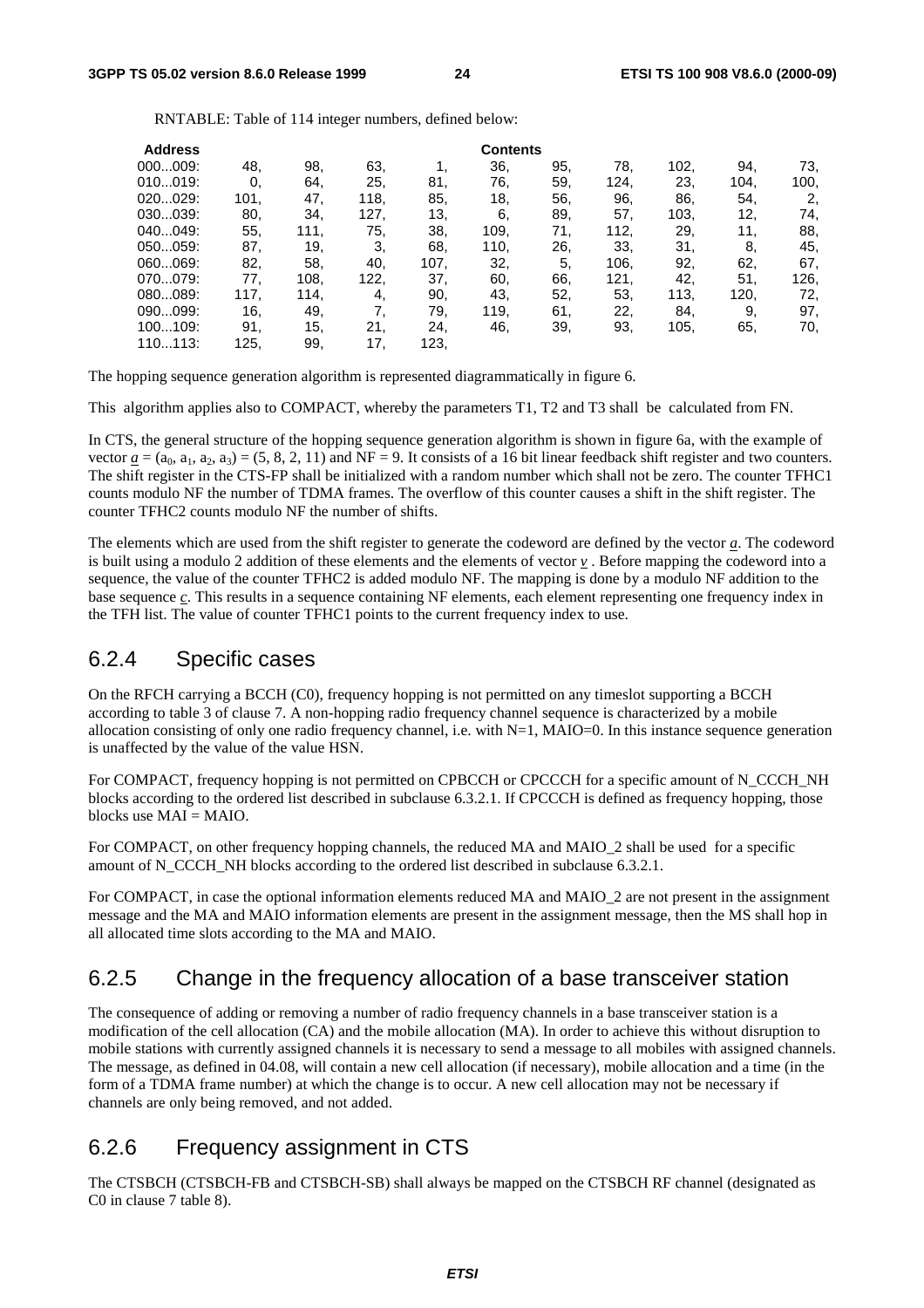The CTSPCH, CTSARCH and CTSAGCH shall be mapped on the predefined set of carriers called TFH carrier list (designated by C0... Cn in Clause 7 Table 8) by the CTS frequency hopping algorithm specified in subclauses 6.2.2 and 6.2.3. However, the CTSARCH and CTSAGCH shall be mapped on the CTSBCH RF channel for the specific case of the non-hopping access procedure specified in 3GPP TS 04.56; the block TDMA frame mapping for these exceptions is specified in clause 7 table 8. The methods for the determination of the CTSBCH RF channel and the TFH carrier list are defined in 3GPP TS 05.56.

The TCH, FACCH and SACCH used for a CTS dedicated connection shall always be mapped on the TFH carrier list (C0..Cn) by the CTS frequency hopping algorithm. However, one exception is specified in the case of the CTS enrolment and attachment of a CTS-MS (see 3GPP TS 04.56), where a non-hopping access procedure is used; in these particular cases, the dedicated connection shall be used in non-hopping mode and the TCH, FACCH and SACCH shall be mapped on the CTSBCH RF channel (C0).

### 6.3 Mapping in time of logical channels onto physical channels

### 6.3.1 Mapping in time of circuit switched logical channels onto physical channels

#### 6.3.1.1 General

The mapping in time of circuit switched logical channels is defined in the tables of clause 7, which also defines the relationship of the air interface frames to the multiframe.

#### 6.3.1.2 Key to the mapping table of clause 7

The following relates to the tables of clause 7. The columns headed:

- i) "Channel designation" gives the precise acronym for the channel to which the mapping applies.
- ii) "Sub-channel number" identifies the particular sub-channel being defined where a basic physical channel supports more than one channel of this type.
- iii) "Direction" defines whether the mapping given applies identically to downlink and uplink (D&U), or to downlink (D) or uplink (U) only.
- iv) "Allowable timeslots assignments" defines whether the channel can be supported on, or assigned to, any of the timeslots, or only on specific timeslots.
- v) "Allowable RF channel assignments" defines whether the channel can use any or all of the radio frequency channels in the cell allocation (CA), or only the BCCH carrier (C0). It should be noted that any allocated channel Cx within CA could be any radio frequency channel, and that no ordering of radio frequency channel number is implied. For example, allocated channel C0 need not have the lowest radio frequency channel number of the allocation.
- vi) "Burst type" defines which type of burst as defined in clause 5.2 is to be used for the physical channel.
- vii) "Repeat length in TDMA frames" defines how many TDMA frames occur before the mapping for the interleaved blocks repeats itself e.g. 51.
- viii) "Interleaved block TDMA frame mapping" defines, within the parentheses, the TDMA frames used by each interleaved block (e.g. 0..3). The numbers given equate to the TDMA frame number (FN) modulo the number of TDMA frames per repeat length; Therefore, the frame is utilized when:

TDMA frame mapping number  $=$  (FN)mod repeat length given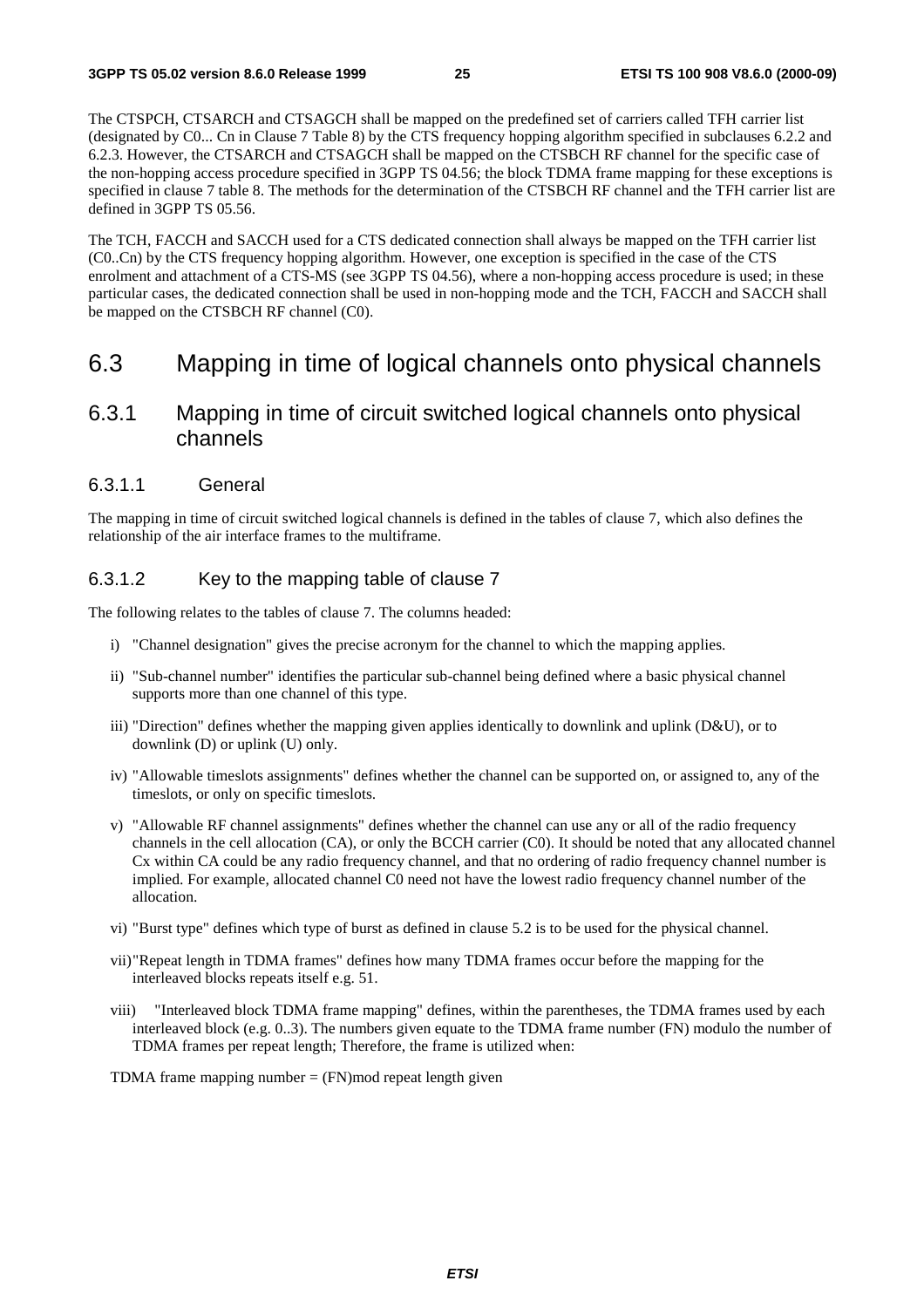Where there is more than one block shown, each block is given a separate designation e.g. B0, B1. Where diagonal interleaving is employed then all of the TDMA frames included in the block are given, and hence the same TDMA frame number can appear more than once (see 3GPP TS 05.03). Also, for E-TCH/F28.8, E-TCH/F32.0 and E-TCH/F43.2, the same frame number appears for the inband signalling message and for several interleaved blocks. It should be noted that the frame mapping for the SACCH/T channel differs according to the timeslot allocated in order to lower the peak processing requirements of the BSS.

#### 6.3.1.3 Mapping of BCCH data

In order to facilitate the MS operation, it is necessary to transmit some System Information messages in defined multiframes and defined blocks within one multiframe, as follows (where  $TC = (FN DIV 51) mod (8)$ ). Also for some System Information messages, the position where they are transmitted is contained in other System Information messages:

| Sent when $TC =$ | <b>Allocation</b>               |
|------------------|---------------------------------|
|                  | <b>BCCH Norm</b>                |
|                  | <b>BCCH Norm</b>                |
|                  | <b>BCCH Norm</b>                |
|                  | <b>BCCH Norm</b>                |
|                  | <b>BCCH</b> Norm                |
| or               |                                 |
| 5                | <b>BCCH</b> Ext                 |
| 2 and $6$        | <b>BCCH Norm</b>                |
| 3 and 7          | <b>BCCH Norm</b>                |
| 7                | <b>BCCH Ext</b>                 |
| 3                | <b>BCCH Ext</b>                 |
| 4                | <b>BCCH Norm</b>                |
| $\overline{4}$   | <b>BCCH</b> norm                |
| or               |                                 |
| 0                | <b>BCCH Ext</b>                 |
| 6                | <b>BCCH</b> Ext                 |
| $\overline{c}$   | <b>BCCH</b> Ext                 |
| Not fixed        | Not fixed                       |
| Not Fixed        | Not Fixed                       |
| Not fixed        | Not fixed                       |
|                  | 0<br>1<br>5<br>5 or 4<br>5 or 4 |

This subclause defines requirements on minimum scheduling: the network may send any System Information message when sending of a specific System Information message is not required. The following rules apply:

- i) BCCH Ext may share the resource with PCH and AGCH (see subclause 6.5.1).
- ii) System Information Type 1 need only be sent if frequency hopping is in use or when the NCH is present in a cell. If the MS finds another message when  $TC = 0$ , it can assume that System Information Type 1 is not in use.
- iii) System information type 2 bis or 2 ter messages are sent if needed, as determined by the system operator. If only one of them is needed, it is sent when  $TC = 5$ . If both are needed, 2bis is sent when  $TC = 5$  and 2ter is sent at least once within any of 4 consecutive occurrences of  $TC = 4$ . A SI 2 message will be sent at least every time TC = 1. System information type 2 quater is sent if needed, as determined by the system operator. If sent on BCCH Norm, it shall follow the same rules as System information type 2 ter. If sent on BCCH Ext, it is sent at each occurrence of  $TC = 5$ .
- iv) The definitions of BCCH Norm and BCCH Ext are given in clause 7 table 3 of 5.
- v) Use of System Information type 7 and 8 is not always necessary. It is necessary if System Information type 4 does not contain all information needed for cell selection and reselection.
- vi) System Information type 9 is sent in those blocks with  $TC = 4$  which are specified in system information type 3 as defined in 3GPP TS 04.08.
- vii) System Information type 13 is only related to the GPRS service. System Information Type 13 need only be sent if GPRS support is indicated in one or more of System Information Type 3 or 4 or 7 or 8 messages. These messages also indicate if the message is sent on the BCCH Norm or if the message is transmitted on the BCCH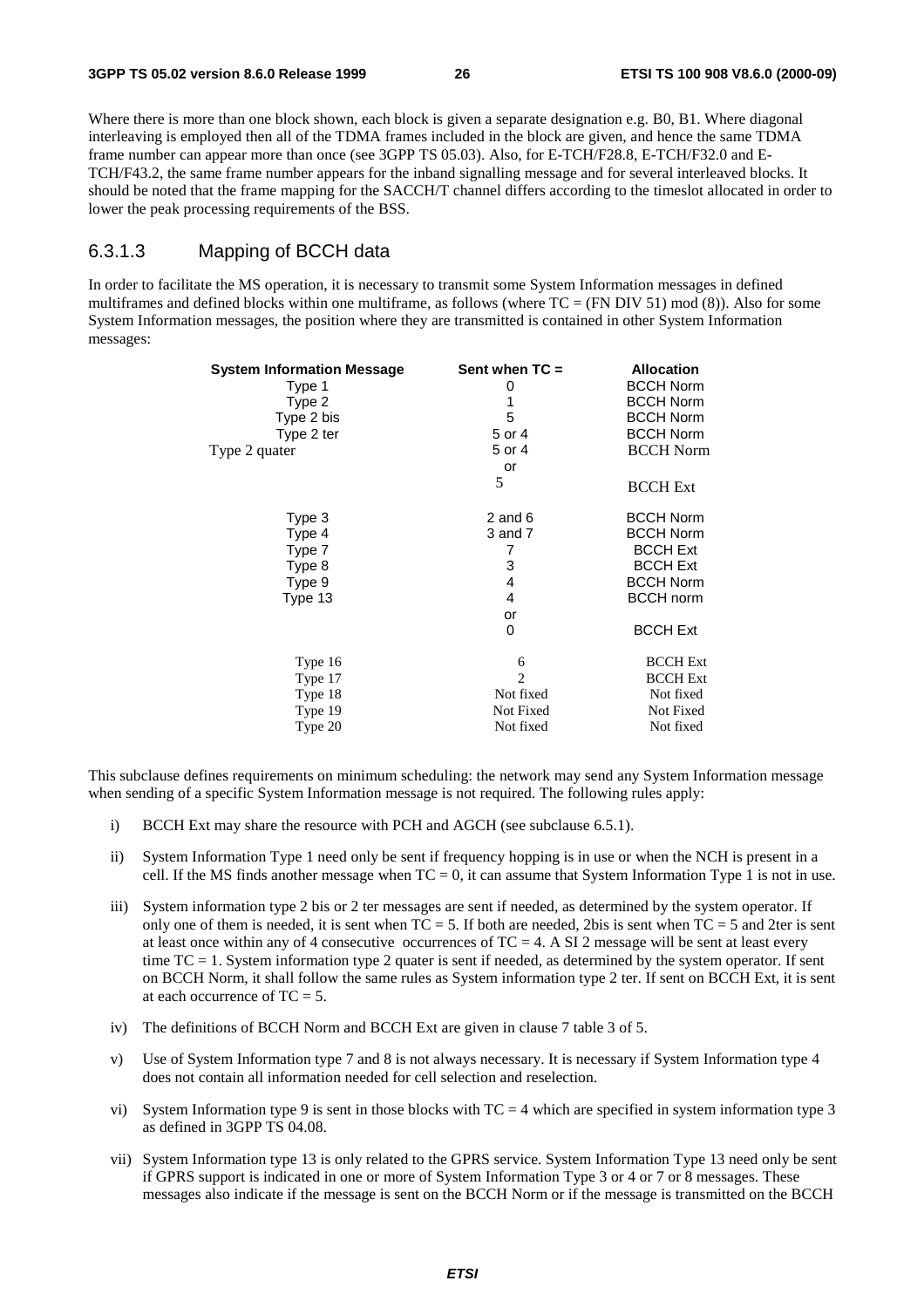Ext. In the case that the message is sent on the BCCH Norm, it is sent at least once within any of 4 consecutive occurrences of TC=4.

- viii) System Information type 16 and 17 are only related to the SoLSA service.
- ix) System Information type 18 and 20 are sent in order to transmit non-GSM broadcast information. The frequency with which they are sent is determined by the system operator. System Information type 9 identifies the scheduling of System Information type 18 and 20 messages.
- x) System Information Type 19 is sent if COMPACT neighbours exist. If System Information Type 19 is present, then its scheduling shall be indicated in System Information Type 9.

All the allowable timeslot assignments in a frame (see table 3 of 7 in clause 7) shall contain the same information.

#### 6.3.1.4 Mapping of SID Frames

When the DTX mode of operation is active, it is required to transmit Silence Descriptor (SID) information, or equivalent dummy information, during the SACCH/T block period (104 TDMA frames). As the SID frames do not constitute a logical channel and their use is specific to DTX operation, the mapping of SID frames onto the TDMA frames is specified in 3GPP TS 05.08.

### 6.3.2 Mapping in time of packet logical channels onto physical channels

#### 6.3.2.1 General

A physical channel allocated to carry packet logical channels is called a packet data channel (PDCH). A PDCH shall carry packet logical channels only.

Packet switched logical channels are mapped dynamically onto a 52-multiframe.

 For the PDCH/F the 52-multiframe consists of 12 blocks of 4 consecutive frames, 2 idle frames and 2 frames used for the PTCCH (see 3GPP TS 05.10 and 3GPP TS 03.64), as shown in Figure 9. Table 6 in clause 7, indicates the frame numbers for each of the blocks (B0...B11) transmitted in the multiframe. The ordered list of block is defined as B0, B6, B3, B9, B1, B7, B4, B10, B2, B8, B5, B11.

 For PDCH/H, the 52-multiframe consists of 6 blocks of 4 frames each, and two idle frames. Table 6 in clause 7 indicates the frame numbers for each of the blocks (B0…B5) transmitted in the multiframe.

A block allocated to a given logical channel comprises one radio block, or in the case of uplink only, 4 random access bursts. The type of channel may vary on a block-by-block basis.

In the downlink direction, the logical channel type shall be indicated by the message type contained in the block header part.

In the uplink part for channels other than PACCH transmitted as access bursts or PRACH or CPRACH, the logical channel type shall be indicated by the message type contained in the block header part. For PACCH transmitted as access bursts, the logical channel type is indicated by the corresponding polling message on the downlink (see 04.60). For the PRACH or CPRACH case the logical channel type is indicated by the USF (See 3GPP TS 04.60), set on the downlink on a block by block basis.

For COMPACT, timeslot mapping and rotation of the control channels is used such that control channels belonging to a serving time group are rotated over odd timeslot numbers as follows:  $7, 5, 3, 1, 7, 5, \ldots$ . The rotation occurs between frame numbers (FN) mod  $52 = 3$  and 4. The mapping of the control channels on timeslot numbers is defined by the following formula:

- for  $0 \le FN \mod 52 \le 3$ ,  $TN = ((6 \times ((FN \div 52) \mod 4)) + 1 + (2 \times TG)) \mod 8$ ;
- for  $4 \leq FN \mod 52 \leq 51$ , TN = ((6 x ((FN div 52) mod 4)) + 7 + (2 x TG)) mod 8.

Packet switched logical channels PDTCH, PACCH, and PTCCH are never rotated.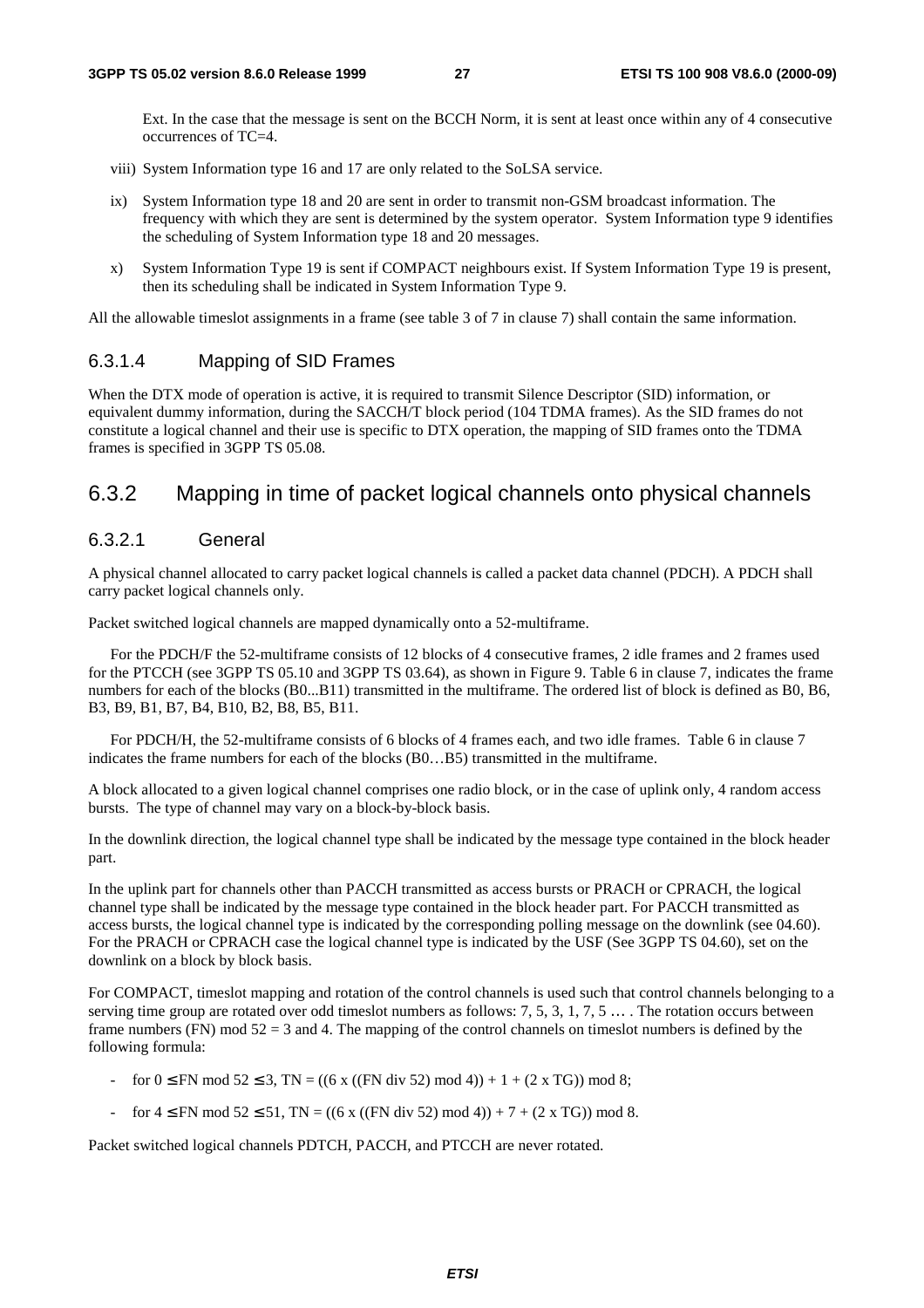### 6.3.2.2 Mapping of the uplink channels

#### 6.3.2.2.1 Mapping of uplink packet traffic channel (PDTCH/U) and PACCH/U

The PDCH's where the MS may expect occurrence of its PDTCH/U(s) or PACCH/U for a mobile originated transfer is indicated in resource allocation messages (see 3GPP TS 04.60). PACCH/U shall be allocated respecting the resources allocated to the MS and the MS multislot class. For each PDCH allocated to the MS, an Uplink State Flag (R0... R7) is given to the MS.

The occurrence of the PDTCH/U and/or the PACCH/U at given block(s) Bx (where  $Bx = B0...Bn$ ; n=5 for the PDTCH/HU and n=11 for the PDTCH/FU) in the 52-multiframe structure for a given MS on a given PDCH shall be indicated by the value of the Uplink State Flag (USF) contained in the header of the preceding block transmitted in the downlink of the same PDCH, that is to say  $B(x-1)$  in the same multiframe if  $x\geq 1$  or  $B(n)$  in the previous multiframe if  $x=0$ . If the USF in block  $B(x-1)$  indicates that block  $B(x)$  shall be used by an MS for which the USF\_GRANULARITY is set to 1 (corresponding to 4 blocks) in the last assignment message, that MS shall also use the three following blocks. The USF corresponding to the last three blocks shall be set to an unused value. The MS may transmit a PDTCH block or a PACCH block on any of the uplink blocks used by the MS. The occurrence of the PACCH/U associated to a PDTCH/D shall be indicated by the network by polling the MS (see 3GPP TS 04.60).

- NOTE: This subclause specifies how the network shall signal that the MS is allowed to use the uplink. The operation of the MS is specified in 3GPP TS 04.60. In particular cases of fixed allocation, extended dynamic allocation or exclusive allocation, the MS may not need to monitor the USF on all allocated PDCHs.
- NOTE: The PDCH/HU is only assigned in exclusive allocation (see 3GPP TS 04.60).

For COMPACT, USF\_GRANULARITY should be set to 0 (corresponding to 1 block) for dynamic allocation for the following cases:

- i) for odd timeslot numbers (TN) 1, 3, 5, and 7 in nominal and large cells;
- ii) for even timeslot numbers (TN) 0, 2, 4, and 6 in large cells.

#### 6.3.2.2.2 Mapping of the Packet Timing Advance Control Channel (PTCCH/U)

The PDCH carrying the PTCCH/U of one MS is defined in the resource allocation message (see 3GPP TS 04.60). PTCCH/U shall be mapped to one of the time slots where PDTCH(s) are allocated to the MS. PTCCH/U shall be allocated respecting the resources allocated to the MS and the MS multislot class. An MS shall be allocated a subchannel of the PTCCH/U (0...15) as defined in clause 7 table 6, where the sub-channel number is equal to the Timing Advance Index (TAI) indicated in the resource allocation message (see 3GPP TS 04.60).

#### 6.3.2.2.3 Mapping of the uplink PCCCH i.e. PRACH

The mapping of the PRACH is defined in clause 7 table 6, where the possible blocks are indicated. The PRACH is dynamically allocated in groups of four PRACH blocks By  $(y=4x+i, i=0, ..., 3)$  corresponding to one PDCH block Bx  $(x=0,...,11)$ , indicated by USF=FREE in the same way as defined for PDTCH/U (see subclause 6.3.2.2.1).

Optionally, a subset of the blocks Bx can be allocated to PRACH in a fixed way. The number of allocated blocks is indicated by the parameter BS\_PRACH\_BLKS broadcast on the PBCCH, where BS\_PRACH\_BLKS=0...12. The blocks are allocated according to the ordered list defined in subclause 6.3.2.1. The blocks shall also be indicated by the USF=FREE. The MS may choose to use the BS\_PRACH\_BLKS or USF to determine the fixed allocated part of PRACH.

#### 6.3.2.2.3a Mapping of the COMPACT uplink CPCCCH i.e. CPRACH

The CPRACH is dynamically or fixed allocated in the same way as defined for PRACH (see subclause 6.3.2.2.3. USF should be set equal to FREE for downlink block B0 on a serving time group when 4 time groups are assigned. Uplink blocks (other than block B1 on a serving time group) that are preceded by CPBCCH and CPCCCH blocks should be prioritized for use as CPRACH.

See Annex D for examples based on sixteen prioritized CPRACH blocks.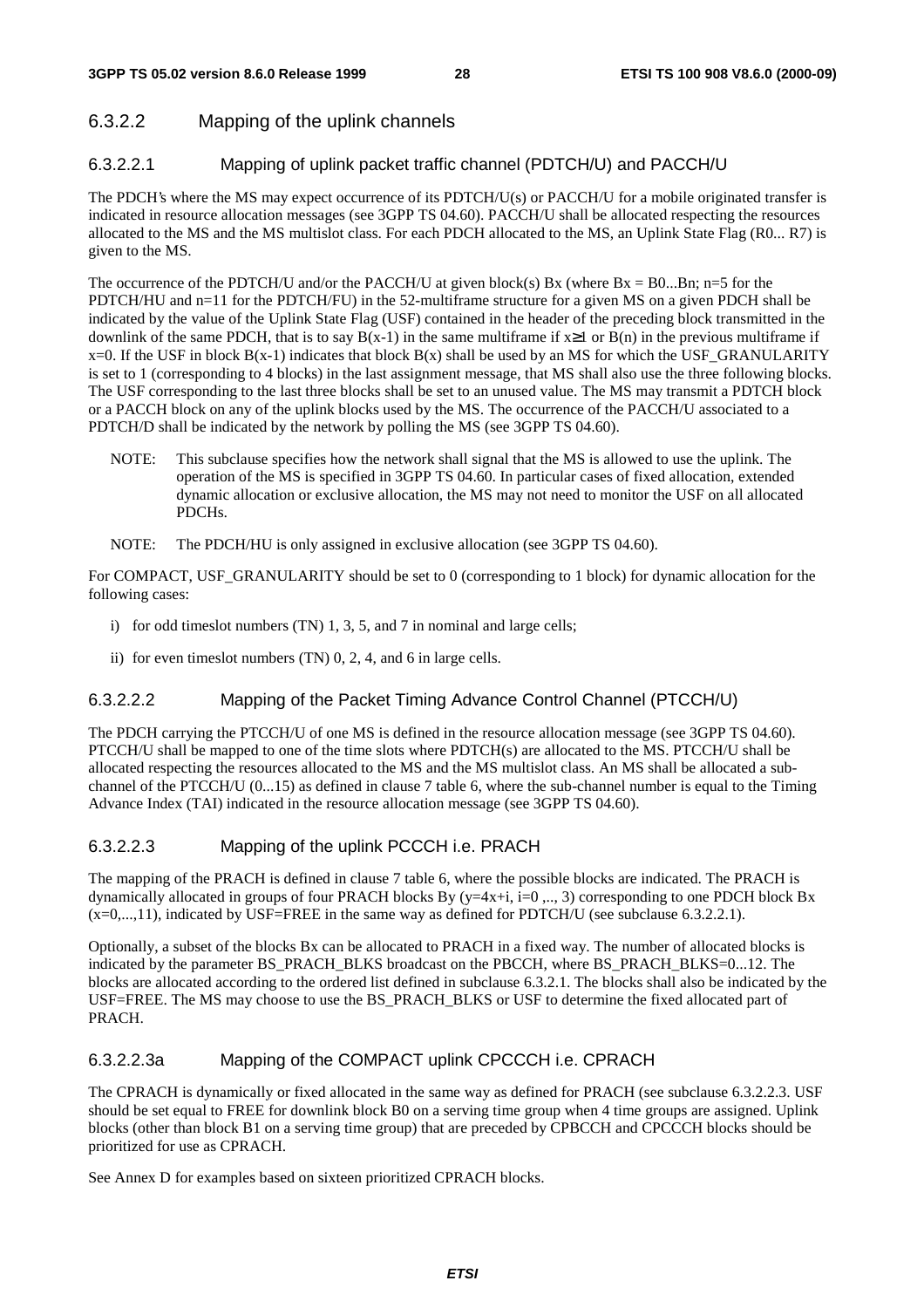#### 6.3.2.3 Mapping of the downlink channels

#### 6.3.2.3.1 Mapping of the (PDTCH/D) and PACCH/D

The PDCH where the MS may expect occurrence of its PDTCH/D(s) for a mobile terminated transfer or its PACCH/D, for both mobile originated and mobile terminated transfer are indicated in resource allocation messages (see 3GPP TS 04.60). The logical channel type shall be indicated in the block header. The mobile owner of the PDTCH/D or PACCH/D shall the indicated by the TFI (Temporary Frame Identifier) (see 3GPP TS 04.60).

#### 6.3.2.3.2 Mapping of the PTCCH/D

The PTCCH/D is mapped as defined in Clause 7 table 6. The PTCCH/D carries signalling messages including timing advance information for MSs sharing the PTCCH/U on the same PDCH.

#### 6.3.2.3.3 Mapping of the PBCCH

The PBCCH is mapped onto one PDCH only, indicated in the BCCH. The PBCCH is mapped on BS\_PBCCH\_BLKS blocks (where 1≤BS\_PBCCH\_BLKS≤4) per multiframe, according to the ordered list described in subclause 6.3.2.1. The blocks allocated are specified in Clause 7 table 6. The parameter BS\_PBCCH\_BLKS is broadcast on PBCCH in block B0 (see subclause 3.3.2.4).

#### 6.3.2.3.3a Mapping of the COMPACT CPBCCH

The CPBCCH is mapped onto a primary COMPACT carrier on the time group indicated by TG on CSCH (see subclause 3.3.2.2). This time group is known as the serving time group and rotates over odd timeslot numbers (see subclause 6.3.2.1). The CPBCCH is mapped on BS\_PBCCH\_BLKS blocks (where 1≤BS\_PBCCH\_BLKS≤4) per multiframe, according to the ordered list described in subclause 6.3.2.1. The blocks allocated are specified in clause 7 table 9. The parameters BS\_PBCCH\_BLKS is broadcast on CPBCCH in block B0 (see subclause 3.3.2.4).

See Annex D for examples based on one CPBCCH block.

When USF=FREE in downlink block B0 on a serving time group, the CPRACH is allocated in uplink block B1 after timeslot rotation. When USF has any other value in downlink block B0 on a serving time group, the uplink allocation of B1 is valid for the same timeslot, irrespective of timeslot rotation.

#### 6.3.2.3.4 Mapping of the PCCCH

The PCCCH and its different logical channels (PAGCH, PPCH, PNCH) and the PDTCH and PACCH can be mapped dynamically and are identified by the message header. The configuration is partly fixed by some parameters broadcast by the PBCCH and defined in subclause 3.3.2.4:

- a) BS\_PBCCH\_BLKS, that defines the number of PBCCH blocks per multiframe, according to the ordered list described in subclause 6.3.2.1, on the PDCH that carries PBCCH;
- b) BS\_PAG\_BLKS\_RES, that defines the number of blocks in addition to BS\_PBCCH\_BLKS, according to the ordered list described in subclause 6.3.2.1, where paging shall not occur on every PDCH that carries PCCCH.

If PBCCH is allocated on timeslot k, PCCCHs shall be allocated only on timeslots n where n>k-4 and 0≤n≤7 in order to provide time for the MS to switch from PBCCH to PCCCH.

#### 6.3.2.3.4a Mapping of the COMPACT CPCCCH

The CPCCCH and its different logical channels (CPAGCH, CPPCH, CPNCH) and the PDTCH and PACCH can be mapped dynamically and are identified by the message header. The configuration is partly fixed by some parameters broadcast by the CPBCCH and defined in subclause 3.3.2.4:

- a) BS\_PBCCH\_BLKS, that defines the number of CPBCCH blocks per multiframe, according to the ordered list described in subclause 6.3.2.1, on the radio frequency channel that carries CPBCCH;
- b) BS\_PAG\_BLKS\_RES, that defines the number of blocks in addition to BS\_PBCCH\_BLKS, where paging shall not occur on every radio frequency channel that carries CPCCCH. These blocks without paging are allocated after CPPCH blocks according to the ordered list described in subclause 6.3.2.1.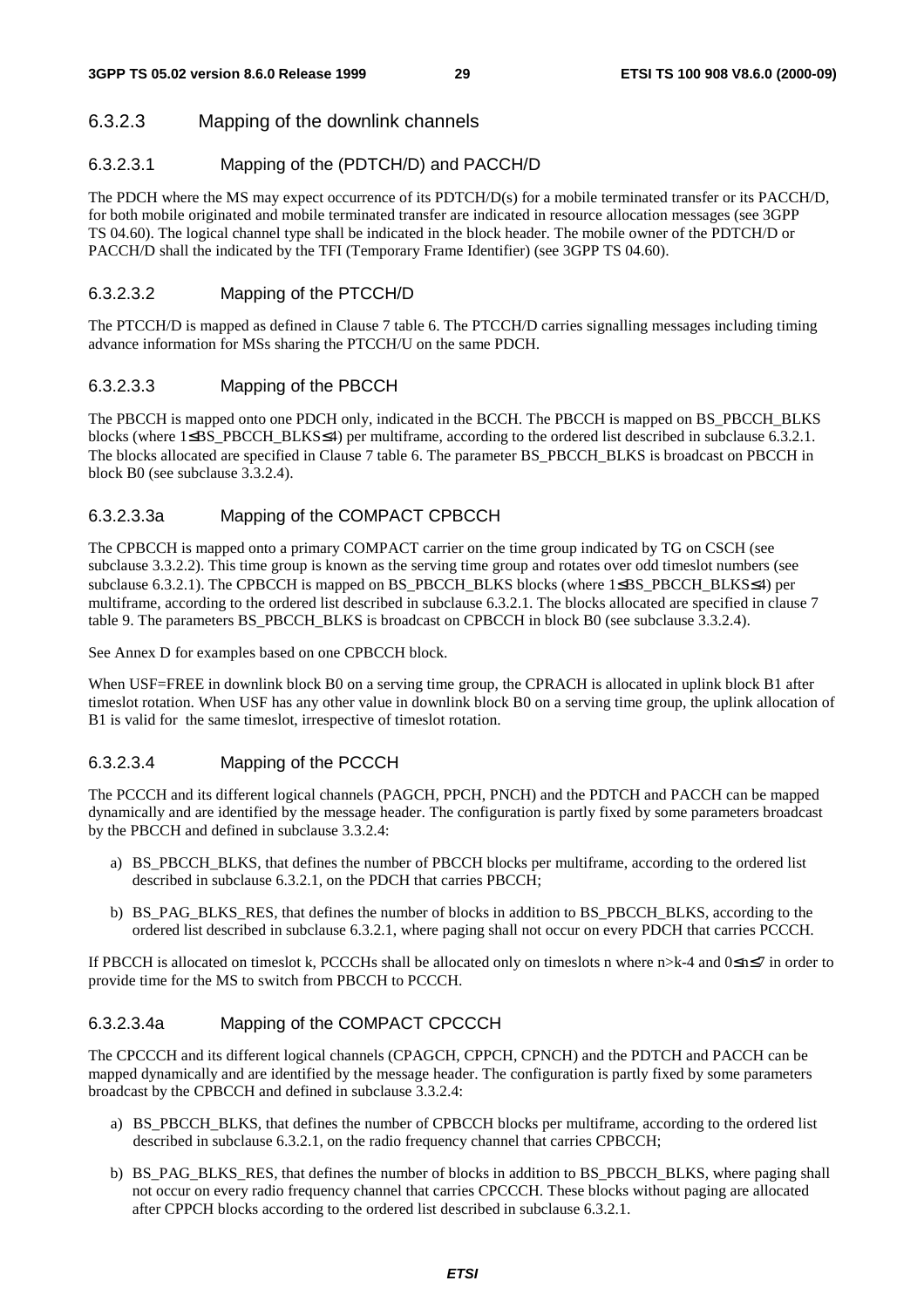For primary COMPACT carriers, CPCCCHs shall be allocated on the same time group as CPBCCH. CPCCCHs on secondary COMPACT carrier(s) shall be allocated on same time group as for primary COMPACT carrier.

See Annex D for examples based on three CPCCCH blocks.

#### 6.3.2.4 Mapping of PBCCH data

In order to facilitate the MS operation, the network is required to transmit certain types of Packet System Information (PSI) messages in specific multiframes and specific PBCCH blocks within the multiframes. The occurrence of the PSI1 message is defined by TC = (FN DIV 52) mod PSI1\_REPEAT\_PERIOD, where PSI1\_REPEAT\_PERIOD (range 1 - 16) is indicated in the SI13 message on BCCH, the PSI 1 message on PBCCH and, if present, in the Neighbour Cell parameters in PSI3 and PSI3bis messages sent on serving cell PBCCH.

The PSI1 message is transmitted at  $TC = 0$  according to rule i) and ii) below.

The PSI messages other than the PSI1 message are divided into two groups of PSI messages. One group of PSI messages is transmitted with a low repetition rate and a second group is transmitted with a high repetition rate.

The number of PSI message instances sent with high repetition rate is indicated by the parameter PSI\_COUNT\_HR (range 0 to 16) in the PSI1 message. The PSI messages in this group are sent according to rule iii) below.

The number of PSI message instances sent with low repetition rate is indicated by the parameter PSI\_COUNT\_LR (range 0 to 63) in the PSI1 message. The PSI messages in this group are sent according to rule iv) below.

The following rules apply:

- i) PSI1 shall be sent in block B0 when  $TC = 0$ ;
- ii) if the value of the parameter BS\_PBCCH\_BLKS is greater than 1, the PSI1 shall also be sent in block B6 when  $TC = 0$ :
- iii) the PSI messages in the group sent with high repetition rate shall be sent in a sequence determined by the network and starting at TC = 0, using the PBCCH blocks within each multiframe, in the order of occurrence, which are not occupied according to rule i) or ii). The sequence of these PSI messages shall be repeated starting at each occurrence of  $TC = 0$ ;
- iv) the PSI messages in the group sent with low repetition rate shall be sent in a sequence determined by the network and continuously repeated, using the PBCCH blocks within each multiframe, in the order of occurrence, which are not occupied according to rules i) to iii). The sequence of these PSI messages shall be restarting at  $FN = 0$ .

If there are multiple instances of a particular type of PSI message (See 3GPP TS 04.60), they shall all be sent within same group of PSI messages according to either rule iii) or iv) above. They shall be sent in a single sequence in the ascending order of the message instance number of that type of PSI message.

The same PSI message shall not occur twice within the lists defined by PSI\_COUNT\_LR and PSI\_COUNT\_HR

A full set of Packet System Information messages contains one consistent set of the messages included in PSI\_COUNT\_LR and one consistent set of the messages included in PSI\_COUNT\_HR plus the PSI1 message.

NOTE: The parameters BS\_PBCCH\_BLKS and PSI1\_REPEAT\_PERIOD\_shall be selected by the network such that all PSI message present in the cell can be sent according to rules i) to iv) above. It is the responsibility of the network to optimise the broadcast of the PSI messages so that the MS can find the important parameters for cell re-selection and access as fast as possible without unnecessary power consumption. The PSI mapping scheme information can be utilised by the MS to estimate the actual minimum cell reselection time.

#### 6.3.2.4a Mapping of COMPACT CPBCCH data

See subclause 6.3.2.4, with the exception that the CPBCCH is a stand-alone packet control channel for COMPACT.

### 6.3.3 Mapping in time of CTS control channels onto physical channels

The mapping in time of CTS control channels is defined in the table 8 of clause 7, which also defines the relationship of the air interface TDMA frames to the multiframe.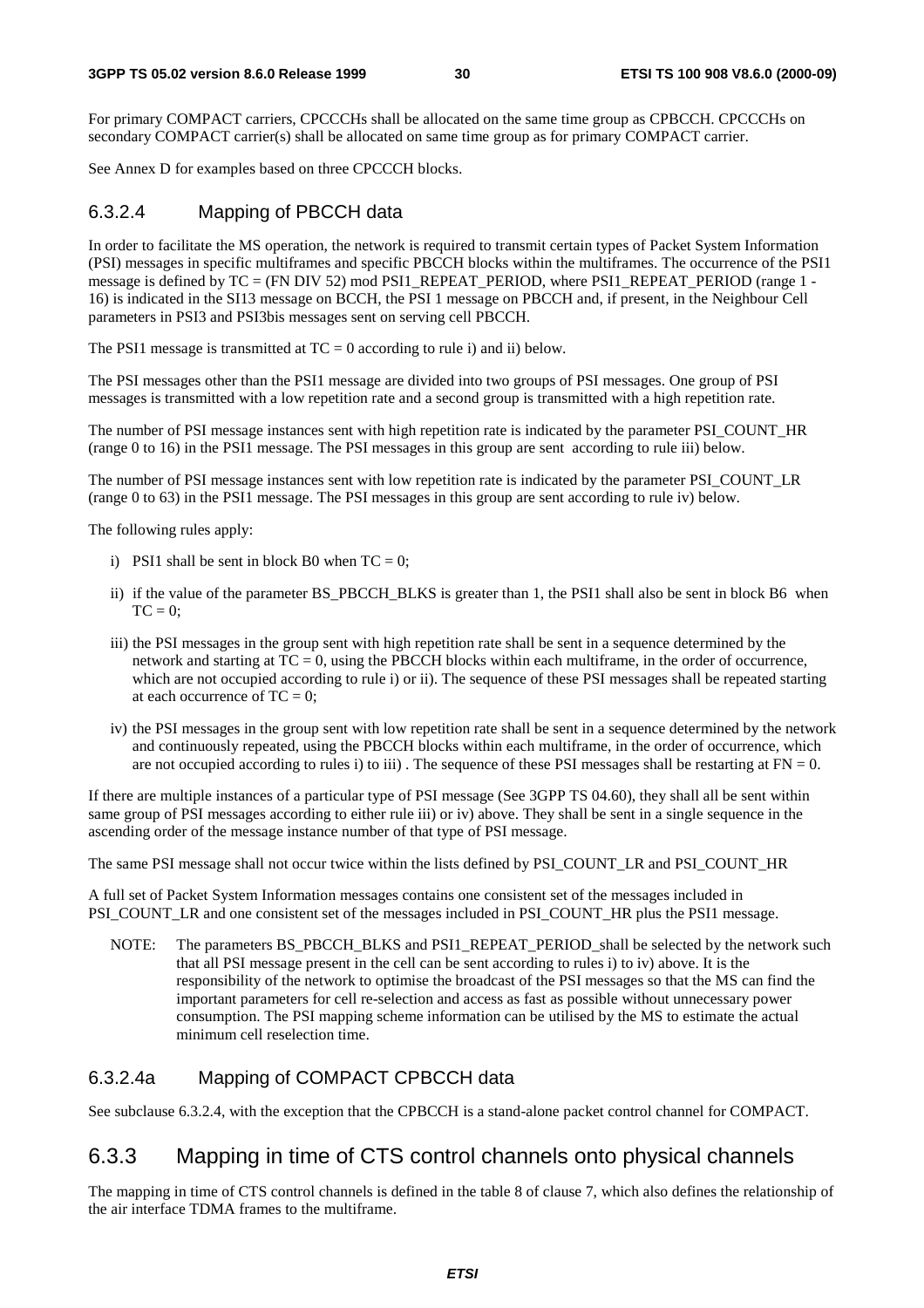The timeslot assignment of the CTS control channel is defined hereafter.

#### 6.3.3.1 CTSBCH timeslot assignment

For the CTSBCH**,** a procedure of timeslot shifting from one 52-multiframe to another is defined. The usage of this procedure is mandatory in CTS idle mode and optional in CTS dedicated mode. When the shifting procedure is not applied, the CTSBCH timeslot number shall be equal to the TNC broadcast in the current 52-multiframe CTSBCH-SB.

The following parameters are required for the timeslot shifting procedure.

Parameters broadcast in the CTSBCH-SB:

- a) TNI: initial timeslot number (0 to 7, 3 bits), defined by the three LSBs (BN3, BN2, BN1) of the FPBI (specified in 3GPP TS 03.03);
- b) TNSCN: timeslot number series couple number (0 to 31, 5 bits), defined by the 5 bits (BN8, ..., BN4) of the FPBI. Defines the couple of timeslot number circular series  $(TNS_{TNSCN,0}, TNS_{TNSCN,1})$  to be used to form the timeslot shifting sequence. See timeslot number series (TNS) definition in table below.

| <b>TNSCN</b> | TNSTNSCN,0                     | TNS <sub>TNSCN,1</sub>   | <b>TNSCN</b> | TNS <sub>TNSCN,0</sub>              | TNS <sub>TNSCN,1</sub>   |
|--------------|--------------------------------|--------------------------|--------------|-------------------------------------|--------------------------|
| 0            | 0, 1, 2, 4, 7, 5, 6, 3         | 0, 3, 5, 7, 6, 2, 1, 4   | 16           | $($ 0, 1, 5, 6, 7, 4, 3, 2 $)$      | 0, 4, 7, 6, 2, 5, 1, 3   |
|              | (0, 1, 2, 5, 3, 6, 7, 4)       | 0, 4, 1, 5, 7, 6, 3, 2)  | 17           | (0, 2, 1, 3, 6, 7, 5, 4)            | 0, 3, 7, 4, 1, 5, 6, 2   |
| 2            | (0, 1, 2, 6, 5, 3, 7, 4)       | [0, 3, 6, 7, 5, 2, 4, 1] | 18           | (0, 2, 1, 5, 6, 7, 4, 3)            | [0, 4, 7, 5, 1, 3, 6, 2] |
| 3            | (0, 1, 2, 6, 7, 5, 4, 3)       | 0, 3, 7, 4, 6, 2, 5, 1   | 19           | ( 0, 2, 3, 4, 7, 6, 5, 1            | [0, 3, 1, 5, 2, 6, 7, 4] |
| 4            | $($ 0, 1, 3, 2, 5, 6, 7, 4 $)$ | 0, 4, 7, 6, 2, 1, 5, 3   | 20           | $($ 0, 2, 3, 6, 7, 5, 1, 4 $]$      | 0, 4, 7, 6, 3, 5, 2, 1   |
| 5            | $0, 1, 3, 6, 7, 5, 2, 4$ )     | 0, 3, 7, 4, 2, 6, 5, 1   | 21           | 0, 2, 3, 7, 5, 6, 4, 1              | 0, 3, 6, 2, 1, 5, 7, 4   |
| 6            | (0, 1, 4, 2, 5, 6, 7, 3)       | 0, 2, 6, 3, 7, 5, 4, 1)  | 22           | (0, 2, 4, 7, 3, 6, 5, 1)            | [0, 3, 5, 6, 7, 4, 1, 2] |
| 7            | (0, 1, 4, 2, 5, 7, 6, 3)       | 0, 4, 7, 3, 5, 6, 2, 1)  | 23           | (0, 2, 5, 3, 6, 7, 4, 1)            | 0, 3, 7, 6, 5, 1, 2, 4   |
| 8            | (0, 1, 4, 2, 6, 5, 7, 3)       | 0, 2, 1, 5, 3, 6, 7, 4)  | 24           | ( 0, 2, 5, 3, 7, 6, 4, 1            | [0, 3, 5, 1, 2, 6, 7, 4] |
| 9            | (0, 1, 4, 5, 7, 3, 6, 2)       | [0, 3, 7, 6, 5, 2, 4, 1] | 25           | ( 0, 2, 6, 3, 1, 5, 7, 4 $^{\circ}$ | [0, 3, 4, 7, 6, 5, 1, 2] |
| 10           | (0, 1, 4, 6, 5, 7, 3, 2)       | 0, 4, 7, 5, 1, 2, 6, 3   | 26           | (0, 2, 6, 5, 1, 4, 7, 3)            | 0, 4, 5, 7, 6, 3, 1, 2   |
| 11           | 0, 1, 4, 7, 3, 5, 6, 2         | 0, 4, 2, 1, 5, 7, 6, 3   | 27           | 0, 2, 6, 5, 3, 7, 4, 1              | 0, 3, 6, 7, 5, 1, 2, 4   |
| 12           | 0, 1, 4, 7, 6, 3, 5, 2         | 0, 4, 2, 1, 5, 6, 7, 3   | 28           | (0, 3, 5, 1, 2, 6, 7, 4)            | 0, 4, 7, 6, 5, 2, 3, 1   |
| 13           | (0, 1, 5, 2, 4, 7, 6, 3)       | 0, 3, 7, 5, 1, 4, 6, 2)  | 29           | (0, 3, 5, 2, 6, 7, 4, 1)            | 0, 4, 7, 3, 6, 5, 1, 2   |
| 14           | [0, 1, 5, 2, 6, 4, 7, 3]       | 0, 3, 4, 5, 7, 6, 2, 1   | 30           | ( 0, 3, 6, 7, 4, 2, 5, 1            | [0, 4, 1, 2, 6, 5, 7, 3] |
| 15           | 0, 1, 5, 6, 2, 4, 7, 3         | 0, 3, 7, 6, 4, 5, 2, 1   | 31           | 0, 3, 7, 5, 6, 2, 4, 1              | 0, 4, 7, 6, 3, 5, 1, 2   |

#### Table 1 (subclause 6.3.3): TNS<sub>i,j</sub> definition

Parameters sent on a dedicated connection during the CTS-MS attachment:

a) TNSCO : TNS couple order (1 bit), defines together with TNSCN the ordered couple (TNS1, TNS2).

if TNSCO = 0 then  $(TNS1, TNS2) = (TNS<sub>TNSCN.0</sub>, TNS<sub>TNSCN.1</sub>)$ 

if TNSCO = 1 then  $(TNS1, TNS2) = (TNS<sub>TNSCN,1</sub>, TNS<sub>TNSCN,0</sub>)$ 

b) parameters to be used to form the timeslot shifting sequence.

 $x0:0$  to 7, 3 bits

 $x1:0$  to 7, 3 bits

x2 : 0 to 7, 3 bits

x3 : 0 to 7, 3 bits

For a given set of parameters, a unique timeslot shifting sequence of length of 8 x 51 52-multiframes is defined. The shifting sequence is repeated 128 times over the duration of a GSM hyperframe. It is divided into 8 sets of 51 52 multiframes. The structure of a set is explicitly shown on figure below :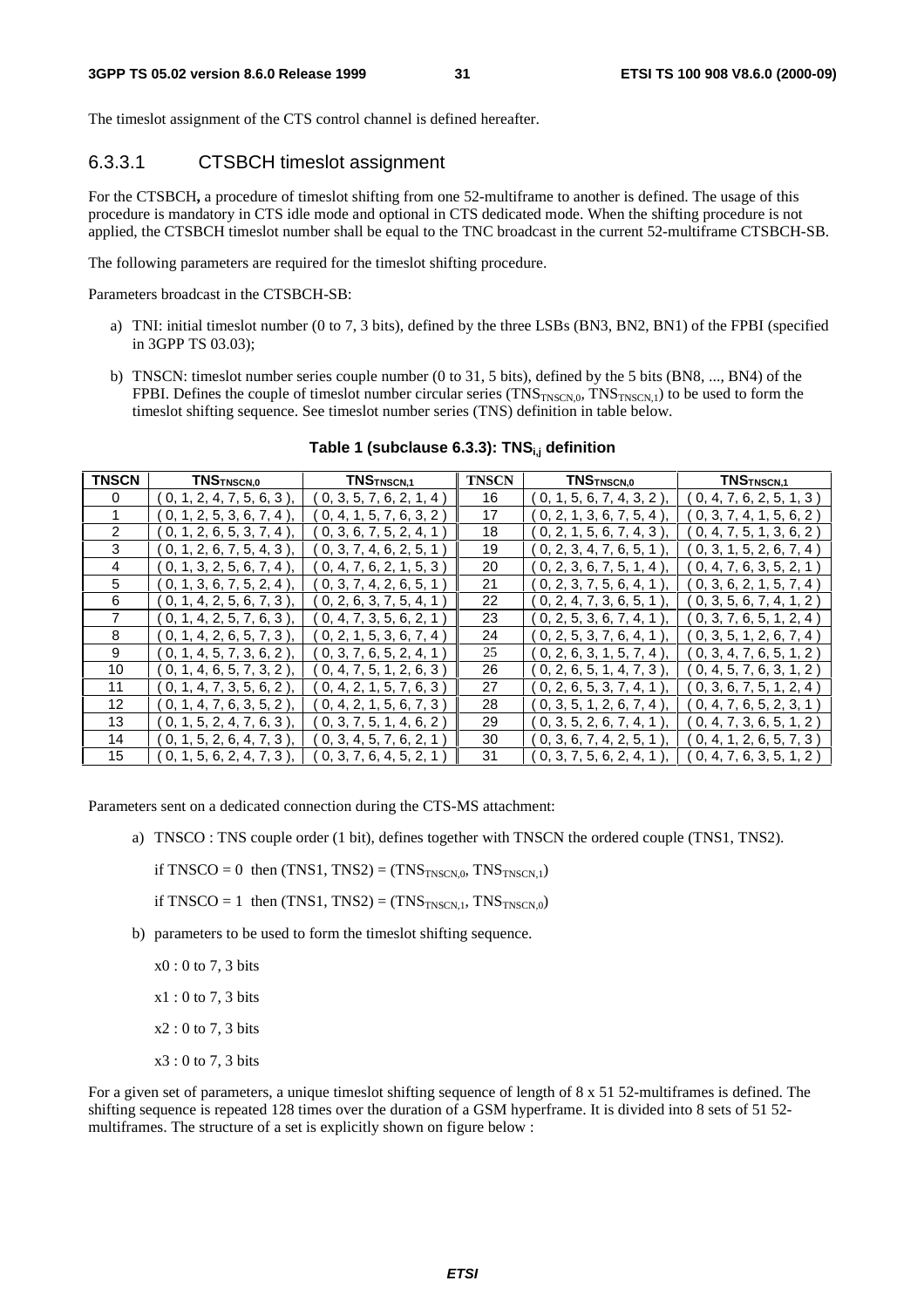

**Figure 1 (subclause 6.3.3): Structure of timeslot shifting sequence** 

A set is formed by interleaving segments of TNS1 and TNS2. The mapping of TNS1 and TNS2 segments onto a set is defined by the parameters  $x0$ ,  $x1$ ,  $x2$ ,  $x3$  as follows :

| for (FN div 52) mod $51 = 0$                               | to $7$              | a TNS1 segment is used |
|------------------------------------------------------------|---------------------|------------------------|
| for (FN div 52) mod $51 = 8$                               | to $7+x3$           | a TNS2 segment is used |
| for (FN div 52) mod $51 = 8+x3$                            | to $7 + x3 + x2$    | a TNS1 segment is used |
| for (FN div 52) mod $51 = 8 + x3 + x2$                     | to $7+x3+x2+x1$     | a TNS2 segment is used |
| for (FN div 52) mod $51 = 8 + x3 + x2 + x1$                | to $7+x3+x2+x1+x0$  | a TNS1 segment is used |
| for (FN div 52) mod $51 = 8 + x3 + x2 + x1 + x0$           | to $15+x3+x2+x1+x0$ | a TNS2 segment is used |
| for (FN div 52) mod $51 = 16+x3+x2+x1+x0$ to $23+x3+x2+x1$ |                     | a TNS1 segment is used |
| for (FN div 52) mod $51 = 24 + x3 + x2 + x1$               | to $31+x3+x2$       | a TNS2 segment is used |
| for (FN div 52) mod $51 = 32+x3+x2$                        | to $39+x3$          | a TNS1 segment is used |
| for (FN div 52) mod $51 = 40+x3$                           | to $47$             | a TNS2 segment is used |
| for (FN div 52) mod $51 = 48$                              | to $50$             | a TNS1 segment is used |

The TNS1 and TNS2 segments are extracted from TNS1 and TNS2 according to the following rules :

- a) The first CTSBCH TN used in a shifting sequence shall be the TNI.
- b) Two consecutive CTSBCH TN shall be separated by single circular shifts along TNS1 and TNS2.
- c) When changing from a TNSi segment to a TNSj segment, the last timeslot obtained from TNSi shall be followed by its immediate successor in TNSj.
- NOTE: The first timeslot of a set is obtained by three circular shifts in TNS1 with regard to the first timeslot of the previous set.

An example of the mapping of TNS1 and TNS2 onto the first set of the generated shifting sequence is given in annex C.

#### 6.3.3.2 CTSPCH, CTSARCH and CTSAGCH timeslot assignment

For the CTSPCH, CTSARCH and CTSAGCH, the timeslot shall be assigned by the CTS-FP for each 52-multiframe. The timeslot number used for CTSPCH, CTSARCH and CTSAGCH shall be the TNC broadcast in the previous 52-multiframe CTSBCH-SB.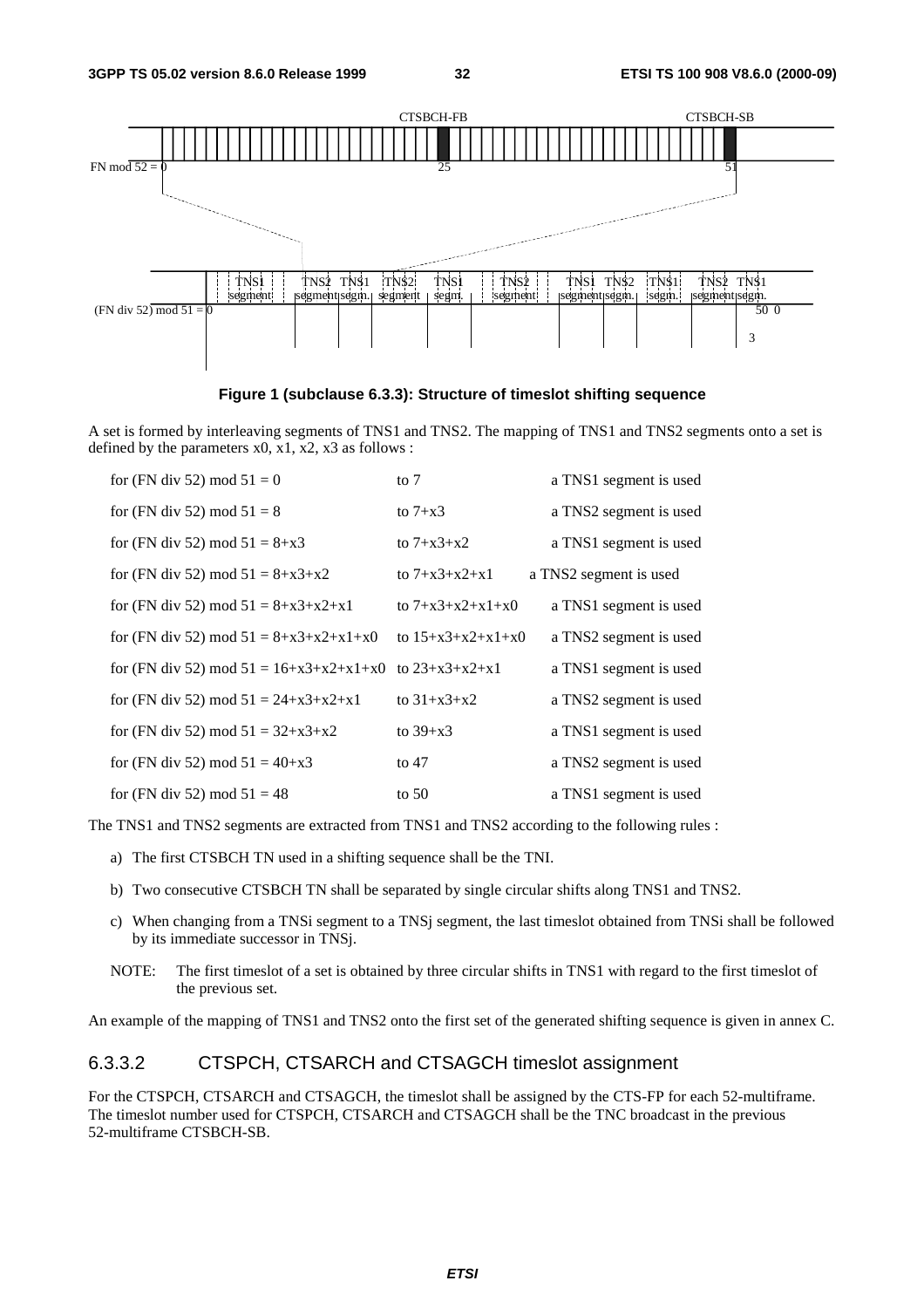# 6.4 Permitted channel combinations

#### 6.4.1 Permitted channel combinations onto a basic physical channel

The following are the permitted ways, as defined by 3GPP TS 04.03, in which channels can be combined onto basic physical channels (numbers appearing in parenthesis after channel designations indicate sub-channel numbers; channels and sub-channels need not necessarily be assigned):

- i) TCH/F + FACCH/F + SACCH/TF
- ii)  $TCH/H(0,1) + FACTH/H(0,1) + SACCH/TH(0,1)$
- iii)  $TCH/H(0,0) + FACT/H(0,1) + SACCH/TH(0,1) + TCH/H(1,1)$
- iv) FCCH + SCH + BCCH + CCCH
- v)  $FCCH + SCH + BACH + CACH + SDCCH/4(0..3) + SACCH/C4(0..3)$
- vi) BCCH + CCCH
- vii)  $SDCCH/8(0.7) + SACCH/CS(0.7)$
- viii) TCH/F + FACCH/F + SACCH/M
- ix) TCH/F + SACCH/M
- x) TCH/FD + SACCH/MD
- xi) PBCCH+PCCCH+PDTCH/F+PACCH/F+PTCCH/F
- xii) PCCCH+PDTCH/F+PACCH/F+PTCCH/F
- xiii) PDTCH/F+PACCH/F+PTCCH/F

```
where C CCH = PCH + RACH + AGCH + NCH.
```
and PCCCH=PPCH+PRACH+PAGCH+PNCH.

- xiv) CTSBCH + CTSPCH + CTSARCH + CTSAGCH
- xv) CTSPCH + CTSARCH + CTSAGCH
- xvi) CTSBCH
- xvii) CTSBCH + TCH/F + FACCH/F + SACCH/CTS
- xviii) E-TCH/F + E-IACCH/F + E-FACCH/F + SACCH/TF
- $xix)$  E-TCH/F + E-IACCH/F + E-FACCH/F + SACCH/M
- $xx$ ) E-TCH/F + E-IACCH/F + SACCH/M
- xxi) E-TCH/FD + E-IACCH/F + SACCH/MD
- xxii) CFCCH + CSCH + CPBCCH + CPCCCH + PDTCH/F + PACCH/F + PTCCH/F
- xxiii) CPCCCH+PDTCH/F+PACCH/F+PTCCH/F
- xxiv)  $TCH/H(0,1) + FACTH/H(0,1) + SACCH/TH(0,1) + DTCH/H(1,0) + PACCH/H(1,0)$
- NOTE 1: Where the SMSCB is supported, the CBCH replaces SDCCH number 2 in cases v) and vii) above.
- NOTE 2: A combined CCCH/SDCCH allocation (case v) above) may only be used when no other CCCH channel is allocated.
- NOTE 3: Combinations viii), ix) and x) are used in multislot configurations as defined in subclause 6.4.2.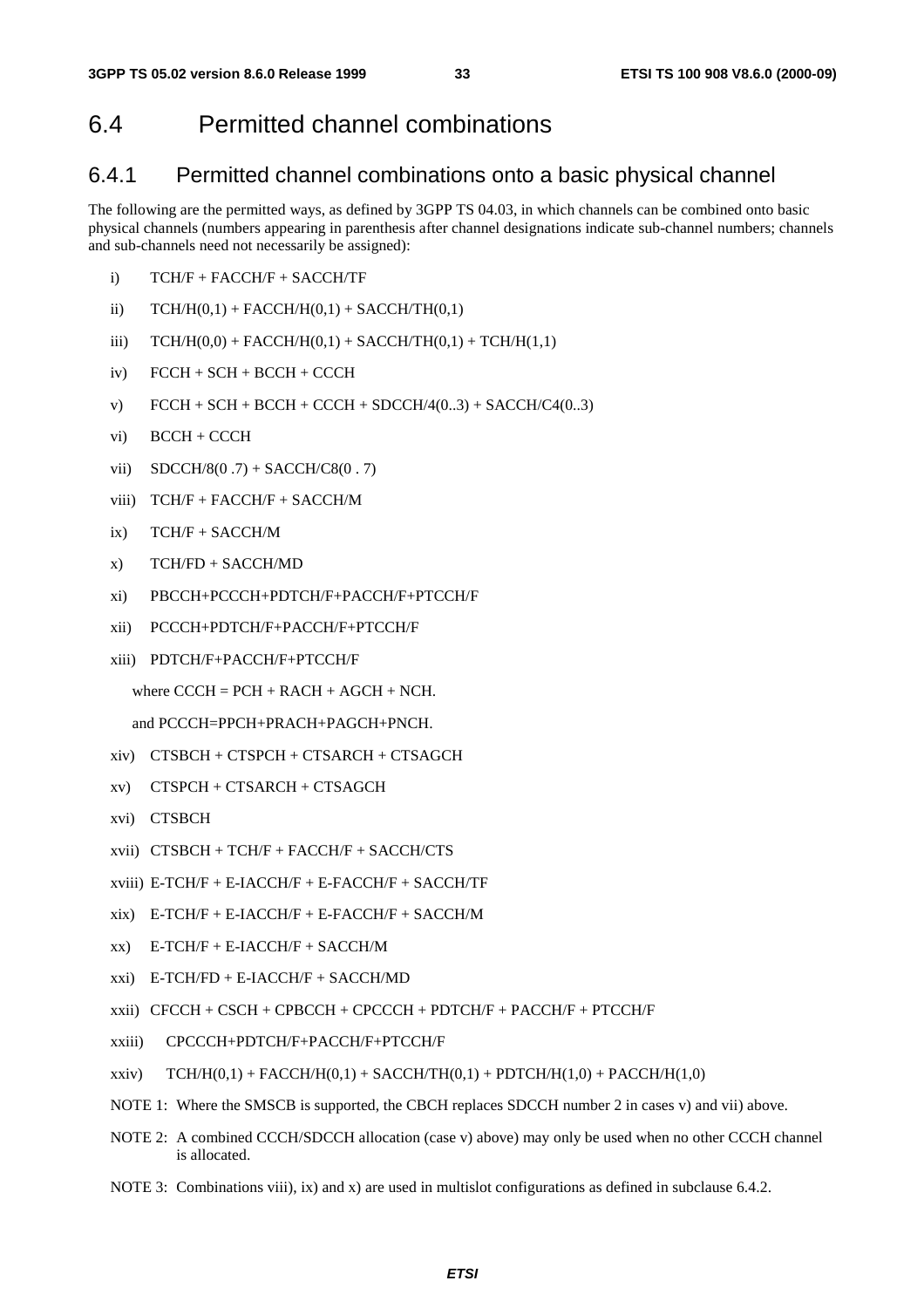- NOTE 4: Combinations xiv), xv), xvi) and xvii) shall be used in CTS ; combinations xiv), xvi) and xvii) shall be mutually exclusive ; combinations xiv) and xv) shall also be mutually exclusive.
- NOTE 5: Combinations xxii) and xxiii) shall be used for COMPACT on serving time groups.
- NOTE 6: Combinations i), ii), iii), v), xiii or xxiv) shall be used for single timeslot operation in DTM.

### 6.4.2 Multislot configurations

A multislot configuration consists of multiple circuit or packet switched traffic channels together with associated control channels, allocated to the same MS. The multislot configuration occupies up to 8 basic physical channels, with different timeslots numbers (TN) but with the same frequency parameters (ARFCN or MA, MAIO and HSN) and the same training sequence (TSC).

#### 6.4.2.1 Multislot configurations for circuit switched connections

Two types of multislot configurations exists, symmetric and asymmetric. The symmetric case consists of only bidirectional channels. The asymmetric case consists of both bi-directional and unidirectional downlink channels.

The occupied physical channels shall consist of the following channel combinations as defined in subclause 6.4.1.

- one main channel of type viii) +
- x secondary channels of type  $ix$ ) +

y secondary channels of type x)

| where $0 \le x \le 7, y = 0$                    | for symmetric multislot configuration  |
|-------------------------------------------------|----------------------------------------|
| $0 \le x \le 6$ , $1 \le y \le 7$ , $x+y \le 7$ | for asymmetric multislot configuration |

The main channel is the bi-directional channel that carries the main signalling (FACCH and SACCH) for the multislot configuration. The position of the main channel is indicated by the allocation message (3GPP TS 04.08). Secondary channels may be added or removed without changing the main channel.

The allocation of channels to a Multislot Configuration must always consider the multislot capability of the MS, as defined by the multislot class described in annex B.

There is no limitation in this TS to the possible TCH types (see subclause 3.2) which may be used in a Multislot Configuration.

High Speed Circuit Switched Data (HSCSD) is one case of multislot configuration. The full rate traffic channels of a HSCSD configuration shall convey the same user bit rate (see subclause 3.2.3).

NOTE: For the maximum number of timeslots to be used for a HSCSD, see 3GPP TS 03.34.

#### 6.4.2.2 Multislot configurations for packet switched connections

An MS may be allocated several PDTCH/Us or PDTCH/Ds for one mobile originated or one mobile terminated communication respectively. In this context allocation refers to the list of PDCH that may dynamically carry the PDTCHs for that specific MS. The PACCH may be mapped onto any of the allocated PDCHs. If there are m timeslots allocated for reception and n timeslots allocated for transmission, there shall be  $Min(m, n)$  reception and transmission timeslots with the same TN. For a multislot class 1 to 12 MS for a packet switched connection, Tra (see appendix B) shall always apply.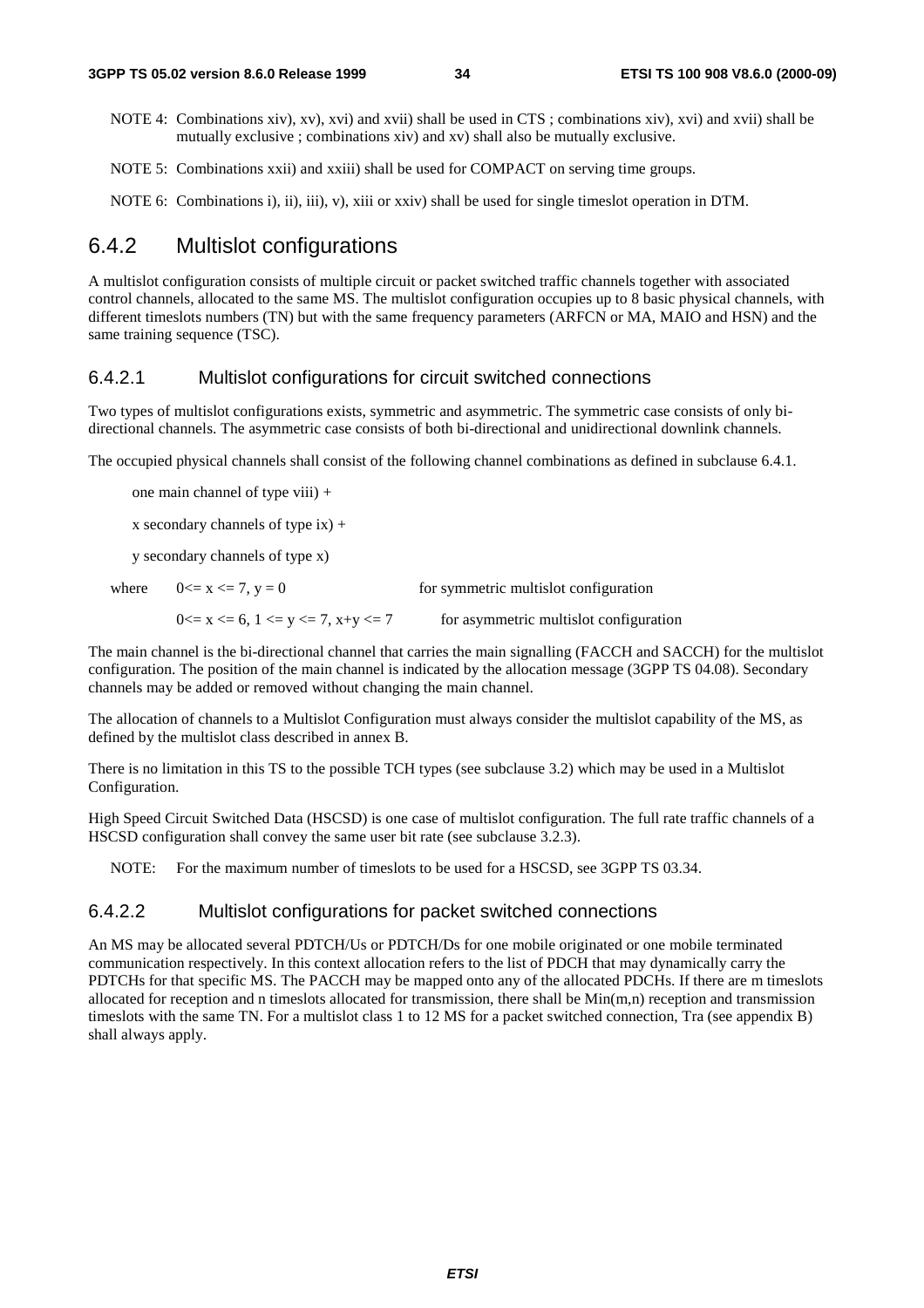The occupied physical channels shall consist a combination of configurations xi, xii and xiii as defined in subclause 6.4.1. For COMPACT, the occupied physical channels shall consist of a combination of configurations xiii), xxii), and xxiii), as defined in subclause 6.4.1. The network shall leave a gap of at least one radio block between the old and the new configuration, when the allocation is changed and PDCHs with the lowest numbered timeslot are not the same in the old and new configuration. For multislot class type 1 MS, the gap shall be left in both uplink and downlink when the lowest numbered timeslot for the combined uplink and downlink configuration is changed. For multislot class type 2 MS, the gap shall be left in the link (uplink and/or downlink) where the lowest numbered timeslot has been changed.

#### 6.4.2.3 Multislot configurations for dual transfer mode

For DTM, a multislot configuration consists of a single traffic channel (TCH or E-TCH) and one or more full rate packet data traffic channels (PDTCH/F) together with associated control channels allocated to the same mobile station. This multislot configuration may occupy up to 3 basic physical channels.

The network shall leave a gap of at least one radio block between the old and the new configuration, when the allocation is changed and PDCHs with the lowest numbered timeslot are not the same in the old and new configuration. For multislot class type 1 MS, the gap shall be left in both uplink and downlink when the lowest numbered timeslot for the combined uplink and downlink configuration is changed.

# 6.5 Operation of channels and channel combinations

### 6.5.1 General

- i) A base transceiver station must transmit a burst in every timeslot of every TDMA frame in the downlink of radio frequency channel C0 of the cell allocation (to allow mobiles to make power measurements of the radio frequency channels supporting the BCCH, see 3GPP TS 05.08). In order to achieve this requirement a dummy burst is defined in subclause 5.2.6 which shall be transmitted by the base transceiver station on all timeslots of all TDMA frames of radio frequency channel C0 for which no other channel requires a burst to be transmitted.
- ii) Timeslot number 0 of radio frequency channel C0 of the cell allocation must support either channel combinations iv) or v) in subclause 6.4.1. No other timeslot or allocated channel from the cell allocation is allowed to support channel combinations iv) or v) in subclause 6.4.1.
- iii) The parameter BS\_CC\_CHANS in the BCCH defines the number of basic physical channels supporting common control channels (CCCHs). All shall use timeslots on radio frequency channel C0 of the cell allocation. The first CCCH shall use timeslot number 0, the second timeslot number 2, the third timeslot number 4 and the fourth timeslot number 6. Each CCCH carries its own CCCH\_GROUP of mobiles in idle mode. Mobiles in a specific CCCH\_GROUP will listen for paging messages and make random accesses only on the specific CCCH to which the CCCH\_GROUP belongs. The method by which a mobile determines the CCCH\_GROUP to which it belongs is defined in subclause 6.5.2.
- iv) The parameter BS\_CCCH\_SDCCH\_COMB in the BCCH (see subclause 3.3.2) defines whether the common control channels defined are combined with  $SDCCH/4(0.3) + SACCH/C4(0.3)$  onto the same basic physical channel. If they are combined then the number of available random access channel blocks (access grant channel blocks and paging channel blocks; see following), are reduced as defined in table 5 of clause 7.
- v) The PCH, AGCH, NCH and BCCH Ext may share the same TDMA frame mapping (considered modulo 51) when combined onto a basic physical channel. The channels are shared on a block by block basis, and information within each block, when de-interleaved and decoded allows a mobile to determine whether the block contains paging messages, system information messages or access grants. However, to ensure a mobile satisfactory access to the system a variable number of the available blocks in each 51-multiframe can be reserved for access grants and system information messages, only. The number of blocks not used for paging (BS\_AG\_BLKS\_RES) starting from, and including block number 0 is broadcast in the BCCH (see subclause 3.3.2). As above the number of paging blocks per 51-multiframe considered to be "available" shall be reduced by the number of blocks reserved for access grant messages.

 If system information messages are sent on BCCH Ext, BS\_AG\_BLKS\_RES shall be set to a value greater than zero.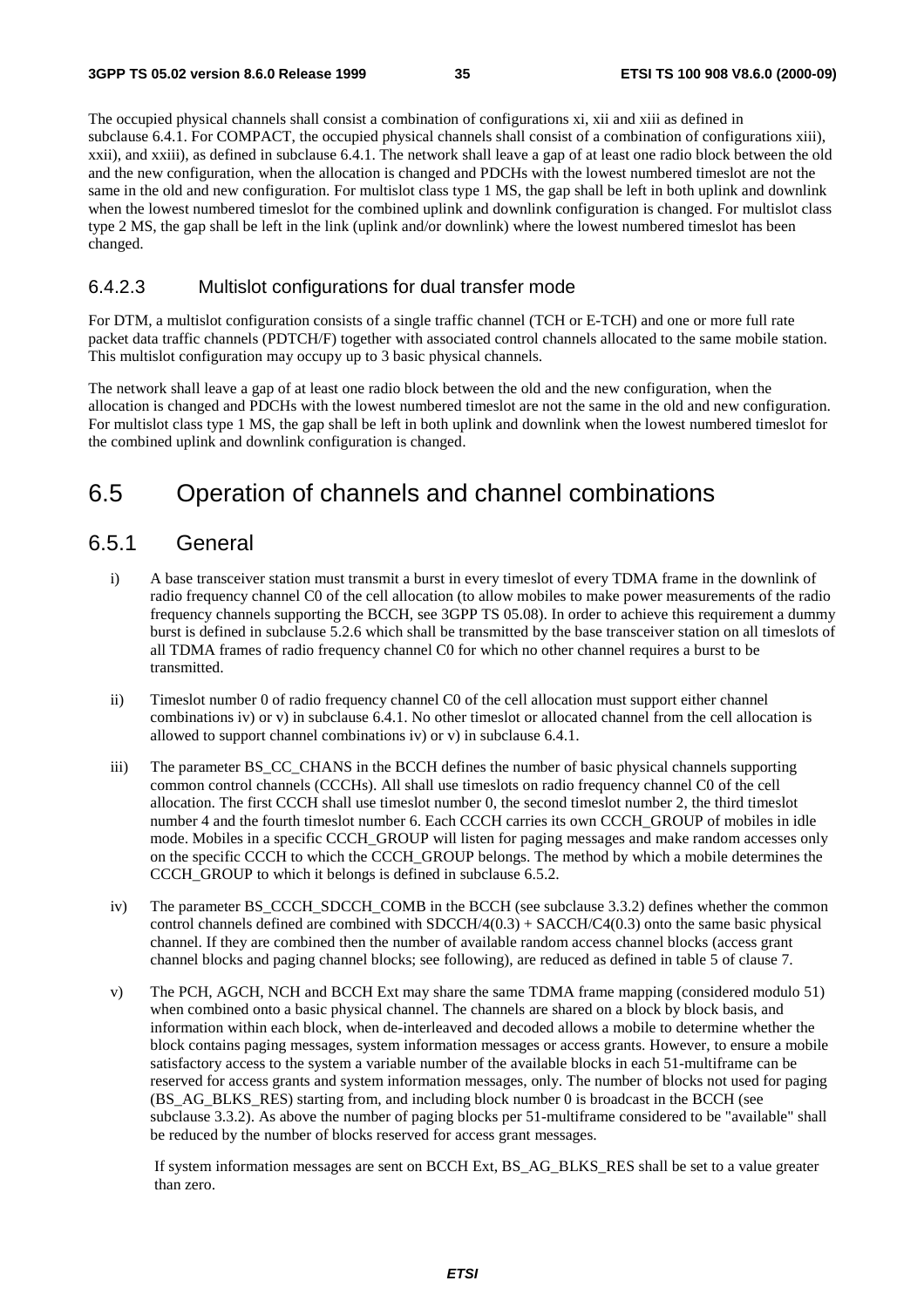Table 5 of clause 7 defines the access grant blocks and paging blocks available per 51-multiframe.

- vi) Another parameter in the BCCH, BS\_PA\_MFRMS indicates the number of 51-multiframes between transmissions of paging messages to mobiles in idle mode of the same paging group. The "available" paging blocks per CCCH are then those "available" per 51-multiframe on that CCCH (determined by the two above parameters) multiplied by BS\_PA\_MFRMS. Mobiles are normally only required to monitor every Nth block of their paging channel, where N equals the number of "available" blocks in total (determined by the above BCCH parameters) on the paging channel of the specific CCCH which their CCCH\_GROUP is required to monitor. Other paging modes (e.g. page reorganize or paging overload conditions described in 3GPP TS 04.08) may require the mobile to monitor paging blocks more frequently than this. All the mobiles listening to a particular paging block are defined as being in the same PAGING\_GROUP. The method by which a particular mobile determines to which particular PAGING\_GROUP it belongs and hence which particular block of the available blocks on the paging channel is to be monitored is defined in subclause 6.5.2.
- vii) An MS which has its membership of at least one voice group or voice broadcast call group set to the active state shall, in addition to monitoring the paging blocks as described above, monitor the notification channel, NCH. This logical channel is always mapped onto contiguous blocks reserved for access grants, in a position and number as given by the parameter NCP, defined in 3GPP TS 04.08, broadcast on the BCCH. The channel may be present when a cell supports voice group or voice broadcast calls. The coding of the various structural parameters described above in this subclause is not changed. Information within a block, when deinterleaved and decoded, allows the MS to determine whether the block contains access grant messages or notification messages.
- viii) In presence of PCCCH, the parameter BS\_PCC\_CHANS in the PBCCH defines the number of physical channels for packet data (PDCH) carrying PCCCH. The (P)BCCH shall in addition indicate the physical description of those channels. Each PCCCH carries its own PCCCH\_GROUP of MSs in GPRS attached mode. MS in a specific PCCCH\_GROUP will listen for paging messages and make random accesses only on the specific PCCCH to which the PCCCH\_GROUP belongs. The method by which an MS determines the PCCCH\_GROUP to which it belongs is defined in subclause 6.5.6.
- ix) In CTS, the CTSBCH (CTSBCH-SB and CTSBCH-FB) shall always be transmitted by the CTS-FP according to the rules defined in Clause 6 and Clause 7 Table 8.

In CTS idle mode, a CTS-MS shall be assigned a CTS\_PAGING\_GROUP, as specified in subclause 6.5.7. Several CTS-MS can be assigned the same CTS\_PAGING\_GROUP. The CTS-MS shall determine the specific 52-multiframe where a paging block may be sent to it according to the rule defined in subclause 6.5.7, and shall listen to the CTSBCH of the previous 52-multiframe. In this 52-multiframe, the CTS-MS shall decode the CTSBCH-SB information bits : if the flag indicating the presence of a CTSPCH in the next 52-multiframe is properly set (see 3GPP TS 04.56), the CTS-MS shall listen to the next CTSPCH and read the paging block. With this method, it is not necessary to maintain on the physical channel the CTSPCH : the CTSPCH shall only be transmitted when a paging message shall be addressed to one or several CTS-MS in a CTS paging group.

 When using the CTSARCH, the CTS-MS shall send two bursts on the CTSARCH: these two bursts shall be sent on two successive frames and shall fulfil the mapping defined in subclause 7 Table 8, with the requirement of the first burst being sent in a TDMA frame with even FN. They shall contain the same access request message, which is specified in 3GPP TS 04.56. The first sent burst can be used by the CTS-FP to assess the path loss between the CTS-MS and itself, in order to effectively decode the second burst.

- x) For COMPACT, the base transceiver station shall transmit a burst in a PDCH allocated to carry CPBCCH, in all TDMA Frames where CPBCCH, CFCCH, CSCH is allocated or where CPPCH can appear. In TDMA Frames where CPPCH can appear on the physical channel where CPBCCH is allocated, the base transceiver station shall transmit a dummy block in case no block is required to be transmitted.
- xi) For COMPACT, a base station does not transmit a burst in every timeslot of every TDMA frame in the downlink of the COMPACT control carrier (i.e., discontinuous transmission is used).
- xii) For COMPACT, inter base station time synchronization is required. Timeslot number (TN) = i (i = 0 to 7) and frame number (FN) with FN mod  $208 = 0$  shall occur at the same time in all cells.
- xiii) For the primary COMPACT carrier, timeslot numbers (TN) 1, 3, 5, and 7 shall support channel combination xxii) in subclause 6.4.1. TNs 0, 2, 4, and 6 shall support channel combination xiii).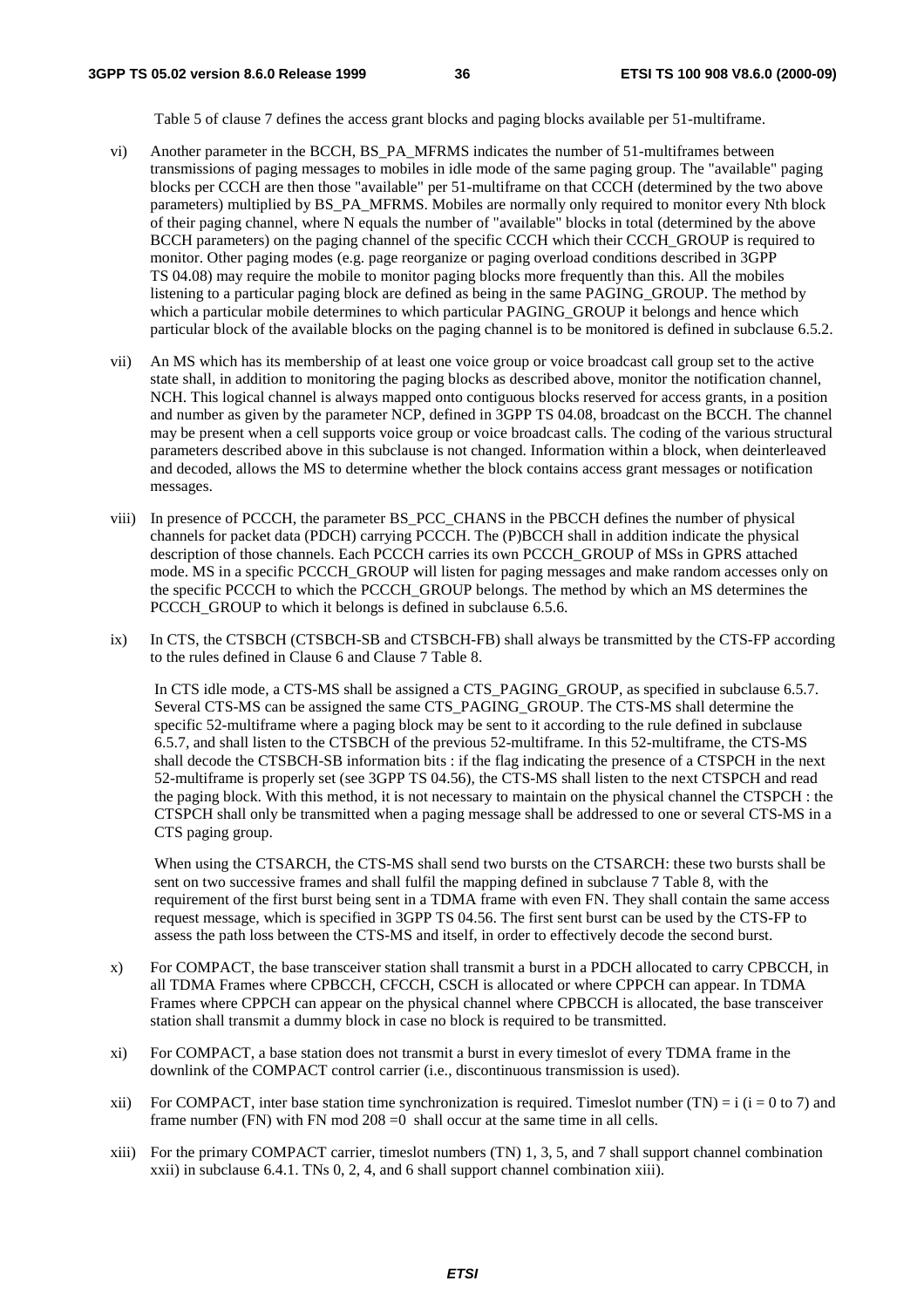- xiv) For the secondary COMPACT carrier(s) carrying CPCCCH, timeslot numbers (TN) 1, 3, 5, and 7 shall support channel combination xxiii) in subclause 6.4.1. TNs 0, 2, 4, and 6 shall support channel combination xiii). CPCCCHs on secondary COMPACT carrier(s) shall be allocated on same time group as for primary COMPACT carrier.
- xv) For the secondary COMPACT carrier(s) not carrying CPCCCH, timeslot numbers (TN) 0 through 7 shall support channel combination xiii) in subclause 6.4.1.
- xvi) For COMPACT, BS\_PAG\_BLKS\_RES shall be less than or equal to 8 and less than or equal to 10- BS\_PBCCH\_BLKS.
- xvii) For COMPACT, CFCCH, CSCH, CPBCCH, and CPCCCH are rotated as described in subclause 6.3.2.1. PDTCH, PACCH, and PTCCH do not rotate.
- xviii) For COMPACT, the parameters NIB\_CCCH\_0, NIB\_CCCH\_1, NIB\_CCCH\_2, and NIB\_CCCH\_3 shall not be broadcast for a serving time group.
- xix) For the COMPACT, NIB\_CCCH\_0, NIB\_CCCH\_1, NIB\_CCCH\_2, and NIB\_CCCH\_3 blocks shall be idle for non-serving time groups and rotate in accordance with the non-serving time groups.

 The downlink position of the NIB\_CCCH idle blocks is based on the ordered list as defined in subclause 6.3.2.1. The MS shall ignore these downlink idle blocks and shall interpret this action as not having detected an assigned USF value on an assigned PDCH.

xx) For COMPACT large cells, NIB\_CCCH\_0, NIB\_CCCH\_1, NIB\_CCCH\_2, and NIB\_CCCH\_3 blocks shall be idle on timeslots immediately preceding and succeeding non-serving time groups and rotate in accordance with the non-serving time groups. The MS shall ignore these downlink idle blocks and shall interpret this action as not having detected an assigned USF value on an assigned PDCH.

 The downlink position of the NIB\_CCCH idle blocks is based on the ordered list as defined in subclause 6.3.2.1.

xxi) For COMPACT, the MS attempts uplink random access on its designated serving time group (TG) by monitoring for USF=FREE in every downlink block.

 For dynamic allocation, while in the uplink transfer state, the MS monitors all of the downlink non-idle blocks of its assigned PDCH for uplink assignments. The MS shall ignore downlink idle blocks and shall interpret this action as not having detected an assigned USF value on an assigned PDCH.

USF should be set equal to FREE for downlink non-idle blocks B0 on timeslot numbers (TN) 1, 3, 5, and 7.

### 6.5.2 Determination of CCCH\_GROUP and PAGING\_GROUP for MS in idle mode

CCCH\_GROUP (0 .. BS\_CC\_CHANS-1) = ((IMSI mod 1000) mod (BS\_CC\_CHANS x N)) div N

PAGING GROUP  $(0 \dots N-1) = ((IMSI \mod 1000) \mod (BSCCCHANS X N)) \mod N$ 

where

 $N =$  number of paging blocks "available" on one CCCH = (number of paging blocks "available" in a 51multiframe on one CCCH) x BS\_PA\_MFRMS.

IMSI = International Mobile Subscriber Identity, as defined in 3GPP TS 03.03.

 $mod = Modulo$ .

 $div =$  Integer division.

## 6.5.3 Determination of specific paging multiframe and paging block index

The required 51-multiframe occurs when:

PAGING GROUP div (N div BS\_PA\_MFRMS) = (FN div 51) mod (BS\_PA\_MFRMS)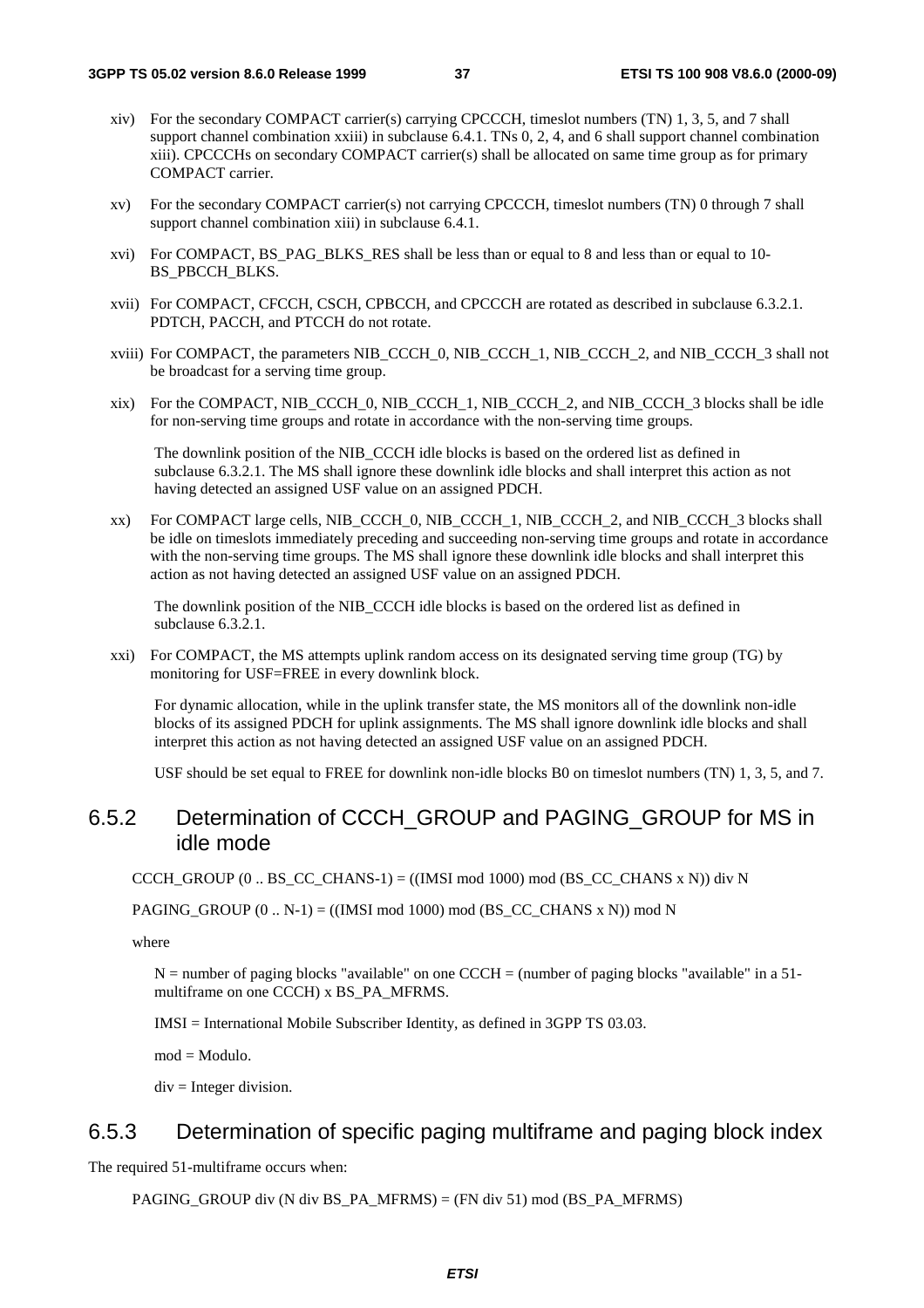The index to the required paging block of the "available" blocks in the 51-multiframe:

Paging block index = PAGING\_GROUP mod (N div BS\_PA\_MFRMS)

where the index is then used with the look-up table 5 of clause 7 to determine the actual paging channel interleaved block to be monitored.

In GPRS non-DRX mode, the MS shall listen to all blocks of the CCCH channel.

## 6.5.4 Short Message Service Cell Broadcast (SMSCB)

When a short message service cell broadcast (SMSCB) message is to be sent, the message shall be sent on one of the two cell broadcast channels (CBCH): the basic and the extended cell broadcast channel in four consecutive multiframes using the block defined in table 3 of clause 7. The multiframes used for the basic cell broadcast channel shall be those in which TB = 0,1,2 and 3. The multiframes used for the extended cell broadcast channel shall be those in which  $TB = 4$ , 5, 6 and 7 where:

 $TB = (FN DIV 51)mod(8)$ 

The SMSCB header shall be sent in the multiframe in which  $TB = 0$  for the basic, and  $TB = 4$  for the extended cell broadcast channel. When SMSCB is in use, this is indicated within the BCCH data (see 3GPP TS 04.08), and the parameter BS\_AG\_BLKS\_RES shall be set to one or greater. When the CBCH is mapped onto a CCCH+SDCCH/4 channel, use of SMSCB does not place any constraint on the value of BS\_AG\_BLKS\_RES.

NOTE 1: The MS reading of the extended CBCH is occasionally interrupted by MS idle mode procedures.

NOTE 2: For a certain network configuration the MS reading of the primary CBCH is occasionally interrupted by MS idle mode procedures when the MS is GPRS attached and in packet idle mode.

### 6.5.5 Voice group and voice broadcast call notifications

When mobile stations are to be alerted on a voice group or voice broadcast call, notification messages shall be sent on the notification channel (NCH), using the blocks defined in subclause 6.5.1.

When the NCH is in use, the parameter BS\_AG\_BLKS\_RES shall be set to a value not lower than the number of blocks used for the NCH, see subclause 6.5.1 vii).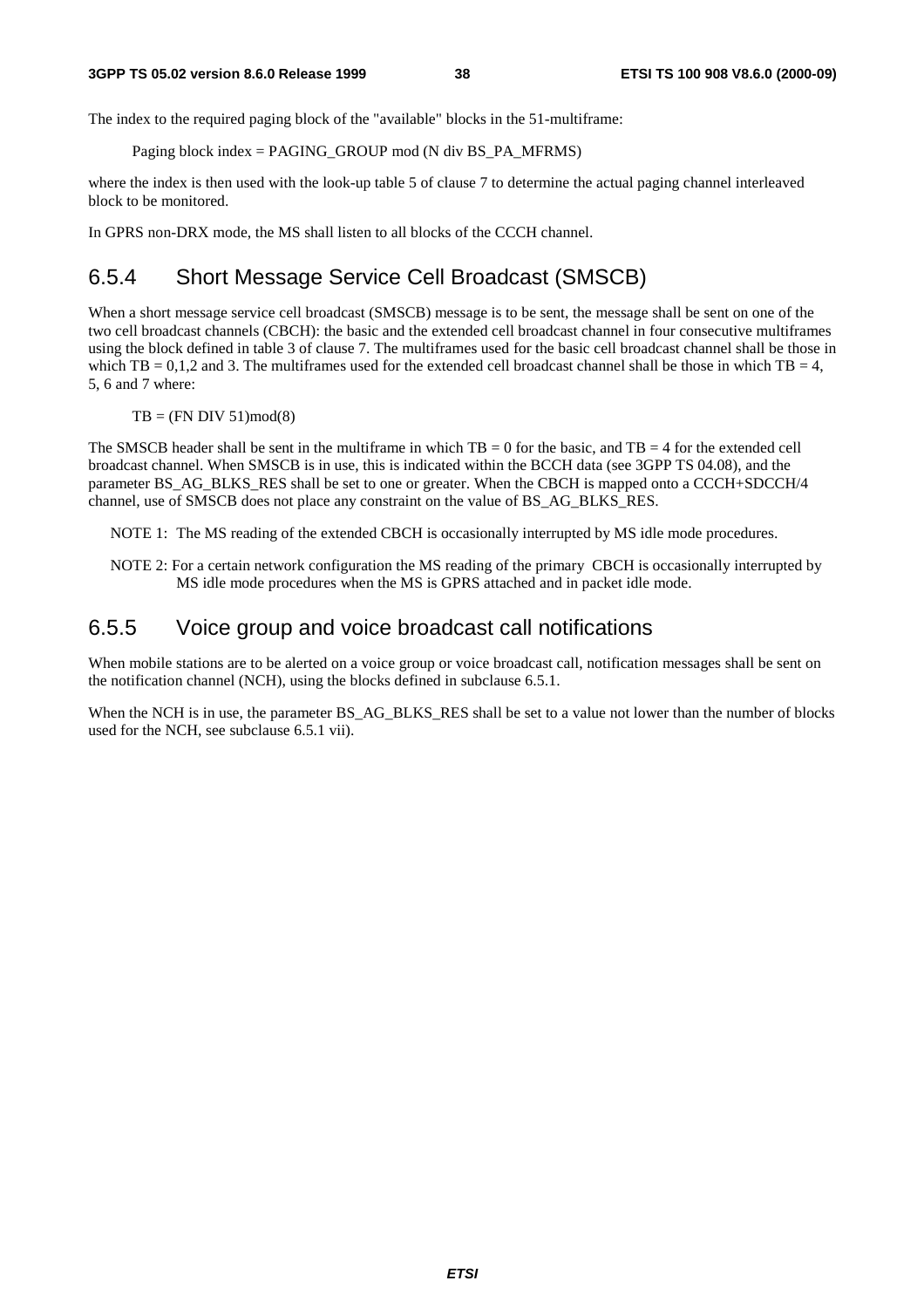## 6.5.6 Determination of PCCCH\_GROUP and PAGING\_GROUP for MS in GPRS attached mode

In absence of PCCCH, CCCH shall be used in the GPRS attached mode for paging and access. If the determination of the specific paging multiframe and paging block index as specified in this subclause is not supported on CCCH by both the MS and the BTS, the method defined in subclause 6.5.2 and 6.5.3 shall be used. This is negotiated at GPRS attach.

PCCCH\_GROUP  $(0..$  KC-1) =  $((IMSI \mod 1000) \mod (KC^* N))$  div N

PAGING\_GROUP  $(0 ... M-1) = ( ( (IMSI mod 1000) div(KC*N) ) * N +$ 

 (IMSI mod 1000) mod N + Max((m \* M) div SPLIT\_PG\_CYCLE, m)) mod M for  $m = 0, \ldots$ , Min(M, SPLIT\_PG\_CYCLE) -1

where

 $KC$  = number of  $(P)CCCH$  in the cell =

BS\_PCC\_CHANS for PCCCH BS CC\_CHANS for CCCH

 $M =$  number of paging blocks "available" on one (P)CCCH = (12 - BS\_PAG\_BLKS\_RES - BS\_PBCCH\_BLKS) \* 64 for PCCCH (9 - BS\_AG\_BLKS\_RES) \* 64 for CCCH not combined (3 - BS\_AG\_BLKS\_RES) \* 64 for CCCH + SDCCH combined

 $N=$ 

1 for PCCCH

(9 - BS\_AG\_BLKS\_RES)\*BS\_PA\_MFRMS for CCCH not combined (3 - BS\_AG\_BLKS\_RES)\*BS\_PA\_MFRMS for CCCH/SDCCH combined

SPLIT\_PG\_CYCLE is an MS specific parameter negotiated at GPRS attach (see 3GPP TS 04.60)

IMSI = International Mobile Subscriber Identity, as defined in 3GPP TS 03.03.

 $mod = Modulo$ .

 $div =$  Integer division.

The MS shall receive paging and perform access on a single (P)CCCH identified by the PCCCH\_GROUP parameter (see subclause 6.5.1).

In non-DRX mode, depending whether there is or not PCCCH channel(s) in the cell, the MS shall listen :

- to all M blocks per multiframe where paging may appear on a PCCCH channel, or
- to all blocks on a CCCH channel.

In DRX mode, the MS shall listen to the blocks corresponding to its paging group as defined by the different PAGING\_GROUP values.

The required multiframe occurs when:

PAGING GROUP div (M div  $64$ ) = (FN div MFL) mod 64

where

 $MFL$  = multiframe length = 51 for CCCH or 52 for PCCCH

The index to the required paging block of the "available" blocks in the multiframe:

Paging block index = PAGING GROUP mod (M div 64)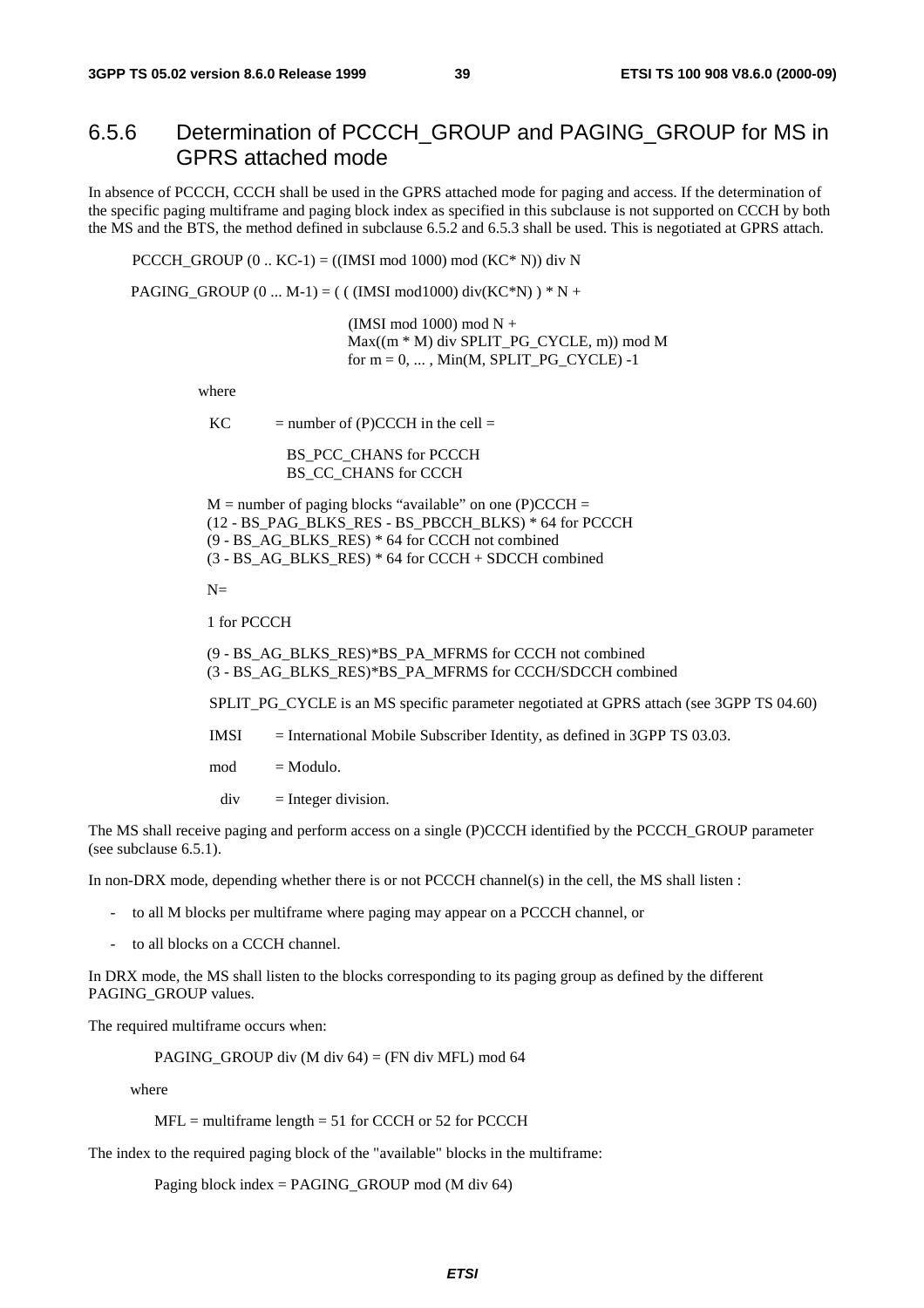where the index is then used with look-up tables of clause 7 to determine the actual PPCH block to be monitored. Table 5 is used for CCCH and table 7 for PCCCH.

For CCCH, if SPLIT\_PG\_CYCLE>32 is negotiated, SPLIT\_PG\_CYCLE=32 shall be used, in order to provide the MS enough time for BSIC and System Information decoding.

NOTE: On BCCH, the operator should limit DRX\_TIMER\_MAX (see 3GPP TS 04.60) to 4 seconds of the same reason.

## 6.5.7 Determination of CTS\_PAGING\_GROUP and specific paging 52 multiframe for MS in CTS mode

CTS\_PAGING\_GROUP = (CTS-MSI mod N)

where:

CTS-MSI = CTS Mobile Subscriber Identity as defined in 3GPP TS 03.03

N = number of CTS paging groups defined in the CTS-FP and given to the CTS-MS during the attachment procedure (see 3GPP TS 04.56).

The required 52-multiframe where a paging message may be sent to the CTS-MS occurs when :

 $(FN$  div 52) mod  $N = CTS$ <sub>PAGING</sub> GROUP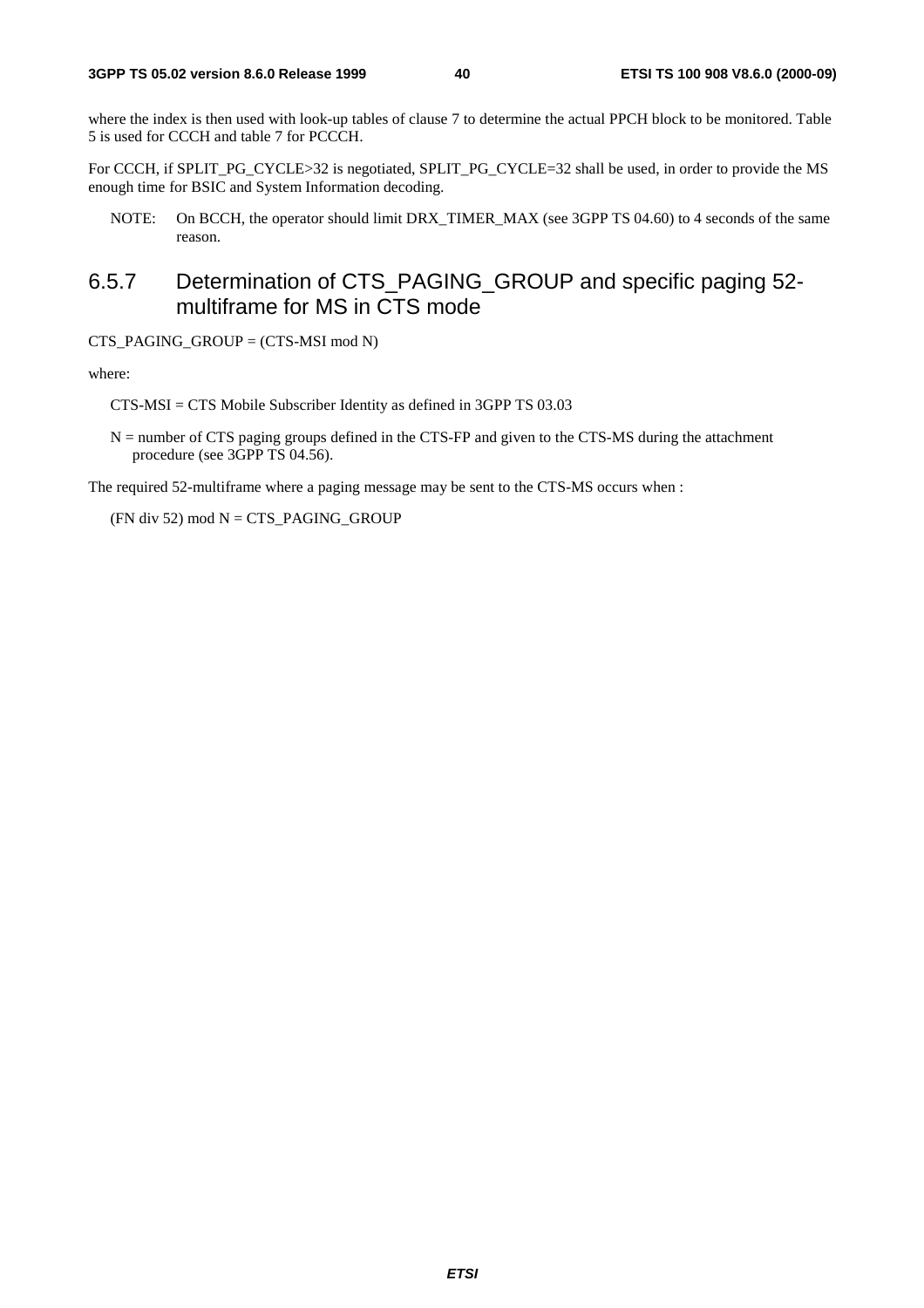| <b>Channel</b><br>designation | Sub-channel<br>number            | <b>Direction</b> | Allowable time slot<br>assignments | <b>Allowable RF channel</b><br>assignments | <b>Burst</b><br>type               | <b>Repeat length</b><br>in TDMA frames | <b>Interleaved block</b><br><b>TDMA</b> frame mapping                                        |                                                                |
|-------------------------------|----------------------------------|------------------|------------------------------------|--------------------------------------------|------------------------------------|----------------------------------------|----------------------------------------------------------------------------------------------|----------------------------------------------------------------|
| TCH/FS, TCH/EFS               |                                  |                  |                                    |                                            |                                    |                                        |                                                                                              |                                                                |
| TCH/AFS & TCH/F2.4            |                                  | $D&U^2$          | 07                                 | $CO \dots Cn$                              | NB <sup>1</sup>                    | 13                                     | $B0(07), B1(411), B2(811,03)$                                                                |                                                                |
| TCH/HS & TCH/AHS              | $\mathbf{0}$                     | $D&U^2$          | 07                                 | $CO \dots Cn$                              | NB <sup>1</sup>                    | 13                                     | $B0(0,2,4,6)$ , $B1(4,6,8,10)$ , $B2(8,10,0,2)$<br>$B0(1,3,5,7), B1(5,7,9,11), B2(9,11,1,3)$ |                                                                |
| FACCH/F                       |                                  | D&U              | $0 \dots 7$                        | $\rm CO$ $\ldots$ $\rm Cn$                 | NB <sup>1</sup>                    | 13                                     | $B0(07), B1(411), B2(811,03)$                                                                |                                                                |
| FACCH/H<br>FACCH/H            | $\overline{0}$<br>$\overline{0}$ | U<br>$\mathbf D$ | 07<br>07                           | $CO \dots Cn$<br>$CO \dots Cn$             | NB <sup>1</sup><br>NB <sup>1</sup> | 26<br>26                               |                                                                                              | $B0(0,2,4,6,8,10), B1(8,10,13,15,17,19), B2(17,19,21,23,0,2)$  |
|                               |                                  |                  |                                    |                                            |                                    |                                        |                                                                                              | $B0(4,6,8,10,13,15), B1(13,15,17,19,21,23), B2(21,23,0,2,4,6)$ |
| FACCH/H                       |                                  | U                | 07                                 | $CO \dots Cn$                              | NB <sup>1</sup>                    | 26                                     |                                                                                              | $B0(1,3,5,7,9,11), B1(9,11,14,16,18,20), B2(18,20,22,24,1,3)$  |
| FACCH/H                       | -1                               | D                | 07                                 | $CO \dots Cn$                              | NB <sup>1</sup>                    | 26                                     |                                                                                              | $B0(5,7,9,11,14,16), B1(14,16,18,20,22,24), B2(22,24,1,3,5,7)$ |
| E-FACCH/F                     |                                  | D&U              | 07                                 | $\rm CO$ $\ldots$ $\rm Cn$                 | NB <sup>1</sup>                    | 13                                     | B0(03), B1(47), B2(811)                                                                      |                                                                |
| E-IACCH/F                     |                                  | D&U              | 07                                 | $CO \dots Cn$                              |                                    | 26                                     | $B0(03)B1(47)B2(811)B3(1316)$                                                                |                                                                |
|                               |                                  |                  |                                    |                                            |                                    |                                        | B4(1720)B5(2124)                                                                             |                                                                |
| SACCH/TF                      |                                  | $D\&U^2$         | $\mathbf{0}$                       | $CO \dots Cn$                              | $NB^3$                             | 104                                    | B(12, 38, 64, 90)                                                                            | NOTE 1:                                                        |
| SACCH/TF                      |                                  | $D&U^2$          |                                    | $CO \dots Cn$                              | $NB^3$                             | 104                                    | B(25, 51, 77, 103)                                                                           | An Access Burst (AB) is used                                   |
| SACCH/TF                      |                                  | $D&U^2$          | $\overline{2}$                     | $CO \dots Cn$                              | $NB^3$                             | 104                                    | B(38, 64, 90, 12)                                                                            | on the uplink during handover                                  |
| SACCH/TF                      |                                  | $D&U^2$          | 3                                  | $CO \dots Cn$                              | $NB^3$                             | 104                                    | B(51, 77, 103, 25)                                                                           | and on channels used for voice                                 |
| SACCH/TF                      |                                  | $D&U^2$          | 4                                  | $CO \dots Cn$                              | $NB^3$                             | 104                                    | B(64, 90, 12, 38)                                                                            | group calls when a request to                                  |
| SACCH/TF                      |                                  | $D&U^2$          | 5                                  | $CO \dots Cn$                              | $NB^3$                             | 104                                    | B(77, 103, 25, 51)                                                                           | talk is made.                                                  |
| SACCH/TF                      |                                  | $D&U^2$          | 6                                  | $\rm CO$ $\ldots$ $\rm Cn$                 | $NB^3$                             | 104                                    | B(90, 12, 38, 64)                                                                            |                                                                |
|                               |                                  | $D\&U^2$         |                                    | $CO \dots Cn$                              | $NB^3$                             |                                        |                                                                                              |                                                                |
| SACCH/TF                      |                                  |                  | $\tau$                             |                                            |                                    | 104                                    | B(103, 25, 51, 77)                                                                           |                                                                |
| SACCH/M                       |                                  | $D&U^2$          | 07                                 | $CO \dots Cn$                              | NB <sup>3</sup>                    | 104                                    | B(12, 38, 64, 90)                                                                            |                                                                |
| SACCH/CTS                     |                                  | D&U              | 0, 1                               | $CO \dots Cn$                              | NB                                 | 104                                    | B(12, 38, 64, 90)                                                                            |                                                                |
| SACCH/CTS                     |                                  | D&U              | 2, 3                               | $CO \dots Cn$                              | NB                                 | 104                                    | B(38, 64, 90, 12)                                                                            |                                                                |
| SACCH/CTS                     |                                  | D&U              | 4, 5                               | $CO \dots Cn$                              | NB                                 | 104                                    | B(64, 90, 12, 38)                                                                            |                                                                |
| SACCH/CTS                     |                                  | D&U              | 6,7                                | $CO \dots Cn$                              | NB                                 | 104                                    | B(90, 12, 38, 64)                                                                            |                                                                |
| SACCH/TH                      | $\mathbf{0}$<br>1                | $D&U^2$          | $\overline{0}$                     | $CO \dots Cn$                              | NB <sup>3</sup>                    | 104                                    | B(12, 38, 64, 90)                                                                            | NOTE 2:<br>The uplink of a channel                             |
| SACCH/TH                      | $\theta$                         | $D&U^2$          | $\mathbf{1}$                       | $CO \dots Cn$                              | NB <sup>3</sup>                    | 104                                    | B(25, 51, 77, 103)<br>B(12, 38, 64, 90)                                                      | used for voice broadcast                                       |
| SACCH/TH                      | $\Omega$                         | $D&U^2$          | $\overline{c}$                     | $\rm CO$ $\ldots$ $\rm Cn$                 | NB <sup>3</sup>                    | 104                                    | B(25, 51, 77, 103)<br>B(38, 64, 90, 12)                                                      | or a voice group call may<br>actually not be used.             |
|                               | 1                                |                  |                                    |                                            |                                    |                                        | B(51, 77, 103, 25)                                                                           |                                                                |
| SACCH/TH                      | $\theta$<br>1                    | $D&U^2$          | 3                                  | $CO \dots Cn$                              | NB <sup>3</sup>                    | 104                                    | B(38, 64, 90, 12)                                                                            |                                                                |
| SACCH/TH                      | $\theta$                         | $D&U^2$          | $\overline{4}$                     | $CO \dots Cn$                              | NB <sup>3</sup>                    | 104                                    | B(51, 77, 103, 25)<br>B(64, 90, 12, 38)                                                      |                                                                |
|                               |                                  |                  |                                    |                                            |                                    |                                        | B(77, 103, 25, 51)                                                                           |                                                                |
| SACCH/TH                      | $\theta$                         | $D&U^2$          | 5                                  | $CO \dots Cn$                              | NB <sup>3</sup>                    | 104                                    | B(64, 90, 12, 38)<br>B(77, 103, 25, 51)                                                      |                                                                |
| SACCH/TH                      | $\theta$                         | $D&U^2$          | 6                                  | $CO \dots Cn$                              | NB <sup>3</sup>                    | 104                                    | B(90, 12, 38, 64)                                                                            |                                                                |
|                               | 1                                |                  |                                    |                                            |                                    |                                        | B(103, 25, 51, 77)                                                                           |                                                                |
| SACCH/TH                      | $\Omega$                         | $D&U^2$          | $\overline{7}$                     | $CO \dots Cn$                              | NB <sup>3</sup>                    | 104                                    | B(90, 12, 38, 64)                                                                            |                                                                |

**Clause 7 Table 1 of 9: Mapping of logical channels onto physical channels (see subclauses 6.3, 6.4, 6.5)**

NOTE: An Access Burst (AB) may be used on the uplink during handover.

B(103, 25, 51, 77)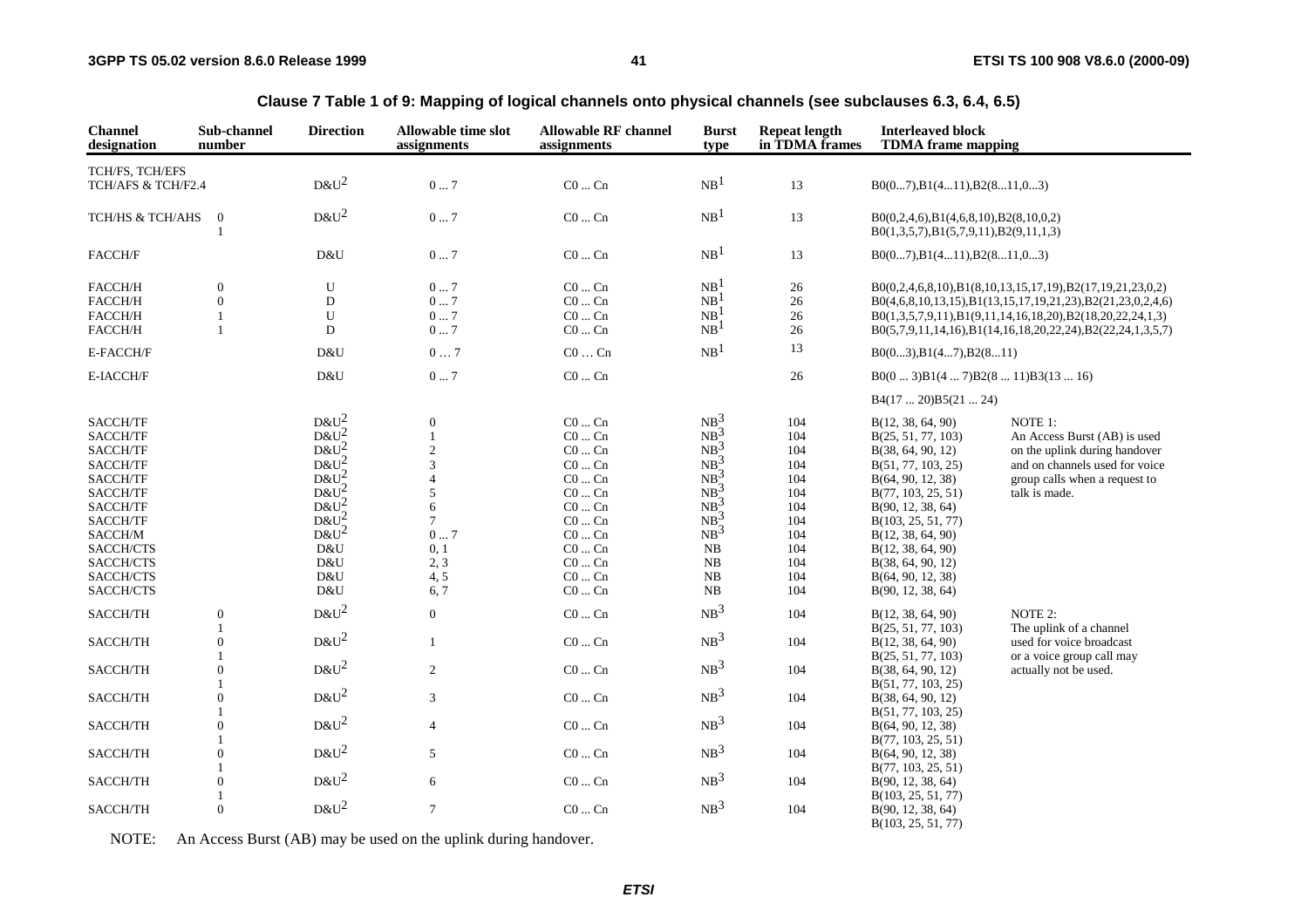| <b>Channel</b><br>designation                    | Sub-<br>channel<br>number                                                                                                                                                                                                                                                                                                               | <b>Direction</b> | <b>Allowable</b><br>timeslot<br>assignments | <b>Allowable</b><br><b>RF</b> channel<br>assignments | <b>Burst</b><br>type | <b>Repeat</b><br>length in<br><b>TDMA</b> frames | <b>Interleaved block</b><br><b>TDMA</b> frame<br>mapping                                                                                                                                                                     |
|--------------------------------------------------|-----------------------------------------------------------------------------------------------------------------------------------------------------------------------------------------------------------------------------------------------------------------------------------------------------------------------------------------|------------------|---------------------------------------------|------------------------------------------------------|----------------------|--------------------------------------------------|------------------------------------------------------------------------------------------------------------------------------------------------------------------------------------------------------------------------------|
| TCH/F4.8<br>TCH/F9.6<br><b>TCH/F14.4</b>         |                                                                                                                                                                                                                                                                                                                                         | D&U              | 07                                          | $C0$ $Cn$                                            | NB <sup>1</sup>      | 26                                               | B0(011, 1322)<br>B1(4 11, 13 24, 0, 1)<br>B2(8 11, 13 24, 0 5)<br>B3(1324, 09)<br>B4(17 24, 0 11, 13, 14)<br>B5(21 24, 0 11, 13 18)                                                                                          |
| <b>E-TCH/F28.8</b><br>E-TCH/F32.0<br>E-TCH/F43.2 |                                                                                                                                                                                                                                                                                                                                         | D&U              | 07                                          | $C0$ $Cn$                                            | NB (8PSK)            | 26                                               | B0(011, 1322)<br>B1(4 11, 13 24, 0, 1)<br>B2(8 11, 13 24, 0 5)<br>B3(1324, 09)<br>B4(17 24, 0 11, 13, 14)<br>B5(21 24, 0 11, 13 18)                                                                                          |
| TCH/H <sub>2.4</sub><br>TCH/H4.8                 | $\boldsymbol{0}$                                                                                                                                                                                                                                                                                                                        | D&U              | $0\ldots7$                                  | $C0$ $Cn$                                            | NB <sup>1</sup>      | 26                                               | B0(0,2,4,6,8,10,13,15,17,19,21,<br>23, 0, 2, 4, 6, 8, 10, 13, 15, 17, 19)<br>B1(8,10,13,15,17,19,21,23,0,2,4,<br>6,8,10,13,15,17,19,21,23,0,2),<br>B2(17,19,21,23,0,2,4,6,8,10,13,<br>15, 17, 19, 21, 23, 0, 2, 4, 6, 8, 10) |
| $\sqrt{2}$                                       | 1<br>$\mathbf{r}$ $\mathbf{r}$ $\mathbf{r}$ $\mathbf{r}$ $\mathbf{r}$ $\mathbf{r}$ $\mathbf{r}$ $\mathbf{r}$ $\mathbf{r}$ $\mathbf{r}$ $\mathbf{r}$ $\mathbf{r}$ $\mathbf{r}$ $\mathbf{r}$ $\mathbf{r}$ $\mathbf{r}$ $\mathbf{r}$ $\mathbf{r}$ $\mathbf{r}$ $\mathbf{r}$ $\mathbf{r}$ $\mathbf{r}$ $\mathbf{r}$ $\mathbf{r}$ $\mathbf{$ |                  | .                                           |                                                      |                      |                                                  | B0(1,3,5,7,9,11,14,16,18,20,22,<br>24, 1, 3, 5, 7, 9, 11, 14, 16, 18, 20),<br>B1(9,11,14,16,18,20,22,24,1,3,5,<br>7,9,11,14,16,18,20,22,24,1,3),<br>B2(18,20,22,24,1,3,5,7,9,11,14,<br>16, 18, 20, 22, 24, 1, 3, 5, 7, 9, 11 |

**Clause 7 Table 2 of 9: Mapping of logical channels onto physical channels (see subclauses 6.3, 6.4, 6.5)**

NOTE: An Access Burst (AB) is used on the uplink during handover.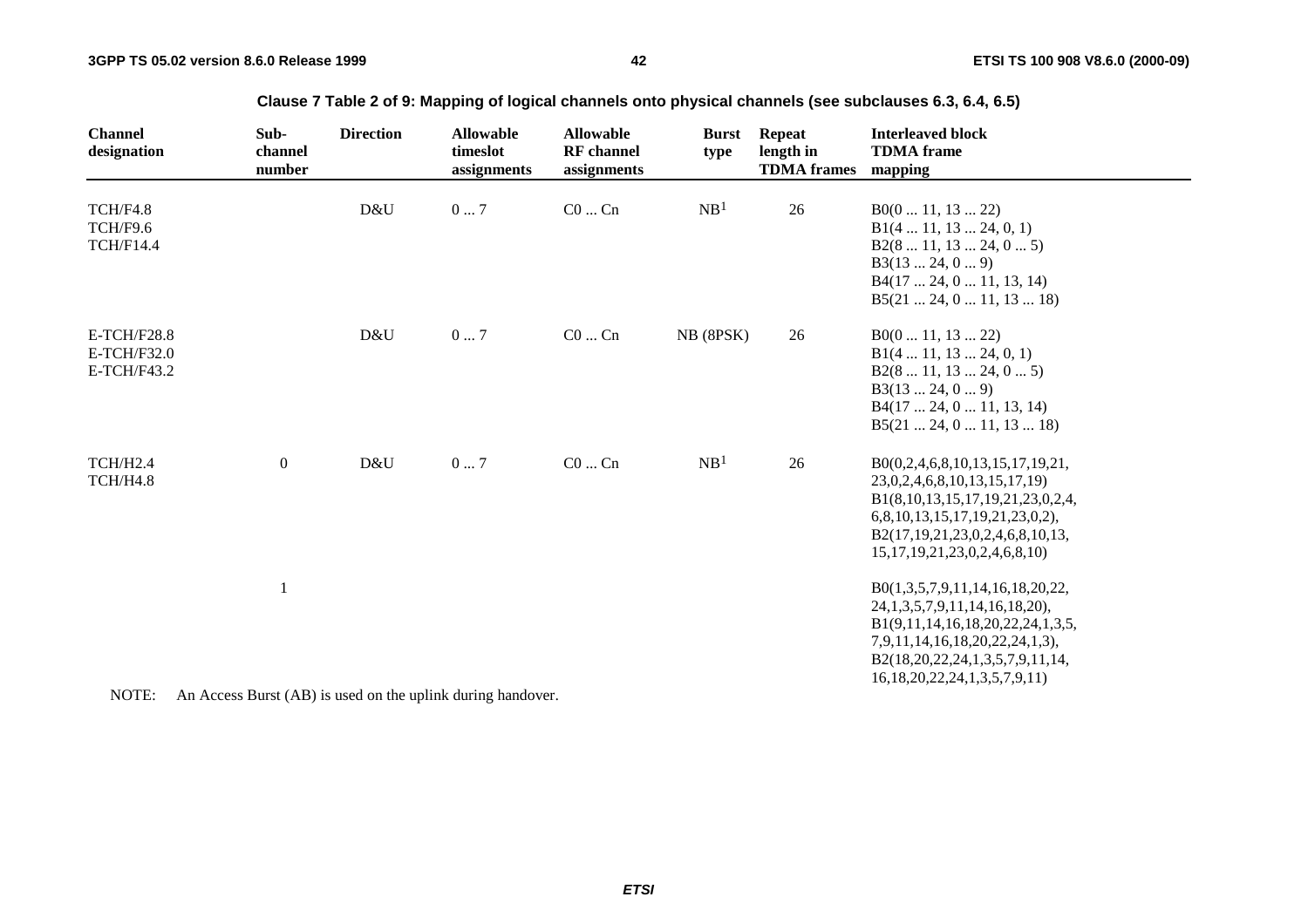| <b>Channel</b><br>designation | Sub-<br>channel<br>number                                              | <b>Direction</b>                                                                                                                 | <b>Allowable</b><br>timeslot<br>assignments | <b>Allowable</b><br><b>RF</b> channel<br>assignments | <b>Burst</b><br>type | <b>Repeat</b><br>length in<br><b>TDMA</b> frames | <b>Interleaved block</b><br><b>TDMA</b> frame<br>mapping                             |                                                                                         |
|-------------------------------|------------------------------------------------------------------------|----------------------------------------------------------------------------------------------------------------------------------|---------------------------------------------|------------------------------------------------------|----------------------|--------------------------------------------------|--------------------------------------------------------------------------------------|-----------------------------------------------------------------------------------------|
| FCCH                          |                                                                        | D                                                                                                                                | $\overline{0}$                              | C <sub>0</sub>                                       | FB                   | 51                                               |                                                                                      | B0(0),B1(10),B2(20),B3(30),B4(40)                                                       |
| $\operatorname{SCH}$          |                                                                        | ${\bf D}$                                                                                                                        | $\boldsymbol{0}$                            | $\rm CO$                                             | $\rm SB$             | 51                                               |                                                                                      | B0(1),B1(11),B2(21),B3(31),B4(41)                                                       |
| <b>BCCH Norm</b>              |                                                                        | ${\rm D}$                                                                                                                        | 0,2,4,6                                     | $\rm CO$                                             | $_{\rm NB}$          | $51\,$                                           | B(25)                                                                                |                                                                                         |
| <b>BCCH</b> Ext               |                                                                        | ${\rm D}$                                                                                                                        | 0,2,4,6                                     | C <sub>0</sub>                                       | $_{\rm NB}$          | 51                                               | B(69)                                                                                |                                                                                         |
| PCH<br>$\rm{AGCH}$            |                                                                        | ${\rm D}$                                                                                                                        | 0,2,4,6                                     | $\rm CO$                                             | ${\rm NB}$           | 51                                               |                                                                                      | B0(69),B1(1215),B2(1619)<br>B3(2225),B4(2629),B5(3235),<br>B6(3639), B7(4245), B8(4649) |
| <b>NCH</b>                    |                                                                        | ${\bf D}$                                                                                                                        | $\boldsymbol{0}$                            | $\rm CO$                                             | $_{\rm NB}$          | 51                                               | B6(3639)                                                                             | B0(69), B1(1215), B2(1619)<br>B3(2225), B4(2629), B5(3235),                             |
| <b>RACH</b>                   |                                                                        | U                                                                                                                                | 0,2,4,6                                     | $\rm CO$                                             | AB                   | 51                                               | $B0(0), B1(1)$ $B50(50)$                                                             |                                                                                         |
| CBCH(SDCCH/4)                 |                                                                        | ${\rm D}$                                                                                                                        | $\boldsymbol{0}$                            | $\rm CO$                                             | NB                   | 51                                               | B(3235)                                                                              |                                                                                         |
| CBCH(SDCCH/8)                 |                                                                        | ${\rm D}$                                                                                                                        | $0 \ldots 3$                                | $CO \dots Cn$                                        | $_{\rm NB}$          | 51                                               | B(811)                                                                               |                                                                                         |
| SDCCH/4                       | $\boldsymbol{0}$<br>1<br>$\overline{c}$<br>3                           | $_{\rm U}^{\rm D}$<br>${\bf U}$<br>$\rm \overset{\_}{D}$<br>$\mathbf D$<br>${\bf U}$                                             | $\overline{0}$                              | $\rm CO$                                             | NB <sup>1</sup>      | 51                                               | B(2225)<br>B(3740)<br>B(2629)<br>B(4144)<br>B(3235)<br>B(4750)<br>B(3639)<br>B(0.3)  | NOTE 1:<br>An Access Burst (AB) is used<br>On the uplink during handover                |
| SACCH/C4                      | $\boldsymbol{0}$<br>1<br>$\overline{2}$<br>$\ensuremath{\mathfrak{Z}}$ | $\mathbf D$<br>${\bf U}$<br>${\rm D}$<br>${\bf U}$<br>$\begin{array}{c} \mathbf{D} \\ \mathbf{U} \\ \mathbf{D} \end{array}$<br>U | $\boldsymbol{0}$                            | $\rm CO$                                             | NB <sup>3</sup>      | 102                                              | B(4245)<br>B(5760)<br>B(4649)<br>B(6164)<br>B(9396)<br>B(6.9)<br>B(97100)<br>B(1013) |                                                                                         |

### **Clause 7 Table 3 of 9: Mapping of logical channels onto physical channels (see subclauses 6.3, 6.4, 6.5)**

NOTE: An Access Burst (AB) may be used on the uplink during handover.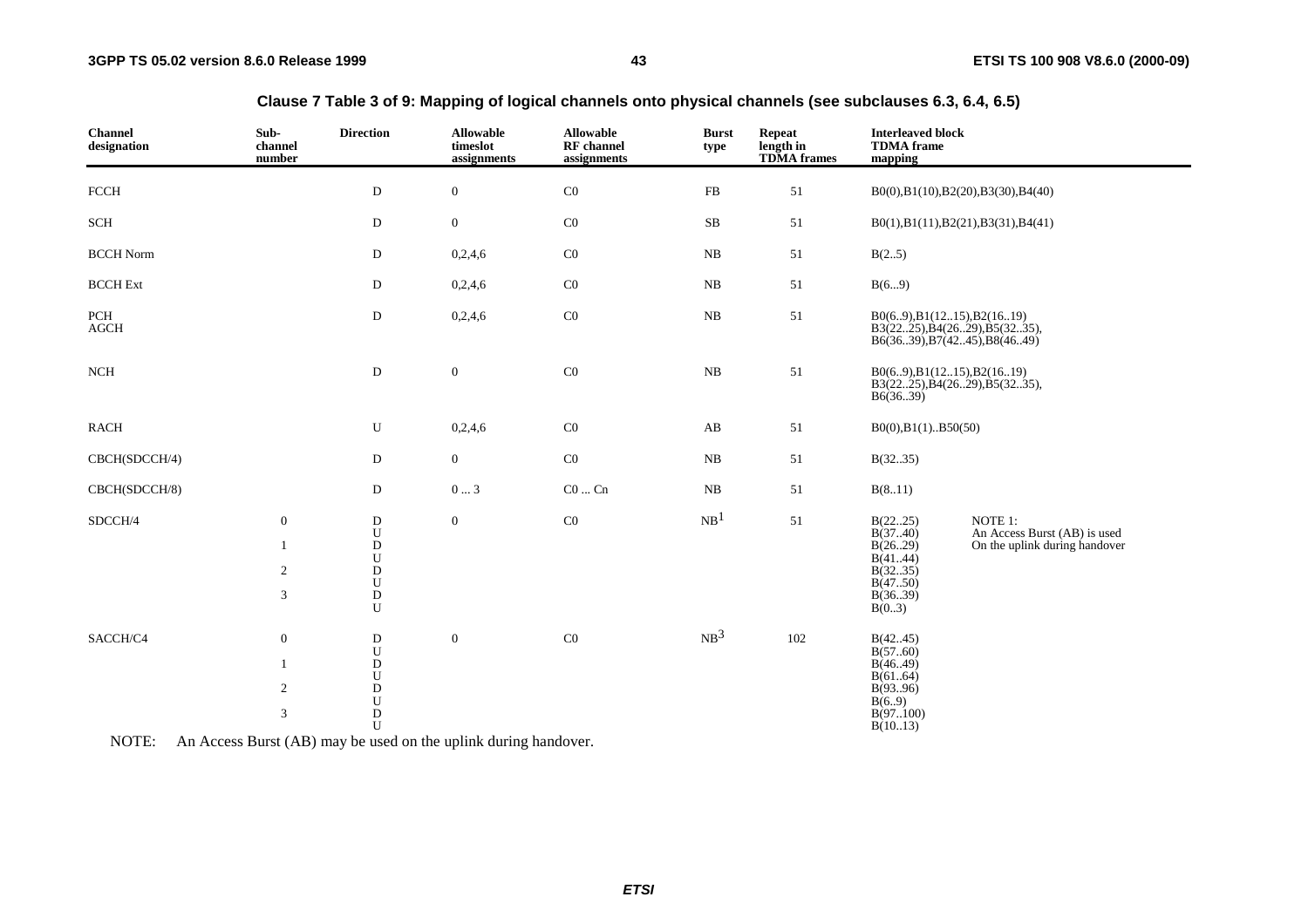| <b>Channel</b><br>designation | Sub-<br>channel<br>number | <b>Direction</b>          | <b>Allowable</b><br>timeslot<br>assignments | <b>Allowable</b><br><b>RF</b> channel<br>assignments | <b>Burst</b><br>type | <b>Repeat</b><br>length in<br><b>TDMA</b> frames | <b>Interleaved block</b><br><b>TDMA</b> frame<br>mapping |
|-------------------------------|---------------------------|---------------------------|---------------------------------------------|------------------------------------------------------|----------------------|--------------------------------------------------|----------------------------------------------------------|
| SDCCH/8                       | $\boldsymbol{0}$          | $\mathbf D$<br>${\bf U}$  | $0\ldots7$                                  | $\rm CO$ $\rm Cn$                                    | NB <sup>1</sup>      | 51                                               | B(03)<br>B(1518)                                         |
|                               | 1                         | ${\bf D}$                 |                                             |                                                      |                      |                                                  | B(47)                                                    |
|                               |                           | $\mathbf U$               |                                             |                                                      |                      |                                                  | B(1922)                                                  |
|                               | $\overline{2}$            | ${\bf D}$                 |                                             |                                                      |                      |                                                  | B(811)                                                   |
|                               |                           | ${\bf U}$                 |                                             |                                                      |                      |                                                  | B(2326)                                                  |
|                               | 3                         | ${\bf D}$                 |                                             |                                                      |                      |                                                  | B(1215)                                                  |
|                               |                           | ${\bf U}$                 |                                             |                                                      |                      |                                                  | B(2730)                                                  |
|                               | $\overline{4}$            | ${\bf D}$                 |                                             |                                                      |                      |                                                  | B(1619)                                                  |
|                               |                           | ${\bf U}$                 |                                             |                                                      |                      |                                                  | B(3134)                                                  |
|                               | $\mathfrak s$             | ${\bf D}$                 |                                             |                                                      |                      |                                                  | B(2023)                                                  |
|                               |                           | $\ensuremath{\mathbf{U}}$ |                                             |                                                      |                      |                                                  | B(3538)                                                  |
|                               | $\boldsymbol{6}$          | ${\bf D}$<br>${\bf U}$    |                                             |                                                      |                      |                                                  | B(2427)                                                  |
|                               | $\tau$                    | ${\bf D}$                 |                                             |                                                      |                      |                                                  | B(3942)<br>B(2831)                                       |
|                               |                           | U                         |                                             |                                                      |                      |                                                  | B(4346)                                                  |
| SACCH/C8                      | $\boldsymbol{0}$          | $\mathbf D$               | $0\ldots7$                                  | $\rm CO$ $\ldots$ $\rm Cn$                           | NB <sup>3</sup>      | 102                                              | B(3235)                                                  |
|                               |                           | ${\bf U}$                 |                                             |                                                      |                      |                                                  | B(4750)                                                  |
|                               |                           | ${\bf D}$                 |                                             |                                                      |                      |                                                  | B(3639)                                                  |
|                               |                           | ${\bf U}$                 |                                             |                                                      |                      |                                                  | B(5154)                                                  |
|                               | $\boldsymbol{2}$          | ${\bf D}$<br>${\bf U}$    |                                             |                                                      |                      |                                                  | B(4043)                                                  |
|                               | 3                         | ${\bf D}$                 |                                             |                                                      |                      |                                                  | B(5558)<br>B(4447)                                       |
|                               |                           | ${\bf U}$                 |                                             |                                                      |                      |                                                  | B(5962)                                                  |
|                               | $\overline{4}$            | ${\bf D}$                 |                                             |                                                      |                      |                                                  | B(8386)                                                  |
|                               |                           | ${\bf U}$                 |                                             |                                                      |                      |                                                  | B(98101)                                                 |
|                               | $\sqrt{5}$                | ${\bf D}$                 |                                             |                                                      |                      |                                                  | B(8790)                                                  |
|                               |                           | ${\bf U}$                 |                                             |                                                      |                      |                                                  | B(03)                                                    |
|                               | $\sqrt{6}$                | ${\bf D}$                 |                                             |                                                      |                      |                                                  | B (91  94)                                               |
|                               |                           | $\mathbf U$               |                                             |                                                      |                      |                                                  | B(47)                                                    |
|                               | $\tau$                    | ${\bf D}$                 |                                             |                                                      |                      |                                                  | B(9598)                                                  |
|                               |                           | $\mathbf U$               |                                             |                                                      |                      |                                                  | B(811)                                                   |

**Clause 7 Table 4 of 9: Mapping of logical channels onto physical channels (see subclauses 6.3, 6.4, 6.5)**

NOTE 1: An Access Burst (AB) is used on the uplink during handover.

NOTE 2: An Access Burst (AB) may be used on the uplink during handover.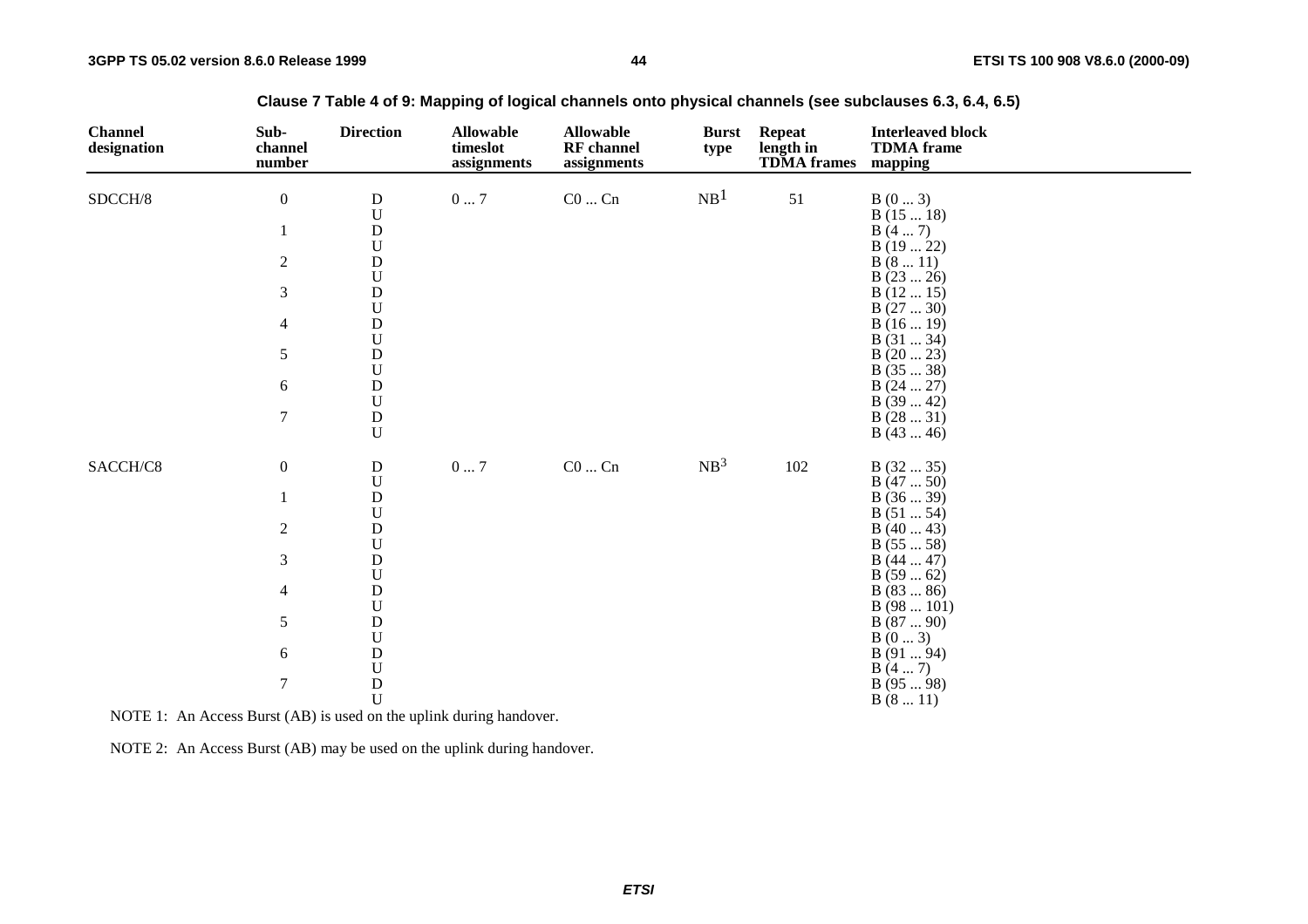### **Clause 7 Table 5 of 9: Mapping of logical channels onto physical channels (see subclauses 6.3, 6.4, 6.5)**

### BS\_CCCH\_SDCCH\_COMB

|       | Random access channel blocks available          |            |                |                       |                                                                                             |
|-------|-------------------------------------------------|------------|----------------|-----------------------|---------------------------------------------------------------------------------------------|
|       |                                                 |            |                |                       | Access grant blocks available (NOTE: Some access grant blocks may also be used for the NCH) |
|       |                                                 |            |                | <b>BS_AG_BLKS_RES</b> |                                                                                             |
|       |                                                 |            |                |                       | Number of paging blocks available per 51-multiframe                                         |
|       |                                                 |            |                |                       | Paging channel blocks available<br>(Paging block index = 0, 1, 2, 3, 4, 5, 6, 7, 8)         |
| False | B <sub>0</sub> , B <sub>1</sub> B <sub>50</sub> | B0, B1  B8 | 0              |                       | B0, B1, B2, B3, B4, B5, B6, B7, B8                                                          |
| False |                                                 |            |                | 8                     | B1, B2, B3, B4, B5, B6, B7, B8                                                              |
| False |                                                 |            | 2              |                       | B2, B3, B4, B5, B6, B7, B8                                                                  |
| False |                                                 |            | 3              | 6                     | B3, B4, B5, B6, B7, B8                                                                      |
| False |                                                 |            | 4              | 5                     | B <sub>4</sub> , B <sub>5</sub> , B <sub>6</sub> , B <sub>7</sub> , B <sub>8</sub>          |
| False |                                                 |            | 5              | 4                     | B5, B6, B7, B8                                                                              |
| False |                                                 |            | 6              | 3                     | B <sub>6</sub> , B <sub>7</sub> , B <sub>8</sub>                                            |
| False |                                                 |            | $\overline{7}$ | $\overline{2}$        | <b>B7, B8</b>                                                                               |
| True  | B4, B5, B14, B15  B36, B45, B46                 | B0, B1, B2 | $\overline{0}$ | $\mathfrak{Z}$        | B0, B1, B2                                                                                  |
| True  |                                                 |            |                | 2                     | <b>B1, B2</b>                                                                               |
| True  |                                                 |            | 2              |                       | B <sub>2</sub>                                                                              |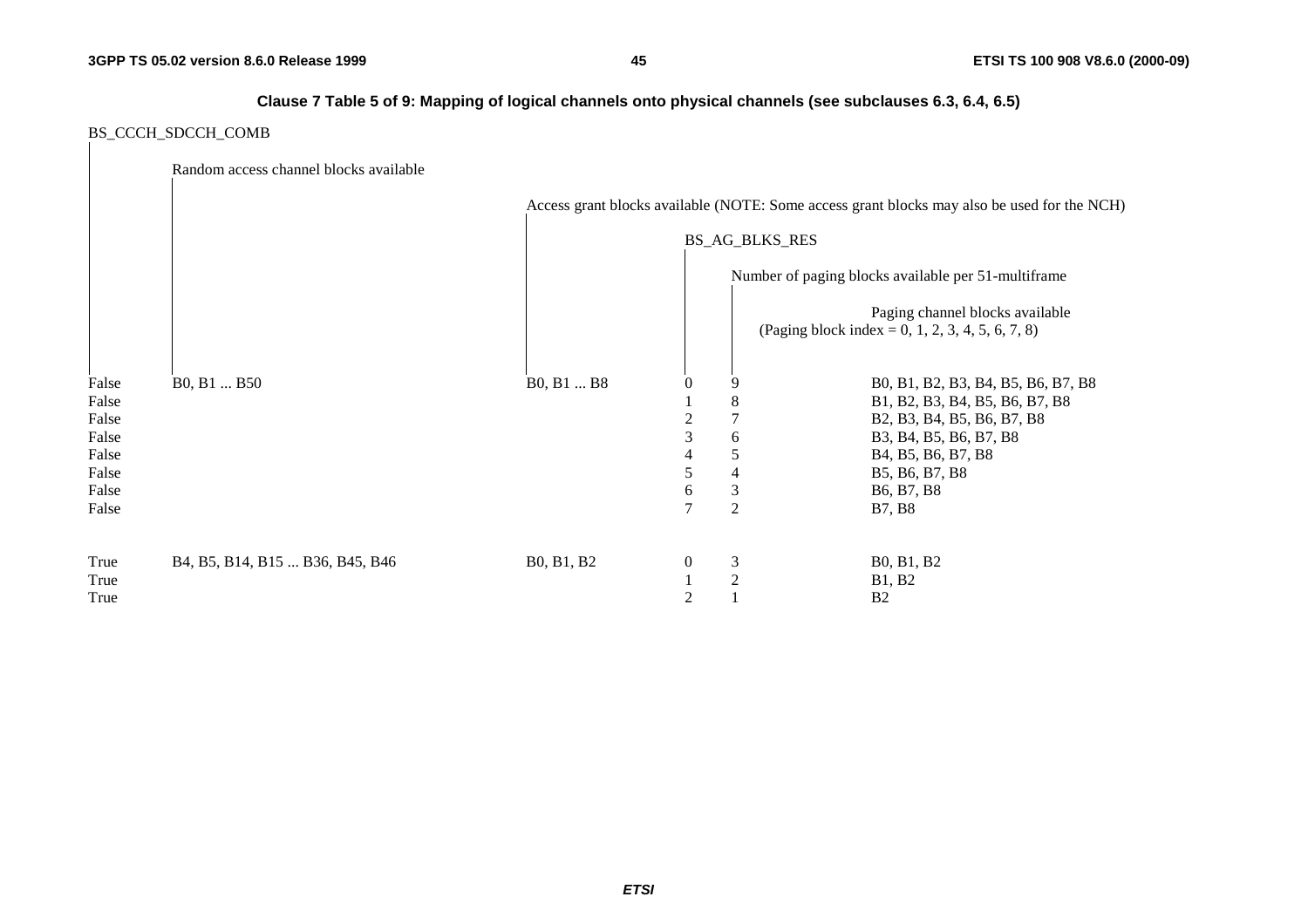**Clause 7 Table 6 of 9: Mapping of logical channels onto physical channels (see subclauses 6.3, 6.4, 6.5) -** 

| <b>Channel</b><br>designation | Sub-<br>channel<br>number                                                                                              | <b>Direction</b> | Allowable<br>time-slot<br>assignment | <b>Allowable RF</b><br>channel<br>assignment | Burst type                         | Repeat<br>length in<br><b>TDMA</b><br>frames | Interleaved block TDMA frame mapping                                                                                                                                                                     |
|-------------------------------|------------------------------------------------------------------------------------------------------------------------|------------------|--------------------------------------|----------------------------------------------|------------------------------------|----------------------------------------------|----------------------------------------------------------------------------------------------------------------------------------------------------------------------------------------------------------|
| PDTCH/F,<br>PACCH/F           |                                                                                                                        | D&U              | 07                                   | COCn                                         | NB <sub>1</sub>                    | $\overline{52}$                              | B0(03), B1(47), B2(811), B3(1316), B4(1720), B5(2124),<br>B6(2629), B7(3033), B8(3437), B9(3942), B10(4346),<br>B11(4750)                                                                                |
| PDTCH/H,<br>PACCH/H           | $\Omega$<br>1                                                                                                          | D&U<br>D&U       | 07<br>07                             | <b>CO Cn</b><br>COCn                         | NB <sub>1</sub><br>NB <sub>1</sub> | 52<br>52                                     | B0(0,2,4,6), B1(8,10,13,15), B2(17,19,21,23), B3(26,28,30,32),<br>B4(34,36,39,41), B5(43,45,47,49)<br>B0(1,3,5,7), B1(9,11,14,16), B2(18,20,22,24), B3(27,29,31,33),<br>B4(35,37,40,42), B5(44,46,48,50) |
| PBCCH                         |                                                                                                                        | D                | 07                                   | COCn                                         | <b>NB</b>                          | 52                                           | B0(0 3), B3(1316), B6(2629), B9(3942)                                                                                                                                                                    |
| <b>PRACH</b>                  |                                                                                                                        | U                | 07                                   | COCn                                         | AB                                 | 52                                           | B0(0)B11(11), B12(13)B23(24),<br>B24(26) B35(37), B36(39)B47(50)                                                                                                                                         |
| PPCH, PNCH                    |                                                                                                                        | D                | 07                                   | COCn                                         | <b>NB</b>                          | 52                                           | B1(4  7), B2(811), B3(1316), B4(1720), B5(2124), B6(2629),<br>B7(3033), B8(3437), B9(3942), B10(4346), B11(4750)                                                                                         |
| PAGCH                         |                                                                                                                        | D                | 07                                   | COCn                                         | <b>NB</b>                          | 52                                           | B0(03), B1(4  7), B2(811), B3(1316), B4(1720), B5(2124),<br>B6(2629), B7(3033), B8(3437), B9(3942), B10(4346),<br>B11(4750)                                                                              |
| PTCCH/D                       |                                                                                                                        | D                | 07                                   | COCn                                         | <b>NB</b>                          | 416                                          | B0(12,38,64,90), B1(116,142,168,194), B2(220,246,272,298),<br>B3(324,350,376,402)                                                                                                                        |
| PTCCH/U                       | $\mathbf 0$<br>1<br>$\overline{c}$<br>3<br>4<br>5<br>6<br>$\overline{7}$<br>8<br>9<br>10<br>11<br>12<br>13<br>14<br>15 | $\cup$           | 07                                   | COCn                                         | AB                                 | 416                                          | B0(12)<br>B0(38)<br>B0(64)<br>B0(90)<br>B0(116)<br>B0(142)<br>B0(168)<br>B0(194)<br>B0(220)<br>B0(246)<br>B0(272)<br>B0(298)<br>B0(324)<br>B0(350)<br>B0(376)<br>B0(402)                                 |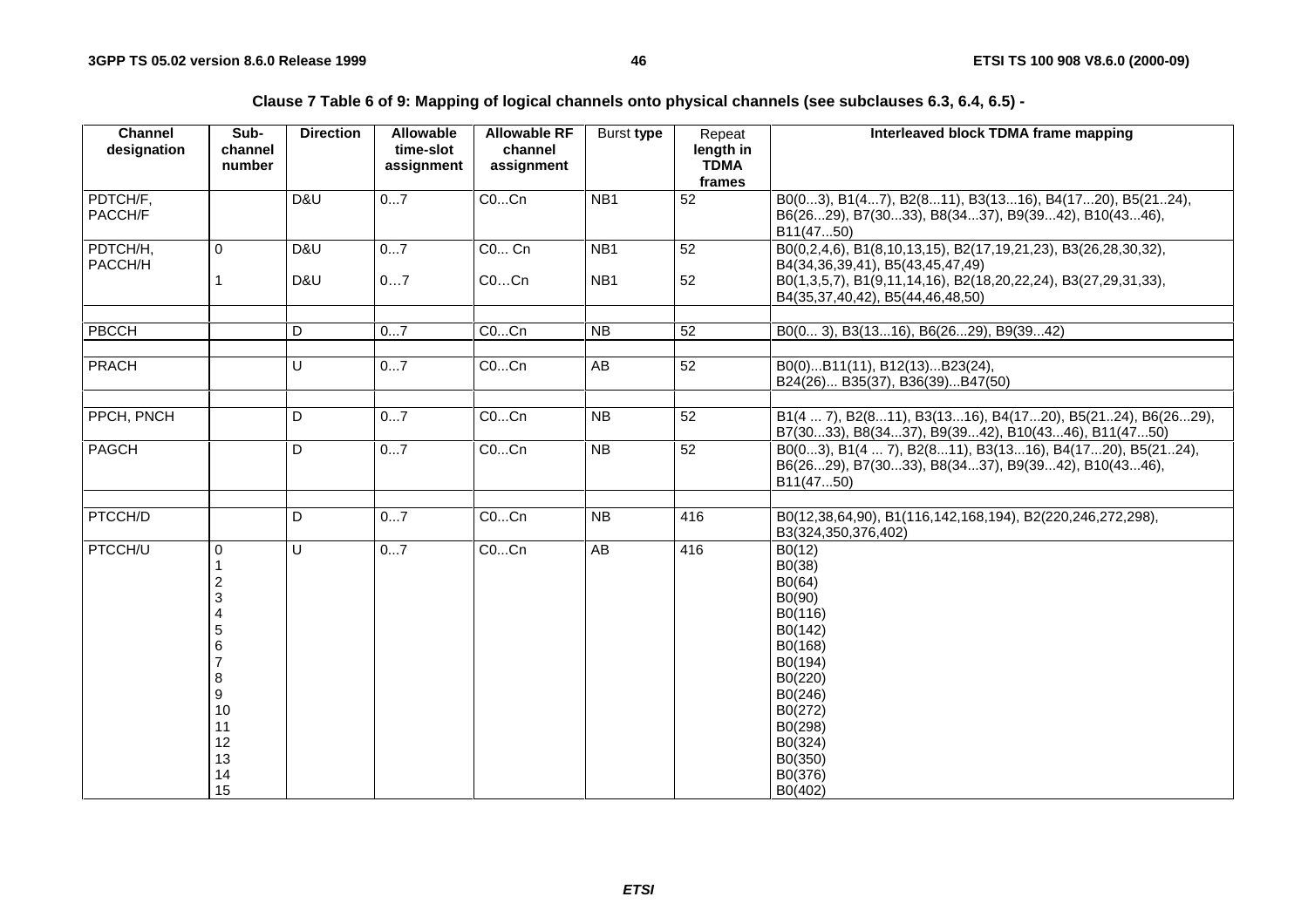**Clause 7 Table 7 of 9: Mapping of logical channels onto physical channels (see subclauses 6.3, 6.4, 6.5)** 

#### **Non-COMPACT :**

BS\_PAG\_BLKS\_RES + BS\_PBCCH\_BLKS

|     |   |                | Number of paging blocks available per 52-multiframe                                                                    |
|-----|---|----------------|------------------------------------------------------------------------------------------------------------------------|
|     |   |                | Paging channel blocks available for 52-multiframe<br>(Paging block index = 0, 1, 2, 3, 4, 5, 6, 7, 8, 9, 10)           |
|     |   |                |                                                                                                                        |
|     |   | 11             | B1, B2, B3, B4, B5, B6, B7, B8, B9, B10, B11                                                                           |
|     | 2 | 10             | B1, B2, B3, B4, B5, B7, B8, B9, B10, B11                                                                               |
|     | 3 | 9              | B1, B2, B4, B5, B7, B8, B9, B10, B11                                                                                   |
|     | 4 | 8              | B1, B2, B4, B5, B7, B8, B10, B11                                                                                       |
|     | 5 | 7              | B <sub>2</sub> , B <sub>4</sub> , B <sub>5</sub> , B <sub>7</sub> , B <sub>8</sub> , B <sub>10</sub> , B <sub>11</sub> |
|     | 6 | 6              | B <sub>2</sub> , B <sub>4</sub> , B <sub>5</sub> , B <sub>8</sub> , B <sub>10</sub> , B <sub>11</sub>                  |
|     | 7 | 5              | B <sub>2</sub> , B <sub>5</sub> , B <sub>8</sub> , B <sub>10</sub> , B <sub>11</sub>                                   |
|     | 8 | 4              | B <sub>2</sub> , B <sub>5</sub> , B <sub>8</sub> , B <sub>11</sub>                                                     |
|     | 9 | 3              | B5, B8, B11                                                                                                            |
| 10  |   | $\overline{2}$ | <b>B5, B11</b>                                                                                                         |
| 11  |   |                | <b>B</b> 11                                                                                                            |
| >11 |   | 0              |                                                                                                                        |
|     |   |                |                                                                                                                        |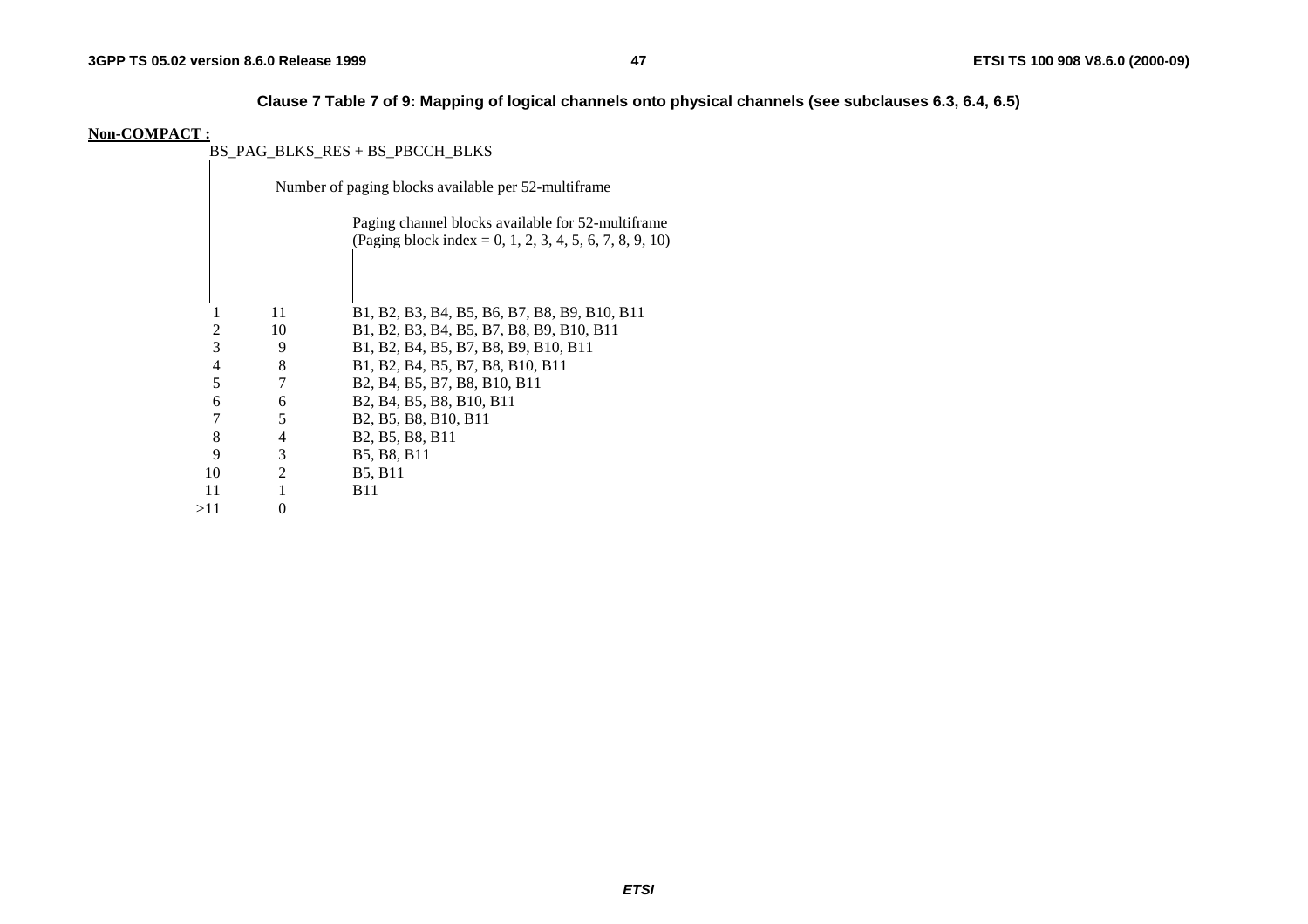### **Clause 7 Table 7a of 9: Mapping of logical channels onto physical channels (see subclauses 6.3, 6.4, 6.5)**

#### **COMPACT :**

|                 | BS PBCCH BLKS $= 1$                                     | BS PBCCH BLKS = $2$                                     |
|-----------------|---------------------------------------------------------|---------------------------------------------------------|
| BS PAG          | Paging channel blocks available for 52-multiframe       | Paging channel blocks available for 52-multiframe       |
| <b>BLKS RES</b> | (Paging block index = 0, 1, 2, 3, 4, 5, 6, 7, 8, 9, 10) | (Paging block index = 0, 1, 2, 3, 4, 5, 6, 7, 8, 9, 10) |
| $\theta$        | B1, B2, B3, B4, B5, B6, B7, B8, B9, B10, B11            | B1, B2, B3, B4, B5, B7, B8, B9, B10, B11                |
|                 | B1, B2, B3, B4, B5, B6, B7, B8, B9, B10                 | B1, B2, B3, B4, B5, B7, B8, B9, B10                     |
|                 | B1, B2, B3, B4, B6, B7, B8, B9, B10                     | B1, B2, B3, B4, B7, B8, B9, B10                         |
|                 | B1, B2, B3, B4, B6, B7, B9, B10                         | B1, B2, B3, B4, B7, B9, B10                             |
| 4               | B1, B3, B4, B6, B7, B9, B10                             | B1, B3, B4, B7, B9, B10                                 |
|                 | B1, B3, B4, B6, B7, B9                                  | B1, B3, B4, B7, B9                                      |
| 6               | B1, B3, B6, B7, B9                                      | B1, B3, B7, B9                                          |
|                 | B1, B3, B6, B9                                          | B1, B3, B9                                              |
| 8               | B3, B6, B9                                              | <b>B3, B9</b>                                           |

|                 | BS PBCCH BLKS = $3$                                     | BS PBCCH BLKS = $4$                                                |
|-----------------|---------------------------------------------------------|--------------------------------------------------------------------|
| BS PAG          | Paging channel blocks available for 52-multiframe       | Paging channel blocks available for 52-multiframe                  |
| <b>BLKS RES</b> | (Paging block index = 0, 1, 2, 3, 4, 5, 6, 7, 8, 9, 10) | (Paging block index = 0, 1, 2, 3, 4, 5, 6, 7, 8, 9, 10)            |
| $\Omega$        | B1, B2, B4, B5, B7, B8, B9, B10, B11                    | B1, B2, B4, B5, B7, B8, B10, B11                                   |
|                 | B1, B2, B4, B5, B7, B8, B9, B10                         | B1, B2, B4, B5, B7, B8, B10                                        |
|                 | B1, B2, B4, B7, B8, B9, B10                             | B1, B2, B4, B7, B8, B10                                            |
|                 | B1, B2, B4, B7, B9, B10                                 | B1, B2, B4, B7, B10                                                |
|                 | B1, B4, B7, B9, B10                                     | B <sub>1</sub> , B <sub>4</sub> , B <sub>7</sub> , B <sub>10</sub> |
|                 | B1, B4, B7, B9                                          | B1, B4, B7                                                         |
| 6               | B1, B7, B9                                              | <b>B1, B7</b>                                                      |
|                 | <b>B1.</b> B9                                           |                                                                    |
| 8               |                                                         |                                                                    |

NOTE: In COMPACT, BS\_PAG\_BLKS\_RES shall be less than or equal to 8 and less than or equal to 10 BS\_PBCCH\_BLKS.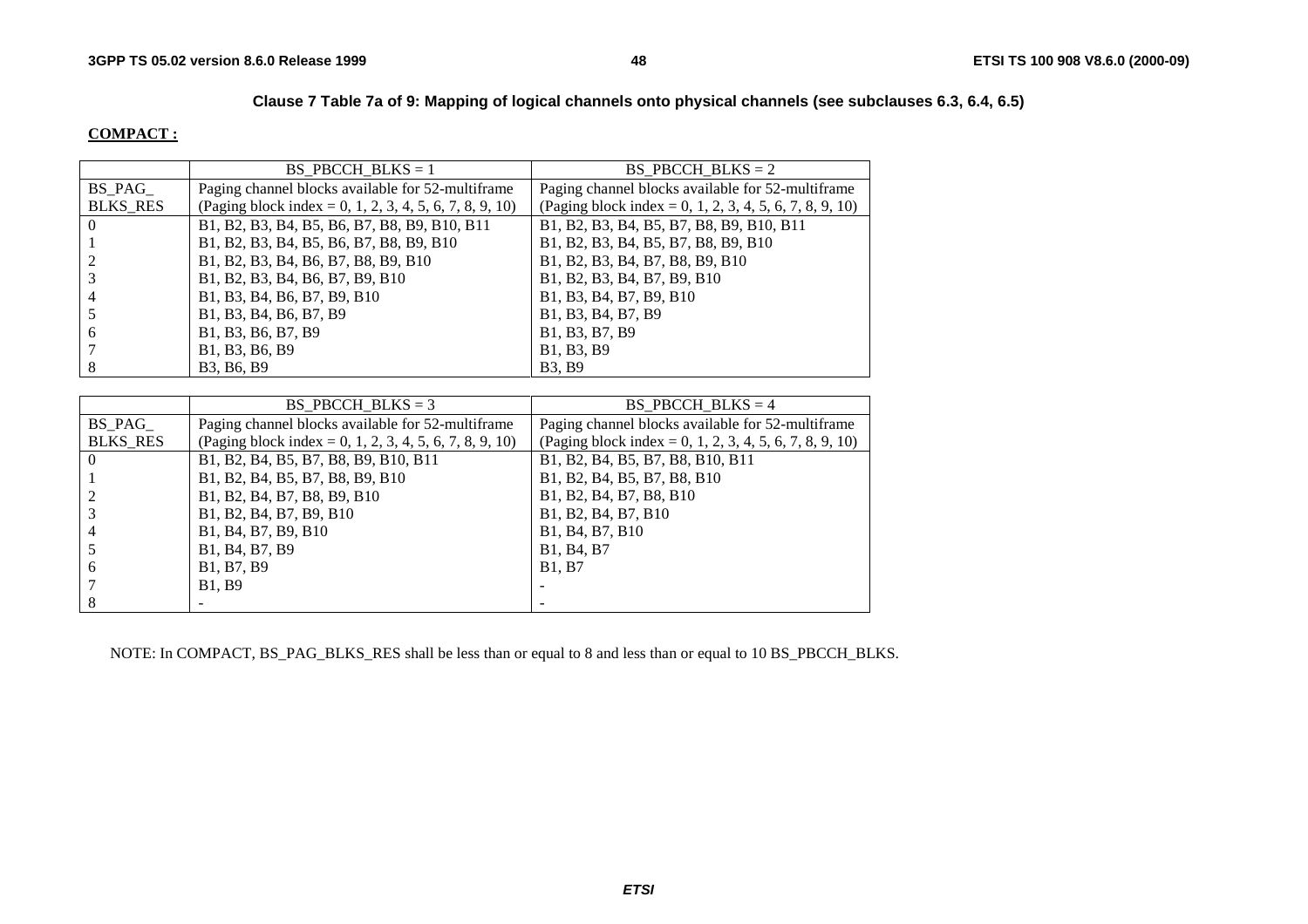### **Clause 7 Table 8 of 9: Mapping of logical channels onto physical channels (see subclauses 6.3, 6.4, 6.5)**

| <b>Channel</b><br>designation | Sub-<br>channel<br>number | <b>Direction</b> | <b>Allowable</b><br>time-slot<br>assignment | <b>Allowable RF</b><br>channel<br>assignment | Burst type | Repeat<br>length in<br><b>TDMA</b><br>frames | Interleaved block TDMA frame mapping |
|-------------------------------|---------------------------|------------------|---------------------------------------------|----------------------------------------------|------------|----------------------------------------------|--------------------------------------|
| <b>CTSBCH-FB</b>              |                           |                  | 07                                          | C <sub>0</sub>                               | FB         | 52                                           | B(25)                                |
|                               |                           |                  |                                             |                                              |            |                                              |                                      |
| <b>CTSBCH-SB</b>              |                           |                  | 07                                          | C <sub>0</sub>                               | <b>SB</b>  | 52                                           | B(51)                                |
| <b>CTSPCH</b>                 |                           |                  | 07                                          | $CO$ Cn                                      | <b>NB</b>  | 52                                           | B(25)                                |
| <b>CTSARCH</b>                |                           |                  | 07                                          | C <sub>0</sub>                               | <b>SB</b>  | 52                                           | B0(2)B7(9)                           |
|                               |                           |                  |                                             | $CO$ Cn                                      |            |                                              | B8(10)B13(15)                        |
| <b>CTSAGCH</b>                |                           |                  | 07                                          | C <sub>0</sub>                               | <b>NB</b>  | 52                                           | B0(1619)                             |
|                               |                           |                  |                                             | COCn                                         |            |                                              | B1(20.23)                            |

NOTE 1: In CTS, C0 shall be interpreted as CTSBCH RF channel and C0…Cn as the RF channels of the TFH carrier list (refer to3GPP TS 05.56).

NOTE 2: For the precise specification of the timeslot assignment, refer to subclause 6.3.3.1 and 6.3.3.2.

### **Clause 7 Table 9 of 9: Mapping of COMPACT logical channels onto physical channels (see subclauses 6.3, 6.4, and 6.5)**

| <b>Channel</b><br><b>Designation</b> | Sub-<br><b>Channel</b><br><b>Number</b> | <b>Direction</b> | <b>Allowable</b><br>Timeslot<br><b>Alignment</b> | <b>Allowable RF</b><br><b>Channel</b><br>Assignment | <b>Burst</b><br>Type | Repeat<br>Length in<br><b>TDMA</b><br><b>Frames</b> | Interleaved Block TDMA Frame Mapping                                                                                                                   |
|--------------------------------------|-----------------------------------------|------------------|--------------------------------------------------|-----------------------------------------------------|----------------------|-----------------------------------------------------|--------------------------------------------------------------------------------------------------------------------------------------------------------|
| <b>CFCCH</b>                         |                                         | D                | 1, 3, 5, 7                                       | $CO \dots$ Cn                                       | FB                   | 52                                                  | B <sub>0</sub> (25)                                                                                                                                    |
| <b>CSCH</b>                          |                                         | D                | 1, 3, 5, 7                                       | $CO \dots$ Cn                                       | <b>SB</b>            | 52                                                  | B <sub>0</sub> (51)                                                                                                                                    |
| <b>CPBCCH</b>                        |                                         | D                | 1, 3, 5, 7                                       | $CO \dots$ Cn                                       | NB.                  | 52                                                  | B0 (0  3), B6 (26  29), B3 (13  16), B9 (39  42)                                                                                                       |
| <b>CPRACH</b>                        |                                         | U                | 1, 3, 5, 7                                       | $CO \dots$ Cn                                       | AB                   | 52                                                  | B0 (0)  B11 (11), B12 (13)  B23 (24), B24 (26)  B35<br>(37),<br>B36 (39)  B47 (50)                                                                     |
| CPAGCH,<br>CPPCH,<br><b>CPNCH</b>    |                                         | D                | 1, 3, 5, 7                                       | $CO \dots$ Cn                                       | NB.                  | 52                                                  | B1 (4  7), B2 (8  11), B3 (13  16), B4 (17  20), B5 (21<br>$\dots$ 24).<br>B6 (26  29), B7 (30  33), B8 (34  37), B9 (39  42),<br>B10(4346), B11(4750) |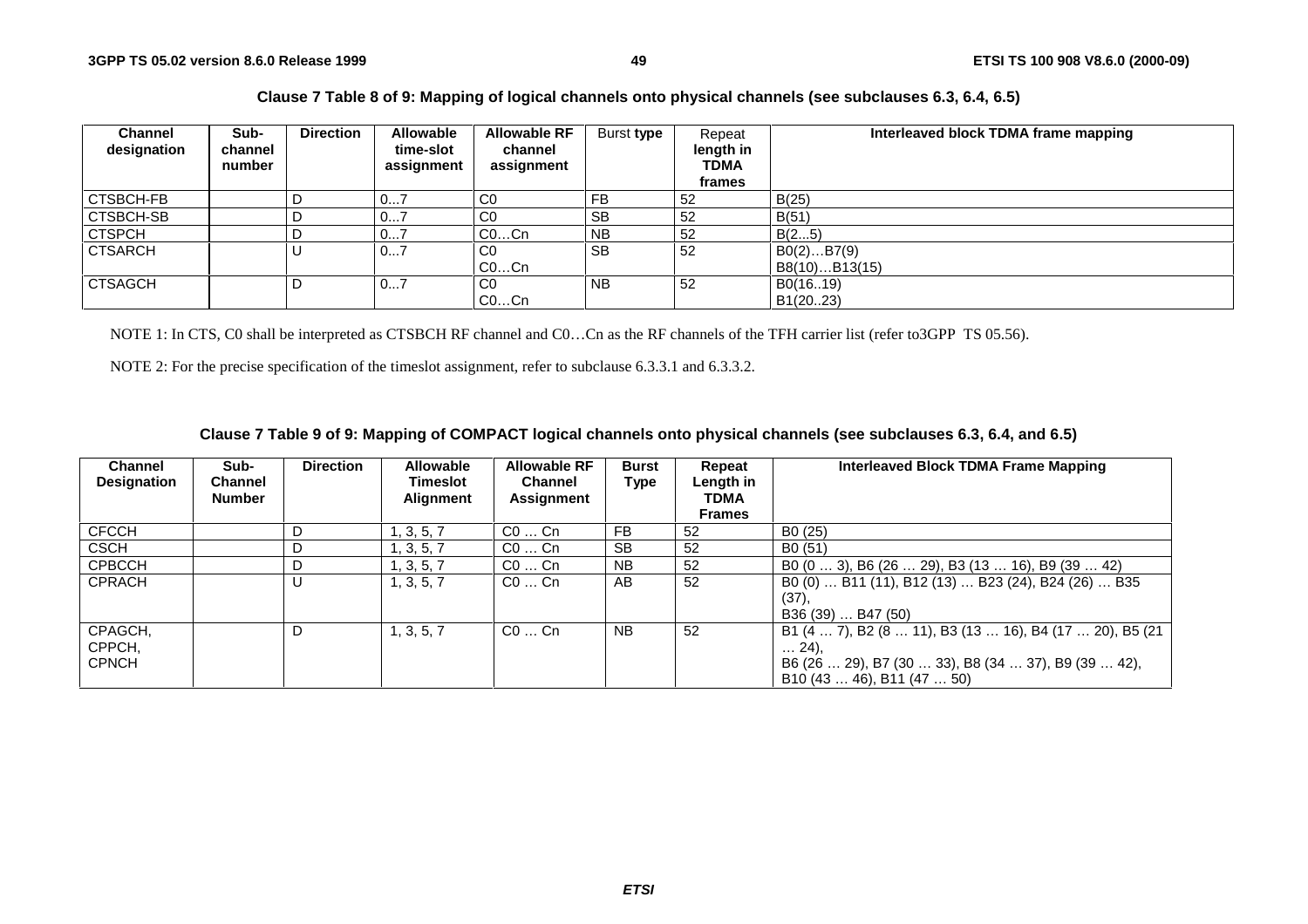

**Figure 1: Mapping of logical channels onto physical channels based on the physical resource**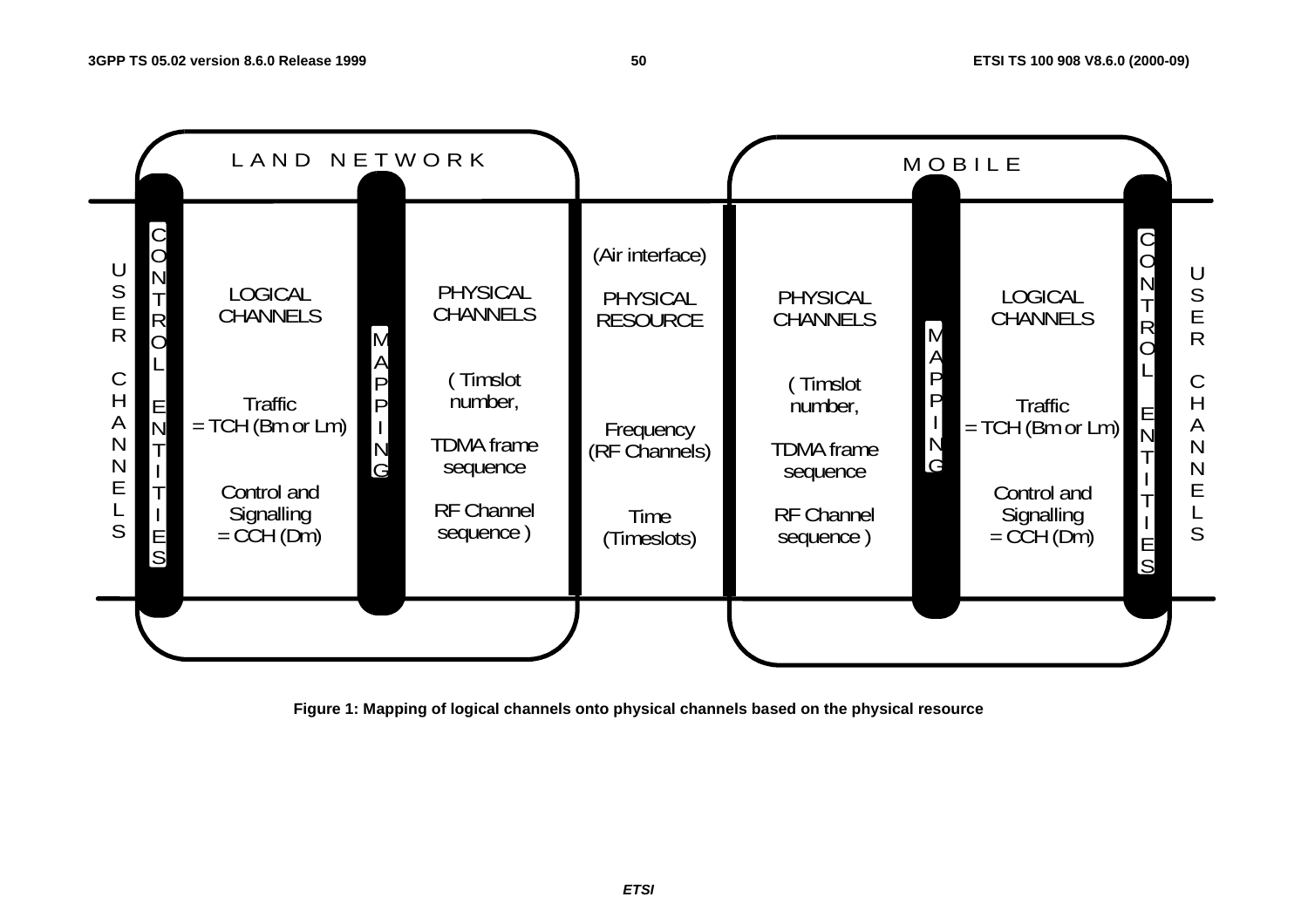

**Figure 2: The structure imposed on the physical resource: Timeslots, TDMA Frames and Radio Frequency channels (in this example the cell has an allocation of 4 RF Channels pairs**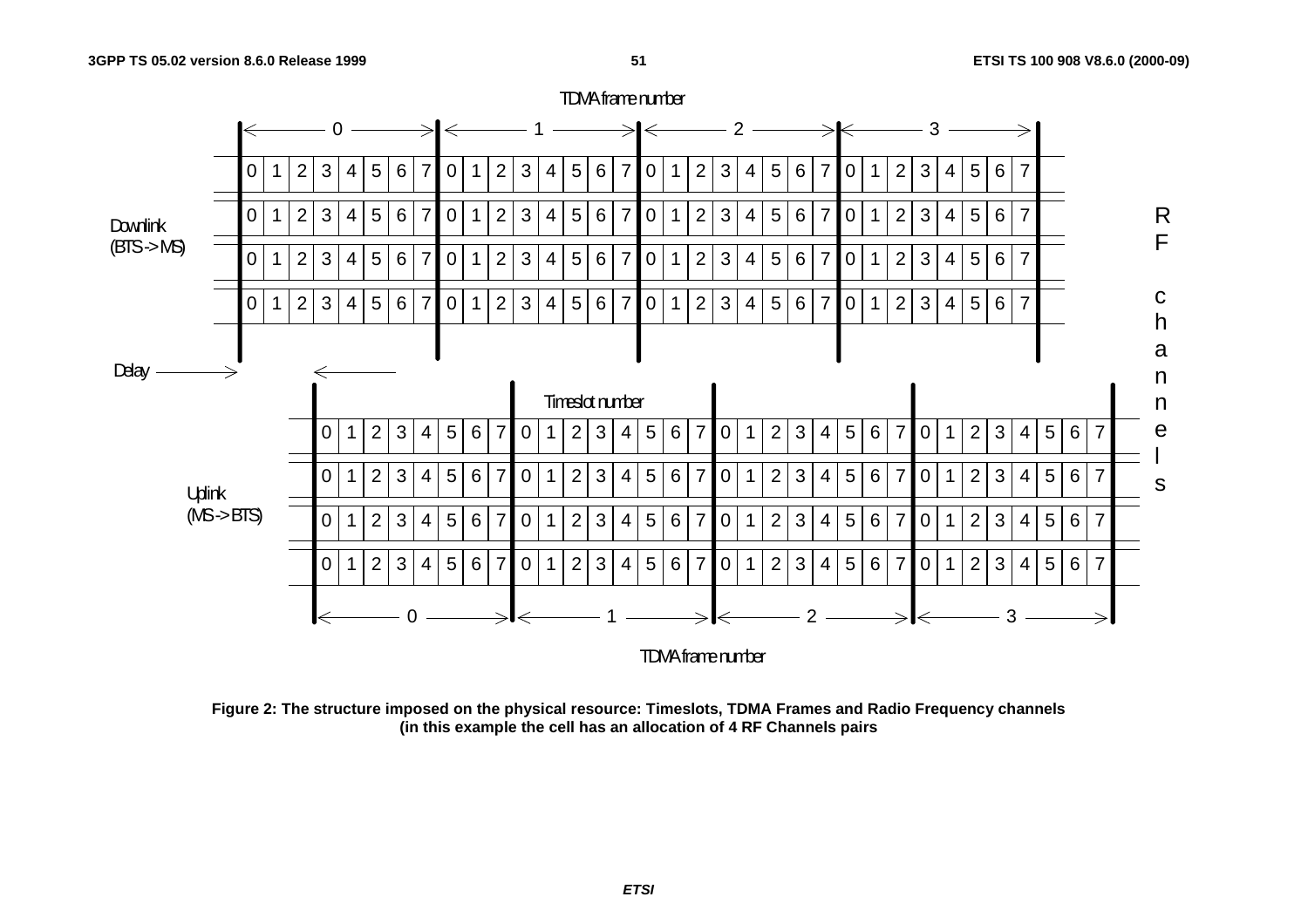

**Figure 3: Timeslot and format of bursts**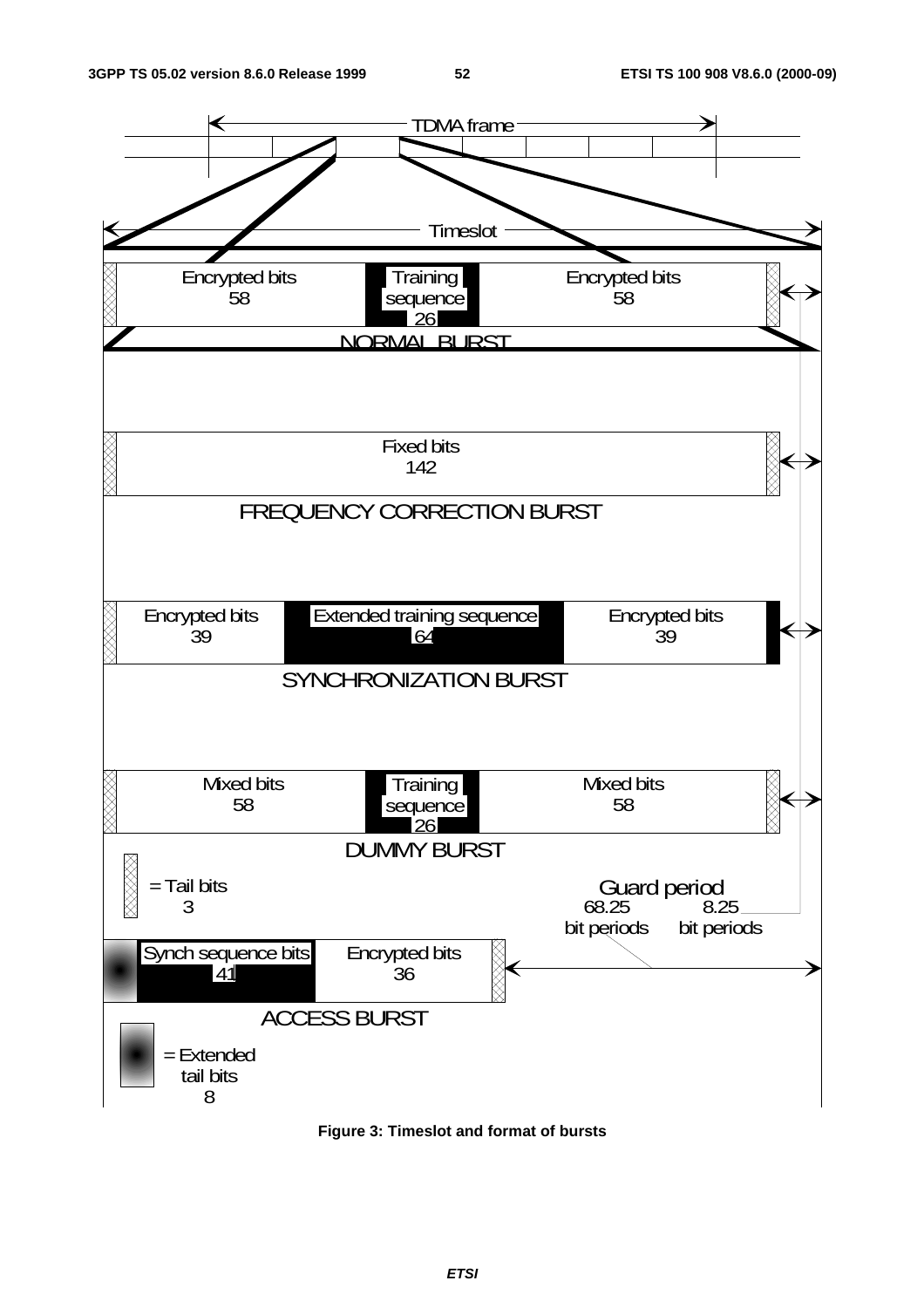

(This example of a physical channel is non-hopping using timeslot 0 of every TDMA frame)

**Figure 4: Mobile Station usage of physical channel timeslots (For a full-rate hopping traffic channel assigned timeslot 3)**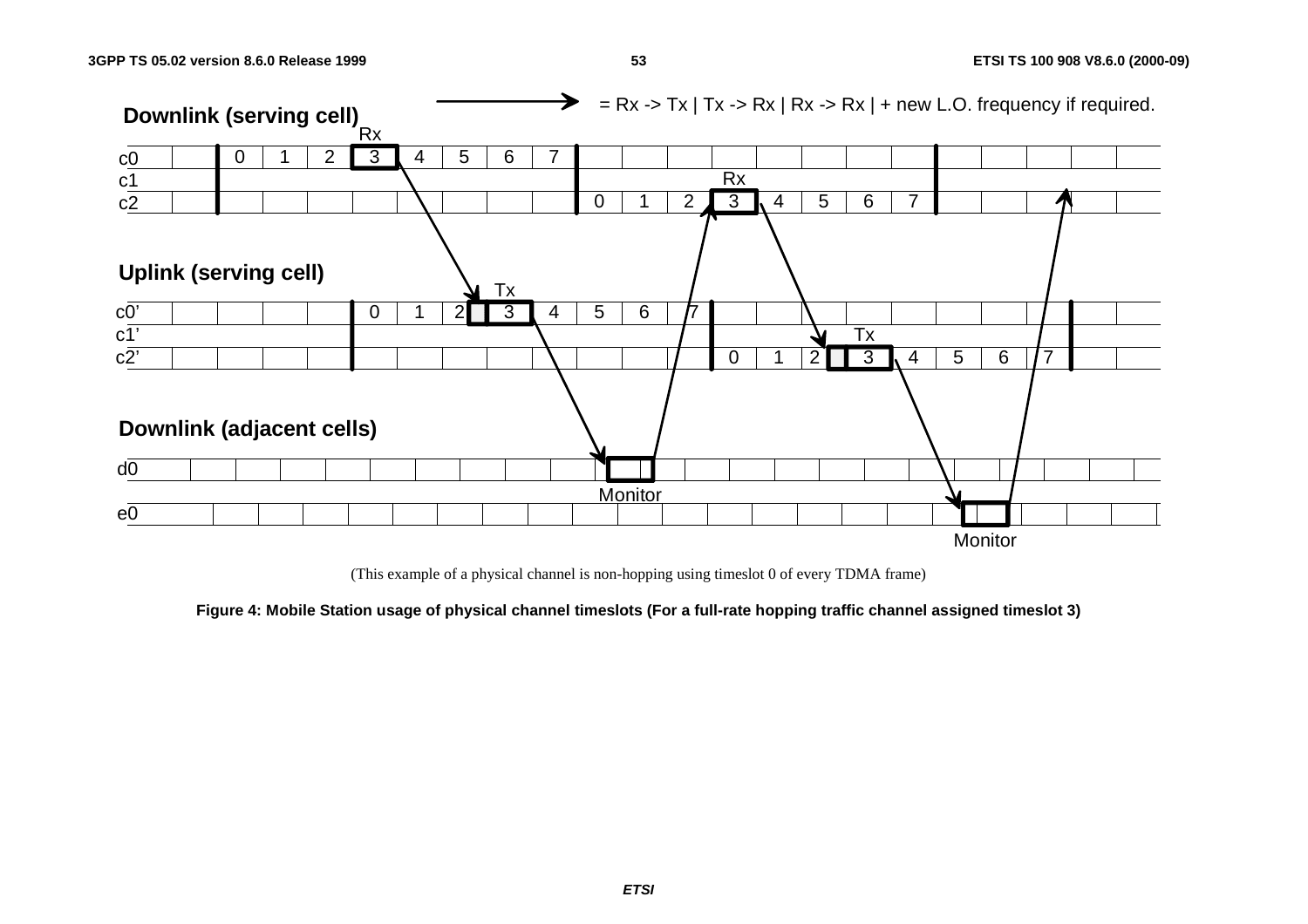### **54 ETSI TS 100 908 V8.6.0 (2000-09)**



(This example of a physical channel is hopping using 3 of every other TDMA frame)

**Figure 5: Example of two different physical channels**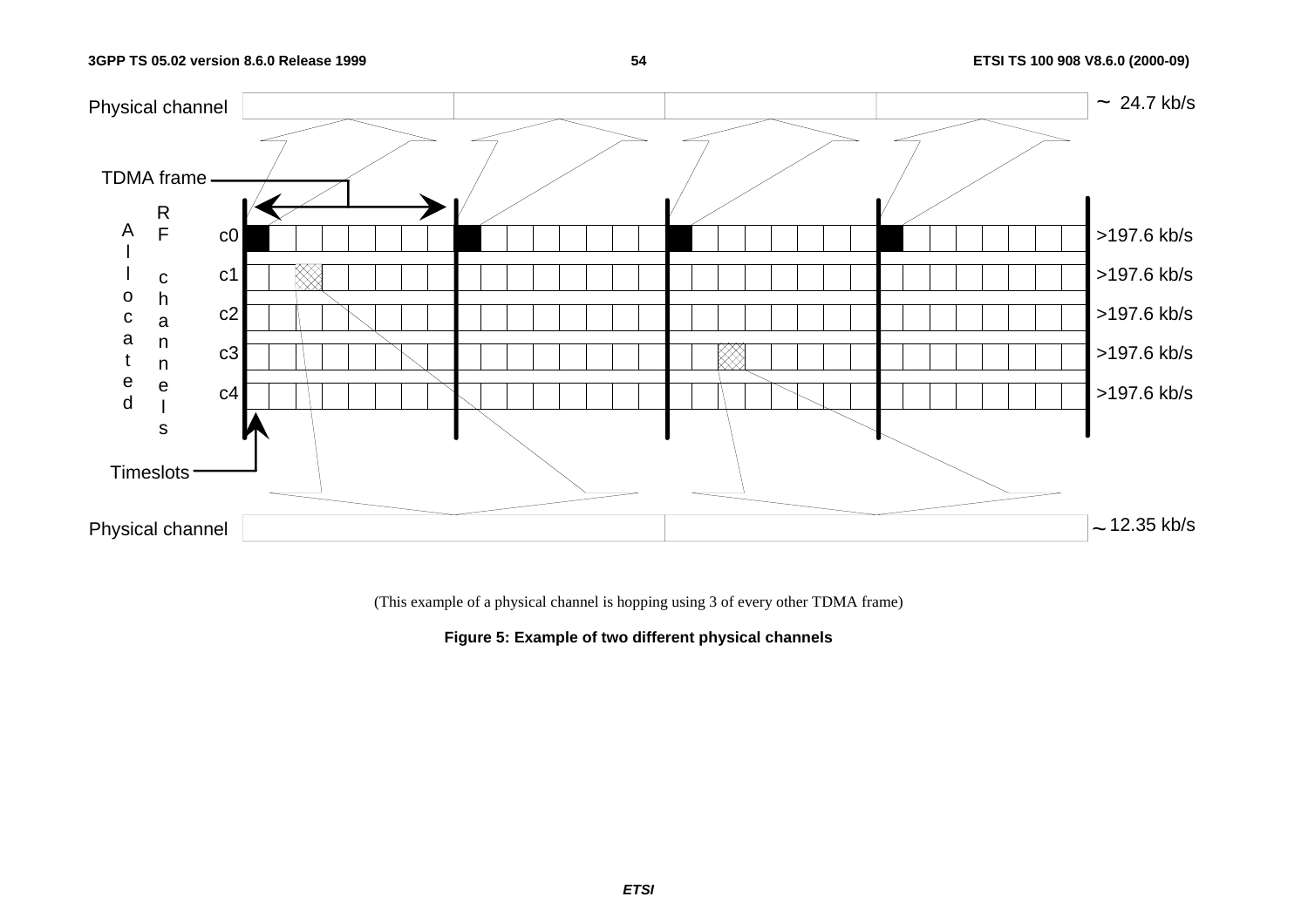

**Figure 6: Block diagram of the frequency hopping algorithm when HSN 0**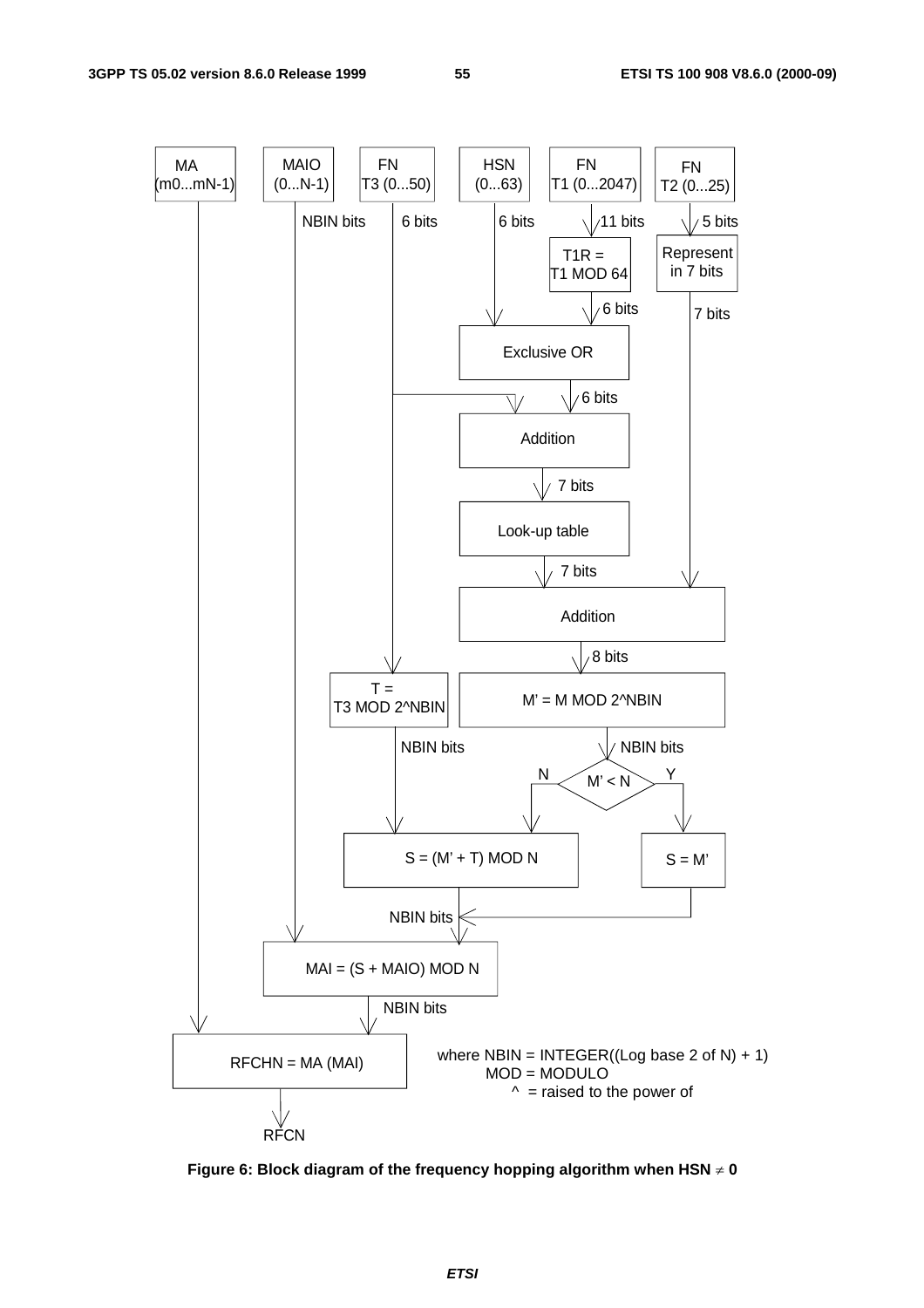

**Figure 6a: General structure of hopping sequence generation for CTS** 

NOTE: Example with vector  $\underline{a} = (a_0, a_1, a_2, a_3) = (5, 8, 2, 11)$ .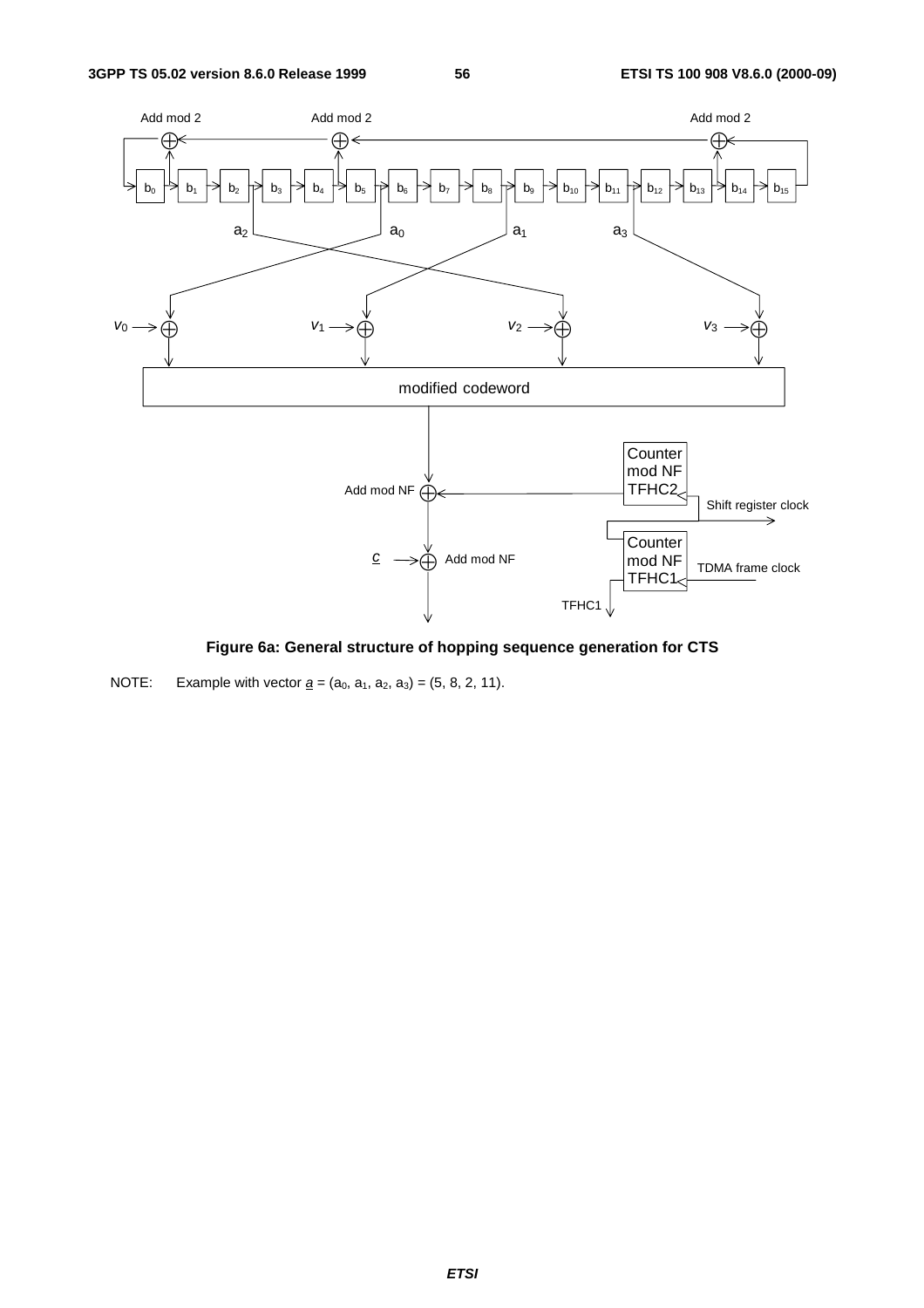







**Figure 7b: TDMA frame mapping for TCH/HS + SACCH/HS sub-channels 0 and 1** 

**Figure 7: Example of a TDMA frame mapping for traffic channels**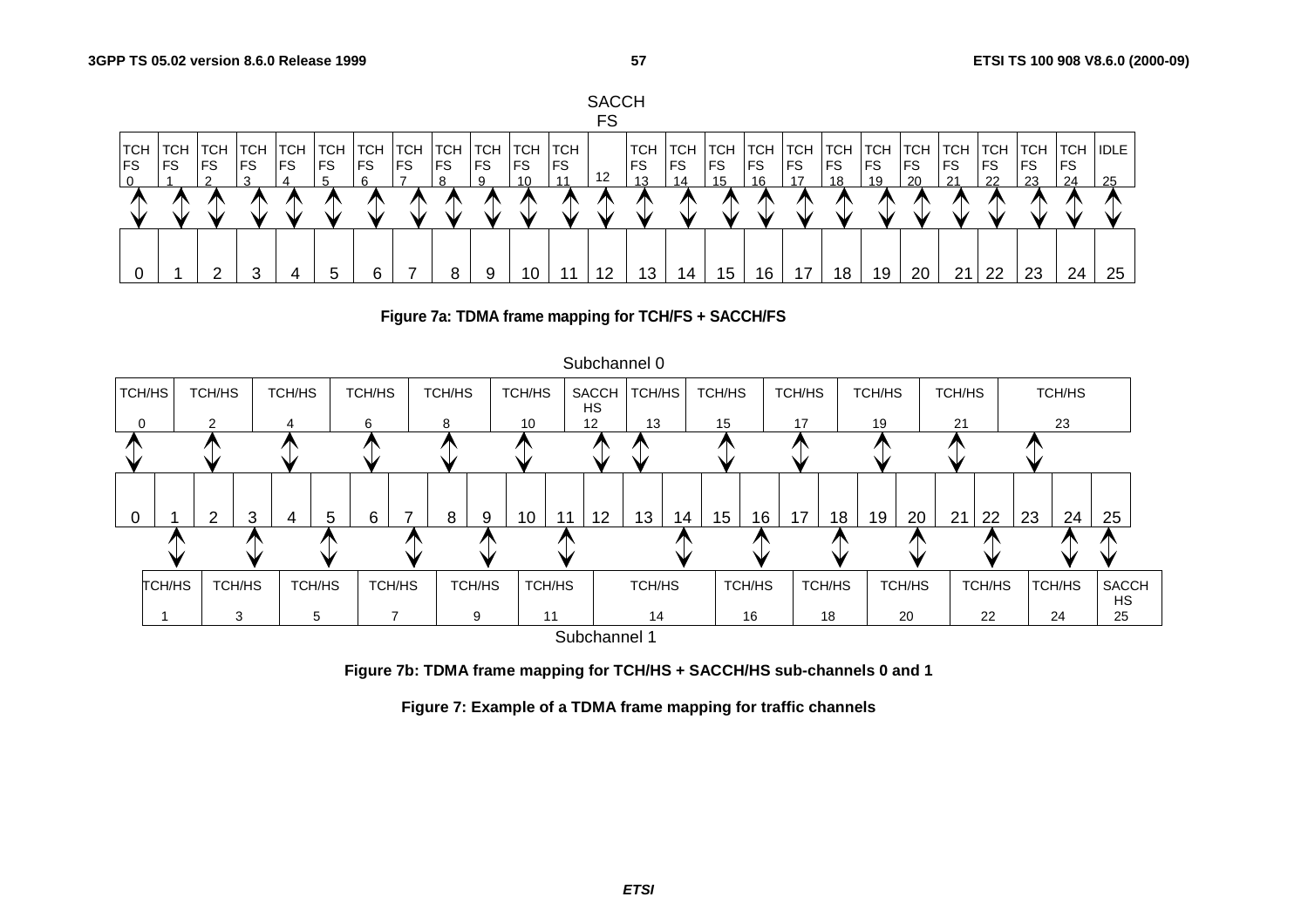| ⊥ ພ∣ັ |  |
|-------|--|
|       |  |
|       |  |
|       |  |
|       |  |
|       |  |
| .     |  |
|       |  |
|       |  |
|       |  |
|       |  |
|       |  |

**Figure 8a: TDMA frame mapping for FCCH + SCH + BCCH + CCCH**

| $\overline{\phantom{a}}$<br>$\supset$<br>՞<br>≘<br>≏<br>≂<br>$\supset$<br>$\sim$<br>$\sim$<br>$\Rightarrow$<br>$\sim$<br>$\supset$<br>$\rightarrow$<br>՞<br>ପ୍ର<br>$\hat{\phantom{a}}$<br>$\sim$<br>∼<br>৺<br>¥<br>৺<br>ນ<br>ے<br>$\tilde{\phantom{a}}$<br>$\overline{\phantom{0}}$<br>w<br>ັ<br>ັ<br>╰<br>ັ<br>.,<br>$\ddotsc$<br>$\check{ }$<br>$\tilde{}$<br>~<br>s<br>s<br>₩<br>$\check{ }$<br>$\check{ }$<br>$\check{ }$<br>$\check{ }$<br>$\check{ }$<br>$\checkmark$<br>$\check{ }$<br>$\check{ }$<br>$\lambda$<br>$\overline{\phantom{a}}$<br>⊕<br>$\cdot$<br>⇔<br>$\sim$<br><b>__</b><br>≖<br>$\mathbf{v}$<br>ັ<br>$\frac{1}{2}$<br>. .<br>. .<br>ັ<br>$\sim$<br>$\overline{\phantom{a}}$<br>∼<br>. .<br>$\overline{\phantom{0}}$<br>.<br>. .<br>$\sim$<br>∼<br>∽<br>. .<br>$\sim$<br>ັ<br>$\overline{\phantom{0}}$<br>$\overline{ }$<br>$\overline{\phantom{0}}$<br>の<br>ັ<br>. .<br>. .<br>$\sim$<br>. .<br>$\overline{\phantom{0}}$<br>$\sim$<br>$\sim$<br>ີ<br>$\sim$<br>$\overline{\phantom{0}}$<br>⊍ ا ت<br>$\overline{\phantom{a}}$<br>$\overline{ }$<br>$\sim$<br>ັ<br><br>v<br>മ<br>$\sim$<br>ື<br>$\sim$<br>. .<br>◡<br>ັບ<br>◡<br>. .<br>∼<br>ີ<br>. .<br>ີ<br>. .<br>ັ<br>ັ<br>ັ<br>ັ<br>ັ<br>ັ<br>ັ<br>ັ<br>-<br>ັ<br>ັ<br>ັ<br>$\check{ }$<br>-<br>ட<br>◡<br>$\overline{\phantom{0}}$<br>$\overline{ }$<br>$\sim$<br>$\sim$<br>. .<br>₩<br>--<br>க<br>ზ<br>U)<br>U)<br>U)<br>U)<br>U)<br>$\cdot$<br><b>UJ</b><br>v<br>ັບ<br><b>v</b><br><b>v</b><br>ັບ<br><b>v</b> ,<br>U.<br>v,<br>$\mathsf{v}$<br>.U<br><b>U</b><br>v.<br><b>UJ</b><br>v,<br>u<br>ັບ |  |
|-------------------------------------------------------------------------------------------------------------------------------------------------------------------------------------------------------------------------------------------------------------------------------------------------------------------------------------------------------------------------------------------------------------------------------------------------------------------------------------------------------------------------------------------------------------------------------------------------------------------------------------------------------------------------------------------------------------------------------------------------------------------------------------------------------------------------------------------------------------------------------------------------------------------------------------------------------------------------------------------------------------------------------------------------------------------------------------------------------------------------------------------------------------------------------------------------------------------------------------------------------------------------------------------------------------------------------------------------------------------------------------------------------------------------------------------------------------------------------------------------------------------------------------------------------------------------------|--|
|-------------------------------------------------------------------------------------------------------------------------------------------------------------------------------------------------------------------------------------------------------------------------------------------------------------------------------------------------------------------------------------------------------------------------------------------------------------------------------------------------------------------------------------------------------------------------------------------------------------------------------------------------------------------------------------------------------------------------------------------------------------------------------------------------------------------------------------------------------------------------------------------------------------------------------------------------------------------------------------------------------------------------------------------------------------------------------------------------------------------------------------------------------------------------------------------------------------------------------------------------------------------------------------------------------------------------------------------------------------------------------------------------------------------------------------------------------------------------------------------------------------------------------------------------------------------------------|--|



**Figure 8b: TDMA frame mapping for FCCH + SCH + BCCH + CCCH + SDCCH/4(0...3) + SACCH/4(0...3)**

**Figure 8: Example of TDMA Frame mapping for control channels** 

**ETSI**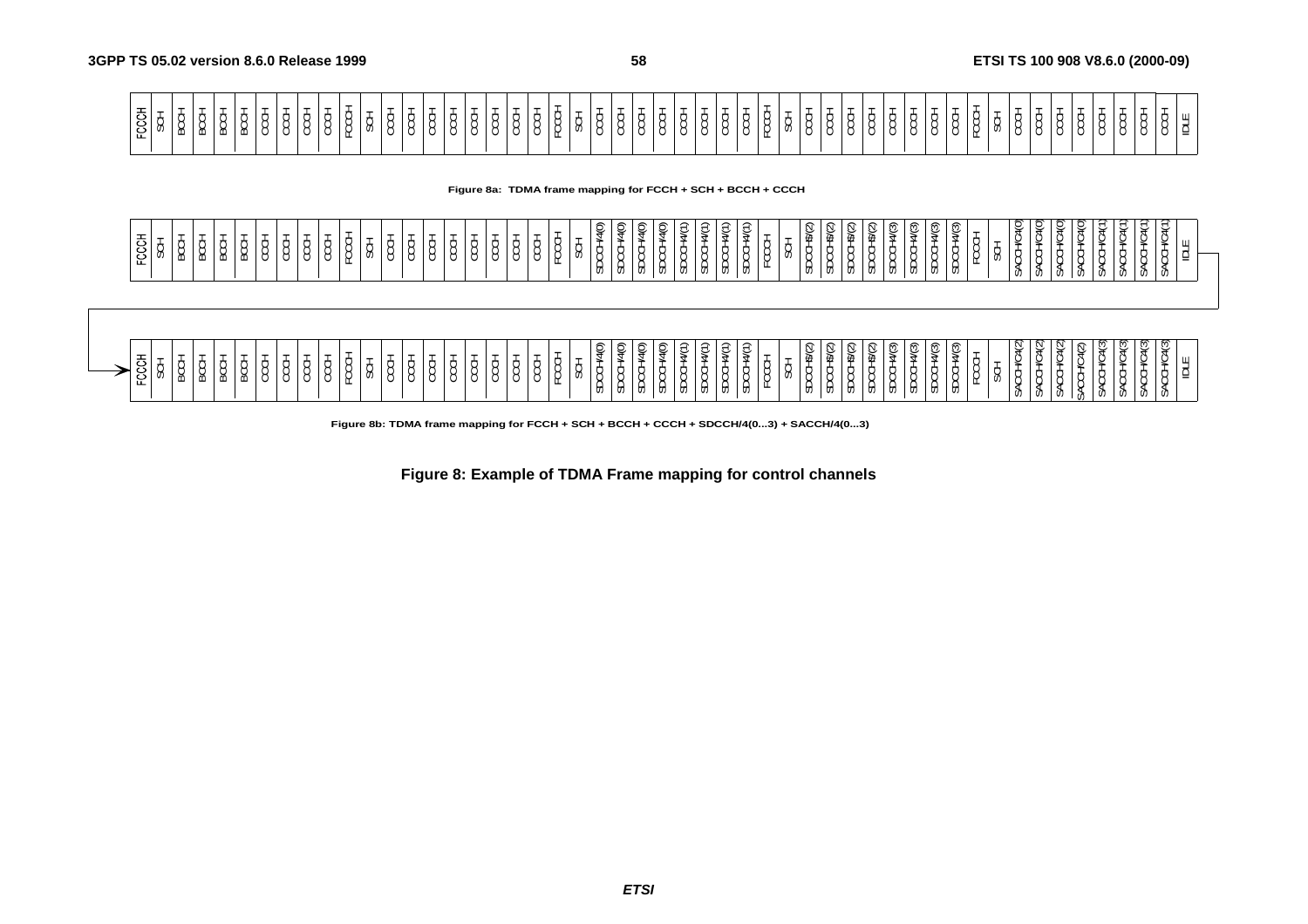### **52 TDMA Frames**

| B <sub>0</sub> | <b>B2</b> X B3 B4 B5 X B6 B7 B8 X B9 B10 B11 X |  |  |  |  |  |  |  |
|----------------|------------------------------------------------|--|--|--|--|--|--|--|

 $X =$  Idle frame  $B0 - B11 =$  Radio blocks

**Figure 9: 52- multiframe for PDCHs -** 

### **52 TDMA Frames**



**ETSI**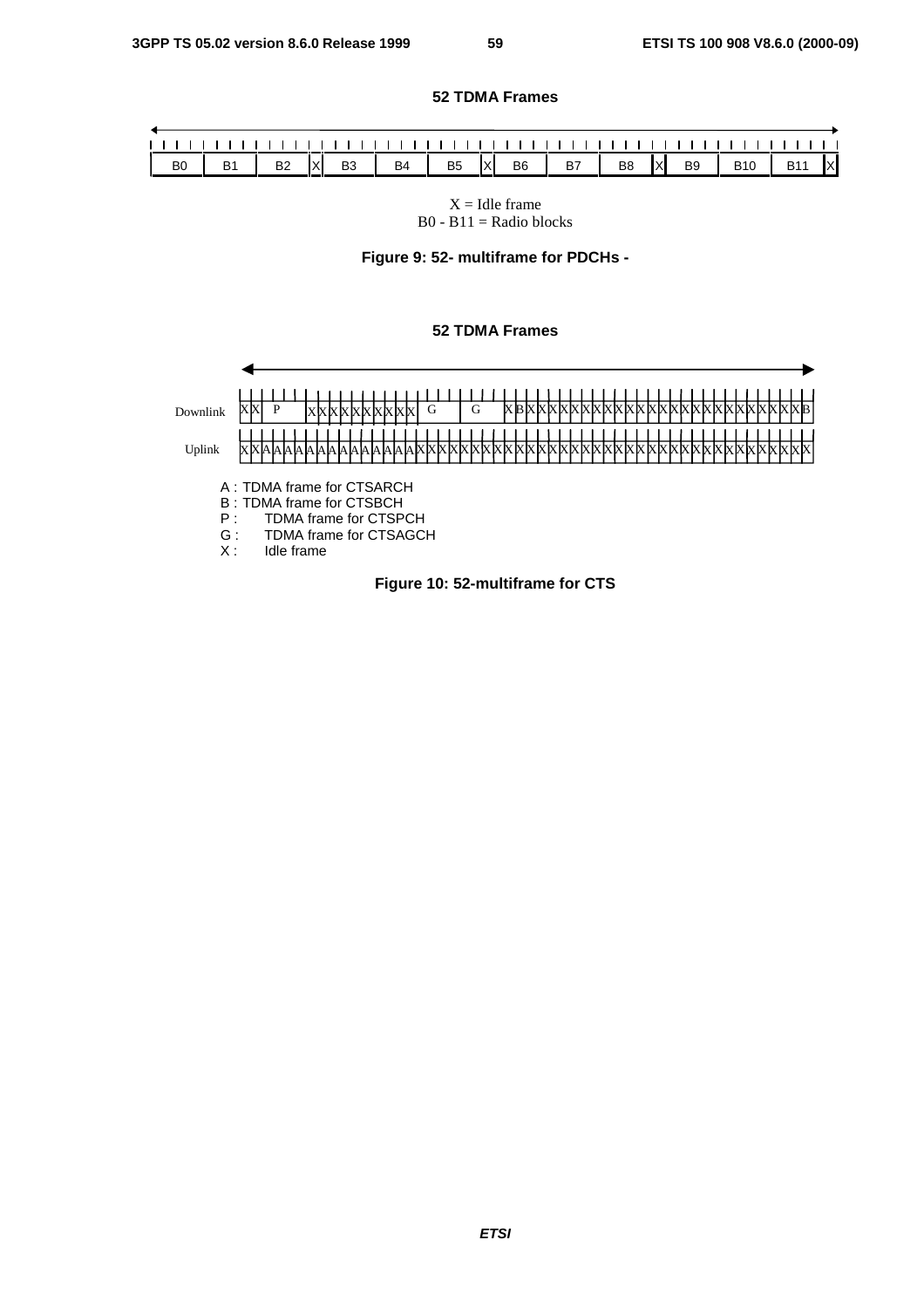# Annex A (normative): Phase 2 mobiles in a Phase 1 infrastructure

# A.1 Scope

Phase 2 mobiles are required to behave properly in a Phase 1 networks, when downlink DTX is used in conjunction with frequency hopping.

# A.2 Implementation options for TCH channels

## A.2.1 C0 filling on the TCH

When the TCH is active, and no associated traffic frame is scheduled for transmission, the following options apply for filling the burst on the C0 radio frequency channel.

## A.2.1.1 A dummy burst with (BN61, BN62, BN86) = training sequence bits of normal bursts

## A.2.1.2 A dummy burst with the "C0 filling training sequence

 $(BN61, BN62, BN86) = (0,1,1,1,0,0,0,1,0,1,1,1,0,0,0,1,0,1,1,1,0,0,0,1,0,1).$ 

## A.2.1.3 A dummy burst with ( BN61, BN62, BN86) mapped from the TSC bits of normal bursts according to the table

| TSC for other bursts on<br>тсн | Dummy bursts<br>(BN61, BN62 BN86)                       | Corresponding<br>TSC |
|--------------------------------|---------------------------------------------------------|----------------------|
|                                | $(0,1,0,0,0,0,1,1,1,0,1,1,1,0,1,0,0,1,0,0,0,0,1,1,1,0)$ |                      |
|                                | $(0,1,0,0,1,1,1,0,1,0,1,1,0,0,0,0,0,1,0,0,1,1,1,0,1,0)$ |                      |
|                                | $(0,0,1,0,0,1,0,1,1,1,0,0,0,0,1,0,0,1,0,0,1,0,1,1,1)$   |                      |
|                                | $(0,0,0,1,1,0,1,0,1,1,1,0,0,1,0,0,0,0,1,1,0,1,0,1,1)$   |                      |
|                                | $(0,1,0,0,1,1,1,0,1,0,1,1,0,0,0,0,0,1,0,0,1,1,1,0,1,0)$ |                      |
|                                | $(0,1,0,0,0,0,1,1,1,0,1,1,1,0,1,0,0,1,0,0,0,0,1,1,1,0)$ |                      |
| 6                              | $(0,1,0,0,0,1,1,1,1,0,1,1,0,1,0,0,0,1,0,0,0,1,1,1,1,0)$ |                      |
|                                | $(0,1,0,0,1,1,1,0,1,0,1,1,0,0,0,0,0,1,0,0,1,1,1,0,1,0)$ |                      |

## A.2.1.4 Partial SID information

The BTS transmits bursts containing parts of the SID frames provided by the speech encoder. The bits transmitted in such bursts on C0 carrier contain the same bits that would have been transmitted in those bursts in those if the associated traffic frames were scheduled for transmission.

# A.2.2 Half burst filling

For downlink DTX, when a given traffic frame is scheduled for transmission and one of its adjacent traffic frames is not scheduled for transmission, half of the "encrypted bits" belonging to the normal bursts associated with the scheduled traffic frame need to be filled. These bits are referred to as "half burst filling bits". These half bursts filling bits contain either.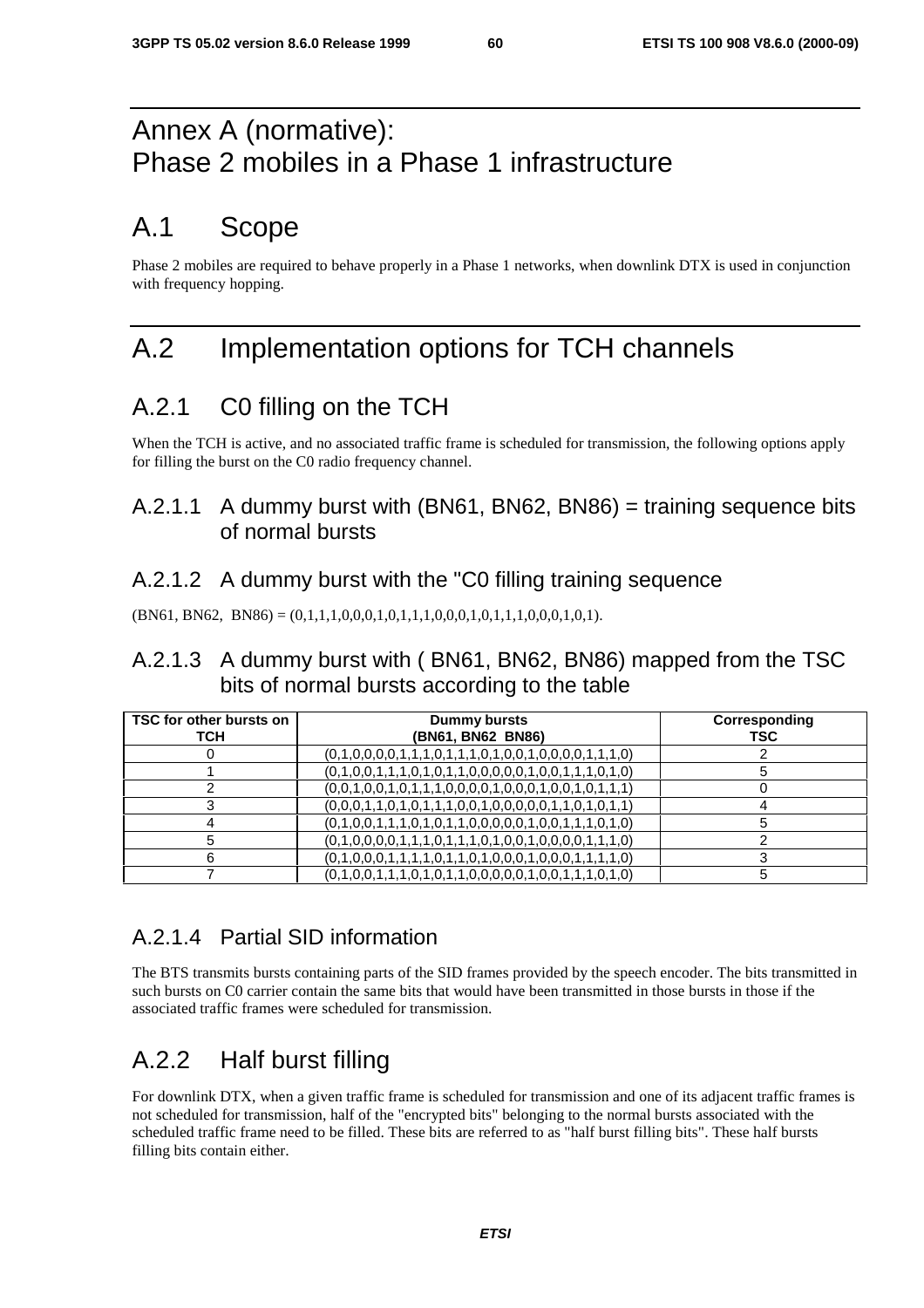A.2.2.1 Partial SID information from any associated SID frame; or

## A.2.2.2 The mixed bits of the dummy bursts (encrypted or not encrypted)

## A.2.3 Dummy burst Stealing flag

The dummy burst stealing flag are set to either 1 or 0.

# A.2.4 Half burst Filling Stealing flag

BN60 or BN87 corresponding to the "encrypted bits" of a filled half burst, defined as the "half burst filling stealing flag", are jointly set to a value of either 1 or 0.

# A.2.5 Allowed combinations

Table A.2.5.1 below provides the allowed combinations for phase 1 networks supporting downlink DTX in conjunction with frequency hopping.

| Combination               | C0 filling on the TCH                                                                                    | <b>Half Burst filling</b>               | <b>Dummy Bursts</b><br><b>Stealing</b><br><b>Flag</b> | <b>Half Burst Filling</b><br><b>Stealing Flag</b> |
|---------------------------|----------------------------------------------------------------------------------------------------------|-----------------------------------------|-------------------------------------------------------|---------------------------------------------------|
|                           | Dummy bursts with (BN61-BN86)<br>equal to the bits of the TSC of the<br>other normal bursts<br>(A 2.1.1) | not defined                             | O                                                     | 0                                                 |
| 2                         | Dummy burst with "C0 filling training<br>sequence"<br>(A 2.1.2)                                          | Partial SID<br>information<br>(A 2.2.1) | 0                                                     | 0                                                 |
| 3                         | Dummy burst with (BN61,<br>BN62BN86) mapped from the<br>TSC bits of normal bursts<br>(A 2.1.3)           | Partial SID<br>information<br>(A 2.2.1) | 0                                                     | 0                                                 |
| 4                         | Partial SID information<br>(A 2.1.4)                                                                     | Partial SID<br>information<br>(A 2.2.1) |                                                       |                                                   |
| 5                         | Dummy burst with "C0 filling training<br>sequence"<br>(A 2.1.2)                                          | Dummy burst mixed<br>bits<br>(A 2.2.2)  |                                                       |                                                   |
| 6 (for DCS 1 800<br>only) | Partial SID information<br>(A 2.1.4)                                                                     | Partial SID<br>information<br>(A 2.2.1) | $\Omega$                                              | 0                                                 |

### **Table A.2.5.1: Possible combinations for networks supporting downlink DT in conjunction with frequency hopping**

# A.3 Idle Channels

When a channel is idle, a dummy burst may be transmitted on C0 frequency channel with any options described in subclauses A 2.1.1, A 2.1.2, A 2.1.3.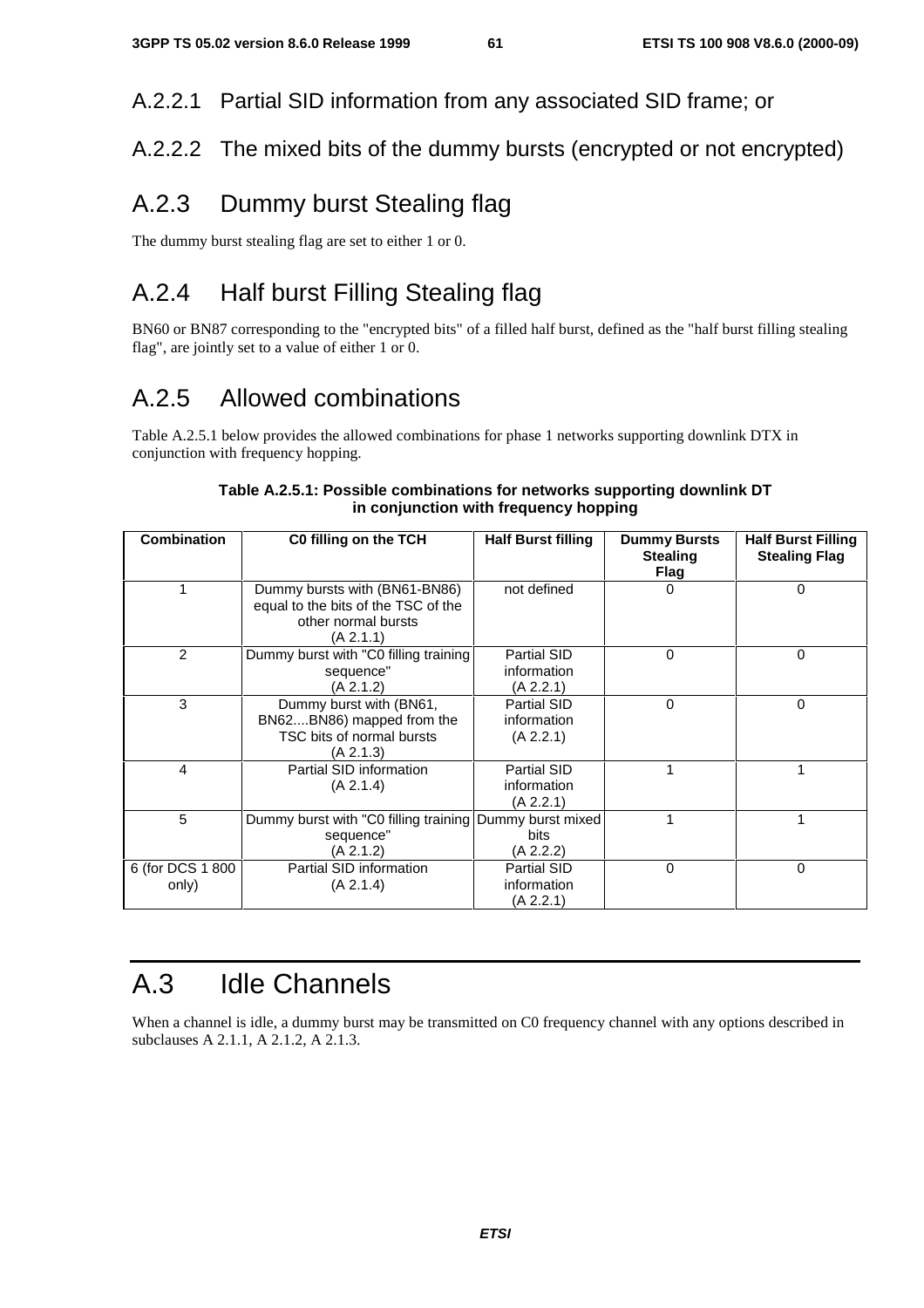# Annex B (normative): Multislot capability

# B.1 MS classes for multislot capability

When an MS supports the use of multiple timeslots it shall belong to a multislot class as defined below:

| Multislot<br>class |                | Maximum number of slots |                |                      | Minimum number of slots |                |                | <b>Type</b>    |
|--------------------|----------------|-------------------------|----------------|----------------------|-------------------------|----------------|----------------|----------------|
|                    | <b>Rx</b>      | Tx                      | Sum            | $T_{\underline{ta}}$ | $T_{\underline{tb}}$    | $T_{ra}$       | $T_{rb}$       |                |
| 1                  | $\mathbf{1}$   | 1                       | 2              | 3                    | $\overline{2}$          | 4              | $\overline{2}$ | 1              |
| $\overline{2}$     | $\overline{2}$ | $\mathbf{1}$            | 3              | 3                    | $\overline{2}$          | 3              | $\mathbf{1}$   | 1              |
| $\overline{3}$     | $\overline{2}$ | $\overline{2}$          | $\overline{3}$ | $\overline{3}$       | $\overline{2}$          | $\overline{3}$ | 1              | 1              |
| 4                  | 3              | 1                       | $\overline{4}$ | 3                    | 1                       | 3              | 1              | 1              |
| 5                  | $\overline{2}$ | $\overline{2}$          | $\overline{4}$ | 3                    | 1                       | 3              | 1              | 1              |
| $\overline{6}$     | 3              | $\overline{c}$          | $\overline{4}$ | $\overline{3}$       | 1                       | $\overline{3}$ | 1              | 1              |
| $\overline{7}$     | 3              | 3                       | 4              | 3                    | 1                       | 3              | 1              | 1              |
| 8                  | $\overline{4}$ | 1                       | 5              | 3                    | 1                       | $\overline{2}$ | 1              | 1              |
| $\boldsymbol{9}$   | 3              | $\overline{c}$          | 5              | 3                    | 1                       | $\overline{2}$ | 1              | 1              |
| 10                 | $\overline{4}$ | $\overline{c}$          | 5              | 3                    | 1                       | $\overline{2}$ | 1              | 1              |
| 11                 | $\overline{4}$ | 3                       | 5              | 3                    | 1                       | $\overline{2}$ | 1              | 1              |
| 12                 | 4              | 4                       | 5              | $\overline{2}$       | 1                       | $\overline{c}$ | 1              | 1              |
| 13                 | 3              | 3                       | <b>NA</b>      | <b>NA</b>            | a)                      | 3              | a)             | $\overline{2}$ |
| 14                 | $\overline{4}$ | $\overline{4}$          | <b>NA</b>      | <b>NA</b>            | a)                      | $\overline{3}$ | a)             | $\overline{2}$ |
| 15                 | 5              | 5                       | NA.            | NA.                  | a)                      | 3              | a)             | $\overline{c}$ |
| 16                 | 6              | 6                       | NA.            | <b>NA</b>            | a)                      | $\overline{2}$ | a)             | $\overline{2}$ |
| 17                 | $\overline{7}$ | $\overline{7}$          | <b>NA</b>      | <b>NA</b>            | a)                      | $\mathbf{1}$   | $\Omega$       | $\overline{2}$ |
| 18                 | 8              | 8                       | NA.            | NA.                  | $\Omega$                | 0              | $\Omega$       | $\overline{c}$ |
| 19                 | 6              | $\overline{2}$          | NA.            | 3                    | b)                      | $\overline{2}$ | $\mathbf{C}$   | 1              |
| 20                 | 6              | 3                       | NA.            | 3                    | b)                      | $\overline{2}$ | C)             | 1              |
| 21                 | 6              | 4                       | <b>NA</b>      | 3                    | b)                      | $\overline{2}$ | C)             | 1              |
| 22                 | 6              | 4                       | NA.            | $\overline{2}$       | b)                      | $\overline{2}$ | C)             | 1              |
| 23                 | 6              | 6                       | <b>NA</b>      | $\overline{2}$       | b)                      | $\overline{2}$ | C)             | 1              |
| 24                 | 8              | $\overline{2}$          | NA.            | 3                    | b)                      | $\overline{2}$ | C)             | 1              |
| 25                 | 8              | 3                       | NA.            | 3                    | b)                      | $\overline{2}$ | C)             | 1              |
| 26                 | 8              | 4                       | <b>NA</b>      | 3                    | b)                      | $\overline{2}$ | $\mathbf{C}$   | 1              |
| 27                 | 8              | 4                       | <b>NA</b>      | $\overline{2}$       | b)                      | $\overline{2}$ | C)             | 1              |
| 28                 | 8              | 6                       | NA.            | $\overline{c}$       | b)                      | $\overline{2}$ | C)             | 1              |
| 29                 | 8              | 8                       | <b>NA</b>      | $\overline{2}$       | b)                      | $\overline{2}$ | $\mathbf{C}$   | 1              |

### **Table B.1**

a)  $= 1$  with frequency hopping.

 $= 0$  without frequency hopping.

- b) = 1 with frequency hopping or change from Rx to Tx.
- $= 0$  without frequency hopping and no change from Rx to Tx.
- c) = 1 with frequency hopping or change from Tx to Rx.
	- $= 0$  without frequency hopping and no change from Tx to Rx.

Type 1 MS are not required to transmit and receive at the same time.

Type 2 MS are required to be able to transmit and receive at the same time.

For HSCSD, only multislot classes 1 - 18 are recognised. An MS with a higher multislot class number shall indicate a suitable multislot class less than 19 for HSCSD applications (see 3GPP TS 04.08).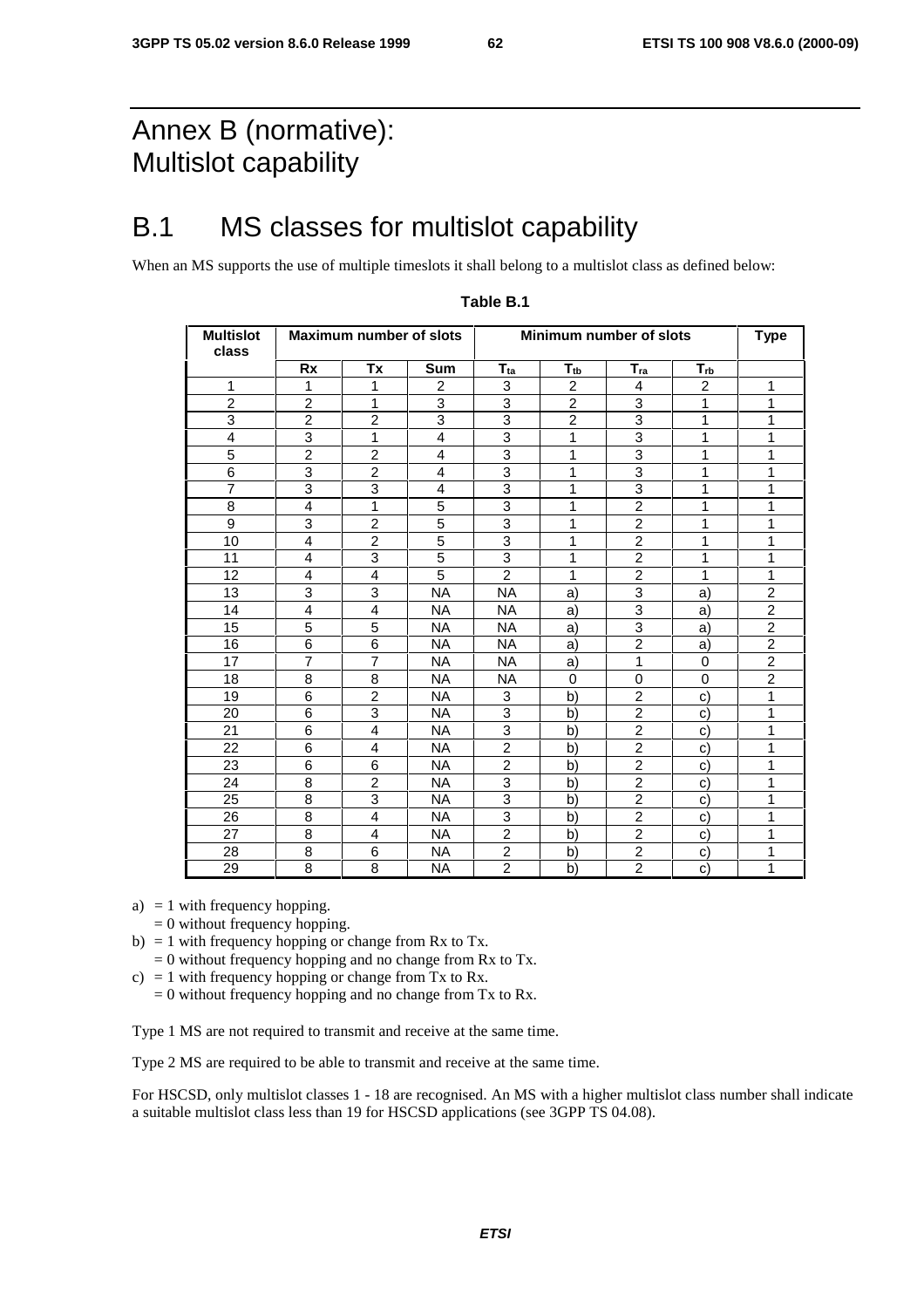### **Rx:**

 Rx describes the maximum number of receive timeslots that the MS can use per TDMA frame. The MS must be able to support all integer values of receive TS from 0 to Rx (depending on the services supported by the MS). The receive TS need not be contiguous. For type 1 MS, the receive TS shall be allocated within window of size Rx, and no transmit TS shall occur between receive TS within a TDMA frame.

### **Tx:**

 Tx describes the maximum number of transmit timeslots that the MS can use per TDMA frame. The MS must be able to support all integer values of transmit TS from 0 to Tx (depending on the services supported by the MS). The transmit TS need not be contiguous. For type 1 MS, the transmit TS shall be allocated within window of size Tx, and no receive TS shall occur between transmit TS within a TDMA frame.

### **Sum:**

 Sum is the total number of uplink and downlink TS that can actually be used by the MS per TDMA frame. The MS must be able to support all combinations of integer values of Rx and Tx TS where  $1 \le Rx + Tx \le$ Sum (depending on the services supported by the MS). Sum is not applicable to all classes.

### **Tta:**

 $T_{ta}$  relates to the time needed for the MS to perform adjacent cell signal level measurement and get ready to transmit.

 For type 1 MS it is the minimum number of timeslots that will be allowed between the end of the previous transmit or receive TS and the next transmit TS when measurement is to be performed between. It should be noted that, in practice, the minimum time allowed may be reduced by amount of timing advance.

For type 1 MS that supports extended TA, the parameter  $T_{ta}$  is increased by 1 if TA > 63 and there is a change from RX to TX.

For type 2 MS it is not applicable.

For circuit switched multislot configurations as defined in subclause 6.4.2.1,  $T_{ta}$  is not applicable.

#### $T_{th}$ :

 $T_{th}$  relates to the time needed for the MS to get ready to transmit. This minimum requirement will only be used when adjacent cell power measurements are not required by the service selected.

 For type 1 MS it is the minimum number of timeslots that will be allowed between the end of the last previous receive TS and the first next transmit TS or between the previous transmit TS and the next transmit TS when the frequency is changed in between. It should be noted that, in practice, the minimum time allowed may be reduced by the amount of the timing advance.

For type 1 MS that supports extended TA, the parameter  $T_{th} = 2$  if TA > 63 and there is a change from RX to TX.

 For type 2 MS it is the minimum number of timeslots that will be allowed between the end of the last transmit burst in a TDMA frame and the first transmit burst in the next TDMA frame.

### **Tra:**

 $T_{ra}$  relates to the time needed for the MS to perform adjacent cell signal level measurement and get ready to receive.

 For type 1 MS it is the minimum number of timeslots that will be allowed between the previous transmit or receive TS and the next receive TS when measurement is to be performed between.

 For type 2 MS it is the minimum number of timeslots that will be allowed between the end of the last receive burst in a TDMA frame and the first receive burst in the next TDMA frame.

### $T_{\rm rh}$ :

 $T_{\text{rh}}$  relates to the time needed for the MS to get ready to receive. This minimum requirement will only be used when adjacent cell power measurements are not required by the service selected.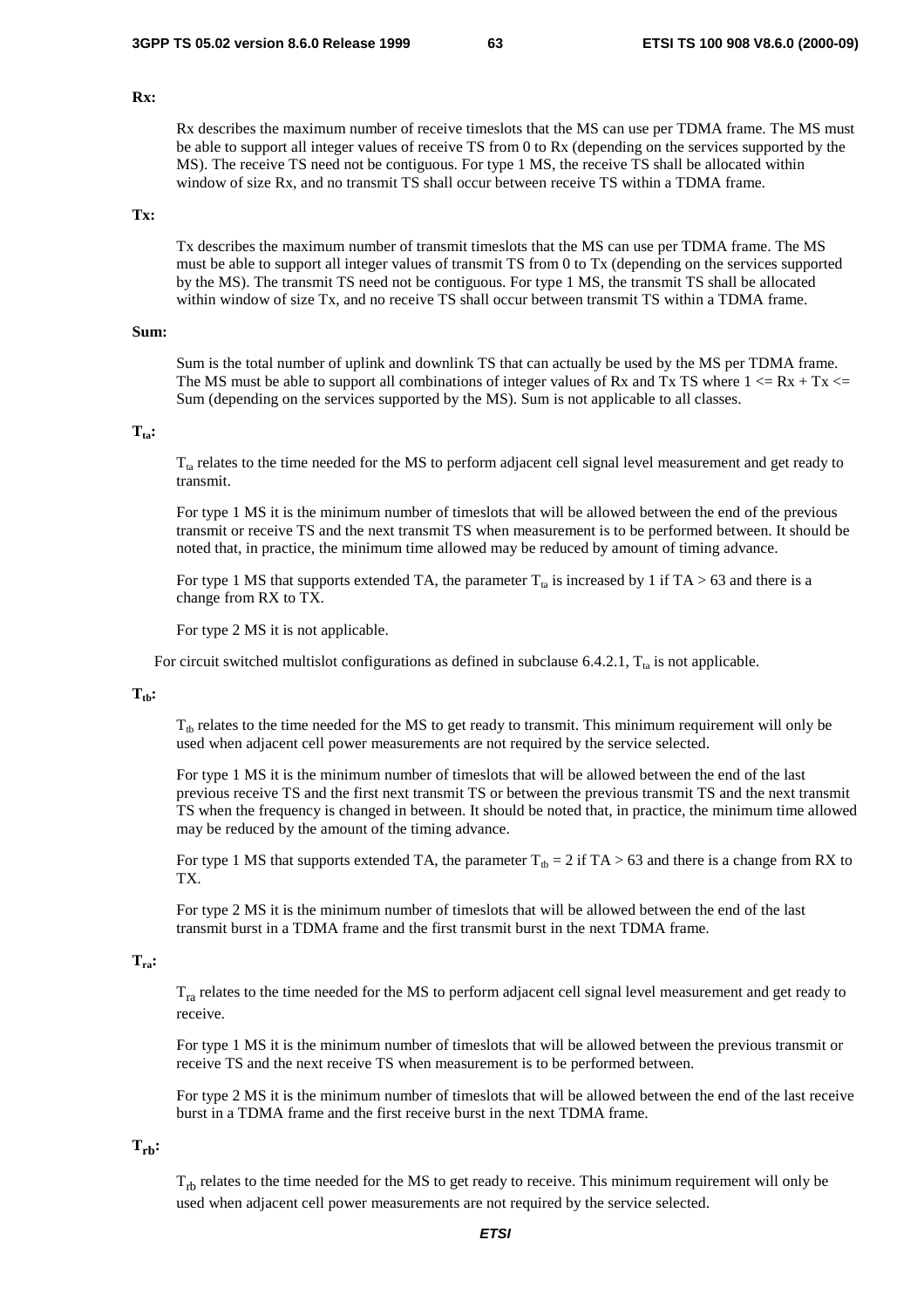For type 1 MS it is the minimum number of timeslots that will be allowed between the previous transmit TS and the next receive TS or between the previous receive TS and the next receive TS when the frequency is changed in between.

 For type 2 MS it is the minimum number of timeslots that will be allowed between the end of the last receive burst in a TDMA frame and the first receive burst in the next TDMA frame.

## B.2 Constraints imposed by the service selected

The service selected will impose certain restrictions on the allowed combinations of transmit and receive timeslots. Such restrictions are not imposed by this annex but should be derived from the description of the services. For example, in the case of circuit switched data the TS numbers used in the uplink will be a subset of those used in the downlink.

The service selected will determine whether or not adjacent cell power measurements are required and therefore whether  $T_{ra}$  or  $T_{rb}$  is allowed for.

# B.3 Network requirements for supporting MS multislot classes

The multislot class of the MS will limit the combinations and configurations allowed when supporting multislot communication.

GSM 400 network may support extended cell coverage utilising timing advance values greater than 63. This has an effect that the time for MS to change from RX to TX will be very short for distant MS. It is necessary for the network to decide whether requested or current multislot configuration can be supported by distant MS. If actual TA is great enough it may be necessary for network to downgrade requested resources or it may be necessary for network to downgrade current resources.

It is necessary for the network to decide whether the MS needs to perform adjacent cell power measurement for the type of multislot communication intended and whether the service imposes any other constraints before the full restrictions on TS assignments can be resolved. This is best shown by example:

For a multislot class 5 MS in circuit switched configuration (adjacent cell power measurements required) five basic configurations of channels are possible which can occur in six different positions in the TDMA frame. The service itself may determine that asymmetry must be downlink biased, in which case the last two solutions would not be allowed.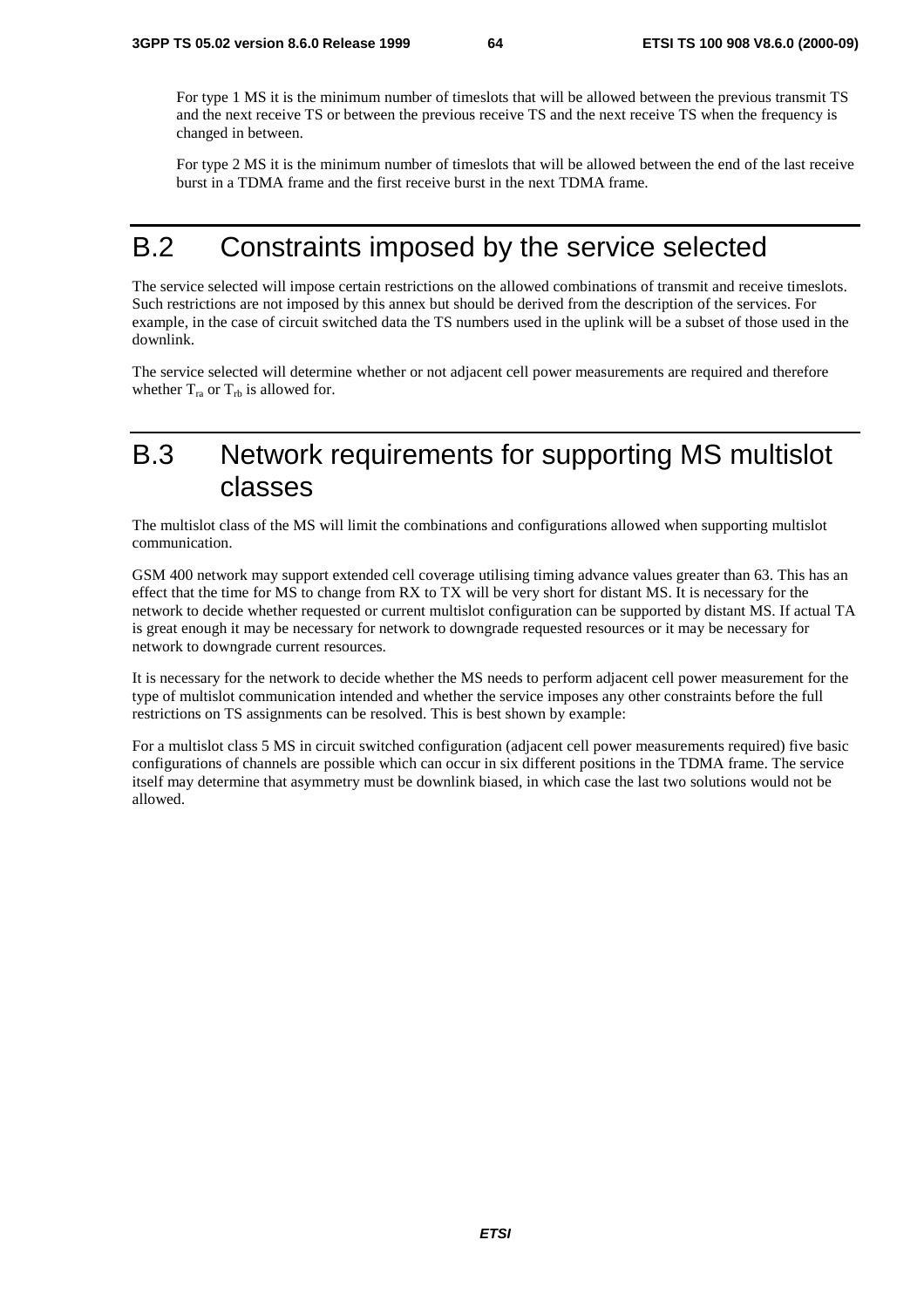

Alternative downlink biased assymetry **Uplink biased assymetry** 



Alternative uplink biased assymetry (not prohibited by multislot class)





(not prohibited by multislot class)

These five combinations can be repeated at the six other positions that can be fitted within the same TDMA frame

### **Figure B.1**

For a multislot class 13 MS when adjacent cell power measurements are not required and the service does not constrain the transmit and receive timeslots to use the same timeslot number. Many configurations of channels are possible so long as the 5 constraints of the MS are catered for. [Currently services envisaged only allow for the last example here.]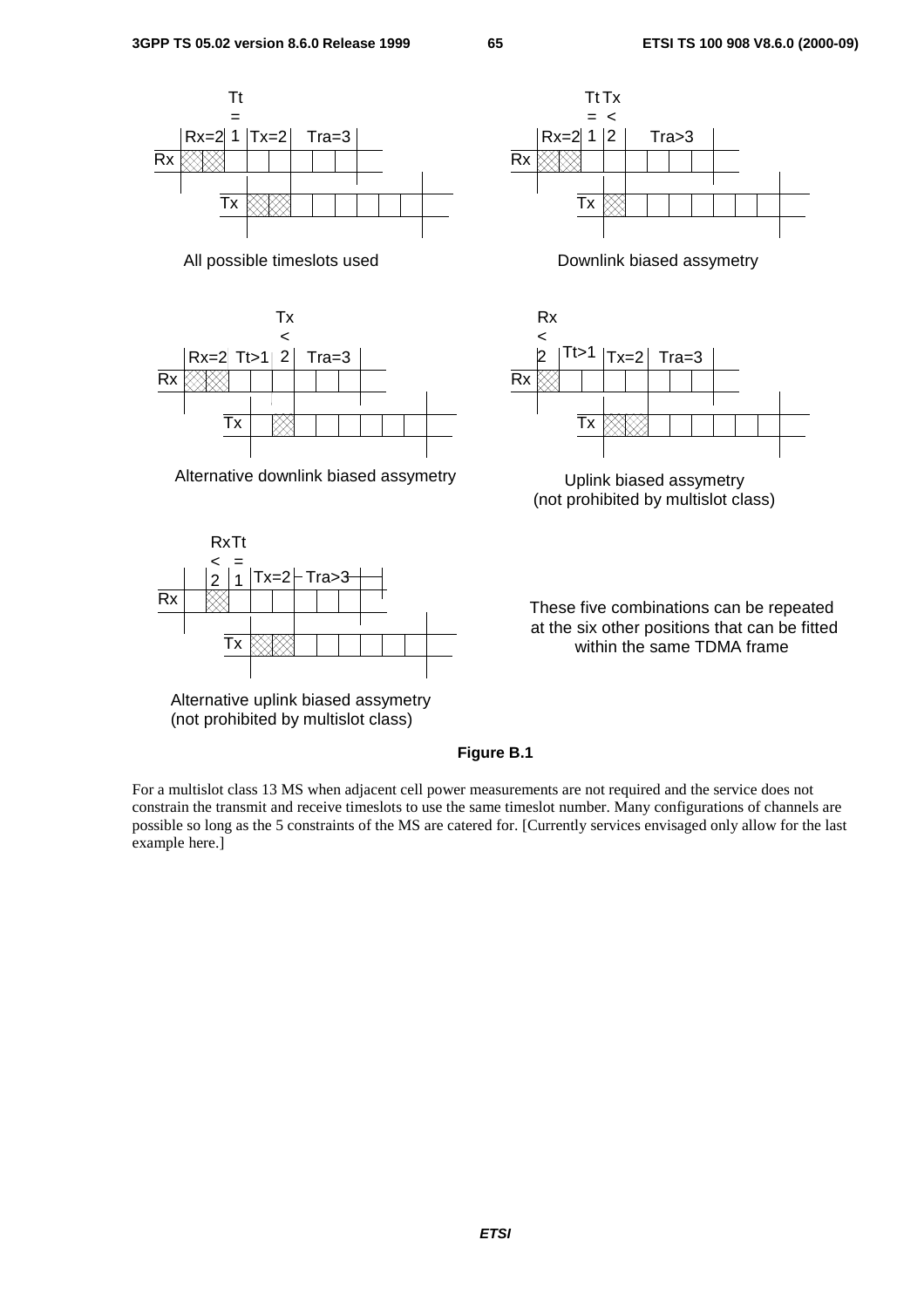

There is no requirement for relative timing of Tx timeslots in relation to Rx timeslots





Many configurations are possible





This configuration could be used for HSCSD or GPRS

**Figure B.2**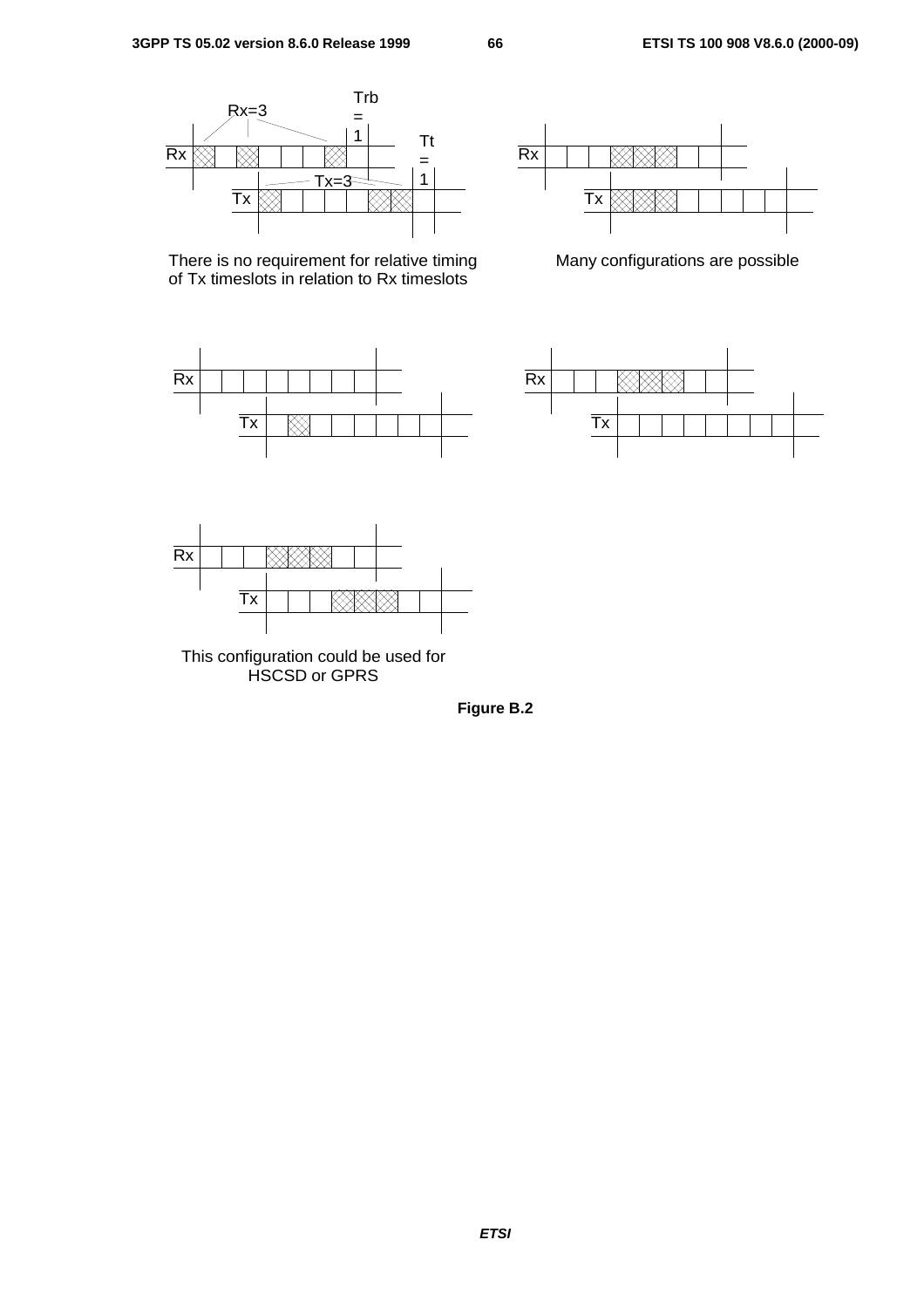# Annex C (informative): CTSBCH Timeslot shifting example

With the following parameters :

- $-TNI = 4$
- $TNSCN = 9$

- TNSCO = 1 i.e.  $(TNS1 = TNS_{9,1} = (0, 3, 7, 6, 5, 2, 4, 1)$  and  $TNS2 = TNS_{9,0} = (0, 1, 4, 5, 7, 3, 6, 2)$
- $-x0 = 2$
- $-x1 = 3$
- $-x2 = 5$
- $x3 = 4$

and the timeslot shifting algorithm defined in section 6.3.3, the CTSBCH TN used in set 0 of the shifting sequence is :

(FN div 52) mod 51 0 1 2 3 4 5 6 7 8 9 10 11 12 13 14 15 16 17 TNS used 1 1 1 1 1 1 1 1 2 2 2 2 1 1 1 1 1 2 CTSBCH TN 4 1 0 3 7 6 5 2 0 1 4 5 2 4 1 0 3 6 (FN div 52) mod 51 18 19 20 21 22 23 24 25 26 27 28 29 30 31 32 33 34 35 TNS used 2 2 1 1 2 2 2 2 2 2 2 2 1 1 1 1 1 1  $\begin{array}{ccccccccccccc}\n2 & 4 & 1 & 0 \\
\end{array}$ (FN div 52) mod 51 36 37 38 39 40 41 42 43 44 45 46 47 48 49 50<br>TNS used 2 2 2 2 1 1 1 2 2 2 2 1 1 1 1 CTSBCH TN 1 4 5 7 3 7 6 5 7 3 6 2 4 1 0 TNS used <br>  $2$  2 2 2 2 1 1 1 2 2 2 2 1 1 1 CTSBCH TN 1 4 5 7 3 7 6 5 7 3 6 2 4 1 0  $\begin{array}{ccccccccc}2&1&1&1&2\\3&7&6&5&7\end{array}$ 

For the next sets, same mechanism applies, with

- set 1 beginning with CTSBCH  $TN = 3$
- set 2 beginning with CTSBCH  $TN = 5$
- set 3 beginning with CTSBCH  $TN = 1$
- set 4 beginning with CTSBCH  $TN = 7$
- set 5 beginning with CTSBCH  $TN = 2$
- set 6 beginning with CTSBCH  $TN = 0$
- set 7 beginning with CTSBCH  $TN = 6$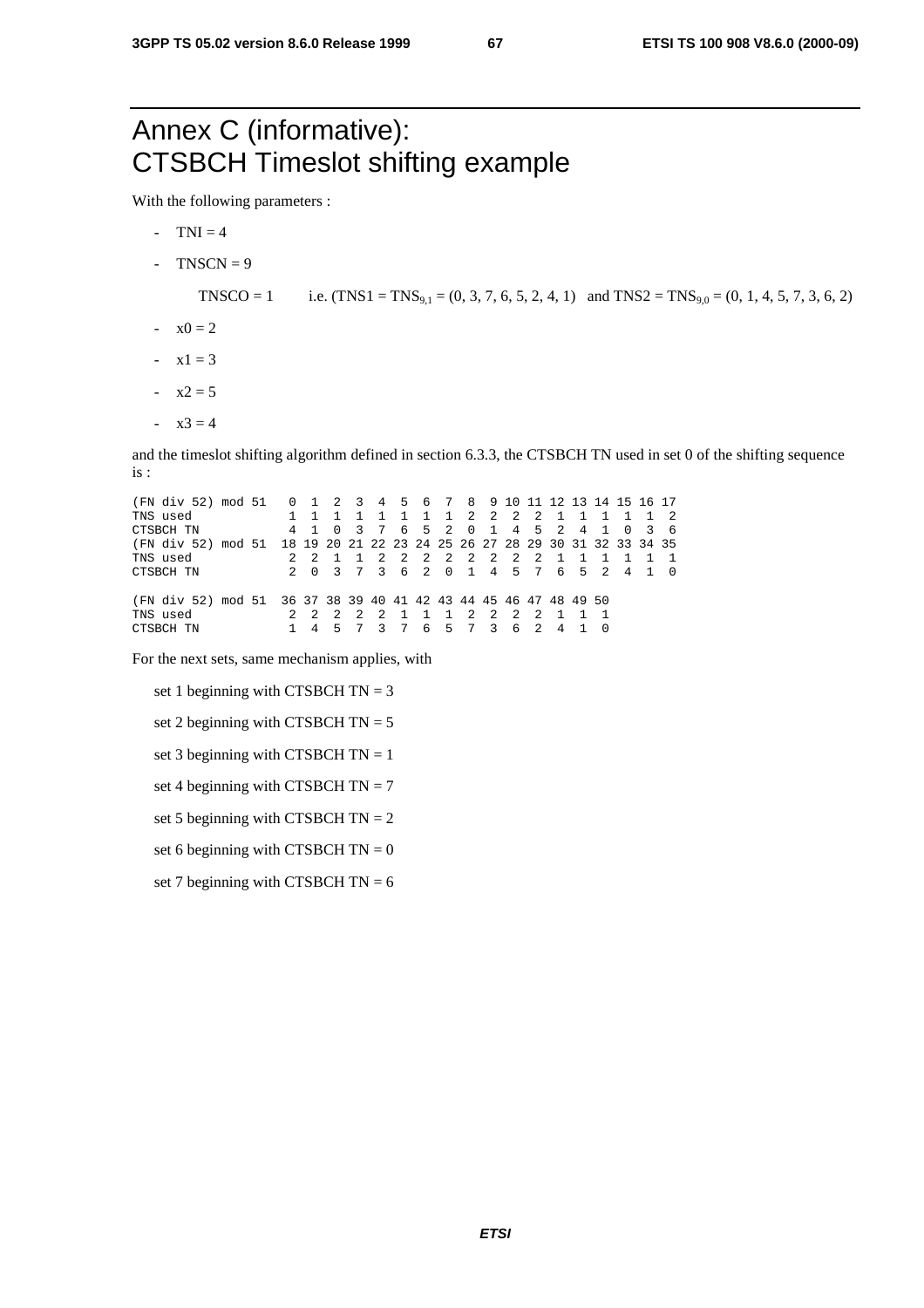# Annex D (informative): COMPACT multiframe structure examples

In the figures, the 52-multiframe number (MFN) shall have a range of 0 to 3 and can be calculated from the TDMA frame number (FN) as follows:

 $MFN = (FN div 52) mod 4$ 

For COMPACT, timeslot mapping and rotation of the control channels is used such that control channels belonging to a serving time group are rotated over odd timeslot numbers as follows: 7, 5, 3, 1, 7, 5, … . The rotation occurs between frame numbers (FN) mod 52 = 3 and 4. The timeslot mapping and rotation of the control channels in this manner allows the mobile station to measure the received signal level from surrounding cells in its normal measurement window. Since the rotation repeats itself every 208 frames, the 52-multiframe number (MFN) allows the mobile station to determine its location in the time group rotation during selection and re-selection.

The following relates to Figures D.1 through D.7:

- i)  $B(x)^y =$  time group y uses CPBCCH in block x;
- ii)  $C(x)^y =$  time group y uses CPCCCH in block x;
- iii) PTCCH = PTCCH as norma;
- iv) CFCCH<sup>y</sup> = time group y uses CFCCH;
- v) CSCH<sup>y</sup> = time group y uses CSCH;
- vi)  $IDLE = idle burst;$
- vii)  $X^y$  = block designated as idle for time group y;
- viii) Empty = used for traffic as normal.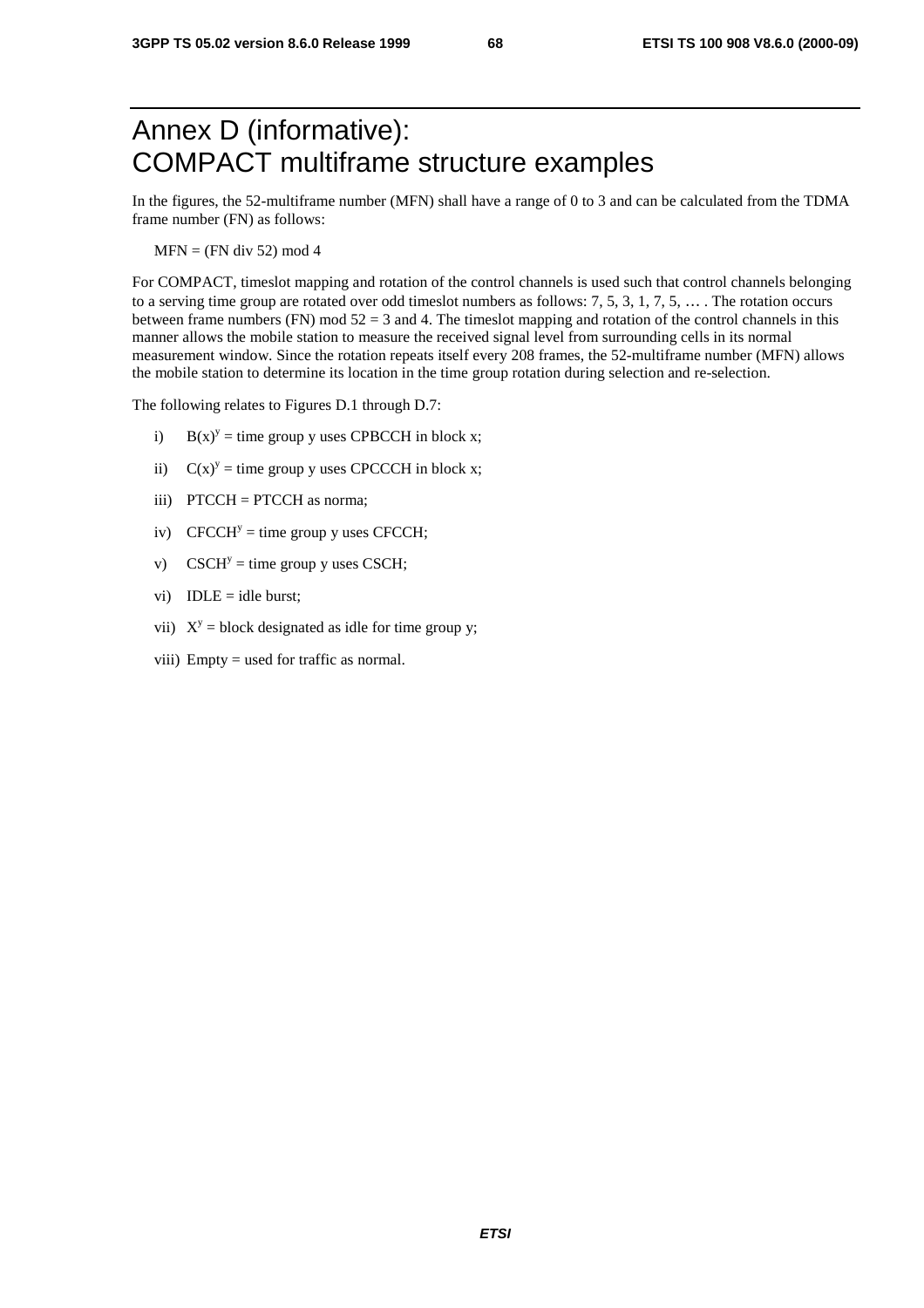|                     |                   |                |              |                | $MFN = 0$<br>$TG = 0$ |                | Frames 0-51 of a 208-multiframe<br>Frames 0-51 of a 208-multiframe<br>$MFN = 0$<br>$TG = 1$<br>TS 0<br>3<br>6<br>$\overline{\mathbf{r}}$<br>$\mathbf{1}$<br>$\mathbf{2}$<br>5<br>6<br>4 |                                  |                     |    |                |  |                     |             |                |             |                         |                         |                         |                         | Frames 0-51 of a 208-multiframe<br>$MFN = 0$<br>$TG = 2$ |   |                |   |                |                         |                |                   |                | $MFN = 0$<br>$TG = 3$ | Frames 0-51 of a 208-multiframe |   |                |
|---------------------|-------------------|----------------|--------------|----------------|-----------------------|----------------|-----------------------------------------------------------------------------------------------------------------------------------------------------------------------------------------|----------------------------------|---------------------|----|----------------|--|---------------------|-------------|----------------|-------------|-------------------------|-------------------------|-------------------------|-------------------------|----------------------------------------------------------|---|----------------|---|----------------|-------------------------|----------------|-------------------|----------------|-----------------------|---------------------------------|---|----------------|
| TS 0<br>FN          |                   | 1              | $\mathbf{z}$ | 3              | 4                     | 5              |                                                                                                                                                                                         |                                  | <b>FN</b>           |    |                |  |                     |             |                |             | $\overline{7}$          | TS 0<br><b>FN</b>       | $\overline{\mathbf{1}}$ | $\overline{\mathbf{2}}$ | 3                                                        | 4 | 5              | 6 | $\overline{7}$ | TS 0<br><b>FN</b>       | $\overline{1}$ | $\overline{2}$    | 3              | 4                     | 5                               | 6 | $\overline{7}$ |
| $\mathbf{0}$        |                   | $B(0)^{0}$     |              | $X^1$          |                       | $X^2$          |                                                                                                                                                                                         | $X_3$                            | $\pmb{0}$           |    | $X_0$          |  | B(0)                |             | $X^2$          |             | $X_3$                   | $\mathbf{0}$            | $X^0$                   |                         | $X^1$                                                    |   | $B(0)^2$       |   | $X^3$          | $\mathbf{0}$            | $X^0$          |                   | $X^1$          |                       | $X^2$                           |   | B(0)           |
| 1                   |                   | $B(0)^{0}$     |              | $X^1$          |                       | $X^2$          |                                                                                                                                                                                         | $X^3$                            | 1                   |    | $X_0$          |  | B(0)                |             | $X^2$          |             | $X^3$                   | 1                       | X <sup>0</sup>          |                         | $X^1$                                                    |   | $B(0)^{2}$     |   | $X_3$          | 1                       | $X_0$          |                   | $X^1$          |                       | $X^2$                           |   | $B(0)^3$       |
| $\mathbf{2}$        |                   | $B(0)^{0}$     |              | $X^1$          |                       | $X^2$          |                                                                                                                                                                                         | $X^3$                            | $\boldsymbol{2}$    |    | X <sup>0</sup> |  | $B(0)$ <sup>1</sup> |             | $X^2$          |             | $X^3$                   | $\overline{\mathbf{2}}$ | $X^0$                   |                         | $X^1$                                                    |   | $B(0)^2$       |   | $X^3$          | $\overline{\mathbf{2}}$ | $X^0$          |                   | $X^1$          |                       | $X^2$                           |   | $B(0)^3$       |
| 3 <sup>1</sup>      |                   | $B(0)^{0}$     |              | $X^1$          |                       | $X^2$          |                                                                                                                                                                                         | $\overline{X}^3$                 | 3 <sup>1</sup>      |    | X <sup>0</sup> |  | $B(0)$ <sup>1</sup> |             | $X^2$          |             | $X^3$                   | 3                       | $X_0$                   |                         | $X^1$                                                    |   | $B(0)^2$       |   | $X^3$          | 3 <sup>1</sup>          | $X_0$          |                   | $X^1$          |                       | $X^2$                           |   | $B(0)^3$       |
| 4                   |                   |                |              |                |                       |                |                                                                                                                                                                                         |                                  | 4                   |    |                |  |                     |             |                |             |                         | 4                       |                         |                         |                                                          |   |                |   |                | 4                       |                |                   |                |                       |                                 |   |                |
| 5                   |                   |                |              |                |                       |                |                                                                                                                                                                                         |                                  | 5                   |    |                |  |                     |             |                |             |                         | 5                       |                         |                         |                                                          |   |                |   |                | 5                       |                |                   |                |                       |                                 |   |                |
| 6                   |                   |                |              |                |                       |                |                                                                                                                                                                                         |                                  | 6                   |    |                |  |                     |             |                |             |                         | 6                       |                         |                         |                                                          |   |                |   |                | 6                       |                |                   |                |                       |                                 |   |                |
| $\overline{7}$<br>8 |                   |                |              |                |                       |                |                                                                                                                                                                                         |                                  | $\overline{7}$<br>8 |    |                |  |                     |             |                |             |                         | $\overline{7}$<br>8     |                         |                         |                                                          |   |                |   |                | 7<br>8                  |                |                   |                |                       |                                 |   |                |
| 9                   |                   |                |              |                |                       |                |                                                                                                                                                                                         |                                  | 9                   |    |                |  |                     |             |                |             |                         | 9                       |                         |                         |                                                          |   |                |   |                | 9                       |                |                   |                |                       |                                 |   |                |
| 10                  |                   |                |              |                |                       |                |                                                                                                                                                                                         |                                  | 10                  |    |                |  |                     |             |                |             |                         | 10                      |                         |                         |                                                          |   |                |   |                | 10                      |                |                   |                |                       |                                 |   |                |
| 11                  |                   |                |              |                |                       |                |                                                                                                                                                                                         |                                  | 11                  |    |                |  |                     |             |                |             |                         | 11                      |                         |                         |                                                          |   |                |   |                | 11                      |                |                   |                |                       |                                 |   |                |
| 12                  |                   |                |              |                | <b>PTCCH</b>          |                |                                                                                                                                                                                         |                                  | 12                  |    |                |  | <b>PTCCH</b>        |             |                |             |                         | 12                      |                         |                         | <b>PTCCH</b>                                             |   |                |   |                | 12                      |                |                   |                | <b>PTCCH</b>          |                                 |   |                |
| 13                  |                   | $X^1$          |              | $X^2$          |                       | $X^3$          |                                                                                                                                                                                         | $C(3)$ <sup><math>(</math></sup> | 13                  |    | C(3)           |  | $X^2$               |             | $X^3$          |             | $X_0$                   | 13                      | $X^1$                   |                         | $C(3)^{2}$                                               |   | $X^3$          |   | $X^0$          | 13                      | $X^1$          |                   | $X^2$          |                       | $C(3)^{3}$                      |   | $X_0$          |
| 14                  |                   | $X^1$          |              | $X^2$          |                       | $X^3$          |                                                                                                                                                                                         | $C(3)$ <sup><math>(</math></sup> | 14                  |    | C(3)           |  | $X^2$               |             | $X^3$          |             | $X^0$                   | 14                      | $X^1$                   |                         | $C(3)^{2}$                                               |   | $X^3$          |   | $X^0$          | 14                      | $X^1$          |                   | $X^2$          |                       | $C(3)^3$                        |   | $X^0$          |
| 15                  |                   | $X^1$          |              | $X^2$          |                       | $X^3$          |                                                                                                                                                                                         | $C(3)^{6}$                       | 15                  |    | C(3)           |  | $X^2$               |             | $X^3$          |             | $X_0$                   | 15                      | $X^1$                   |                         | $C(3)^{2}$                                               |   | $X^3$          |   | $X_0$          | 15                      | $X^1$          |                   | $X^2$          |                       | $C(3)^{3}$                      |   | $X^0$          |
| 16                  |                   | $X^1$          |              | $X^2$          |                       | $X^3$          |                                                                                                                                                                                         | $C(3)^{0}$                       | 16                  |    | $C(3)^{1}$     |  | $X^2$               |             | $X^3$          |             | X <sup>0</sup>          | 16                      | $X^1$                   |                         | $C(3)^{2}$                                               |   | $X^3$          |   | $X_0$          | 16                      | $X^1$          |                   | $X^2$          |                       | $C(3)^{3}$                      |   | $X_0$          |
| 17                  |                   |                |              |                |                       |                |                                                                                                                                                                                         |                                  | 17                  |    |                |  |                     |             |                |             |                         | 17                      |                         |                         |                                                          |   |                |   |                | 17                      |                |                   |                |                       |                                 |   |                |
| 18                  |                   |                |              |                |                       |                |                                                                                                                                                                                         |                                  | 18                  |    |                |  |                     |             |                |             |                         | 18                      |                         |                         |                                                          |   |                |   |                | 18                      |                |                   |                |                       |                                 |   |                |
| 19<br>20            |                   |                |              |                |                       |                |                                                                                                                                                                                         |                                  | 19<br>20            |    |                |  |                     |             |                |             |                         | 19<br>20                |                         |                         |                                                          |   |                |   |                | 19<br>20                |                |                   |                |                       |                                 |   |                |
| 21                  |                   |                |              |                |                       |                |                                                                                                                                                                                         |                                  | 21                  |    |                |  |                     |             |                |             |                         | 21                      |                         |                         |                                                          |   |                |   |                | 21                      |                |                   |                |                       |                                 |   |                |
| 22                  |                   |                |              |                |                       |                |                                                                                                                                                                                         |                                  | 22                  |    |                |  |                     |             |                |             |                         | 22                      |                         |                         |                                                          |   |                |   |                | 22                      |                |                   |                |                       |                                 |   |                |
| 23                  |                   |                |              |                |                       |                |                                                                                                                                                                                         |                                  | 23                  |    |                |  |                     |             |                |             |                         | 23                      |                         |                         |                                                          |   |                |   |                | 23                      |                |                   |                |                       |                                 |   |                |
| 24                  |                   |                |              |                |                       |                |                                                                                                                                                                                         |                                  | 24                  |    |                |  |                     |             |                |             |                         | 24                      |                         |                         |                                                          |   |                |   |                | 24                      |                |                   |                |                       |                                 |   |                |
| 25                  |                   |                |              | <b>IDLE</b>    |                       |                |                                                                                                                                                                                         | <b>CFCCH</b>                     | 25                  | ID | <b>CFCCH</b>   |  |                     | <b>IDLE</b> |                |             |                         | 25                      | <b>IDLE</b>             |                         | CFCCH <sup>2</sup>                                       |   | <b>IDLE</b>    |   |                | 25                      |                | <b>IDLE</b>       |                |                       | <b>CFCCH</b>                    |   | <b>IDLE</b>    |
| 26                  |                   | $X^1$          |              | $X^2$          |                       | $X^3$          |                                                                                                                                                                                         | $C(6)^{0}$                       | 26                  |    | C(6)           |  | $X^2$               |             | $X^3$          |             | $X^0$                   | 26                      | $X^1$                   |                         | $C(6)^2$                                                 |   | $X^3$          |   | $X_0$          | 26                      | $X^1$          |                   | $X^2$          |                       | $C(6)^3$                        |   | X <sup>0</sup> |
| 27                  |                   | $X^1$          |              | $X^2$          |                       | $X^3$          |                                                                                                                                                                                         | C(6)                             | 27                  |    | C(6)           |  | $X^2$               |             | $X_3$          |             | $X_0$                   | 27                      | $X^1$                   |                         | $C(6)^2$                                                 |   | $X_3$          |   | $X_0$          | 27                      | $X^1$          |                   | $X^2$          |                       | $C(6)^3$                        |   | $X^0$          |
| 28                  |                   | $X^1$          |              | $X^2$          |                       | $X^3$          |                                                                                                                                                                                         | C(6)                             | 28                  |    | C(6)           |  | $X^2$               |             | $X^3$          |             | X <sup>0</sup>          | 28                      | $X^1$                   |                         | $C(6)^2$                                                 |   | $X^3$          |   | $X_0$          | 28                      | $X^1$          |                   | $X^2$          |                       | $C(6)^3$                        |   | X <sup>0</sup> |
| 29                  |                   | $X^1$          |              | $X^2$          |                       | $X^3$          |                                                                                                                                                                                         | $C(6)^{0}$                       | 29                  |    | C(6)           |  | $X^2$               |             | $X^3$          |             | $X^0$                   | 29                      | $X^1$                   |                         | $C(6)^{2}$                                               |   | $X^3$          |   | $X_0$          | 29                      | $X^1$          |                   | $X^2$          |                       | $C(6)^3$                        |   | $X_0$          |
| 30<br>31            |                   |                |              |                |                       |                |                                                                                                                                                                                         |                                  | 30<br>31            |    |                |  |                     |             |                |             |                         | 30<br>31                |                         |                         |                                                          |   |                |   |                | 30<br>31                |                |                   |                |                       |                                 |   |                |
| 32                  |                   |                |              |                |                       |                |                                                                                                                                                                                         |                                  | 32                  |    |                |  |                     |             |                |             |                         | 32                      |                         |                         |                                                          |   |                |   |                | 32                      |                |                   |                |                       |                                 |   |                |
| 33                  |                   |                |              |                |                       |                |                                                                                                                                                                                         |                                  | 33                  |    |                |  |                     |             |                |             |                         | 33                      |                         |                         |                                                          |   |                |   |                | 33                      |                |                   |                |                       |                                 |   |                |
| 34                  |                   |                |              |                |                       |                |                                                                                                                                                                                         |                                  | 34                  |    |                |  |                     |             |                |             |                         | 34                      |                         |                         |                                                          |   |                |   |                | 34                      |                |                   |                |                       |                                 |   |                |
| 35                  |                   |                |              |                |                       |                |                                                                                                                                                                                         |                                  | 35                  |    |                |  |                     |             |                |             |                         | 35                      |                         |                         |                                                          |   |                |   |                | 35                      |                |                   |                |                       |                                 |   |                |
| 36                  |                   |                |              |                |                       |                |                                                                                                                                                                                         |                                  | 36                  |    |                |  |                     |             |                |             |                         | 36                      |                         |                         |                                                          |   |                |   |                | 36                      |                |                   |                |                       |                                 |   |                |
| 37                  |                   |                |              |                |                       |                |                                                                                                                                                                                         |                                  | 37                  |    |                |  |                     |             |                |             |                         | 37                      |                         |                         |                                                          |   |                |   |                | 37                      |                |                   |                |                       |                                 |   |                |
| 38                  |                   |                |              |                | <b>PTCCH</b>          |                |                                                                                                                                                                                         |                                  | 38                  |    |                |  | <b>PTCCH</b>        |             |                |             |                         | 38                      |                         |                         | <b>PTCCH</b>                                             |   |                |   |                | 38                      |                |                   |                | <b>PTCCH</b>          |                                 |   |                |
| 39<br>40            |                   | $X^1$<br>$X^1$ |              | $X^2$<br>$X^2$ |                       | $X^3$<br>$X^3$ |                                                                                                                                                                                         | C(9)                             | 39<br>40            |    | C(9)           |  | $X^2$               |             | $X_3$<br>$X^3$ |             | $X^0$<br>X <sup>0</sup> | 39<br>40                | $X^1$<br>$X^1$          |                         | $C(9)^{2}$                                               |   | $X^3$<br>$X^3$ |   | $X^0$<br>$X_0$ | 39<br>40                | $X^1$<br>$X^1$ |                   | $X^2$<br>$X^2$ |                       | $C(9)^{3}$                      |   | $X^0$<br>$X_0$ |
| 41                  |                   | $X^1$          |              | $X^2$          |                       | $X^3$          |                                                                                                                                                                                         | C(9)<br>C(9)                     | 41                  |    | C(9)<br>C(9)   |  | $X^2$<br>$X^2$      |             | $X^3$          |             | X <sup>0</sup>          | 41                      | $X^1$                   |                         | $C(9)^{2}$<br>$C(9)^{2}$                                 |   | $X^3$          |   | $X_0$          | 41                      | $X^1$          |                   | $X^2$          |                       | $C(9)^{3}$<br>$C(9)^3$          |   | $X_0$          |
| 42                  |                   | $X^1$          |              | $X^2$          |                       | $X^3$          |                                                                                                                                                                                         | $C(9)^0$                         | 42                  |    | C(9)           |  | $X^2$               |             | $X^3$          |             | $X^0$                   | 42                      | $X^1$                   |                         | $C(9)^2$                                                 |   | $X^3$          |   | $X_0$          | 42                      | $X^1$          |                   | $X^2$          |                       | $C(9)^3$                        |   | X <sup>0</sup> |
| 43                  |                   |                |              |                |                       |                |                                                                                                                                                                                         |                                  | 43                  |    |                |  |                     |             |                |             |                         | 43                      |                         |                         |                                                          |   |                |   |                | 43                      |                |                   |                |                       |                                 |   |                |
| 44                  |                   |                |              |                |                       |                |                                                                                                                                                                                         |                                  | 44                  |    |                |  |                     |             |                |             |                         | 44                      |                         |                         |                                                          |   |                |   |                | 44                      |                |                   |                |                       |                                 |   |                |
| 45                  |                   |                |              |                |                       |                |                                                                                                                                                                                         |                                  | 45                  |    |                |  |                     |             |                |             |                         | 45                      |                         |                         |                                                          |   |                |   |                | 45                      |                |                   |                |                       |                                 |   |                |
| 46                  |                   |                |              |                |                       |                |                                                                                                                                                                                         |                                  | 46                  |    |                |  |                     |             |                |             |                         | 46                      |                         |                         |                                                          |   |                |   |                | 46                      |                |                   |                |                       |                                 |   |                |
| 47                  |                   |                |              |                |                       |                |                                                                                                                                                                                         |                                  | 47                  |    |                |  |                     |             |                |             |                         | 47                      |                         |                         |                                                          |   |                |   |                | 47                      |                |                   |                |                       |                                 |   |                |
| 48                  |                   |                |              |                |                       |                |                                                                                                                                                                                         |                                  | 48                  |    |                |  |                     |             |                |             |                         | 48                      |                         |                         |                                                          |   |                |   |                | 48                      |                |                   |                |                       |                                 |   |                |
| 49                  |                   |                |              |                |                       |                |                                                                                                                                                                                         |                                  | 49                  |    |                |  |                     |             |                |             |                         | 49                      |                         |                         |                                                          |   |                |   |                | 49                      |                |                   |                |                       |                                 |   |                |
| 50                  |                   |                |              |                |                       |                |                                                                                                                                                                                         |                                  | 50                  |    |                |  |                     |             |                |             |                         | 50                      |                         |                         |                                                          |   |                |   |                | 50                      |                |                   |                |                       |                                 |   |                |
|                     | 51<br><b>IDLE</b> |                |              |                | CSCH <sup>0</sup>     |                | $51$ ID                                                                                                                                                                                 | CSCH <sup>1</sup>                |                     |    | <b>IDLE</b>    |  |                     |             | 51             | <b>IDLE</b> |                         | CSCH <sup>2</sup>       |                         | <b>IDLE</b>             |                                                          |   | 51             |   | <b>IDLE</b>    |                         |                | CSCH <sup>3</sup> |                | <b>IDLE</b>           |                                 |   |                |

### **Figure D.1: COMPACT downlink 52-multiframe structure using 4 time groups for nominal cells (based on an assignment of 1 CPBCCH and 3 CPCCCHs with NIB\_CCCH\_0 = NIB\_CCCH\_1 = NIB\_CCCH\_2 = NIB\_CCCH\_3 = 4). NIB\_CCCH is not broadcast for serving cell time group**

NOTE: For uplink 52-multiframe structure (based on an assignment of 16 prioritized CPRACHs, see subclause 6.3.2.2.3a), replace B( ) by R( ) where R( ) denotes CPRACH, move down one block, and rotate according to subclause 6.3.2.1. Replace C( ) by R( ) and move down one block. CPRACH in general can be mapped as PRACH in clause 7 Table 6.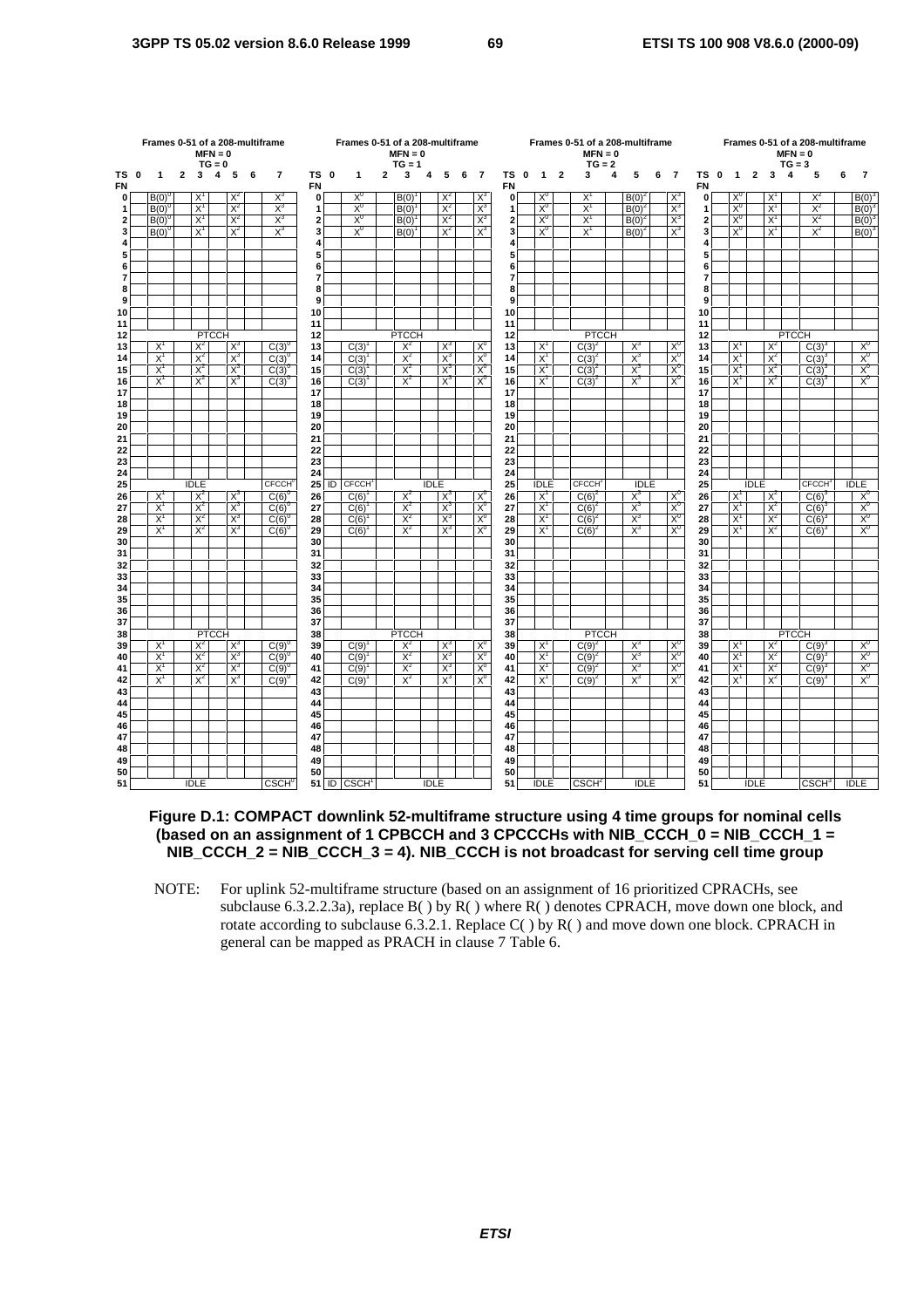| $\overline{2}$<br>5<br>7<br>TS 0<br>3<br>TS<br>$\overline{\mathbf{2}}$<br>5<br>$\mathbf{0}$<br>1<br>3<br>4<br>6<br>$\mathbf{1}$<br>$\overline{a}$<br>4<br>5<br>6<br>$\overline{7}$<br>$\mathbf{0}$<br>1<br>3<br>4<br>6<br><b>FN</b><br><b>FN</b><br>$X^0$<br>$X^2$<br>$X^2$<br>X <sup>0</sup><br>$X^1$<br>$B(0)^{0}$<br>B(0)<br>$B(0)^2$<br>Χ<br>0<br>0<br>$X^0$<br>$X^1$<br>$X^1$<br>$X^2$<br>$X^2$<br>$X^0$<br>$B(0)^{0}$<br>B(0)<br>1<br>$B(0)^2$<br>1<br>$X^1$<br>$X^1$<br>$X^2$<br>$X_0$<br>$X^2$<br>2<br>$X_0$<br>$B(0)^{0}$<br>$\overline{a}$<br>B(0)<br>$B(0)^2$<br>$X^2$<br>X <sup>0</sup><br>$X^2$<br>3<br>$X^0$<br>$X^1$<br>$B(0)^{0}$<br>$X^1$<br>3<br>$B(0)^{1}$<br>$B(0)^2$<br>4<br>4<br>5<br>5<br>6<br>6<br>$\overline{7}$<br>7<br>8<br>8<br>9<br>9<br>10<br>10<br>11<br>11<br><b>PTCCH</b><br><b>PTCCH</b><br><b>PTCCH</b><br>12<br>12<br>$X^2$<br>$X^2$<br>$X^0$<br>X <sup>0</sup><br>$C(3)^2$<br>$X^1$<br>$C(3)^{0}$<br>C(3)<br>$X^1$<br>13<br>13<br>$\frac{X^0}{X^0}$<br>$X^1$<br>$X^2$<br>$X^2$<br>$X^0$<br>$X^1$<br>$C(3)^{0}$<br>14<br>C(3)<br>14<br>$C(3)^{2}$<br>$X^0$<br>$X^1$<br>$X^2$<br>$X^2$<br>15<br>$X^1$<br>$C(3)^{0}$<br>15<br>C(3)<br>$C(3)^{2}$<br>X <sub>0</sub><br>$X^1$<br>$X^2$<br>$X^2$<br>$X^1$<br>$\overline{C(3)}^2$<br>$C(3)^{0}$<br>$C(3)^{1}$<br>16<br>16<br>17<br>17<br>18<br>18<br>19<br>19<br>20<br>20<br>21<br>21<br>22<br>22<br>23<br>23<br>24<br>24<br><b>CECCH</b> <sup>C</sup><br>CECCH <sub>1</sub><br>CFCCH <sup>2</sup><br>25<br>ID<br><b>IDLE</b><br>25<br><b>IDLE</b><br><b>IDLE</b><br><b>IDLE</b><br>$X^2$<br>$X^2$<br>X <sup>0</sup><br>26<br>$X^1$<br>$\times^{\infty}_{X_0}$<br>$X^1$<br>$C(6)^{0}$<br>26<br>$C(6)^2$<br>C(6)<br>$X^2$<br>$X^0$<br>$X^1$<br>$X^2$<br>$X^1$<br>27<br>$C(6)^{0}$<br>27<br>C(6)<br>$C(6)^2$<br>$X^2$<br>$X^0$<br>$X^1$<br>$X^2$<br>$X^1$<br>$C(6)^{0}$<br>C(6)<br>28<br>$C(6)^2$<br>28<br>$X^1$<br>$X^2$<br>$X^2$<br>$X_0$<br>29<br>$X^1$<br>$C(6)^{0}$<br>29<br>C(6)<br>$C(6)^2$<br>30<br>30<br>31<br>31<br>32<br>32<br>33<br>33<br>34<br>34<br>35<br>35<br>36<br>36<br>37<br>37<br><b>PTCCH</b><br><b>PTCCH</b><br><b>PTCCH</b><br>38<br>38<br>$X^2$<br>$X^2$<br>$X_0$<br>$C(9)^{2}$<br>$\times^{\infty}_{X_0}$<br>$X^1$<br>$C(9)^{0}$<br>39<br>$X^1$<br>39<br>C(9)<br>X <sup>0</sup><br>$X^1$<br>$X^2$<br>$X^2$<br>$X^1$<br>$C(9)^2$<br>$C(9)^0$<br>C(9)<br>40<br>40<br>$X^0$<br>$X^2$<br>$X^1$<br>$X^2$<br>$C(9)^{0}$<br>41<br>C(9)<br>41<br>$X^1$<br>$C(9)^2$<br>$X^2$<br>X <sup>0</sup><br>$X^1$<br>$X^2$<br>42<br>$X^1$<br>$C(9)^{0}$<br>42<br>$C(9)^{1}$<br>$C(9)^2$<br>43<br>43<br>44<br>44<br>45<br>45<br>46<br>46<br>47<br>47<br>48<br>48<br>49<br>49<br>50<br>50<br><b>IDLE</b><br>51<br>ID CSCH<br><b>IDLE</b><br>51<br><b>IDLE</b><br><b>IDLE</b> |           | Frames 0-51 of a 208-multiframe | $MFN = 0$ | $TG = 0$ |  |                   |  | Frames 0-51 of a 208-multiframe | $MFN = 0$<br>$TG = 1$ |  |  |  |  | $MFN = 0$<br>$TG = 2$ | Frames 0-51 of a 208-multiframe |  |  |                |
|--------------------------------------------------------------------------------------------------------------------------------------------------------------------------------------------------------------------------------------------------------------------------------------------------------------------------------------------------------------------------------------------------------------------------------------------------------------------------------------------------------------------------------------------------------------------------------------------------------------------------------------------------------------------------------------------------------------------------------------------------------------------------------------------------------------------------------------------------------------------------------------------------------------------------------------------------------------------------------------------------------------------------------------------------------------------------------------------------------------------------------------------------------------------------------------------------------------------------------------------------------------------------------------------------------------------------------------------------------------------------------------------------------------------------------------------------------------------------------------------------------------------------------------------------------------------------------------------------------------------------------------------------------------------------------------------------------------------------------------------------------------------------------------------------------------------------------------------------------------------------------------------------------------------------------------------------------------------------------------------------------------------------------------------------------------------------------------------------------------------------------------------------------------------------------------------------------------------------------------------------------------------------------------------------------------------------------------------------------------------------------------------------------------------------------------------------------------------------------------------------------------------------------------------------------------------------------------------------------------------------------------------------------------------------------------------------------------------------------------------------------------|-----------|---------------------------------|-----------|----------|--|-------------------|--|---------------------------------|-----------------------|--|--|--|--|-----------------------|---------------------------------|--|--|----------------|
|                                                                                                                                                                                                                                                                                                                                                                                                                                                                                                                                                                                                                                                                                                                                                                                                                                                                                                                                                                                                                                                                                                                                                                                                                                                                                                                                                                                                                                                                                                                                                                                                                                                                                                                                                                                                                                                                                                                                                                                                                                                                                                                                                                                                                                                                                                                                                                                                                                                                                                                                                                                                                                                                                                                                                              | <b>TS</b> |                                 |           |          |  |                   |  |                                 |                       |  |  |  |  |                       |                                 |  |  | $\overline{7}$ |
|                                                                                                                                                                                                                                                                                                                                                                                                                                                                                                                                                                                                                                                                                                                                                                                                                                                                                                                                                                                                                                                                                                                                                                                                                                                                                                                                                                                                                                                                                                                                                                                                                                                                                                                                                                                                                                                                                                                                                                                                                                                                                                                                                                                                                                                                                                                                                                                                                                                                                                                                                                                                                                                                                                                                                              |           |                                 |           |          |  |                   |  |                                 |                       |  |  |  |  |                       |                                 |  |  |                |
|                                                                                                                                                                                                                                                                                                                                                                                                                                                                                                                                                                                                                                                                                                                                                                                                                                                                                                                                                                                                                                                                                                                                                                                                                                                                                                                                                                                                                                                                                                                                                                                                                                                                                                                                                                                                                                                                                                                                                                                                                                                                                                                                                                                                                                                                                                                                                                                                                                                                                                                                                                                                                                                                                                                                                              |           |                                 |           |          |  |                   |  |                                 |                       |  |  |  |  |                       |                                 |  |  |                |
|                                                                                                                                                                                                                                                                                                                                                                                                                                                                                                                                                                                                                                                                                                                                                                                                                                                                                                                                                                                                                                                                                                                                                                                                                                                                                                                                                                                                                                                                                                                                                                                                                                                                                                                                                                                                                                                                                                                                                                                                                                                                                                                                                                                                                                                                                                                                                                                                                                                                                                                                                                                                                                                                                                                                                              |           |                                 |           |          |  |                   |  |                                 |                       |  |  |  |  |                       |                                 |  |  |                |
|                                                                                                                                                                                                                                                                                                                                                                                                                                                                                                                                                                                                                                                                                                                                                                                                                                                                                                                                                                                                                                                                                                                                                                                                                                                                                                                                                                                                                                                                                                                                                                                                                                                                                                                                                                                                                                                                                                                                                                                                                                                                                                                                                                                                                                                                                                                                                                                                                                                                                                                                                                                                                                                                                                                                                              |           |                                 |           |          |  |                   |  |                                 |                       |  |  |  |  |                       |                                 |  |  |                |
|                                                                                                                                                                                                                                                                                                                                                                                                                                                                                                                                                                                                                                                                                                                                                                                                                                                                                                                                                                                                                                                                                                                                                                                                                                                                                                                                                                                                                                                                                                                                                                                                                                                                                                                                                                                                                                                                                                                                                                                                                                                                                                                                                                                                                                                                                                                                                                                                                                                                                                                                                                                                                                                                                                                                                              |           |                                 |           |          |  |                   |  |                                 |                       |  |  |  |  |                       |                                 |  |  |                |
|                                                                                                                                                                                                                                                                                                                                                                                                                                                                                                                                                                                                                                                                                                                                                                                                                                                                                                                                                                                                                                                                                                                                                                                                                                                                                                                                                                                                                                                                                                                                                                                                                                                                                                                                                                                                                                                                                                                                                                                                                                                                                                                                                                                                                                                                                                                                                                                                                                                                                                                                                                                                                                                                                                                                                              |           |                                 |           |          |  |                   |  |                                 |                       |  |  |  |  |                       |                                 |  |  |                |
|                                                                                                                                                                                                                                                                                                                                                                                                                                                                                                                                                                                                                                                                                                                                                                                                                                                                                                                                                                                                                                                                                                                                                                                                                                                                                                                                                                                                                                                                                                                                                                                                                                                                                                                                                                                                                                                                                                                                                                                                                                                                                                                                                                                                                                                                                                                                                                                                                                                                                                                                                                                                                                                                                                                                                              |           |                                 |           |          |  |                   |  |                                 |                       |  |  |  |  |                       |                                 |  |  |                |
|                                                                                                                                                                                                                                                                                                                                                                                                                                                                                                                                                                                                                                                                                                                                                                                                                                                                                                                                                                                                                                                                                                                                                                                                                                                                                                                                                                                                                                                                                                                                                                                                                                                                                                                                                                                                                                                                                                                                                                                                                                                                                                                                                                                                                                                                                                                                                                                                                                                                                                                                                                                                                                                                                                                                                              |           |                                 |           |          |  |                   |  |                                 |                       |  |  |  |  |                       |                                 |  |  |                |
|                                                                                                                                                                                                                                                                                                                                                                                                                                                                                                                                                                                                                                                                                                                                                                                                                                                                                                                                                                                                                                                                                                                                                                                                                                                                                                                                                                                                                                                                                                                                                                                                                                                                                                                                                                                                                                                                                                                                                                                                                                                                                                                                                                                                                                                                                                                                                                                                                                                                                                                                                                                                                                                                                                                                                              |           |                                 |           |          |  |                   |  |                                 |                       |  |  |  |  |                       |                                 |  |  |                |
|                                                                                                                                                                                                                                                                                                                                                                                                                                                                                                                                                                                                                                                                                                                                                                                                                                                                                                                                                                                                                                                                                                                                                                                                                                                                                                                                                                                                                                                                                                                                                                                                                                                                                                                                                                                                                                                                                                                                                                                                                                                                                                                                                                                                                                                                                                                                                                                                                                                                                                                                                                                                                                                                                                                                                              |           |                                 |           |          |  |                   |  |                                 |                       |  |  |  |  |                       |                                 |  |  |                |
|                                                                                                                                                                                                                                                                                                                                                                                                                                                                                                                                                                                                                                                                                                                                                                                                                                                                                                                                                                                                                                                                                                                                                                                                                                                                                                                                                                                                                                                                                                                                                                                                                                                                                                                                                                                                                                                                                                                                                                                                                                                                                                                                                                                                                                                                                                                                                                                                                                                                                                                                                                                                                                                                                                                                                              |           |                                 |           |          |  |                   |  |                                 |                       |  |  |  |  |                       |                                 |  |  |                |
|                                                                                                                                                                                                                                                                                                                                                                                                                                                                                                                                                                                                                                                                                                                                                                                                                                                                                                                                                                                                                                                                                                                                                                                                                                                                                                                                                                                                                                                                                                                                                                                                                                                                                                                                                                                                                                                                                                                                                                                                                                                                                                                                                                                                                                                                                                                                                                                                                                                                                                                                                                                                                                                                                                                                                              |           |                                 |           |          |  |                   |  |                                 |                       |  |  |  |  |                       |                                 |  |  |                |
|                                                                                                                                                                                                                                                                                                                                                                                                                                                                                                                                                                                                                                                                                                                                                                                                                                                                                                                                                                                                                                                                                                                                                                                                                                                                                                                                                                                                                                                                                                                                                                                                                                                                                                                                                                                                                                                                                                                                                                                                                                                                                                                                                                                                                                                                                                                                                                                                                                                                                                                                                                                                                                                                                                                                                              |           |                                 |           |          |  |                   |  |                                 |                       |  |  |  |  |                       |                                 |  |  |                |
|                                                                                                                                                                                                                                                                                                                                                                                                                                                                                                                                                                                                                                                                                                                                                                                                                                                                                                                                                                                                                                                                                                                                                                                                                                                                                                                                                                                                                                                                                                                                                                                                                                                                                                                                                                                                                                                                                                                                                                                                                                                                                                                                                                                                                                                                                                                                                                                                                                                                                                                                                                                                                                                                                                                                                              |           |                                 |           |          |  |                   |  |                                 |                       |  |  |  |  |                       |                                 |  |  |                |
|                                                                                                                                                                                                                                                                                                                                                                                                                                                                                                                                                                                                                                                                                                                                                                                                                                                                                                                                                                                                                                                                                                                                                                                                                                                                                                                                                                                                                                                                                                                                                                                                                                                                                                                                                                                                                                                                                                                                                                                                                                                                                                                                                                                                                                                                                                                                                                                                                                                                                                                                                                                                                                                                                                                                                              |           |                                 |           |          |  |                   |  |                                 |                       |  |  |  |  |                       |                                 |  |  |                |
|                                                                                                                                                                                                                                                                                                                                                                                                                                                                                                                                                                                                                                                                                                                                                                                                                                                                                                                                                                                                                                                                                                                                                                                                                                                                                                                                                                                                                                                                                                                                                                                                                                                                                                                                                                                                                                                                                                                                                                                                                                                                                                                                                                                                                                                                                                                                                                                                                                                                                                                                                                                                                                                                                                                                                              |           |                                 |           |          |  |                   |  |                                 |                       |  |  |  |  |                       |                                 |  |  |                |
|                                                                                                                                                                                                                                                                                                                                                                                                                                                                                                                                                                                                                                                                                                                                                                                                                                                                                                                                                                                                                                                                                                                                                                                                                                                                                                                                                                                                                                                                                                                                                                                                                                                                                                                                                                                                                                                                                                                                                                                                                                                                                                                                                                                                                                                                                                                                                                                                                                                                                                                                                                                                                                                                                                                                                              |           |                                 |           |          |  |                   |  |                                 |                       |  |  |  |  |                       |                                 |  |  |                |
|                                                                                                                                                                                                                                                                                                                                                                                                                                                                                                                                                                                                                                                                                                                                                                                                                                                                                                                                                                                                                                                                                                                                                                                                                                                                                                                                                                                                                                                                                                                                                                                                                                                                                                                                                                                                                                                                                                                                                                                                                                                                                                                                                                                                                                                                                                                                                                                                                                                                                                                                                                                                                                                                                                                                                              |           |                                 |           |          |  |                   |  |                                 |                       |  |  |  |  |                       |                                 |  |  |                |
|                                                                                                                                                                                                                                                                                                                                                                                                                                                                                                                                                                                                                                                                                                                                                                                                                                                                                                                                                                                                                                                                                                                                                                                                                                                                                                                                                                                                                                                                                                                                                                                                                                                                                                                                                                                                                                                                                                                                                                                                                                                                                                                                                                                                                                                                                                                                                                                                                                                                                                                                                                                                                                                                                                                                                              |           |                                 |           |          |  |                   |  |                                 |                       |  |  |  |  |                       |                                 |  |  |                |
|                                                                                                                                                                                                                                                                                                                                                                                                                                                                                                                                                                                                                                                                                                                                                                                                                                                                                                                                                                                                                                                                                                                                                                                                                                                                                                                                                                                                                                                                                                                                                                                                                                                                                                                                                                                                                                                                                                                                                                                                                                                                                                                                                                                                                                                                                                                                                                                                                                                                                                                                                                                                                                                                                                                                                              |           |                                 |           |          |  |                   |  |                                 |                       |  |  |  |  |                       |                                 |  |  |                |
|                                                                                                                                                                                                                                                                                                                                                                                                                                                                                                                                                                                                                                                                                                                                                                                                                                                                                                                                                                                                                                                                                                                                                                                                                                                                                                                                                                                                                                                                                                                                                                                                                                                                                                                                                                                                                                                                                                                                                                                                                                                                                                                                                                                                                                                                                                                                                                                                                                                                                                                                                                                                                                                                                                                                                              |           |                                 |           |          |  |                   |  |                                 |                       |  |  |  |  |                       |                                 |  |  |                |
|                                                                                                                                                                                                                                                                                                                                                                                                                                                                                                                                                                                                                                                                                                                                                                                                                                                                                                                                                                                                                                                                                                                                                                                                                                                                                                                                                                                                                                                                                                                                                                                                                                                                                                                                                                                                                                                                                                                                                                                                                                                                                                                                                                                                                                                                                                                                                                                                                                                                                                                                                                                                                                                                                                                                                              |           |                                 |           |          |  |                   |  |                                 |                       |  |  |  |  |                       |                                 |  |  |                |
|                                                                                                                                                                                                                                                                                                                                                                                                                                                                                                                                                                                                                                                                                                                                                                                                                                                                                                                                                                                                                                                                                                                                                                                                                                                                                                                                                                                                                                                                                                                                                                                                                                                                                                                                                                                                                                                                                                                                                                                                                                                                                                                                                                                                                                                                                                                                                                                                                                                                                                                                                                                                                                                                                                                                                              |           |                                 |           |          |  |                   |  |                                 |                       |  |  |  |  |                       |                                 |  |  |                |
|                                                                                                                                                                                                                                                                                                                                                                                                                                                                                                                                                                                                                                                                                                                                                                                                                                                                                                                                                                                                                                                                                                                                                                                                                                                                                                                                                                                                                                                                                                                                                                                                                                                                                                                                                                                                                                                                                                                                                                                                                                                                                                                                                                                                                                                                                                                                                                                                                                                                                                                                                                                                                                                                                                                                                              |           |                                 |           |          |  |                   |  |                                 |                       |  |  |  |  |                       |                                 |  |  |                |
|                                                                                                                                                                                                                                                                                                                                                                                                                                                                                                                                                                                                                                                                                                                                                                                                                                                                                                                                                                                                                                                                                                                                                                                                                                                                                                                                                                                                                                                                                                                                                                                                                                                                                                                                                                                                                                                                                                                                                                                                                                                                                                                                                                                                                                                                                                                                                                                                                                                                                                                                                                                                                                                                                                                                                              |           |                                 |           |          |  |                   |  |                                 |                       |  |  |  |  |                       |                                 |  |  |                |
|                                                                                                                                                                                                                                                                                                                                                                                                                                                                                                                                                                                                                                                                                                                                                                                                                                                                                                                                                                                                                                                                                                                                                                                                                                                                                                                                                                                                                                                                                                                                                                                                                                                                                                                                                                                                                                                                                                                                                                                                                                                                                                                                                                                                                                                                                                                                                                                                                                                                                                                                                                                                                                                                                                                                                              |           |                                 |           |          |  |                   |  |                                 |                       |  |  |  |  |                       |                                 |  |  |                |
|                                                                                                                                                                                                                                                                                                                                                                                                                                                                                                                                                                                                                                                                                                                                                                                                                                                                                                                                                                                                                                                                                                                                                                                                                                                                                                                                                                                                                                                                                                                                                                                                                                                                                                                                                                                                                                                                                                                                                                                                                                                                                                                                                                                                                                                                                                                                                                                                                                                                                                                                                                                                                                                                                                                                                              |           |                                 |           |          |  |                   |  |                                 |                       |  |  |  |  |                       |                                 |  |  |                |
|                                                                                                                                                                                                                                                                                                                                                                                                                                                                                                                                                                                                                                                                                                                                                                                                                                                                                                                                                                                                                                                                                                                                                                                                                                                                                                                                                                                                                                                                                                                                                                                                                                                                                                                                                                                                                                                                                                                                                                                                                                                                                                                                                                                                                                                                                                                                                                                                                                                                                                                                                                                                                                                                                                                                                              |           |                                 |           |          |  |                   |  |                                 |                       |  |  |  |  |                       |                                 |  |  |                |
|                                                                                                                                                                                                                                                                                                                                                                                                                                                                                                                                                                                                                                                                                                                                                                                                                                                                                                                                                                                                                                                                                                                                                                                                                                                                                                                                                                                                                                                                                                                                                                                                                                                                                                                                                                                                                                                                                                                                                                                                                                                                                                                                                                                                                                                                                                                                                                                                                                                                                                                                                                                                                                                                                                                                                              |           |                                 |           |          |  |                   |  |                                 |                       |  |  |  |  |                       |                                 |  |  |                |
|                                                                                                                                                                                                                                                                                                                                                                                                                                                                                                                                                                                                                                                                                                                                                                                                                                                                                                                                                                                                                                                                                                                                                                                                                                                                                                                                                                                                                                                                                                                                                                                                                                                                                                                                                                                                                                                                                                                                                                                                                                                                                                                                                                                                                                                                                                                                                                                                                                                                                                                                                                                                                                                                                                                                                              |           |                                 |           |          |  |                   |  |                                 |                       |  |  |  |  |                       |                                 |  |  |                |
|                                                                                                                                                                                                                                                                                                                                                                                                                                                                                                                                                                                                                                                                                                                                                                                                                                                                                                                                                                                                                                                                                                                                                                                                                                                                                                                                                                                                                                                                                                                                                                                                                                                                                                                                                                                                                                                                                                                                                                                                                                                                                                                                                                                                                                                                                                                                                                                                                                                                                                                                                                                                                                                                                                                                                              |           |                                 |           |          |  |                   |  |                                 |                       |  |  |  |  |                       |                                 |  |  |                |
|                                                                                                                                                                                                                                                                                                                                                                                                                                                                                                                                                                                                                                                                                                                                                                                                                                                                                                                                                                                                                                                                                                                                                                                                                                                                                                                                                                                                                                                                                                                                                                                                                                                                                                                                                                                                                                                                                                                                                                                                                                                                                                                                                                                                                                                                                                                                                                                                                                                                                                                                                                                                                                                                                                                                                              |           |                                 |           |          |  |                   |  |                                 |                       |  |  |  |  |                       |                                 |  |  |                |
|                                                                                                                                                                                                                                                                                                                                                                                                                                                                                                                                                                                                                                                                                                                                                                                                                                                                                                                                                                                                                                                                                                                                                                                                                                                                                                                                                                                                                                                                                                                                                                                                                                                                                                                                                                                                                                                                                                                                                                                                                                                                                                                                                                                                                                                                                                                                                                                                                                                                                                                                                                                                                                                                                                                                                              |           |                                 |           |          |  |                   |  |                                 |                       |  |  |  |  |                       |                                 |  |  |                |
|                                                                                                                                                                                                                                                                                                                                                                                                                                                                                                                                                                                                                                                                                                                                                                                                                                                                                                                                                                                                                                                                                                                                                                                                                                                                                                                                                                                                                                                                                                                                                                                                                                                                                                                                                                                                                                                                                                                                                                                                                                                                                                                                                                                                                                                                                                                                                                                                                                                                                                                                                                                                                                                                                                                                                              |           |                                 |           |          |  |                   |  |                                 |                       |  |  |  |  |                       |                                 |  |  |                |
|                                                                                                                                                                                                                                                                                                                                                                                                                                                                                                                                                                                                                                                                                                                                                                                                                                                                                                                                                                                                                                                                                                                                                                                                                                                                                                                                                                                                                                                                                                                                                                                                                                                                                                                                                                                                                                                                                                                                                                                                                                                                                                                                                                                                                                                                                                                                                                                                                                                                                                                                                                                                                                                                                                                                                              |           |                                 |           |          |  |                   |  |                                 |                       |  |  |  |  |                       |                                 |  |  |                |
|                                                                                                                                                                                                                                                                                                                                                                                                                                                                                                                                                                                                                                                                                                                                                                                                                                                                                                                                                                                                                                                                                                                                                                                                                                                                                                                                                                                                                                                                                                                                                                                                                                                                                                                                                                                                                                                                                                                                                                                                                                                                                                                                                                                                                                                                                                                                                                                                                                                                                                                                                                                                                                                                                                                                                              |           |                                 |           |          |  |                   |  |                                 |                       |  |  |  |  |                       |                                 |  |  |                |
|                                                                                                                                                                                                                                                                                                                                                                                                                                                                                                                                                                                                                                                                                                                                                                                                                                                                                                                                                                                                                                                                                                                                                                                                                                                                                                                                                                                                                                                                                                                                                                                                                                                                                                                                                                                                                                                                                                                                                                                                                                                                                                                                                                                                                                                                                                                                                                                                                                                                                                                                                                                                                                                                                                                                                              |           |                                 |           |          |  |                   |  |                                 |                       |  |  |  |  |                       |                                 |  |  |                |
|                                                                                                                                                                                                                                                                                                                                                                                                                                                                                                                                                                                                                                                                                                                                                                                                                                                                                                                                                                                                                                                                                                                                                                                                                                                                                                                                                                                                                                                                                                                                                                                                                                                                                                                                                                                                                                                                                                                                                                                                                                                                                                                                                                                                                                                                                                                                                                                                                                                                                                                                                                                                                                                                                                                                                              |           |                                 |           |          |  |                   |  |                                 |                       |  |  |  |  |                       |                                 |  |  |                |
|                                                                                                                                                                                                                                                                                                                                                                                                                                                                                                                                                                                                                                                                                                                                                                                                                                                                                                                                                                                                                                                                                                                                                                                                                                                                                                                                                                                                                                                                                                                                                                                                                                                                                                                                                                                                                                                                                                                                                                                                                                                                                                                                                                                                                                                                                                                                                                                                                                                                                                                                                                                                                                                                                                                                                              |           |                                 |           |          |  |                   |  |                                 |                       |  |  |  |  |                       |                                 |  |  |                |
|                                                                                                                                                                                                                                                                                                                                                                                                                                                                                                                                                                                                                                                                                                                                                                                                                                                                                                                                                                                                                                                                                                                                                                                                                                                                                                                                                                                                                                                                                                                                                                                                                                                                                                                                                                                                                                                                                                                                                                                                                                                                                                                                                                                                                                                                                                                                                                                                                                                                                                                                                                                                                                                                                                                                                              |           |                                 |           |          |  |                   |  |                                 |                       |  |  |  |  |                       |                                 |  |  |                |
|                                                                                                                                                                                                                                                                                                                                                                                                                                                                                                                                                                                                                                                                                                                                                                                                                                                                                                                                                                                                                                                                                                                                                                                                                                                                                                                                                                                                                                                                                                                                                                                                                                                                                                                                                                                                                                                                                                                                                                                                                                                                                                                                                                                                                                                                                                                                                                                                                                                                                                                                                                                                                                                                                                                                                              |           |                                 |           |          |  |                   |  |                                 |                       |  |  |  |  |                       |                                 |  |  |                |
|                                                                                                                                                                                                                                                                                                                                                                                                                                                                                                                                                                                                                                                                                                                                                                                                                                                                                                                                                                                                                                                                                                                                                                                                                                                                                                                                                                                                                                                                                                                                                                                                                                                                                                                                                                                                                                                                                                                                                                                                                                                                                                                                                                                                                                                                                                                                                                                                                                                                                                                                                                                                                                                                                                                                                              |           |                                 |           |          |  |                   |  |                                 |                       |  |  |  |  |                       |                                 |  |  |                |
|                                                                                                                                                                                                                                                                                                                                                                                                                                                                                                                                                                                                                                                                                                                                                                                                                                                                                                                                                                                                                                                                                                                                                                                                                                                                                                                                                                                                                                                                                                                                                                                                                                                                                                                                                                                                                                                                                                                                                                                                                                                                                                                                                                                                                                                                                                                                                                                                                                                                                                                                                                                                                                                                                                                                                              |           |                                 |           |          |  |                   |  |                                 |                       |  |  |  |  |                       |                                 |  |  |                |
|                                                                                                                                                                                                                                                                                                                                                                                                                                                                                                                                                                                                                                                                                                                                                                                                                                                                                                                                                                                                                                                                                                                                                                                                                                                                                                                                                                                                                                                                                                                                                                                                                                                                                                                                                                                                                                                                                                                                                                                                                                                                                                                                                                                                                                                                                                                                                                                                                                                                                                                                                                                                                                                                                                                                                              |           |                                 |           |          |  |                   |  |                                 |                       |  |  |  |  |                       |                                 |  |  |                |
|                                                                                                                                                                                                                                                                                                                                                                                                                                                                                                                                                                                                                                                                                                                                                                                                                                                                                                                                                                                                                                                                                                                                                                                                                                                                                                                                                                                                                                                                                                                                                                                                                                                                                                                                                                                                                                                                                                                                                                                                                                                                                                                                                                                                                                                                                                                                                                                                                                                                                                                                                                                                                                                                                                                                                              |           |                                 |           |          |  |                   |  |                                 |                       |  |  |  |  |                       |                                 |  |  |                |
|                                                                                                                                                                                                                                                                                                                                                                                                                                                                                                                                                                                                                                                                                                                                                                                                                                                                                                                                                                                                                                                                                                                                                                                                                                                                                                                                                                                                                                                                                                                                                                                                                                                                                                                                                                                                                                                                                                                                                                                                                                                                                                                                                                                                                                                                                                                                                                                                                                                                                                                                                                                                                                                                                                                                                              |           |                                 |           |          |  |                   |  |                                 |                       |  |  |  |  |                       |                                 |  |  |                |
|                                                                                                                                                                                                                                                                                                                                                                                                                                                                                                                                                                                                                                                                                                                                                                                                                                                                                                                                                                                                                                                                                                                                                                                                                                                                                                                                                                                                                                                                                                                                                                                                                                                                                                                                                                                                                                                                                                                                                                                                                                                                                                                                                                                                                                                                                                                                                                                                                                                                                                                                                                                                                                                                                                                                                              |           |                                 |           |          |  |                   |  |                                 |                       |  |  |  |  |                       |                                 |  |  |                |
|                                                                                                                                                                                                                                                                                                                                                                                                                                                                                                                                                                                                                                                                                                                                                                                                                                                                                                                                                                                                                                                                                                                                                                                                                                                                                                                                                                                                                                                                                                                                                                                                                                                                                                                                                                                                                                                                                                                                                                                                                                                                                                                                                                                                                                                                                                                                                                                                                                                                                                                                                                                                                                                                                                                                                              |           |                                 |           |          |  |                   |  |                                 |                       |  |  |  |  |                       |                                 |  |  |                |
|                                                                                                                                                                                                                                                                                                                                                                                                                                                                                                                                                                                                                                                                                                                                                                                                                                                                                                                                                                                                                                                                                                                                                                                                                                                                                                                                                                                                                                                                                                                                                                                                                                                                                                                                                                                                                                                                                                                                                                                                                                                                                                                                                                                                                                                                                                                                                                                                                                                                                                                                                                                                                                                                                                                                                              |           |                                 |           |          |  |                   |  |                                 |                       |  |  |  |  |                       |                                 |  |  |                |
|                                                                                                                                                                                                                                                                                                                                                                                                                                                                                                                                                                                                                                                                                                                                                                                                                                                                                                                                                                                                                                                                                                                                                                                                                                                                                                                                                                                                                                                                                                                                                                                                                                                                                                                                                                                                                                                                                                                                                                                                                                                                                                                                                                                                                                                                                                                                                                                                                                                                                                                                                                                                                                                                                                                                                              |           |                                 |           |          |  | CSCH <sup>0</sup> |  |                                 |                       |  |  |  |  | CSCH <sup>2</sup>     |                                 |  |  |                |

### **Figure D.2: COMPACT downlink 52-multiframe structure using 3 time groups for nominal cells (based on an assignment of 1 CPBCCH and 3 CPCCCHs with NIB\_CCCH\_0 = NIB\_CCCH\_1 = NIB\_CCCH\_2 = 4, NIB\_CCCH\_3 = 0). NIB\_CCCHis not broadcast for serving cell time group**

NOTE: For uplink 52-multiframe structure (based on an assignment of 16 prioritized CPRACHs, see subclause 6.3.2.2.3a), replace B( ) by R( ) where R( ) denotes CPRACH, move down one block, and rotate according to subclause 6.3.2.1. Replace C( ) by R( ) and move down one block. CPRACH in general can be mapped as PRACH in Clause 7 Table 6.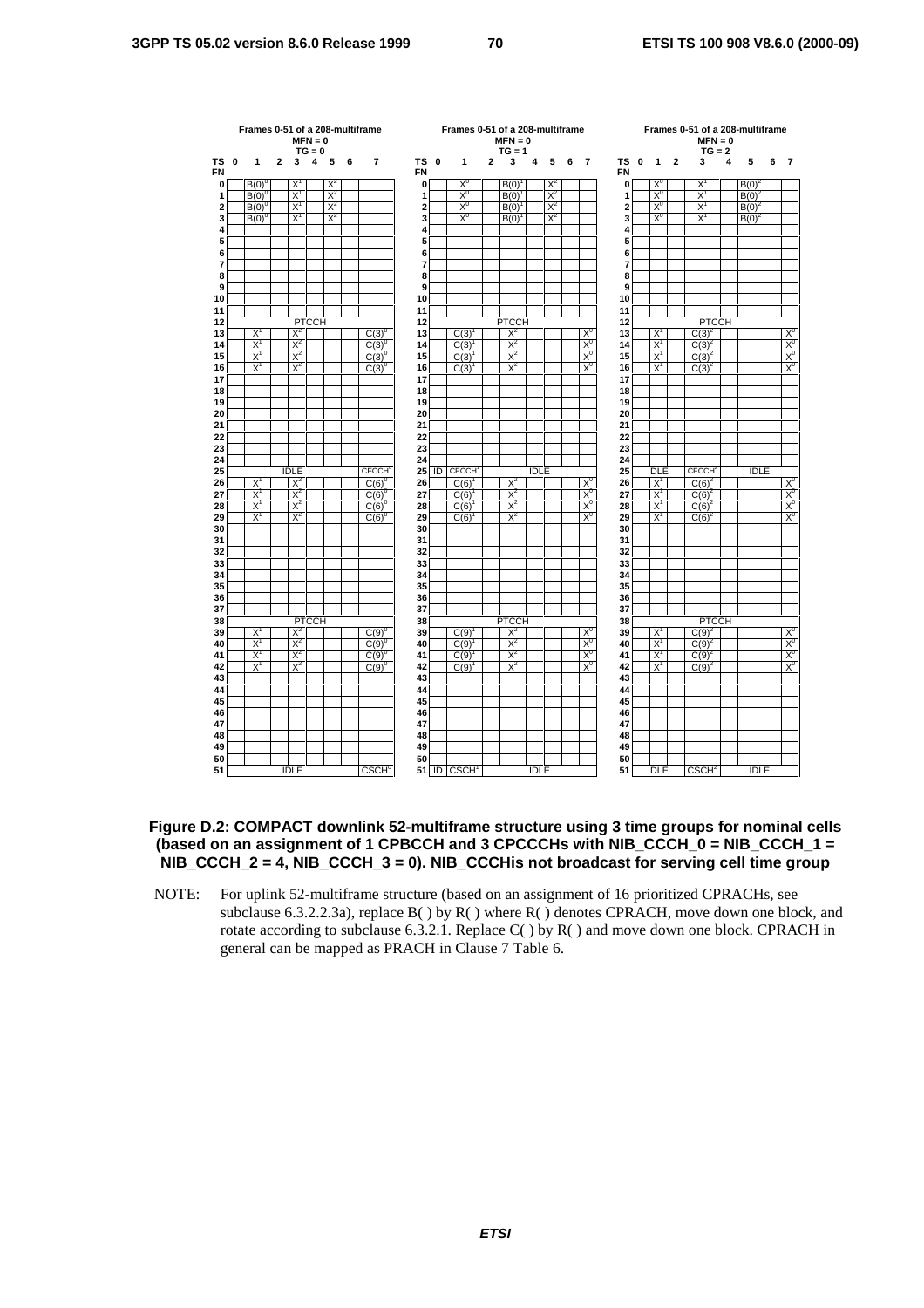|                 |                   |                                                                 |                |                               | $MFN = 0$<br>$TG = 0$ |                |                | Frames 0-51 of a 208-multiframe | Frames 0-51 of a 208-multiframe<br>$MFN = 0$<br>$TG = 1$<br>ΤS |                                      |                       |                |                |                |                |                   |                | Frames 0-51 of a 208-multiframe<br>$MFN = 0$<br>$TG = 2$ |                        |                            |                |                          |                |                         |                | Frames 0-51 of a 208-multiframe<br>$MFN = 0$<br>$TG = 3$ |                 |                |                         |                       |                               |                |                          |                  |                         |
|-----------------|-------------------|-----------------------------------------------------------------|----------------|-------------------------------|-----------------------|----------------|----------------|---------------------------------|----------------------------------------------------------------|--------------------------------------|-----------------------|----------------|----------------|----------------|----------------|-------------------|----------------|----------------------------------------------------------|------------------------|----------------------------|----------------|--------------------------|----------------|-------------------------|----------------|----------------------------------------------------------|-----------------|----------------|-------------------------|-----------------------|-------------------------------|----------------|--------------------------|------------------|-------------------------|
| ΤS<br><b>FN</b> | 0                 | 1                                                               | $\mathbf{2}$   | 3                             | 4                     | - 5            | - 6            | $\overline{7}$                  | <b>FN</b>                                                      | $\mathbf 0$                          | 1                     | $\mathbf{2}$   | 3              | 4              | 5              | 6                 | $\overline{7}$ | <b>FN</b>                                                | TS 0                   | $1\quad 2$                 |                | 3                        | 4              | 5                       | 6              | $\overline{7}$                                           | TS<br><b>FN</b> | $\mathbf 0$    | $1\quad 2$              |                       | $\mathbf{3}$                  | 4              | 5                        | 6                |                         |
|                 | $0^{\frac{1}{2}}$ | $B(0)^0$                                                        | $\mathsf{X}^1$ | X                             | $X^2$                 |                | X              | $X^3$                           |                                                                | $0 \times^0$                         | $X^0$                 | $X^C$          | B(0)           | $X^2$          | $X^2$          | $X^3$             |                |                                                          | $0 \times^0$           | $X^0$                      | X              | X                        | $X^1$          | $B(0)^2$                | $X^3$          | $X^{\circ}$                                              | $\mathbf{0}$    | $X^0$          | $X^0$                   | X                     |                               | X.             | X                        | $X^2$            | B(0)                    |
| 1               | $X^3$             | $B(0)^{0}$                                                      | $X^1$          | $X^1$                         | $X^2$                 | $X^2$          | $X^3$          | $X^3$                           | 1                                                              | $X^0$                                | $X_0$                 | $X^0$          | B(0)           | $X^2$          | $X^2$          | $X^3$             | $X^3$          | 1                                                        | $X^0$                  | $X^0$                      | $X^1$          | $X^1$                    | $X^1$          | $B(0)^2$                | $X^3$          | $X^3$                                                    | 1               | $X^0$          | $X^0$                   | $X^1$                 | $X^1$                         | $X^2$          | $X^2$                    | $X^2$            | B(0)                    |
| 2               | $X^3$             | $B(0)^{0}$ $X^{1}$ $X^{1}$                                      |                |                               | $X^2$                 | $X^2$          | $X^3$          | $X^3$                           | 2                                                              | $X^0$                                | $X^0$                 | $X^0$          | B(0)           | $X^2$          | $X^2$          | $X^3$             | $X^3$          | $\overline{2}$                                           | $X^0$                  | $X_0$                      | $X^1$          | $X^1$                    | $X^1$          | $B(0)^2$                | $\mathsf{X}^3$ | $X^3$                                                    | $\overline{2}$  | $X^0$          | $X^0$                   | $X^1$                 | $X^1$                         | $X^2$          | $X^2$                    |                  | $X^2$ B(0) <sup>3</sup> |
| 3               | $X^3$             | $B(0)^{0}$ $X^{1}$ $X^{1}$                                      |                |                               | $X^2$                 | $X^2$          | $X^3$          | $X^3$                           | 3                                                              | $X^0$                                | $X^0$                 | $X_0$          | $B(0)^{1}$     |                | $X^2$ $X^2$    | $X^3$             | $X^3$          | 3                                                        | $X^0$                  | $X_0$                      | $X^1$          | $X^1$                    |                | $X^1$ B(0) <sup>2</sup> | $X^3$          | $X^3$                                                    | 3               |                | $X_0$ $X_0$             | $X^1$                 | $X^1$                         | $X^2$          | $X^2$                    |                  | $X^2$ B(0) <sup>3</sup> |
| 4               |                   |                                                                 |                |                               |                       |                |                |                                 | 4                                                              |                                      |                       |                |                |                |                |                   |                |                                                          |                        |                            |                |                          |                |                         |                |                                                          | 4               |                |                         |                       |                               |                |                          |                  |                         |
| 5<br>6          |                   |                                                                 |                |                               |                       |                |                |                                 | 5<br>6                                                         |                                      |                       |                |                |                |                |                   |                | 5<br>6                                                   |                        |                            |                |                          |                |                         |                |                                                          | 5<br>6          |                |                         |                       |                               |                |                          |                  |                         |
| $\overline{7}$  |                   |                                                                 |                |                               |                       |                |                |                                 | $\overline{7}$                                                 |                                      |                       |                |                |                |                |                   |                | 7                                                        |                        |                            |                |                          |                |                         |                |                                                          | $\overline{7}$  |                |                         |                       |                               |                |                          |                  |                         |
| я               |                   |                                                                 |                |                               |                       |                |                |                                 | Я                                                              |                                      |                       |                |                |                |                |                   |                | я                                                        |                        |                            |                |                          |                |                         |                |                                                          | 8               |                |                         |                       |                               |                |                          |                  |                         |
| 9               |                   |                                                                 |                |                               |                       |                |                |                                 | 9                                                              |                                      |                       |                |                |                |                |                   |                | 9                                                        |                        |                            |                |                          |                |                         |                |                                                          | 9               |                |                         |                       |                               |                |                          |                  |                         |
| 10              |                   |                                                                 |                |                               |                       |                |                |                                 | 10                                                             |                                      |                       |                |                |                |                |                   |                | 10                                                       |                        |                            |                |                          |                |                         |                |                                                          | 10              |                |                         |                       |                               |                |                          |                  |                         |
| 11              |                   |                                                                 |                |                               |                       |                |                |                                 | 11                                                             |                                      |                       |                |                |                |                |                   |                | 11                                                       |                        |                            |                |                          |                |                         |                |                                                          | 11              |                |                         |                       |                               |                |                          |                  |                         |
| 12              |                   |                                                                 |                |                               | <b>PTCCH</b>          |                |                |                                 | 12                                                             |                                      |                       |                | <b>PTCCH</b>   |                |                |                   |                | 12                                                       |                        |                            |                | <b>PTCCH</b>             |                |                         |                |                                                          | 12              |                |                         |                       |                               | <b>PTCCH</b>   |                          |                  |                         |
| 13              | X                 | X<br>X                                                          | $X^2$          | $X^2$<br>$X^2$                | $X^3$                 | $X^3$<br>$X^3$ | $X^3$          | $C(3)^{0}$                      | 13                                                             | $X^{\mathfrak{c}}$<br>X <sup>0</sup> | C(3)                  | $X^2$<br>$X^2$ | $X^2$          | $X^3$<br>$X^3$ | $X^3$<br>$X^3$ | $X^0$<br>$X^0$    | $X^0$<br>$X^0$ | 13                                                       | $X^1$<br>$X^1$         | $X^1$                      | X              | $C(3)^{2}$               | $X^3$          | $X^3$                   | $X^0$<br>$X^0$ | $X^0$<br>$X^0$                                           | 13              | $X^1$<br>$X^1$ | $X^1$                   | $X^2$<br>$X^2$        | $X^2$                         | $X^2$ $X^2$    | $C(3)^3$                 | $X^0$<br>$X_0$   | $X^0$<br>$X_0$          |
| 14<br>15        | $X^1$             | $X^1$                                                           | $X^2$<br>$X^2$ | $X^2$                         | $X^3$                 | $X^3$ $X^3$    | $X^3$<br>$X^3$ | $C(3)^{0}$<br>$C(3)^{0}$        | 14<br>15                                                       | $X^0$                                | C(3)<br>C(3)          | $X^2$          | $X^2$<br>$X^2$ | $X^3$          | $X^3$          | $X_0$             | $X^0$          | 14<br>15                                                 | $X^1$                  | $X^1$<br>$X^1$             | $X^1$<br>$X^1$ | $C(3)^{2}$<br>$C(3)^{2}$ | $X^3$<br>$X^3$ | $X^3$<br>$X^3$          |                | $X_0$ $X_0$                                              | 14<br>15        |                | $X^1$<br>$X^1 \mid X^1$ | $X^2$                 | $X^2$                         | $X^2$<br>$X^2$ | $C(3)^{3}$<br>$C(3)^{3}$ | $\overline{X}^0$ | $X^0$                   |
| 16              | $X^1$             | X                                                               | $X^2$          | $X^2$                         | $X^3$                 | $X^3$          | $X^3$          | $C(3)^{0}$                      | 16                                                             | $X^0$                                | C(3)                  | $X^2$          | $X^2$          | $X^3$          | $X^3$          | $X^0$             | $X_0$          | 16                                                       | $X^1$                  | $X^1$                      | $X^1$          | $C(3)^2$                 | $X^3$          | $X^3$                   | $X_0$          | $X^0$                                                    | 16              |                | $X^1$ $X^1$             | $X^2$                 | $X^2$                         | $X^2$          | $C(3)^3$                 | $X^0$            | $X^0$                   |
| 17              |                   |                                                                 |                |                               |                       |                |                |                                 | 17                                                             |                                      |                       |                |                |                |                |                   |                | 17                                                       |                        |                            |                |                          |                |                         |                |                                                          | 17              |                |                         |                       |                               |                |                          |                  |                         |
| 18              |                   |                                                                 |                |                               |                       |                |                |                                 | 18                                                             |                                      |                       |                |                |                |                |                   |                | 18                                                       |                        |                            |                |                          |                |                         |                |                                                          | 18              |                |                         |                       |                               |                |                          |                  |                         |
| 19              |                   |                                                                 |                |                               |                       |                |                |                                 | 19                                                             |                                      |                       |                |                |                |                |                   |                | 19                                                       |                        |                            |                |                          |                |                         |                |                                                          | 19              |                |                         |                       |                               |                |                          |                  |                         |
| 20              |                   |                                                                 |                |                               |                       |                |                |                                 | 20                                                             |                                      |                       |                |                |                |                |                   |                | 20                                                       |                        |                            |                |                          |                |                         |                |                                                          | 20              |                |                         |                       |                               |                |                          |                  |                         |
| 21              |                   |                                                                 |                |                               |                       |                |                |                                 | 21                                                             |                                      |                       |                |                |                |                |                   |                | 21                                                       |                        |                            |                |                          |                |                         |                |                                                          | 21              |                |                         |                       |                               |                |                          |                  |                         |
| 22<br>23        |                   |                                                                 |                |                               |                       |                |                |                                 | 22<br>23                                                       |                                      |                       |                |                |                |                |                   |                | 22<br>23                                                 |                        |                            |                |                          |                |                         |                |                                                          | 22<br>23        |                |                         |                       |                               |                |                          |                  |                         |
| 24              |                   |                                                                 |                |                               |                       |                |                |                                 | 24                                                             |                                      |                       |                |                |                |                |                   |                | 24                                                       |                        |                            |                |                          |                |                         |                |                                                          | 24              |                |                         |                       |                               |                |                          |                  |                         |
| 25              |                   |                                                                 |                | <b>IDLE</b>                   |                       |                |                | <b>CECCH</b>                    | 25                                                             | ID                                   | <b>CFCCH</b>          |                |                | <b>IDLE</b>    |                |                   |                | 25                                                       |                        | <b>IDLE</b>                |                | CFCCH <sup>2</sup>       |                | <b>IDLE</b>             |                |                                                          | 25              |                |                         | <b>IDLE</b>           |                               |                | CECCH <sub>3</sub>       |                  | <b>IDLE</b>             |
| 26              | $X^1$             | $X^1$                                                           |                | $X^2$ $X^2$ $X^3$ $X^3$ $X^3$ |                       |                |                | $C(6)^{0}$                      | 26                                                             | $X^0$                                | C(6)                  | $X^2$          | $X^2$          |                |                | $X^3$ $X^3$ $X^0$ | $X^0$          |                                                          | $26$ $X^1$ $X^1$ $X^1$ |                            |                | $C(6)^{2}$               | $X^3$          | $X^3$                   |                | $X_0$ $X_0$                                              | 26              |                |                         |                       | $X^1$ $X^2$ $X^2$ $X^2$ $X^2$ |                | $C(6)^3$                 | $X^{\circ}$      | $X^0$                   |
| 27              |                   | X                                                               | $X^2$          | $X^2$                         | $X^3$                 | $X^3$          | $X^3$          | $C(6)^\circ$                    | 27                                                             | $X^0$                                | C(6)                  | $X^2$          | $X^2$          | $X^3$          | $X^3$          | $X^0$             | $X_0$          | 27                                                       | X'                     | $X^1$                      | $X^1$          | $C(6)^2$                 | $X^3$          | $X^3$                   | $X^0$          | $X_0$                                                    | 27              | X'             | $X^1$                   | $X^2$                 | $X^2$                         | $\mathsf{X}^2$ | $C(6)^3$                 | $X^{\sigma}$     | $X_0$                   |
| 28              | $X^1$             | $X^1$                                                           | $X^2$          | $X^2$                         | $X^3$                 | $X^3$          | $X^3$          | $C(6)^{0}$                      | 28                                                             | $X^0$                                | C(6)                  | $X^2$          | $X^2$          | $X^3$          | $X^3$          | $X^0$             | $X^0$          | 28                                                       | $X^1$                  | $X^1$                      | $X^1$          | $C(6)^{2}$               | $X^3$          | $X^3$                   | $X^0$          | $X^0$                                                    | 28              | $X^1$          | $X^1$                   | $X^2$                 | $X^2$                         | $X^2$          | C(6)                     | $X^0$            | $X^0$                   |
| 29              | $X^1$             | $X^1$                                                           | $X^2$          | $X^2$                         | $X^3$                 | $X^3$          | $X^3$          | $C(6)^{0}$                      | 29                                                             | X <sup>0</sup>                       | C(6)                  | $X^2$          | $X^2$          |                | $X^3$ $X^3$    | $X^0$             | $X^0$          |                                                          | $29$ $X^1$ $X^1$       |                            | $X^1$          | $C(6)^{2}$               | $X^3$          | $X^3$                   |                | $X^0$ $X^0$                                              | 29              |                | $X^1$ $X^1$             | $X^2$                 | $X^2$                         | $X^2$          | $C(6)^3$                 | $X^0$            | $X_0$                   |
| 30<br>31        |                   |                                                                 |                |                               |                       |                |                |                                 | 30<br>31                                                       |                                      |                       |                |                |                |                |                   |                | 30<br>31                                                 |                        |                            |                |                          |                |                         |                |                                                          | 30<br>31        |                |                         |                       |                               |                |                          |                  |                         |
| 32              |                   |                                                                 |                |                               |                       |                |                |                                 | 32                                                             |                                      |                       |                |                |                |                |                   |                | 32                                                       |                        |                            |                |                          |                |                         |                |                                                          | 32              |                |                         |                       |                               |                |                          |                  |                         |
| 33              |                   |                                                                 |                |                               |                       |                |                |                                 | 33                                                             |                                      |                       |                |                |                |                |                   |                | 33                                                       |                        |                            |                |                          |                |                         |                |                                                          | 33              |                |                         |                       |                               |                |                          |                  |                         |
| 34              |                   |                                                                 |                |                               |                       |                |                |                                 | 34                                                             |                                      |                       |                |                |                |                |                   |                | 34                                                       |                        |                            |                |                          |                |                         |                |                                                          | 34              |                |                         |                       |                               |                |                          |                  |                         |
| 35              |                   |                                                                 |                |                               |                       |                |                |                                 | 35                                                             |                                      |                       |                |                |                |                |                   |                | 35                                                       |                        |                            |                |                          |                |                         |                |                                                          | 35              |                |                         |                       |                               |                |                          |                  |                         |
| 36              |                   |                                                                 |                |                               |                       |                |                |                                 | 36                                                             |                                      |                       |                |                |                |                |                   |                | 36                                                       |                        |                            |                |                          |                |                         |                |                                                          | 36              |                |                         |                       |                               |                |                          |                  |                         |
| 37              |                   |                                                                 |                |                               |                       |                |                |                                 | 37                                                             |                                      |                       |                |                |                |                |                   |                | 37                                                       |                        |                            |                |                          |                |                         |                |                                                          | 37              |                |                         |                       |                               |                |                          |                  |                         |
| 38<br>39        | $X^1$             | <b>PTCCH</b><br>$X^2$<br>$X^1$<br>$X^2$<br>$X^3$<br>$X^3$<br>X, |                |                               |                       | $C(9)^{0}$     | 38<br>39       |                                 | C(9)                                                           | $X^2$                                | <b>PTCCH</b><br>$X^2$ | $X^3$          | $X^3$          | $X^0$          | $X^0$          | 38                | $39 X^1 X^1$   |                                                          | $X^1$                  | <b>PTCCH</b><br>$C(9)^{2}$ | $X^3$          | $X^3$                    | $X^0$          | $X^0$                   | 38<br>39       | $X^1$                                                    | $ X^1$          |                | $X^2$ $X^2$             | <b>PTCCH</b><br>$X^2$ |                               | $X^0$          | $X^0$                    |                  |                         |
| 40              | X                 | X                                                               | $X^2$          | $X^2$                         | $X^3$                 | $X^3$          | $X^3$          | $C(9)^{0}$                      | 40                                                             | $X^0$                                | C(9)                  | $X^2$          | $X^2$          | $X^3$          | $X^3$          | $X^0$             | $X_0$          | 40                                                       | $\mathsf{X}^1$         | $X^1$                      | X              | $C(9)^{2}$               | $X_3$          | $X^3$                   | $X_0$          | $X_0$                                                    | 40              | $X^1$          | $X^1$                   | $X^2$                 | $X^2$                         | $X^2$          | $C(9)^3$<br>$C(9)^{3}$   | $X_0$            | $X^0$                   |
| 41              | $\mathsf{X}^1$    | X                                                               | $X^2$          | $X^2$                         | $X^3$                 | $X^3$          | $X^3$          | $C(9)^{0}$                      | 41                                                             | $X^0$                                | C(9)                  | $X^2$          | $X^2$          | $X_3$          | $X^3$          | $X_0$             | X <sup>0</sup> |                                                          | 41 $X^1$               | $X^1$                      | $X^1$          | $C(9)^2$                 | $X_3$          | $X^3$                   | $X_0$          | $X^0$                                                    | 41              | $X^1$          | $X^1$                   |                       | $X^2$ $X^2$ $X^2$             |                | $C(9)^3$                 | $X^0$            | $X^0$                   |
| 42              | $X^1$             | $X^1$                                                           | $X^2$          | $X^2$                         | $X^3$                 | $X^3$          | $X^3$          | $C(9)^{0}$                      | 42                                                             | $X^0$                                | C(9)                  | $X^2$          | $X^2$          | $X^3$          | $X^3$          | $X^0$             | $X^0$          |                                                          | 42 $\chi^1$            | $X^1$                      | $X^1$          | $C(9)^2$                 | $X^3$          | $X^3$                   |                | $X^0$   $X^0$                                            | 42              |                | $X^1$ $X^1$             |                       | $X^2$ $X^2$ $X^2$             |                | $C(9)^3$                 | $X^0$            | $X^0$                   |
| 43              |                   |                                                                 |                |                               |                       |                |                |                                 | 43                                                             |                                      |                       |                |                |                |                |                   |                | 43                                                       |                        |                            |                |                          |                |                         |                |                                                          | 43              |                |                         |                       |                               |                |                          |                  |                         |
| 44              |                   |                                                                 |                |                               |                       |                |                |                                 | 44                                                             |                                      |                       |                |                |                |                |                   |                | 44                                                       |                        |                            |                |                          |                |                         |                |                                                          | 44              |                |                         |                       |                               |                |                          |                  |                         |
| 45              |                   |                                                                 |                |                               |                       |                |                |                                 | 45                                                             |                                      |                       |                |                |                |                |                   |                | 45                                                       |                        |                            |                |                          |                |                         |                |                                                          | 45              |                |                         |                       |                               |                |                          |                  |                         |
| 46              |                   |                                                                 |                |                               |                       |                |                |                                 | 46                                                             |                                      |                       |                |                |                |                |                   |                | 46                                                       |                        |                            |                |                          |                |                         |                |                                                          | 46              |                |                         |                       |                               |                |                          |                  |                         |
| 47<br>48        |                   |                                                                 |                |                               |                       |                |                |                                 | 47<br>48                                                       |                                      |                       |                |                |                |                |                   |                | 47<br>48                                                 |                        |                            |                |                          |                |                         |                |                                                          | 47<br>48        |                |                         |                       |                               |                |                          |                  |                         |
| 49              |                   |                                                                 |                |                               |                       |                |                |                                 | 49                                                             |                                      |                       |                |                |                |                |                   |                | 49                                                       |                        |                            |                |                          |                |                         |                |                                                          | 49              |                |                         |                       |                               |                |                          |                  |                         |
| 50              |                   |                                                                 |                |                               |                       |                |                |                                 | 50                                                             |                                      |                       |                |                |                |                |                   |                | 50                                                       |                        |                            |                |                          |                |                         |                |                                                          | 50              |                |                         |                       |                               |                |                          |                  |                         |
| 51              |                   |                                                                 |                | <b>IDLE</b>                   |                       |                |                | CSCH <sup>0</sup>               |                                                                |                                      | $51$ ID $CSCH1$       |                |                | <b>IDLE</b>    |                |                   |                | 51                                                       |                        | <b>IDLE</b>                |                | CSCH <sup>2</sup>        |                | <b>IDLE</b>             |                |                                                          | 51              |                |                         | <b>IDLE</b>           |                               |                | CSCH <sup>3</sup>        |                  | <b>IDLE</b>             |

### **Figure D.3: COMPACT downlink 52-multiframe structure using 4 time groups for large cells (based on an assignment of 1 CPBCCH and 3 CPCCCHs with NIB\_CCCH\_0 = NIB\_CCCH\_1 = NIB\_CCCH\_2 = NIB\_CCCH\_3 = 4). NIB\_CCCH is not broadcast for serving cell time group**

NOTE: For uplink 52-multiframe structure (based on an assignment of 16 prioritized CPRACHs, see subclause 6.3.2.2.3a), replace B( ) by R( ) where R( ) denotes CPRACH, move down one block, and rotate according to subclause 6.3.2.1. Replace C( ) by R( ) and move down one block. CPRACH in general can be mapped as PRACH in Clause 7 Table 6.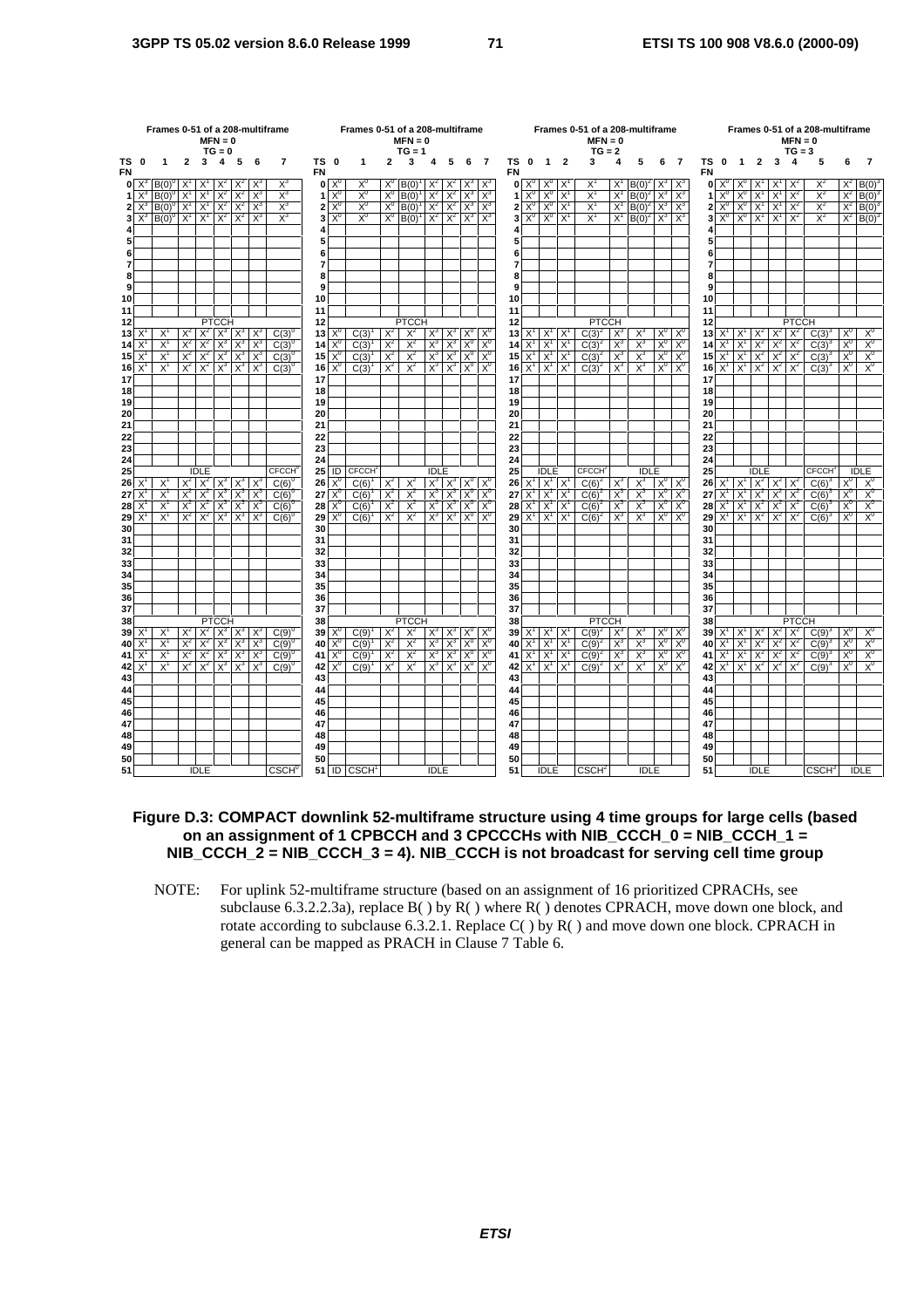|                |                |                      |                | $MFN = 0$<br>$TG = 0$ |       |       | Frames 0-51 of a 208-multiframe |                 |                | Frames 0-51 of a 208-multiframe |                | $MFN = 0$<br>$TG = 1$ |                |       |                         |                         |                 |                      |                |                 | Frames 0-51 of a 208-multiframe<br>$MFN = 0$<br>$TG = 2$ |       |             |                |                   |
|----------------|----------------|----------------------|----------------|-----------------------|-------|-------|---------------------------------|-----------------|----------------|---------------------------------|----------------|-----------------------|----------------|-------|-------------------------|-------------------------|-----------------|----------------------|----------------|-----------------|----------------------------------------------------------|-------|-------------|----------------|-------------------|
| ΤS<br>0<br>FN  | 1              | $\mathbf{2}$         | 3              | 4                     | 5     | 6     | $\overline{7}$                  | ΤS<br><b>FN</b> | 0              | 1                               | $\overline{a}$ | 3                     | 4              | 5     | 6                       | $\overline{7}$          | TS<br><b>FN</b> | $\mathbf{0}$         | 1              | $\mathbf{2}$    | 3                                                        | 4     | 5           | 6              | $\overline{7}$    |
| 0              | B(0)           | X                    | Χ              |                       |       | $X^2$ |                                 | 0               | $X_{c}$        | $X^0$                           | $X^0$          | B(0)                  | $X^2$          | X     | $X^2$                   |                         | 0               | $X^{\mathfrak{c}}$   | X <sup>0</sup> |                 | Χ                                                        | X     | $B(0)^2$    |                |                   |
|                | $B(0)^{0}$     | $X^1$                | $X^1$          | $X^{12}$              | $X^2$ | $X^2$ |                                 | 1               | $X^0$          | X <sup>0</sup>                  | $X^0$          | $B(0)^{1}$            | $X^2$          | $X^2$ | $X^2$                   |                         | 1               | $X^0$                | $X^0$          | X <sub>0.</sub> | $X^1$                                                    | $X^1$ | $B(0)^2$    |                |                   |
|                | $B(0)^{0}$     | $X^1$                | $X^1$          | $X^{12}$              | $X^2$ | $X^2$ |                                 | 2               | $X_0$          | $X_0$                           | X <sup>0</sup> | $B(0)^{1}$            | $X^2$          | $X^2$ | $X^2$                   |                         | 2               | $X^0$                | X <sup>0</sup> | $X^{01}$        | $X^1$                                                    | $X^1$ | $B(0)^2$    |                |                   |
|                | $B(0)^{0}$     | $X^1$                | $X^1$          | $X^{12}$              | $X^2$ | $X^2$ |                                 | 3               | $X^0$          | X <sup>0</sup>                  | $X_0$          | $B(0)^{1}$            | $X^2$          | $X^2$ | $X^2$                   |                         | 3               | $X^0$                | $X^0$          | $X^{01}$        | $X^1$                                                    | $X^1$ | $B(0)^{2}$  |                |                   |
|                |                |                      |                |                       |       |       |                                 | 4               |                |                                 |                |                       |                |       |                         |                         | 4               |                      |                |                 |                                                          |       |             |                |                   |
|                |                |                      |                |                       |       |       |                                 | 5<br>6          |                |                                 |                |                       |                |       |                         |                         | 5<br>6          |                      |                |                 |                                                          |       |             |                |                   |
|                |                |                      |                |                       |       |       |                                 | 7               |                |                                 |                |                       |                |       |                         |                         | $\overline{7}$  |                      |                |                 |                                                          |       |             |                |                   |
|                |                |                      |                |                       |       |       |                                 | 8               |                |                                 |                |                       |                |       |                         |                         | 8               |                      |                |                 |                                                          |       |             |                |                   |
|                |                |                      |                |                       |       |       |                                 | 9               |                |                                 |                |                       |                |       |                         |                         | 9               |                      |                |                 |                                                          |       |             |                |                   |
|                |                |                      |                |                       |       |       |                                 | 10              |                |                                 |                |                       |                |       |                         |                         | 10              |                      |                |                 |                                                          |       |             |                |                   |
|                |                |                      |                |                       |       |       |                                 | 11              |                |                                 |                |                       |                |       |                         |                         | 11              |                      |                |                 |                                                          |       |             |                |                   |
|                |                |                      |                | <b>PTCCH</b>          |       |       |                                 | 12              |                |                                 |                | <b>PTCCH</b>          |                |       |                         |                         | 12              |                      |                |                 | <b>PTCCH</b>                                             |       |             |                |                   |
| X              | Х              | $X^{12}$             | $X^2$          | $X^2$                 |       |       | $C(3)^{0}$                      | 13              | $X^0$          | C(3)                            | $X^2$          | $X^2$                 | $X^2$          |       | $X_0$                   | X <sup>0</sup>          | 13              | $X^0$                | X              | X               | $C(3)^{2}$                                               |       |             | $X_0$          | $X^c$             |
| $X^1$          | $X^1$          | $X^{12}$             | $X^2$          | $X^2$                 |       |       | $C(3)^{0}$                      | 14              | $X^0$          | C(3)                            | $X^2$          | $X^2$                 | $X^2$          |       | $X_0$                   | $X_0$                   | 14              | $X_0$                | $X^1$          | $X^1$           | $C(3)^{2}$                                               |       |             | $X_0$          | $\frac{X^0}{X^0}$ |
| $X^1$<br>$X^1$ | $X^1$<br>$X^1$ | $X^{12}$<br>$X^{12}$ | $X^2$<br>$X^2$ | $X^2$<br>$X^2$        |       |       | $C(3)^{0}$<br>$C(3)^{0}$        | 15<br>16        | $X^0$<br>$X^0$ | C(3)<br>C(3)                    | $X^2$<br>$X^2$ | $X^2$<br>$X^2$        | $X^2$<br>$X^2$ |       | $X^0$<br>X <sup>0</sup> | $X_0$<br>X <sup>0</sup> | 15<br>16        | $X^{01}$<br>$X^{01}$ | $X^1$<br>$X^1$ | $X^1$<br>$X^1$  | $C(3)^{2}$<br>$C(3)^2$                                   |       |             | $X_0$<br>$X_0$ |                   |
|                |                |                      |                |                       |       |       |                                 | 17              |                |                                 |                |                       |                |       |                         |                         | 17              |                      |                |                 |                                                          |       |             |                |                   |
|                |                |                      |                |                       |       |       |                                 | 18              |                |                                 |                |                       |                |       |                         |                         | 18              |                      |                |                 |                                                          |       |             |                |                   |
|                |                |                      |                |                       |       |       |                                 | 19              |                |                                 |                |                       |                |       |                         |                         | 19              |                      |                |                 |                                                          |       |             |                |                   |
|                |                |                      |                |                       |       |       |                                 | 20              |                |                                 |                |                       |                |       |                         |                         | 20              |                      |                |                 |                                                          |       |             |                |                   |
|                |                |                      |                |                       |       |       |                                 | 21              |                |                                 |                |                       |                |       |                         |                         | 21              |                      |                |                 |                                                          |       |             |                |                   |
|                |                |                      |                |                       |       |       |                                 | 22              |                |                                 |                |                       |                |       |                         |                         | 22              |                      |                |                 |                                                          |       |             |                |                   |
|                |                |                      |                |                       |       |       |                                 | 23              |                |                                 |                |                       |                |       |                         |                         | 23              |                      |                |                 |                                                          |       |             |                |                   |
|                |                |                      | <b>IDLE</b>    |                       |       |       | <b>CECCH</b> <sup>C</sup>       | 24<br>25        | ID             | <b>CFCCH</b>                    |                |                       | <b>IDLE</b>    |       |                         |                         | 24<br>25        |                      | <b>IDLE</b>    |                 | <b>CECCH</b>                                             |       | <b>IDLE</b> |                |                   |
| $X^1$          | $X^1$          | $X^{12}$             | $X^2$          | $X^2$                 |       |       | $C(6)^{0}$                      | 26              | $X^0$          | C(6)                            | $X^2$          | $X^2$                 | $X^2$          |       | $\overline{X}^0$        | X <sup>0</sup>          | 26              | $X^{01}$             | $X^1$          | $X^1$           | $C(6)^2$                                                 |       |             | $X_0$          | X <sup>0</sup>    |
| X              | $X^1$          | $X^{12}$             | $X^2$          | $X^2$                 |       |       | $C(6)^\circ$                    | 27              | $X^0$          | C(6)                            | $X^2$          | $X^2$                 | $X^2$          |       | $X_0$                   | $X^0$                   | 27              | $X_0$                | $X^1$          | $X^1$           | $C(6)^2$                                                 |       |             | $X^0$          | X <sup>0</sup>    |
| $X^1$          | $X^1$          | $X^{12}$             | $X^2$          | $X^2$                 |       |       | $C(6)^{0}$                      | 28              | $X_0$          | C(6)                            | $X^2$          | $X^2$                 | $X^2$          |       | $X^0$                   | X <sup>0</sup>          | 28              | $X_0$                | $X^1$          | $X^1$           | $C(6)^2$                                                 |       |             | $X_0$          | $X^0$             |
| $X^1$          | $X^1$          | $X^{12}$             | $X^2$          | $X^2$                 |       |       | $C(6)^{0}$                      | 29              | $X^0$          | C(6)                            | $X^2$          | $X^2$                 | $X^2$          |       | $X^0$                   | $X^0$                   | 29              | $X^{01}$             | $X^1$          | $X^1$           | $C(6)^{2}$                                               |       |             | X <sup>0</sup> | $X^0$             |
|                |                |                      |                |                       |       |       |                                 | 30              |                |                                 |                |                       |                |       |                         |                         | 30              |                      |                |                 |                                                          |       |             |                |                   |
|                |                |                      |                |                       |       |       |                                 | 31              |                |                                 |                |                       |                |       |                         |                         | 31              |                      |                |                 |                                                          |       |             |                |                   |
|                |                |                      |                |                       |       |       |                                 | 32              |                |                                 |                |                       |                |       |                         |                         | 32              |                      |                |                 |                                                          |       |             |                |                   |
|                |                |                      |                |                       |       |       |                                 | 33              |                |                                 |                |                       |                |       |                         |                         | 33<br>34        |                      |                |                 |                                                          |       |             |                |                   |
|                |                |                      |                |                       |       |       |                                 | 34<br>35        |                |                                 |                |                       |                |       |                         |                         | 35              |                      |                |                 |                                                          |       |             |                |                   |
|                |                |                      |                |                       |       |       |                                 | 36              |                |                                 |                |                       |                |       |                         |                         | 36              |                      |                |                 |                                                          |       |             |                |                   |
|                |                |                      |                |                       |       |       |                                 | 37              |                |                                 |                |                       |                |       |                         |                         | 37              |                      |                |                 |                                                          |       |             |                |                   |
|                |                |                      |                | <b>PTCCH</b>          |       |       |                                 | 38              |                |                                 |                | <b>PTCCH</b>          |                |       |                         |                         | 38              |                      |                |                 | <b>PTCCH</b>                                             |       |             |                |                   |
| X              | X              | $X^{12}$             | $X^2$          | $X^2$                 |       |       | C(9)                            | 39              | $X^0$          | C(9)                            | $X^2$          | $X^2$                 | $X^2$          |       | $X^0$                   | X <sup>0</sup>          | 39              | $X_0$                | $X^1$          | X               | C(9)                                                     |       |             | $X_0$          | $X^0$             |
| X              | $X^1$          | $X^{12}$             | $X^2$          | $X^2$                 |       |       | $C(9)^{0}$                      | 40              | $X^0$          | C(9)                            | $X^2$          | $X^2$                 | $X^2$          |       | $X_0$                   | $X^0$                   | 40              | $X^{01}$             | $X^1$          | $X^1$           | $C(9)^{2}$                                               |       |             | $X_0$          | $X_0$             |
| $X^1$          | $X^1$          | $X^{12}$             | $X^2$          | $X^2$                 |       |       | $C(9)^{0}$                      | 41              | $X^0$          | C(9)                            | $X^2$          | $X^2$                 | $X^2$          |       | $X^0$                   | $X^0$                   | 41              | $X_0$                | $X^1$          | $X^1$           | $C(9)^{2}$                                               |       |             | X <sup>0</sup> | $X_0$             |
| $X^1$          | $X^1$          | $X^{12}$             | $X^2$          | $X^2$                 |       |       | $C(9)^{0}$                      | 42              | $X^0$          | C(9)                            | $X^2$          | $X^2$                 | $X^2$          |       | X <sup>0</sup>          | $X^0$                   | 42              | $X^{01}$             | $X^1$          | $X^1$           | $C(9)^2$                                                 |       |             | $X_0$          | $X^0$             |
|                |                |                      |                |                       |       |       |                                 | 43              |                |                                 |                |                       |                |       |                         |                         | 43              |                      |                |                 |                                                          |       |             |                |                   |
|                |                |                      |                |                       |       |       |                                 | 44<br>45        |                |                                 |                |                       |                |       |                         |                         | 44<br>45        |                      |                |                 |                                                          |       |             |                |                   |
|                |                |                      |                |                       |       |       |                                 | 46              |                |                                 |                |                       |                |       |                         |                         | 46              |                      |                |                 |                                                          |       |             |                |                   |
|                |                |                      |                |                       |       |       |                                 | 47              |                |                                 |                |                       |                |       |                         |                         | 47              |                      |                |                 |                                                          |       |             |                |                   |
|                |                |                      |                |                       |       |       |                                 | 48              |                |                                 |                |                       |                |       |                         |                         | 48              |                      |                |                 |                                                          |       |             |                |                   |
|                |                |                      |                |                       |       |       |                                 | 49              |                |                                 |                |                       |                |       |                         |                         | 49              |                      |                |                 |                                                          |       |             |                |                   |
|                |                |                      |                |                       |       |       |                                 | 50              |                |                                 |                |                       |                |       |                         |                         | 50              |                      |                |                 |                                                          |       |             |                |                   |
|                |                |                      | <b>IDLE</b>    |                       |       |       | CSCH <sub>0</sub>               | 51              | ID             | CSCH <sup>1</sup>               |                |                       | <b>IDLE</b>    |       |                         |                         | 51              |                      | <b>IDLE</b>    |                 | CSCH <sup>2</sup>                                        |       | <b>IDLE</b> |                |                   |

## **Figure D.4: COMPACT downlink 52-multiframe structure using 3 time groups for large cells (based on an assignment of 1 CPBCCH and 3 CPCCCHs with NIB\_CCCH\_0 = NIB\_CCCH\_1 = NIB\_CCCH\_2 = 4, NIB\_CCCH\_3 = 0). NIB\_CCCH is not broadcast for serving cell time group**

NOTE: For uplink 52-multiframe structure (based on an assignment of 16 prioritized CPRACHs, see subclause 6.3.2.2.3a), replace B( ) by R( ) where R( ) denotes CPRACH, move down one block, and rotate according to subclause 6.3.2.1. Replace C( ) by R( ) and move down one block. CPRACH in general can be mapped as PRACH in Clause 7 Table 6.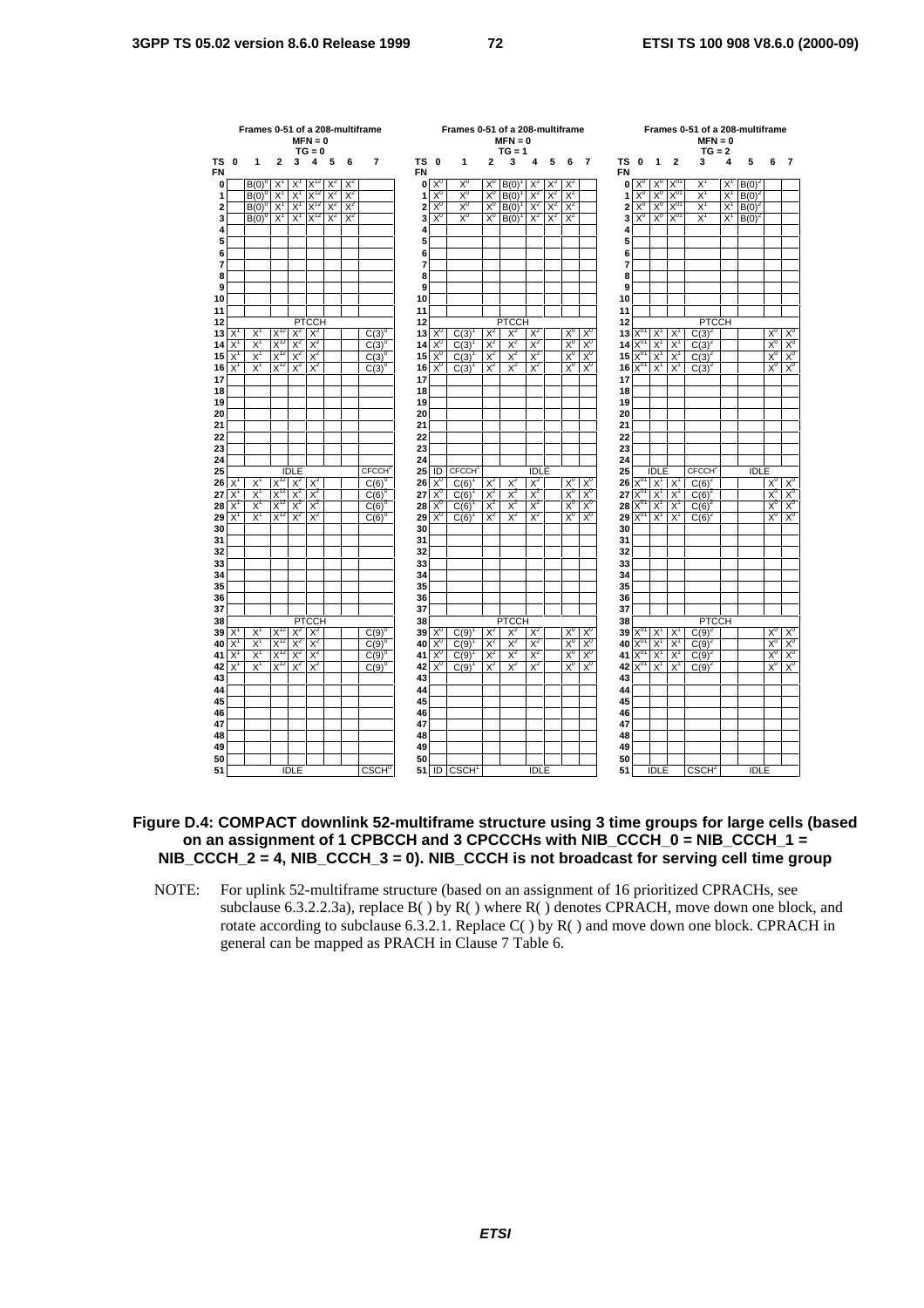|                | Frames 0-51 of a 208-multiframe<br>$MFN = 0$ |                |              |                |              |                |   |                          |                 |             | $MFN = 1$      | Frames 52-103 of a 208-multiframe |                |              |                          |   |                | Frames 104-155 of a 208-multiframe<br>$MFN = 2$ |                |                         |                          |   |                |   | Frames 156-207 of a 208-multiframe |            | $MFN = 3$ |                            |   |                |             |                |   |                                        |
|----------------|----------------------------------------------|----------------|--------------|----------------|--------------|----------------|---|--------------------------|-----------------|-------------|----------------|-----------------------------------|----------------|--------------|--------------------------|---|----------------|-------------------------------------------------|----------------|-------------------------|--------------------------|---|----------------|---|------------------------------------|------------|-----------|----------------------------|---|----------------|-------------|----------------|---|----------------------------------------|
| TS 0<br>FN     |                                              | 1              | $\mathbf{2}$ | $\mathbf{3}$   | 4            | 5              | 6 | $\overline{7}$           | тs<br><b>FN</b> | $\mathbf 0$ | $\mathbf{1}$   | $\overline{2}$                    | 3              | - 4          | 5                        | 6 | 7              | TS 0<br><b>FN</b>                               | $\mathbf{1}$   | $\overline{\mathbf{2}}$ | 3                        | 4 | 5              | 6 | $\overline{7}$                     | <b>FN</b>  | TS 0      | $\mathbf{1}$               | 2 | 3              |             | 5              | 6 | - 7                                    |
| $\mathbf 0$    |                                              | $B(0)^{0}$     |              | $X^1$          |              | $X^2$          |   | $X^3$                    | 52              |             | $X^1$          |                                   | $X^2$          |              | $X^3$                    |   | B(0)           | 104                                             | $X^2$          |                         | $X^3$                    |   | B(0)           |   | X,                                 | 156        |           | $X^3$                      |   | B(0)           |             | X              |   | $X^2$                                  |
| $\mathbf{1}$   |                                              | $B(0)^{0}$     |              | $X^1$          |              | $X^2$          |   | $X^3$                    | 53              |             | $X^1$          |                                   | $X^2$          |              | $X^3$                    |   | $B(0)^{0}$     | 105                                             | $X^2$          |                         | $X^3$                    |   | $B(0)^{0}$     |   | $X^1$                              | 157        |           | $X^3$                      |   | $B(0)^{0}$     |             | $X^1$          |   | $X^2$                                  |
| $\mathbf{2}$   |                                              | $B(0)^{6}$     |              | $X^1$          |              | $X^2$          |   | $X^3$                    | 54              |             | $X^1$          |                                   | $X^2$          |              | $X^3$                    |   | $B(0)^{0}$     | 106                                             | $X^2$          |                         | $X^3$                    |   | $B(0)^{0}$     |   | $X^1$                              | 158        |           | $X_3$                      |   | $B(0)^{0}$     |             | $X^1$          |   | $\overline{X}^2$                       |
| 3              |                                              | $B(0)^{0}$     |              | $X^1$          |              | $X^2$          |   | $X^3$                    | 55              |             | $X^1$          |                                   | $X^2$          |              | $X^3$                    |   | $B(0)^{0}$     | 107                                             | $X^2$          |                         | $X_3$                    |   | $B(0)^{0}$     |   | $X^1$                              | 159        |           | $X_3$                      |   | $B(0)^{0}$     |             | $X^1$          |   | $X^2$                                  |
| 4<br>5         |                                              |                |              |                |              |                |   |                          | 56<br>57        |             |                |                                   |                |              |                          |   |                | 108<br>109                                      |                |                         |                          |   |                |   |                                    | 160<br>161 |           |                            |   |                |             |                |   |                                        |
| 6              |                                              |                |              |                |              |                |   |                          | 58              |             |                |                                   |                |              |                          |   |                | 110                                             |                |                         |                          |   |                |   |                                    | 162        |           |                            |   |                |             |                |   |                                        |
| $\overline{7}$ |                                              |                |              |                |              |                |   |                          | 59              |             |                |                                   |                |              |                          |   |                | 111                                             |                |                         |                          |   |                |   |                                    | 163        |           |                            |   |                |             |                |   |                                        |
| 8              |                                              |                |              |                |              |                |   |                          | 60              |             |                |                                   |                |              |                          |   |                | 112                                             |                |                         |                          |   |                |   |                                    | 164        |           |                            |   |                |             |                |   |                                        |
| 9              |                                              |                |              |                |              |                |   |                          | 61              |             |                |                                   |                |              |                          |   |                | 113                                             |                |                         |                          |   |                |   |                                    | 165        |           |                            |   |                |             |                |   |                                        |
| 10             |                                              |                |              |                |              |                |   |                          | 62              |             |                |                                   |                |              |                          |   |                | 114                                             |                |                         |                          |   |                |   |                                    | 166        |           |                            |   |                |             |                |   |                                        |
| 11             |                                              |                |              |                |              |                |   |                          | 63              |             |                |                                   |                |              |                          |   |                | 115                                             |                |                         |                          |   |                |   |                                    | 167        |           |                            |   |                |             |                |   |                                        |
| 12             |                                              |                |              |                | <b>PTCCH</b> |                |   |                          | 64              |             |                |                                   |                | <b>PTCCH</b> |                          |   |                | 116                                             |                |                         | <b>PTCCH</b>             |   |                |   |                                    | 168        |           |                            |   | <b>PTCCH</b>   |             |                |   |                                        |
| 13             |                                              | $X^1$          |              | $X^2$          |              | $X^3$          |   | $C(3)^{0}$               | 65              |             | $X^2$          |                                   | $X^3$          |              | $C(3)^{0}$               |   | $X^1$          | 117                                             | $X^3$          |                         | $C(3)^{0}$               |   | $X^1$          |   | $X^2$                              | 169        |           | $C(3)^{0}$                 |   | $X^1$          |             | $X^2$          |   | $\frac{x^3}{x^3}$<br>$\frac{x^3}{x^3}$ |
| 14<br>15       |                                              | $X^1$<br>$X^1$ |              | $X^2$<br>$X^2$ |              | $X^3$<br>$X^3$ |   | $C(3)^{0}$               | 66<br>67        |             | $X^2$<br>$X^2$ |                                   | $X^3$<br>$X^3$ |              | $C(3)^{0}$<br>$C(3)^{0}$ |   | $X^1$<br>$X^1$ | 118<br>119                                      | $X^3$<br>$X^3$ |                         | $C(3)^{0}$<br>$C(3)^{0}$ |   | $X^1$<br>$X^1$ |   | $X^2$<br>$X^2$                     | 170<br>171 |           | $C(3)^{0}$                 |   | $X^1$<br>$X^1$ |             | $X^2$<br>$X^2$ |   |                                        |
| 16             |                                              | $X^1$          |              | $X^2$          |              | $X^3$          |   | $C(3)^{0}$<br>$C(3)^{0}$ | 68              |             | $X^2$          |                                   | $X^3$          |              | $C(3)^{0}$               |   | $X^1$          | 120                                             | $X^3$          |                         | C(3)                     |   | $X^1$          |   | $X^2$                              | 172        |           | $C(3)^{0}$<br>$C(3)^\circ$ |   | $X^1$          |             | $X^2$          |   |                                        |
| 17             |                                              |                |              |                |              |                |   |                          | 69              |             |                |                                   |                |              |                          |   |                | 121                                             |                |                         |                          |   |                |   |                                    | 173        |           |                            |   |                |             |                |   |                                        |
| 18             |                                              |                |              |                |              |                |   |                          | 70              |             |                |                                   |                |              |                          |   |                | 122                                             |                |                         |                          |   |                |   |                                    | 174        |           |                            |   |                |             |                |   |                                        |
| 19             |                                              |                |              |                |              |                |   |                          | 71              |             |                |                                   |                |              |                          |   |                | 123                                             |                |                         |                          |   |                |   |                                    | 175        |           |                            |   |                |             |                |   |                                        |
| 20             |                                              |                |              |                |              |                |   |                          | 72              |             |                |                                   |                |              |                          |   |                | 124                                             |                |                         |                          |   |                |   |                                    | 176        |           |                            |   |                |             |                |   |                                        |
| 21             |                                              |                |              |                |              |                |   |                          | 73              |             |                |                                   |                |              |                          |   |                | 125                                             |                |                         |                          |   |                |   |                                    | 177        |           |                            |   |                |             |                |   |                                        |
| 22             |                                              |                |              |                |              |                |   |                          | 74              |             |                |                                   |                |              |                          |   |                | 126                                             |                |                         |                          |   |                |   |                                    | 178        |           |                            |   |                |             |                |   |                                        |
| 23<br>24       |                                              |                |              |                |              |                |   |                          | 75<br>76        |             |                |                                   |                |              |                          |   |                | 127<br>128                                      |                |                         |                          |   |                |   |                                    | 179<br>180 |           |                            |   |                |             |                |   |                                        |
| 25             |                                              |                |              | <b>IDLE</b>    |              |                |   | <b>CFCCH</b>             | 77              |             |                | <b>IDLE</b>                       |                |              | <b>CFCCH</b>             |   | <b>IDLE</b>    | 129                                             | <b>IDLE</b>    |                         | <b>CECCH</b>             |   | <b>IDLE</b>    |   |                                    | 181        |           | <b>ID</b> CFCCH            |   |                | <b>IDLE</b> |                |   |                                        |
| 26             |                                              | $X^1$          |              | $X^2$          |              | $X^3$          |   | $C(6)^{0}$               | 78              |             | $X^2$          |                                   | $X^3$          |              | $C(6)^{0}$               |   | $X^1$          | 130                                             | $X^3$          |                         | $C(6)^0$                 |   | $X^1$          |   | $X^2$                              | 182        |           | $C(6)^{0}$                 |   | $X^1$          |             | $X^2$          |   |                                        |
| 27             |                                              | $X^1$          |              | $X^2$          |              | $X^3$          |   | $C(6)^{0}$               | 79              |             | $X^2$          |                                   | $X^3$          |              | $C(6)^{0}$               |   | $X^1$          | 131                                             | $X^3$          |                         | $C(6)^{6}$               |   | $X^1$          |   | $X^2$                              | 183        |           | $C(6)^{0}$                 |   | $X^1$          |             | $X^2$          |   | $\frac{X^3}{X^3}$                      |
| 28             |                                              | $X^1$          |              | $X^2$          |              | $X^3$          |   | $C(6)^{0}$               | 80              |             | $X^2$          |                                   | $X^3$          |              | $C(6)^{0}$               |   | $X^1$          | 132                                             | $X^3$          |                         | $C(6)^{0}$               |   | $X^1$          |   | $X^2$                              | 184        |           | $C(6)^{0}$                 |   | $X^1$          |             | $X^2$          |   |                                        |
| 29             |                                              | $X^1$          |              | $X^2$          |              | $X^3$          |   | $C(6)^{0}$               | 81              |             | $X^2$          |                                   | $X^3$          |              | $C(6)^{0}$               |   | $X^1$          | 133                                             | $X^3$          |                         | $C(6)^{0}$               |   | $X^1$          |   | $X^2$                              | 185        |           | $C(6)^{0}$                 |   | $X^1$          |             | $X^2$          |   | $X^3$                                  |
| 30             |                                              |                |              |                |              |                |   |                          | 82              |             |                |                                   |                |              |                          |   |                | 134                                             |                |                         |                          |   |                |   |                                    | 186        |           |                            |   |                |             |                |   |                                        |
| 31             |                                              |                |              |                |              |                |   |                          | 83              |             |                |                                   |                |              |                          |   |                | 135                                             |                |                         |                          |   |                |   |                                    | 187        |           |                            |   |                |             |                |   |                                        |
| 32             |                                              |                |              |                |              |                |   |                          | 84              |             |                |                                   |                |              |                          |   |                | 136                                             |                |                         |                          |   |                |   |                                    | 188        |           |                            |   |                |             |                |   |                                        |
| 33<br>34       |                                              |                |              |                |              |                |   |                          | 85<br>86        |             |                |                                   |                |              |                          |   |                | 137<br>138                                      |                |                         |                          |   |                |   |                                    | 189<br>190 |           |                            |   |                |             |                |   |                                        |
| 35             |                                              |                |              |                |              |                |   |                          | 87              |             |                |                                   |                |              |                          |   |                | 139                                             |                |                         |                          |   |                |   |                                    | 191        |           |                            |   |                |             |                |   |                                        |
| 36             |                                              |                |              |                |              |                |   |                          | 88              |             |                |                                   |                |              |                          |   |                | 140                                             |                |                         |                          |   |                |   |                                    | 192        |           |                            |   |                |             |                |   |                                        |
| 37             |                                              |                |              |                |              |                |   |                          | 89              |             |                |                                   |                |              |                          |   |                | 141                                             |                |                         |                          |   |                |   |                                    | 193        |           |                            |   |                |             |                |   |                                        |
| 38             |                                              |                |              |                | <b>PTCCH</b> |                |   |                          | 90              |             |                |                                   |                | <b>PTCCH</b> |                          |   |                | 142                                             |                |                         | <b>PTCCH</b>             |   |                |   |                                    | 194        |           |                            |   | <b>PTCCH</b>   |             |                |   |                                        |
| 39             |                                              | $X^1$          |              | $X^2$          |              | $X^3$          |   | $C(9)^{0}$               | 91              |             | $X^2$          |                                   | $X^3$          |              | $C(9)^{0}$               |   | $X^1$          | 143                                             | $X^3$          |                         | $C(9)^{0}$               |   | $X^1$          |   | $X^2$                              | 195        |           | $C(9)^{0}$                 |   | $X^1$          |             | $X^2$          |   | $\frac{X^3}{X^3}$                      |
| 40             |                                              | $X^1$          |              | $X^2$          |              | $X^3$          |   | $C(9)^{0}$               | 92              |             | $X^2$          |                                   | $X^3$          |              | $C(9)^{0}$               |   | $X^1$          | 144                                             | $X^3$          |                         | $C(9)^0$                 |   | $X^1$          |   | $X^2$                              | 196        |           | $C(9)^{0}$                 |   | $X^1$          |             | $X^2$          |   |                                        |
| 41             |                                              | $X^1$<br>$X^1$ |              | $X^2$<br>$X^2$ |              | $X^3$<br>$X^3$ |   | $C(9)^{0}$               | 93              |             | $X^2$<br>$X^2$ |                                   | $X^3$<br>$X^3$ |              | $C(9)^{0}$               |   | $X^1$<br>$X^1$ | 145                                             | $X^3$          |                         | $C(9)^{0}$               |   | $X^1$<br>$X^1$ |   | $X^2$<br>$X^2$                     | 197        |           | $C(9)^{0}$                 |   | $X^1$          |             | $X^2$<br>$X^2$ |   | $X^3$<br>$X^3$                         |
| 42<br>43       |                                              |                |              |                |              |                |   | $C(9)^{0}$               | 94<br>95        |             |                |                                   |                |              | $C(9)^{0}$               |   |                | 146<br>147                                      | $X^3$          |                         | $C(9)^{0}$               |   |                |   |                                    | 198<br>199 |           | $C(9)^{0}$                 |   | $X^1$          |             |                |   |                                        |
| 44             |                                              |                |              |                |              |                |   |                          | 96              |             |                |                                   |                |              |                          |   |                | 148                                             |                |                         |                          |   |                |   |                                    | 200        |           |                            |   |                |             |                |   |                                        |
| 45             |                                              |                |              |                |              |                |   |                          | 97              |             |                |                                   |                |              |                          |   |                | 149                                             |                |                         |                          |   |                |   |                                    | 201        |           |                            |   |                |             |                |   |                                        |
| 46             |                                              |                |              |                |              |                |   |                          | 98              |             |                |                                   |                |              |                          |   |                | 150                                             |                |                         |                          |   |                |   |                                    | 202        |           |                            |   |                |             |                |   |                                        |
| 47             |                                              |                |              |                |              |                |   |                          | 99              |             |                |                                   |                |              |                          |   |                | 151                                             |                |                         |                          |   |                |   |                                    | 203        |           |                            |   |                |             |                |   |                                        |
| 48             |                                              |                |              |                |              |                |   |                          | 100             |             |                |                                   |                |              |                          |   |                | 152                                             |                |                         |                          |   |                |   |                                    | 204        |           |                            |   |                |             |                |   |                                        |
| 49             |                                              |                |              |                |              |                |   |                          | 101             |             |                |                                   |                |              |                          |   |                | 153                                             |                |                         |                          |   |                |   |                                    | 205        |           |                            |   |                |             |                |   |                                        |
| 50             |                                              |                |              |                |              |                |   |                          | 102             |             |                |                                   |                |              |                          |   |                | 154                                             |                |                         |                          |   |                |   |                                    | 206        |           |                            |   |                |             |                |   |                                        |
| 51             |                                              |                |              | <b>IDLE</b>    |              |                |   | <b>CSCH</b> <sup>0</sup> | 103             |             |                | <b>IDLE</b>                       |                |              | CSCH <sup>1</sup>        |   | <b>IDLE</b>    | 155                                             | <b>IDLE</b>    |                         | CSCH <sup>2</sup>        |   | <b>IDLE</b>    |   |                                    |            |           | $207$ ID $CSCH3$           |   |                | <b>IDLE</b> |                |   |                                        |

**Figure D.5: Example of COMPACT downlink timeslot mapping and rotation of control channels using 4 time groups for nominal cells (based on an assignment of 1 CPBCCH and 3 CPCCCHs with NIB\_CCCH\_0 = NIB\_CCCH\_1 = NIB\_CCCH\_2 = NIB\_CCCH\_3 = 4). TG = 0 is illustrated. NIB\_CCCH is not broadcast for serving cell time group** 

NOTE: For uplink 52-multiframe structure (based on an assignment of 16 prioritized CPRACHs, see subclause 6.3.2.2.3a), replace  $B()$  by  $R()$  where  $R()$  denotes CPRACH, move down one block, and rotate according to subclause 6.3.2.1. Replace  $C()$  by  $R()$  and move down one block. CPRACH in general can be mapped as PRACH in Clause 7 Table 6.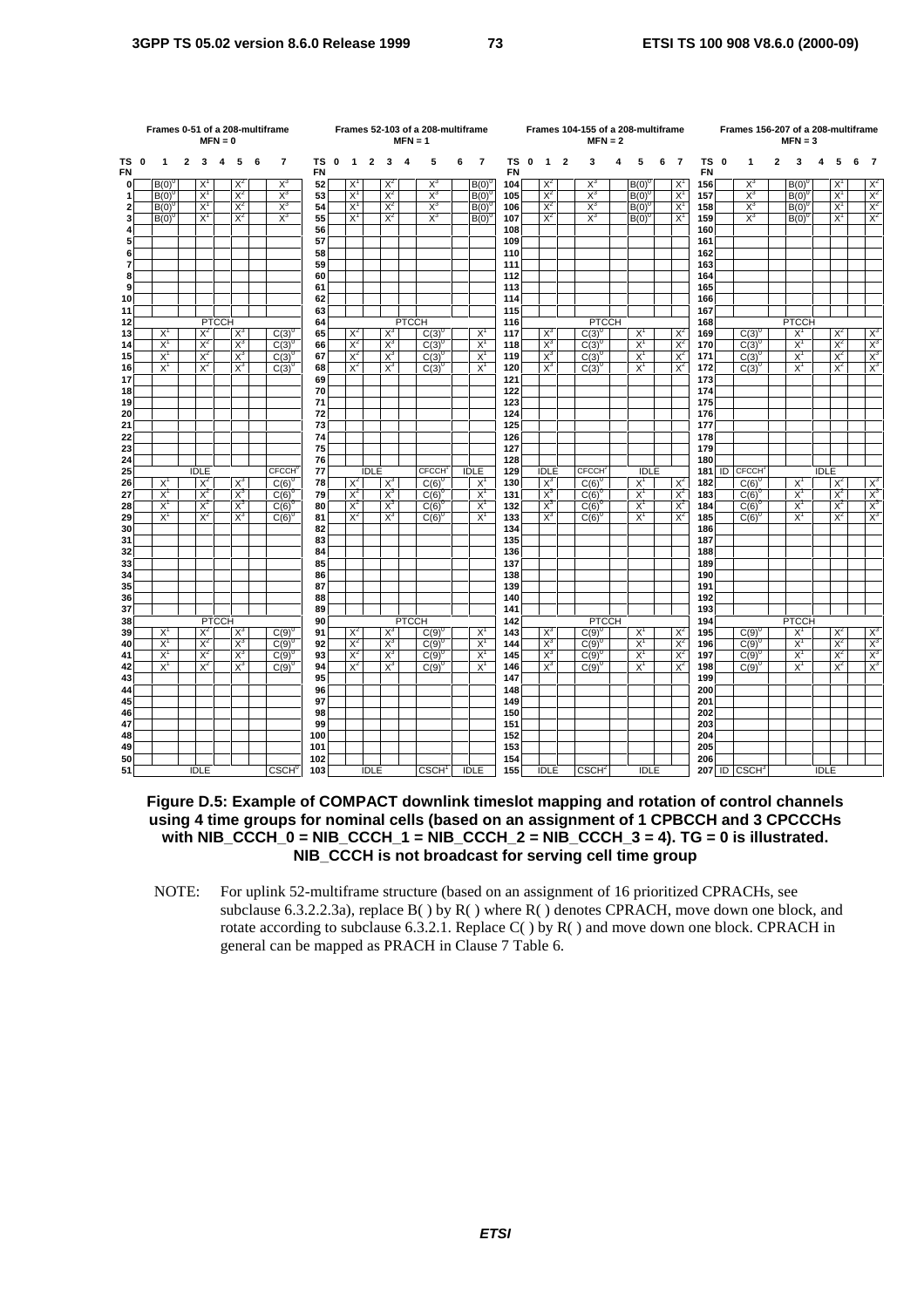|                         | Frames 0-51 of a 208-multiframe<br>$MFN = 0$ |                |                |                |              |       |   |                          |          |             | $MFN = 1$      | Frames 52-103 of a 208-multiframe |       |              |                          |   |                |            | Frames 104-155 of a 208-multiframe<br>$MFN = 2$ |              |                |                           |   |                | Frames 156-207 of a 208-multiframe |                | $MFN = 3$         |                            |              |                |             |                |   |                         |
|-------------------------|----------------------------------------------|----------------|----------------|----------------|--------------|-------|---|--------------------------|----------|-------------|----------------|-----------------------------------|-------|--------------|--------------------------|---|----------------|------------|-------------------------------------------------|--------------|----------------|---------------------------|---|----------------|------------------------------------|----------------|-------------------|----------------------------|--------------|----------------|-------------|----------------|---|-------------------------|
| ΤS<br>FN                | 0                                            | 1              | $\overline{2}$ | 3              | 4            | 5     | 6 | $\overline{7}$           | ΤS<br>FN | $\mathbf 0$ | $\mathbf{1}$   | $\overline{\mathbf{2}}$           | 3     | 4            | 5                        | 6 | $\overline{7}$ | ΤS<br>FN   | $\mathbf 0$                                     | $\mathbf{1}$ | $\overline{2}$ | 3                         | 4 | 5              | 6                                  | $\overline{7}$ | TS 0<br><b>FN</b> | $\mathbf{1}$               | $\mathbf{2}$ | 3              | 4           | 5              | 6 | - 7                     |
| $\mathbf{0}$            |                                              | B(0)           |                | $X^1$          |              | $X^2$ |   |                          | 52       |             | X              |                                   | $X^2$ |              |                          |   | B(0)           | 104        |                                                 | $X^2$        |                |                           |   | $B(0)^{6}$     |                                    | $X^1$          | 156               |                            |              | B(0)           |             | X              |   | $X^2$                   |
| $\mathbf{1}$            |                                              | $B(0)^{0}$     |                | $X^1$          |              | $X^2$ |   |                          | 53       |             | $X^1$          |                                   | $X^2$ |              |                          |   | $B(0)^{0}$     | 105        |                                                 | $X^2$        |                |                           |   | $B(0)^C$       |                                    | $X^1$          | 157               |                            |              | $B(0)^{0}$     |             | $X^1$          |   | $X^2$                   |
| $\overline{\mathbf{2}}$ |                                              | $B(0)^{6}$     |                | $X^1$          |              | $X^2$ |   |                          | 54       |             | $X^1$          |                                   | $X^2$ |              |                          |   | $B(0)^{0}$     | 106        |                                                 | $X^2$        |                |                           |   | $B(0)^{0}$     |                                    | $X^1$          | 158               |                            |              | $B(0)^{0}$     |             | $X^1$          |   | $\frac{\chi^2}{\chi^2}$ |
| 3                       |                                              | $B(0)^{0}$     |                | $X^1$          |              | $X^2$ |   |                          | 55       |             | $X^1$          |                                   | $X^2$ |              |                          |   | $B(0)^{0}$     | 107        |                                                 | $X^2$        |                |                           |   | $B(0)^{0}$     |                                    | $X^1$          | 159               |                            |              | $B(0)^{0}$     |             | $X^1$          |   |                         |
| 4                       |                                              |                |                |                |              |       |   |                          | 56       |             |                |                                   |       |              |                          |   |                | 108        |                                                 |              |                |                           |   |                |                                    |                | 160               |                            |              |                |             |                |   |                         |
| 5                       |                                              |                |                |                |              |       |   |                          | 57<br>58 |             |                |                                   |       |              |                          |   |                | 109<br>110 |                                                 |              |                |                           |   |                |                                    |                | 161               |                            |              |                |             |                |   |                         |
| 6<br>$\overline{7}$     |                                              |                |                |                |              |       |   |                          | 59       |             |                |                                   |       |              |                          |   |                | 111        |                                                 |              |                |                           |   |                |                                    |                | 162<br>163        |                            |              |                |             |                |   |                         |
| 8                       |                                              |                |                |                |              |       |   |                          | 60       |             |                |                                   |       |              |                          |   |                | 112        |                                                 |              |                |                           |   |                |                                    |                | 164               |                            |              |                |             |                |   |                         |
| 9                       |                                              |                |                |                |              |       |   |                          | 61       |             |                |                                   |       |              |                          |   |                | 113        |                                                 |              |                |                           |   |                |                                    |                | 165               |                            |              |                |             |                |   |                         |
| 10                      |                                              |                |                |                |              |       |   |                          | 62       |             |                |                                   |       |              |                          |   |                | 114        |                                                 |              |                |                           |   |                |                                    |                | 166               |                            |              |                |             |                |   |                         |
| 11                      |                                              |                |                |                |              |       |   |                          | 63       |             |                |                                   |       |              |                          |   |                | 115        |                                                 |              |                |                           |   |                |                                    |                | 167               |                            |              |                |             |                |   |                         |
| 12                      |                                              |                |                |                | <b>PTCCH</b> |       |   |                          | 64       |             |                |                                   |       | <b>PTCCH</b> |                          |   |                | 116        |                                                 |              |                | <b>PTCCH</b>              |   |                |                                    |                | 168               |                            |              | <b>PTCCH</b>   |             |                |   |                         |
| 13                      |                                              | $X^1$          |                | $X^2$          |              |       |   | $C(3)^{0}$               | 65       |             | $X^2$          |                                   |       |              | $C(3)^{0}$               |   | $X^1$          | 117        |                                                 |              |                | $C(3)^{0}$                |   | $X^1$          |                                    | $X^2$          | 169               | $C(3)^{0}$                 |              | $X^1$          |             | $X^2$          |   |                         |
| 14                      |                                              | $X^1$          |                | $X^2$          |              |       |   | $C(3)^{0}$               | 66       |             | $X^2$          |                                   |       |              | $C(3)^{0}$               |   | $X^1$          | 118        |                                                 |              |                | $C(3)^{0}$                |   | $X^1$          |                                    | $X^2$          | 170               | $C(3)^{0}$                 |              | $X^1$          |             | $X^2$          |   |                         |
| 15<br>16                |                                              | $X^1$<br>$X^1$ |                | $X^2$<br>$X^2$ |              |       |   | $C(3)^{0}$<br>$C(3)^{0}$ | 67<br>68 |             | $X^2$<br>$X^2$ |                                   |       |              | $C(3)^{0}$<br>$C(3)^{0}$ |   | $X^1$<br>$X^1$ | 119<br>120 |                                                 |              |                | $C(3)^{0}$<br>$C(3)^{0}$  |   | $X^1$<br>$X^1$ |                                    | $X^2$<br>$X^2$ | 171<br>172        | $C(3)^{0}$<br>$C(3)^{0}$   |              | $X^1$<br>$X^1$ |             | $X^2$<br>$X^2$ |   |                         |
| 17                      |                                              |                |                |                |              |       |   |                          | 69       |             |                |                                   |       |              |                          |   |                | 121        |                                                 |              |                |                           |   |                |                                    |                | 173               |                            |              |                |             |                |   |                         |
| 18                      |                                              |                |                |                |              |       |   |                          | 70       |             |                |                                   |       |              |                          |   |                | 122        |                                                 |              |                |                           |   |                |                                    |                | 174               |                            |              |                |             |                |   |                         |
| 19                      |                                              |                |                |                |              |       |   |                          | 71       |             |                |                                   |       |              |                          |   |                | 123        |                                                 |              |                |                           |   |                |                                    |                | 175               |                            |              |                |             |                |   |                         |
| 20                      |                                              |                |                |                |              |       |   |                          | 72       |             |                |                                   |       |              |                          |   |                | 124        |                                                 |              |                |                           |   |                |                                    |                | 176               |                            |              |                |             |                |   |                         |
| 21                      |                                              |                |                |                |              |       |   |                          | 73       |             |                |                                   |       |              |                          |   |                | 125        |                                                 |              |                |                           |   |                |                                    |                | 177               |                            |              |                |             |                |   |                         |
| 22                      |                                              |                |                |                |              |       |   |                          | 74       |             |                |                                   |       |              |                          |   |                | 126        |                                                 |              |                |                           |   |                |                                    |                | 178               |                            |              |                |             |                |   |                         |
| 23                      |                                              |                |                |                |              |       |   |                          | 75       |             |                |                                   |       |              |                          |   |                | 127        |                                                 |              |                |                           |   |                |                                    |                | 179               |                            |              |                |             |                |   |                         |
| 24<br>25                |                                              |                |                | <b>IDLE</b>    |              |       |   | <b>CFCCH</b>             | 76<br>77 |             |                | <b>IDLE</b>                       |       |              | <b>CFCCH</b>             |   | <b>IDLE</b>    | 128<br>129 |                                                 | <b>IDLE</b>  |                | <b>CFCCH</b> <sup>®</sup> |   | <b>IDLE</b>    |                                    |                | 180<br>181        | <b>ID CFCCH</b>            |              |                | <b>IDLE</b> |                |   |                         |
| 26                      |                                              | $X^1$          |                | $X^2$          |              |       |   | $C(6)^{0}$               | 78       |             | $X^2$          |                                   |       |              | $C(6)^{0}$               |   | $X^1$          | 130        |                                                 |              |                | $C(6)^0$                  |   | $X^1$          |                                    | $X^2$          | 182               | $C(6)^{0}$                 |              | $X^1$          |             | $X^2$          |   |                         |
| 27                      |                                              | $X^1$          |                | $X^2$          |              |       |   | $C(6)^{0}$               | 79       |             | $X^2$          |                                   |       |              | $C(6)^6$                 |   | $X^1$          | 131        |                                                 |              |                | $C(6)^{6}$                |   | $X^1$          |                                    | $X^2$          | 183               | $C(6)^{0}$                 |              | $X^1$          |             | $X^2$          |   |                         |
| 28                      |                                              | $X^1$          |                | $X^2$          |              |       |   | $C(6)^{0}$               | 80       |             | $X^2$          |                                   |       |              | $C(6)^{0}$               |   | $X^1$          | 132        |                                                 |              |                | $C(6)^{6}$                |   | $X^1$          |                                    | $X^2$          | 184               | $C(6)^{0}$                 |              | $X^1$          |             | $X^2$          |   |                         |
| 29                      |                                              | $X^1$          |                | $X^2$          |              |       |   | $C(6)^{0}$               | 81       |             | $X^2$          |                                   |       |              | $C(6)^{0}$               |   | $X^1$          | 133        |                                                 |              |                | $C(6)^{6}$                |   | $X^1$          |                                    | $X^2$          | 185               | $C(6)^{0}$                 |              | $X^1$          |             | $X^2$          |   |                         |
| 30                      |                                              |                |                |                |              |       |   |                          | 82       |             |                |                                   |       |              |                          |   |                | 134        |                                                 |              |                |                           |   |                |                                    |                | 186               |                            |              |                |             |                |   |                         |
| 31                      |                                              |                |                |                |              |       |   |                          | 83       |             |                |                                   |       |              |                          |   |                | 135        |                                                 |              |                |                           |   |                |                                    |                | 187               |                            |              |                |             |                |   |                         |
| 32                      |                                              |                |                |                |              |       |   |                          | 84       |             |                |                                   |       |              |                          |   |                | 136        |                                                 |              |                |                           |   |                |                                    |                | 188               |                            |              |                |             |                |   |                         |
| 33                      |                                              |                |                |                |              |       |   |                          | 85       |             |                |                                   |       |              |                          |   |                | 137        |                                                 |              |                |                           |   |                |                                    |                | 189               |                            |              |                |             |                |   |                         |
| 34<br>35                |                                              |                |                |                |              |       |   |                          | 86<br>87 |             |                |                                   |       |              |                          |   |                | 138<br>139 |                                                 |              |                |                           |   |                |                                    |                | 190<br>191        |                            |              |                |             |                |   |                         |
| 36                      |                                              |                |                |                |              |       |   |                          | 88       |             |                |                                   |       |              |                          |   |                | 140        |                                                 |              |                |                           |   |                |                                    |                | 192               |                            |              |                |             |                |   |                         |
| 37                      |                                              |                |                |                |              |       |   |                          | 89       |             |                |                                   |       |              |                          |   |                | 141        |                                                 |              |                |                           |   |                |                                    |                | 193               |                            |              |                |             |                |   |                         |
| 38                      |                                              |                |                |                | <b>PTCCH</b> |       |   |                          | 90       |             |                |                                   |       | <b>PTCCH</b> |                          |   |                | 142        |                                                 |              |                | <b>PTCCH</b>              |   |                |                                    |                | 194               |                            |              | <b>PTCCH</b>   |             |                |   |                         |
| 39                      |                                              | $X^1$          |                | $X^2$          |              |       |   | $C(9)^{0}$               | 91       |             | $X^2$          |                                   |       |              | $C(9)^{0}$               |   | $X^1$          | 143        |                                                 |              |                | $C(9)^0$                  |   | $X^1$          |                                    | $X^2$          | 195               | $C(9)^{0}$                 |              | $X^1$          |             | $X^2$          |   |                         |
| 40                      |                                              | $X^1$          |                | $X^2$          |              |       |   | $C(9)^{0}$               | 92       |             | $X^2$          |                                   |       |              | $C(9)^{0}$               |   | $X^1$          | 144        |                                                 |              |                | $C(9)^0$                  |   | $X^1$          |                                    | $X^2$          | 196               | $C(9)^{0}$                 |              | $X^1$          |             | $X^2$          |   |                         |
| 41                      |                                              | $X^1$          |                | $X^2$          |              |       |   | $C(9)^{0}$               | 93       |             | $X^2$          |                                   |       |              | $C(9)^{0}$               |   | $X^1$          | 145        |                                                 |              |                | $C(9)^{0}$                |   | $X^1$          |                                    | $X^2$          | 197               | $C(9)^{0}$                 |              | $X^1$          |             | $X^2$          |   |                         |
| 42                      |                                              | $X^1$          |                | $X^2$          |              |       |   | $C(9)^{0}$               | 94       |             | $X^2$          |                                   |       |              | $C(9)^{0}$               |   | $X^1$          | 146        |                                                 |              |                | $C(9)^{0}$                |   | $X^1$          |                                    | $X^2$          | 198               | $C(9)^{0}$                 |              | $X^1$          |             | $X^2$          |   |                         |
| 43<br>44                |                                              |                |                |                |              |       |   |                          | 95<br>96 |             |                |                                   |       |              |                          |   |                | 147<br>148 |                                                 |              |                |                           |   |                |                                    |                | 199<br>200        |                            |              |                |             |                |   |                         |
| 45                      |                                              |                |                |                |              |       |   |                          | 97       |             |                |                                   |       |              |                          |   |                | 149        |                                                 |              |                |                           |   |                |                                    |                | 201               |                            |              |                |             |                |   |                         |
| 46                      |                                              |                |                |                |              |       |   |                          | 98       |             |                |                                   |       |              |                          |   |                | 150        |                                                 |              |                |                           |   |                |                                    |                | 202               |                            |              |                |             |                |   |                         |
| 47                      |                                              |                |                |                |              |       |   |                          | 99       |             |                |                                   |       |              |                          |   |                | 151        |                                                 |              |                |                           |   |                |                                    |                | 203               |                            |              |                |             |                |   |                         |
| 48                      |                                              |                |                |                |              |       |   |                          | 100      |             |                |                                   |       |              |                          |   |                | 152        |                                                 |              |                |                           |   |                |                                    |                | 204               |                            |              |                |             |                |   |                         |
| 49                      |                                              |                |                |                |              |       |   |                          | 101      |             |                |                                   |       |              |                          |   |                | 153        |                                                 |              |                |                           |   |                |                                    |                | 205               |                            |              |                |             |                |   |                         |
| 50                      |                                              |                |                |                |              |       |   |                          | 102      |             |                |                                   |       |              |                          |   |                | 154        |                                                 |              |                |                           |   |                |                                    |                | 206               |                            |              |                |             |                |   |                         |
| 51                      |                                              |                |                | <b>IDLE</b>    |              |       |   | CSCH <sup>0</sup>        | 103      |             |                | <b>IDLE</b>                       |       |              | CSCH <sup>1</sup>        |   | <b>IDLE</b>    | 155        |                                                 | <b>IDLE</b>  |                | CSCH <sup>2</sup>         |   | <b>IDLE</b>    |                                    |                |                   | $207$ ID CSCH <sup>3</sup> |              |                | <b>IDLE</b> |                |   |                         |

**Figure D.6: Example of COMPACT downlink timeslot mapping and rotation of control channels using 3 time groups for nominal cells (based on an assignment of 1 CPBCCH and 3 CPCCCHs with NIB\_CCCH\_0 = NIB\_CCCH\_1 = NIB\_CCCH\_2 = 4, NIB\_CCCH\_3 = 0). TG = 0 is illustrated. NIB\_CCCH is not broadcast for serving cell time group** 

NOTE: For uplink 52-multiframe structure (based on an assignment of 16 prioritized CPRACHs, see subclause 6.3.2.2.3a), replace  $B()$  by  $R()$  where  $R()$  denotes CPRACH, move down one block, and rotate according to subclause 6.3.2.1. Replace  $C()$  by  $R()$  and move down one block. CPRACH in general can be mapped as PRACH in Clause 7 Table 6.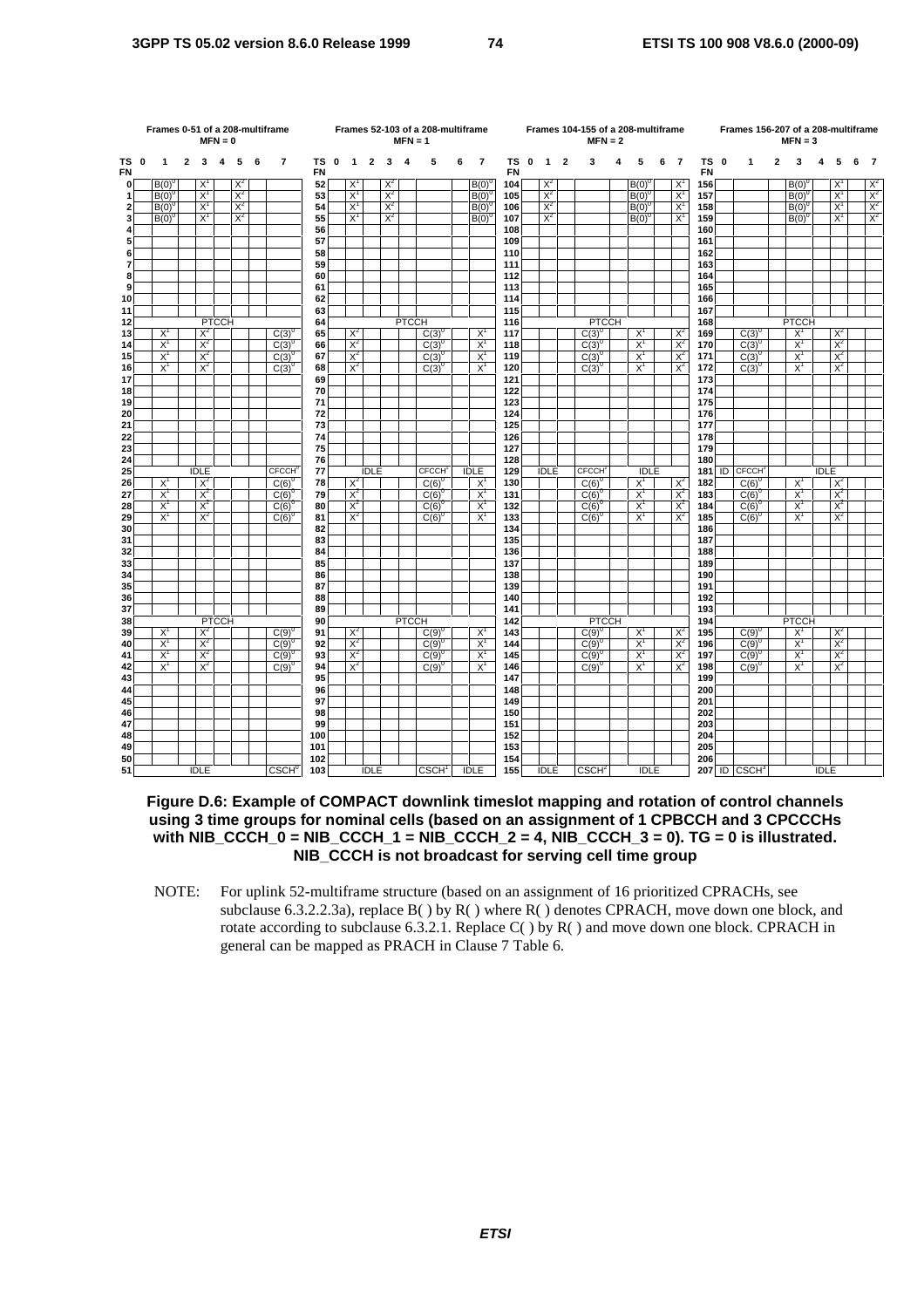|                | Frames 0-51 of a 208-multiframe<br>$MFN = 0$ |                     |                |                |              |                |   |                          |            | $MFN = 1$   | Frames 52-103 of a 208-multiframe |                |                |              |                          |   |                | Frames 104-155 of a 208-multiframe<br>$MFN = 2$ |             |                |                |                          |   | Frames 156-207 of a 208-multiframe |                     | $MFN = 3$  |   |                            |   |                     |             |                |   |                         |
|----------------|----------------------------------------------|---------------------|----------------|----------------|--------------|----------------|---|--------------------------|------------|-------------|-----------------------------------|----------------|----------------|--------------|--------------------------|---|----------------|-------------------------------------------------|-------------|----------------|----------------|--------------------------|---|------------------------------------|---------------------|------------|---|----------------------------|---|---------------------|-------------|----------------|---|-------------------------|
| тs<br>FN       | 0                                            | 1                   | $\overline{2}$ | $\mathbf{3}$   | 4            | 5              | 6 | $\overline{7}$           | ΤS<br>FN   | $\mathbf 0$ | $\mathbf{1}$                      | $\overline{2}$ | 3              | -4           | 5                        | 6 | $\overline{7}$ | TS<br>FN                                        | $\mathbf 0$ | $\mathbf{1}$   | $\overline{2}$ | 3                        | 4 | 5                                  | $\overline{7}$<br>6 | ΤS<br>FN   | 0 | 1                          | 2 | 3                   | 4           | 5              | 6 | -7                      |
| $\mathbf 0$    |                                              | B(0)                |                | $X^1$          |              | $X^2$          |   | $X^3$                    | 52         |             | $X^1$                             |                | $X^2$          |              | $X^3$                    |   | B(0)           | 104                                             |             | $X^2$          |                | $X^3$                    |   | $B(0)^{0}$                         | $X^1$               | 156        |   | $X^3$                      |   | B(0)                |             | $X^1$          |   | $X^2$                   |
| 1              |                                              | $B(0)^{6}$          |                | $X^1$          |              | $X^2$          |   | $X^3$                    | 53         |             | $X^1$                             |                | $X^2$          |              | $X^3$                    |   | $B(0)^{0}$     | 105                                             |             | $X^2$          |                | $X^3$                    |   | $B(0)^{0}$                         | $X^1$               | 157        |   | $X^3$                      |   | $B(0)^{6}$          |             | $X^1$          |   | $X^2$                   |
| $\mathbf{2}$   |                                              | $B(0)^{6}$          |                | $X^1$          |              | $X^2$          |   | $X^3$                    | 54         |             | $X^1$                             |                | $X^2$          |              | $X_3$                    |   | B(0)           | 106                                             |             | $X^2$          |                | $X^3$                    |   | $B(0)^{0}$                         | $X^1$               | 158        |   | $X^3$                      |   | $B(0)^{0}$          |             | $X^1$          |   | $X^2$                   |
| 3              |                                              | $B(0)^{6}$<br>$X^1$ |                | $X^1$          |              | $X^2$          |   | $X^3$                    | 55         |             | $X^1$                             |                | $X^2$          |              | $X_3$                    |   | B(0)<br>$X^1$  | 107                                             |             | $X^2$          |                | $X_3$                    |   | B(0)                               | $X^1$               | 159        |   | $X^3$                      |   | $B(0)^{0}$<br>$X^1$ |             | $X^1$          |   | $X^2$                   |
| 4<br>5         |                                              | $X^1$               |                |                |              |                |   |                          | 56<br>57   |             |                                   |                |                |              |                          |   | $X^1$          | 108<br>109                                      |             |                |                |                          |   | $X^1$<br>$X^1$                     |                     | 160<br>161 |   |                            |   | $X^1$               |             |                |   |                         |
| 6              |                                              | $X^1$               |                |                |              |                |   |                          | 58         |             |                                   |                |                |              |                          |   | $X^1$          | 110                                             |             |                |                |                          |   | $X^1$                              |                     | 162        |   |                            |   | $X^1$               |             |                |   |                         |
| $\overline{7}$ |                                              | $X^1$               |                |                |              |                |   |                          | 59         |             |                                   |                |                |              |                          |   | $X^1$          | 111                                             |             |                |                |                          |   | $X^1$                              |                     | 163        |   |                            |   | $X^1$               |             |                |   |                         |
| 8              |                                              |                     |                |                |              |                |   |                          | 60         |             |                                   |                |                |              |                          |   |                | 112                                             |             |                |                |                          |   |                                    |                     | 164        |   |                            |   |                     |             |                |   |                         |
| 9              |                                              |                     |                |                |              |                |   |                          | 61         |             |                                   |                |                |              |                          |   |                | 113                                             |             |                |                |                          |   |                                    |                     | 165        |   |                            |   |                     |             |                |   |                         |
| 10             |                                              |                     |                |                |              |                |   |                          | 62         |             |                                   |                |                |              |                          |   |                | 114                                             |             |                |                |                          |   |                                    |                     | 166        |   |                            |   |                     |             |                |   |                         |
| 11             |                                              |                     |                |                |              |                |   |                          | 63         |             |                                   |                |                |              |                          |   |                | 115                                             |             |                |                |                          |   |                                    |                     | 167        |   |                            |   |                     |             |                |   |                         |
| 12             |                                              |                     |                |                | <b>PTCCH</b> |                |   |                          | 64         |             |                                   |                |                | <b>PTCCH</b> |                          |   |                | 116                                             |             |                |                | <b>PTCCH</b>             |   |                                    |                     | 168        |   |                            |   | <b>PTCCH</b>        |             |                |   |                         |
| 13             |                                              | $X^1$               |                | $X^2$          |              | $X^3$          |   | $C(3)^{0}$               | 65         |             | $X^2$                             |                | $X^3$          |              | $C(3)^{0}$               |   | $X^1$          | 117                                             |             | $X^3$          |                | $C(3)^{0}$               |   | $X^1$                              | $X^2$               | 169        |   | $C(3)^{0}$                 |   | $X^1$               |             | $X^2$          |   | $\frac{\chi^3}{\chi^3}$ |
| 14             |                                              | $X^1$               |                | $X^2$          |              | $X^3$          |   | $C(3)^{0}$               | 66         |             | $X^2$                             |                | $X^3$          |              | $C(3)^{0}$               |   | $X^1$          | 118                                             |             | $X_3$          |                | $C(3)^{6}$               |   | $X^1$                              | $X^2$               | 170        |   | $C(3)^{0}$                 |   | $X^1$               |             | $X^2$          |   |                         |
| 15             |                                              | $X^1$<br>$X^1$      |                | $X^2$<br>$X^2$ |              | $X^3$<br>$X^3$ |   | $C(3)^{0}$               | 67         |             | $X^2$<br>$X^2$                    |                | $X_3$<br>$X^3$ |              | $C(3)^{0}$               |   | $X^1$<br>$X^1$ | 119<br>120                                      |             | $X^3$<br>$X_3$ |                | $C(3)^{0}$               |   | $X^1$<br>$X^1$                     | $X^2$<br>$X^2$      | 171<br>172 |   | $C(3)^{0}$                 |   | $X^1$<br>$X^1$      |             | $X^2$<br>$X^2$ |   | $\frac{\chi^3}{\chi^3}$ |
| 16<br>17       |                                              |                     |                |                |              |                |   | $C(3)^{0}$               | 68<br>69   |             |                                   |                |                |              | $C(3)^{0}$               |   |                | 121                                             |             |                |                | $C(3)^{0}$               |   |                                    |                     | 173        |   | $C(3)^{0}$                 |   |                     |             |                |   |                         |
| 18             |                                              |                     |                |                |              |                |   |                          | 70         |             |                                   |                |                |              |                          |   |                | 122                                             |             |                |                |                          |   |                                    |                     | 174        |   |                            |   |                     |             |                |   |                         |
| 19             |                                              |                     |                |                |              |                |   |                          | 71         |             |                                   |                |                |              |                          |   |                | 123                                             |             |                |                |                          |   |                                    |                     | 175        |   |                            |   |                     |             |                |   |                         |
| 20             |                                              |                     |                |                |              |                |   |                          | 72         |             |                                   |                |                |              |                          |   |                | 124                                             |             |                |                |                          |   |                                    |                     | 176        |   |                            |   |                     |             |                |   |                         |
| 21             |                                              |                     |                |                |              |                |   |                          | 73         |             |                                   |                |                |              |                          |   |                | 125                                             |             |                |                |                          |   |                                    |                     | 177        |   |                            |   |                     |             |                |   |                         |
| 22             |                                              |                     |                |                |              |                |   |                          | 74         |             |                                   |                |                |              |                          |   |                | 126                                             |             |                |                |                          |   |                                    |                     | 178        |   |                            |   |                     |             |                |   |                         |
| 23             |                                              |                     |                |                |              |                |   |                          | 75         |             |                                   |                |                |              |                          |   |                | 127                                             |             |                |                |                          |   |                                    |                     | 179        |   |                            |   |                     |             |                |   |                         |
| 24             |                                              |                     |                |                |              |                |   |                          | 76         |             |                                   |                |                |              |                          |   |                | 128                                             |             |                |                |                          |   |                                    |                     | 180        |   |                            |   |                     |             |                |   |                         |
| 25             |                                              |                     |                | <b>IDLE</b>    |              |                |   | <b>CECCH</b>             | 77         |             |                                   | <b>IDLE</b>    |                |              | <b>CFCCH</b>             |   | <b>IDLE</b>    | 129                                             |             | <b>IDLE</b>    |                | <b>CECCH</b>             |   | <b>IDLE</b>                        |                     | 181        |   | ID CFCCH                   |   |                     | <b>IDLE</b> |                |   |                         |
| 26             |                                              | $X^1$               |                | $X^2$          |              | $X^3$          |   | $C(6)^{0}$               | 78         |             | $X^2$                             |                | $X^3$          |              | $C(6)^{0}$               |   | $X^1$          | 130                                             |             | $X^3$          |                | $C(6)^{0}$               |   | $X^1$                              | $X^2$               | 182        |   | $C(6)^{0}$                 |   | $X^1$               |             | $X^2$          |   | $\frac{X^3}{X^3}$       |
| 27             |                                              | $X^1$<br>$X^1$      |                | $X^2$<br>$X^2$ |              | $X^3$<br>$X^3$ |   | $C(6)^{0}$               | 79         |             | $X^2$<br>$X^2$                    |                | $X^3$<br>$X^3$ |              | $C(6)^{0}$               |   | $X^1$<br>$X^1$ | 131                                             |             | $X^3$<br>$X_3$ |                | $C(6)^{6}$               |   | $X^1$<br>$X^1$                     | $X^2$<br>$X^2$      | 183<br>184 |   | $C(6)^{0}$                 |   | $X^1$<br>$X^1$      |             | $X^2$<br>$X^2$ |   |                         |
| 28<br>29       |                                              | $X^1$               |                | $X^2$          |              | $X^3$          |   | $C(6)^{0}$<br>$C(6)^{0}$ | 80<br>81   |             | $X^2$                             |                | $X^3$          |              | $C(6)^{0}$<br>$C(6)^{0}$ |   | $X^1$          | 132<br>133                                      |             | $X^3$          |                | $C(6)^{0}$<br>$C(6)^{6}$ |   | $X^1$                              | $X^2$               | 185        |   | $C(6)^{0}$<br>$C(6)^{0}$   |   | $X^1$               |             | $X^2$          |   | $X^3$                   |
| 30             |                                              |                     |                |                |              |                |   |                          | 82         |             |                                   |                |                |              |                          |   |                | 134                                             |             |                |                |                          |   |                                    |                     | 186        |   |                            |   |                     |             |                |   |                         |
| 31             |                                              |                     |                |                |              |                |   |                          | 83         |             |                                   |                |                |              |                          |   |                | 135                                             |             |                |                |                          |   |                                    |                     | 187        |   |                            |   |                     |             |                |   |                         |
| 32             |                                              |                     |                |                |              |                |   |                          | 84         |             |                                   |                |                |              |                          |   |                | 136                                             |             |                |                |                          |   |                                    |                     | 188        |   |                            |   |                     |             |                |   |                         |
| 33             |                                              |                     |                |                |              |                |   |                          | 85         |             |                                   |                |                |              |                          |   |                | 137                                             |             |                |                |                          |   |                                    |                     | 189        |   |                            |   |                     |             |                |   |                         |
| 34             |                                              |                     |                |                |              |                |   |                          | 86         |             |                                   |                |                |              |                          |   |                | 138                                             |             |                |                |                          |   |                                    |                     | 190        |   |                            |   |                     |             |                |   |                         |
| 35             |                                              |                     |                |                |              |                |   |                          | 87         |             |                                   |                |                |              |                          |   |                | 139                                             |             |                |                |                          |   |                                    |                     | 191        |   |                            |   |                     |             |                |   |                         |
| 36             |                                              |                     |                |                |              |                |   |                          | 88         |             |                                   |                |                |              |                          |   |                | 140                                             |             |                |                |                          |   |                                    |                     | 192        |   |                            |   |                     |             |                |   |                         |
| 37             |                                              |                     |                |                |              |                |   |                          | 89         |             |                                   |                |                |              |                          |   |                | 141                                             |             |                |                |                          |   |                                    |                     | 193        |   |                            |   |                     |             |                |   |                         |
| 38             |                                              |                     |                |                | <b>PTCCH</b> |                |   |                          | 90         |             |                                   |                |                | <b>PTCCH</b> |                          |   | $X^1$          | 142                                             |             |                |                | <b>PTCCH</b>             |   |                                    |                     | 194        |   | $C(9)^{0}$                 |   | <b>PTCCH</b>        |             |                |   |                         |
| 39<br>40       |                                              | $X^1$<br>$X^1$      |                | $X^2$<br>$X^2$ |              | $X^3$<br>$X^3$ |   | $C(9)^{0}$<br>$C(9)^{0}$ | 91<br>92   |             | $X^2$<br>$X^2$                    |                | $X^3$<br>$X^3$ |              | $C(9)^{0}$<br>$C(9)^{0}$ |   | $X^1$          | 143<br>144                                      |             | $X^3$<br>$X^3$ |                | $C(9)^{0}$<br>$C(9)^0$   |   | $X^1$<br>$X^1$                     | $X^2$<br>$X^2$      | 195<br>196 |   | $C(9)^{0}$                 |   | $X^1$<br>$X^1$      |             | $X^2$<br>$X^2$ |   | $\frac{X^3}{X^3}$       |
| 41             |                                              | $X^1$               |                | $X^2$          |              | $X^3$          |   | $C(9)^{0}$               | 93         |             | $X^2$                             |                | $X^3$          |              | $C(9)^{0}$               |   | $X^1$          | 145                                             |             | $X^3$          |                | $C(9)^{0}$               |   | $X^1$                              | $X^2$               | 197        |   | $C(9)^{0}$                 |   | $X^1$               |             | $X^2$          |   | $X^3$                   |
| 42             |                                              | $X^1$               |                | $X^2$          |              | $X^3$          |   | $C(9)^{0}$               | 94         |             | $X^2$                             |                | $X^3$          |              | $C(9)^{0}$               |   | $X^1$          | 146                                             |             | $X^3$          |                | $C(9)^{0}$               |   | $X^1$                              | $X^2$               | 198        |   | $C(9)^{0}$                 |   | $X^1$               |             | $X^2$          |   | $X^3$                   |
| 43             |                                              |                     |                |                |              |                |   |                          | 95         |             |                                   |                |                |              |                          |   |                | 147                                             |             |                |                |                          |   |                                    |                     | 199        |   |                            |   |                     |             |                |   |                         |
| 44             |                                              |                     |                |                |              |                |   |                          | 96         |             |                                   |                |                |              |                          |   |                | 148                                             |             |                |                |                          |   |                                    |                     | 200        |   |                            |   |                     |             |                |   |                         |
| 45             |                                              |                     |                |                |              |                |   |                          | 97         |             |                                   |                |                |              |                          |   |                | 149                                             |             |                |                |                          |   |                                    |                     | 201        |   |                            |   |                     |             |                |   |                         |
| 46             |                                              |                     |                |                |              |                |   |                          | 98         |             |                                   |                |                |              |                          |   |                | 150                                             |             |                |                |                          |   |                                    |                     | 202        |   |                            |   |                     |             |                |   |                         |
| 47             |                                              |                     |                |                |              |                |   |                          | 99         |             |                                   |                |                |              |                          |   |                | 151                                             |             |                |                |                          |   |                                    |                     | 203        |   |                            |   |                     |             |                |   |                         |
| 48             |                                              |                     |                |                |              |                |   |                          | 100        |             |                                   |                |                |              |                          |   |                | 152                                             |             |                |                |                          |   |                                    |                     | 204        |   |                            |   |                     |             |                |   |                         |
| 49             |                                              |                     |                |                |              |                |   |                          | 101        |             |                                   |                |                |              |                          |   |                | 153                                             |             |                |                |                          |   |                                    |                     | 205        |   |                            |   |                     |             |                |   |                         |
| 50<br>51       |                                              |                     |                | <b>IDLE</b>    |              |                |   | <b>CSCH</b> <sup>0</sup> | 102<br>103 |             |                                   | <b>IDLE</b>    |                |              | CSCH <sup>1</sup>        |   | <b>IDLE</b>    | 154<br>155                                      |             | <b>IDLE</b>    |                | CSCH <sup>2</sup>        |   | <b>IDLE</b>                        |                     | 206        |   | $207$ ID CSCH <sup>3</sup> |   |                     | <b>IDLE</b> |                |   |                         |
|                |                                              |                     |                |                |              |                |   |                          |            |             |                                   |                |                |              |                          |   |                |                                                 |             |                |                |                          |   |                                    |                     |            |   |                            |   |                     |             |                |   |                         |

## **Figure D.7: Example of COMPACT downlink timeslot mapping and rotation of control channels using 4 time groups for nominal cells (based on an assignment of 1 CPBCCH and 3 CPCCCHs with NIB\_CCCH\_0 = NIB\_CCCH\_2 = NIB\_CCCH\_3 = 4, NIB\_CCCH\_1 = 5). TG = 0 is illustrated. NIB\_CCCH is not broadcast for serving cell time group**

NOTE: For uplink 52-multiframe structure (based on an assignment of 16 prioritized CPRACHs, see subclause 6.3.2.2.3a), replace  $B()$  by  $R()$  where  $R()$  denotes CPRACH, move down one block, and rotate according to subclause 6.3.2.1. Replace  $C()$  by  $R()$  and move down one block. CPRACH in general can be mapped as PRACH in Clause 7 Table 6.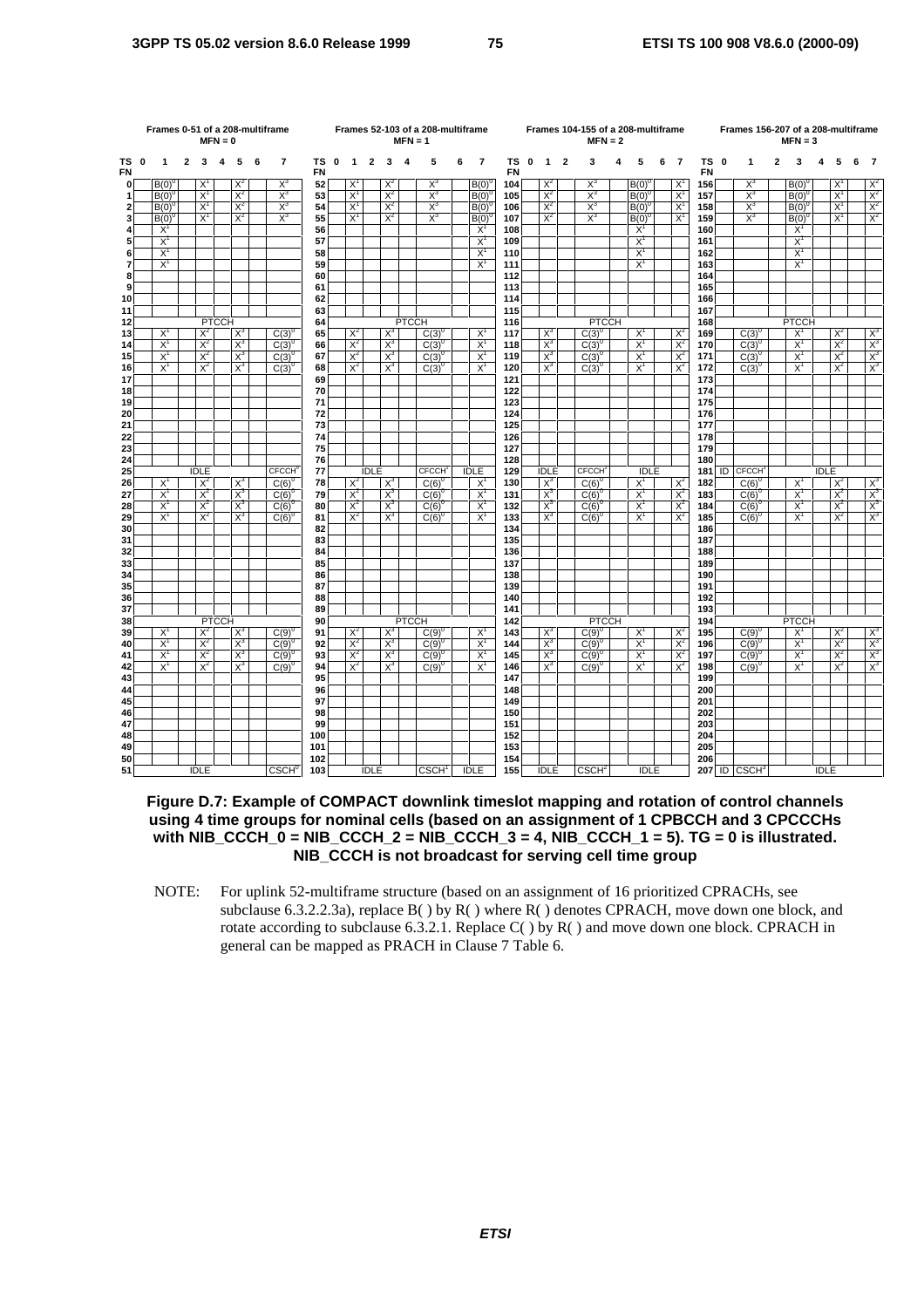## Annex E (informative): Change control history

| <b>SPEC</b>    | SMG#       | <b>CR</b>    | PH         |                  | <b>VERS   NEW_VERS</b> | <b>SUBJECT</b>                                                                 |
|----------------|------------|--------------|------------|------------------|------------------------|--------------------------------------------------------------------------------|
|                |            |              |            |                  |                        |                                                                                |
| 05.02          | s24        | A020         | <b>R97</b> | 5.5.0A           | 6.0.0                  | Corrections and clarifications to GPRS                                         |
| 05.02          | s24        | A021         | <b>R97</b> | 5.5.0A           | 6.0.0                  | Multislot classes for GPRS                                                     |
| 05.02<br>05.02 | s24<br>s24 | A022<br>A023 | R97<br>R97 | 5.5.0A<br>5.5.0A | 6.0.0<br>6.0.0         | System information for GPRS on BCCH                                            |
| 05.02          | s25        | A025         | R97        |                  | 6.1.0                  | Alignment of 51- and 52-multiframe PCCCH<br>Corrections to the GPRS sleep mode |
| 05.02          | s25        | A026         |            | 6.0.1<br>6.0.1   | 6.1.0                  |                                                                                |
| 05.02          | s25        | A030         | R97<br>R97 | 6.0.1            | 6.1.0                  | Clarification of the definition of multislot classes                           |
| 05.02          | s25        | A034         | R97        | 6.0.1            | 6.1.0                  | 14.4kbps Data Service<br>Indication of PACCH logical channel type              |
| 05.02          | s25        | A035         | R97        | 6.0.1            | 6.1.0                  | Renaming of GPRS RR states                                                     |
| 05.02          | s25        | A036         | R97        | 6.0.1            | 6.1.0                  | USF granularity for dynamic allocation                                         |
| 05.02          | s26        | A033         | R97        | 6.1.0            | 6.2.0                  | GPRS SI message mapping                                                        |
| 05.02          | s26        | A037         | R97        | 6.1.0            | 6.2.0                  | Mapping of PACCH                                                               |
| 05.02          | s26        | A039         | R97        | 6.1.0            | 6.2.0                  | Mapping of SI 2 and SI 2ter on BCCH                                            |
| 05.02          | s27        | A041         | R97        | 6.2.0            | 6.3.0                  | Clarification on PTCCH/U mapping                                               |
| 05.02          | s27        | A042         | <b>R97</b> | 6.2.0            | 6.3.0                  | Clarification on mapping PCCCH                                                 |
| 05.02          | s27        | A043         | R97        | 6.2.0            | 6.3.0                  | MS multislot classes and GPRS dynamic allocations                              |
| 05.02          | s28        | A045         | <b>R97</b> | 6.3.0            | 6.4.0                  | Removal of System Information Type 14                                          |
| 05.02          | s28        | A052         | R97        | 6.3.0            | 6.4.0                  | Schedule for packet System Information message on PBCCH                        |
| 05.02          | s28        | A054         | R97        | 6.3.0            | 6.4.0                  | Editorial correction to 05.02                                                  |
| 05.02          | s28        | A055         | <b>R97</b> | 6.3.0            | 6.4.0                  | Improvements of PRS paging blocks scheduling                                   |
| 05.02          | s28        | A057         | <b>R97</b> | 6.3.0            | 6.4.0                  | 51-multiframe PBCCH                                                            |
| 05.02          | s28        | A060         | R97        | 6.3.0            | 6.4.0                  | Clarification to the multislot configurations for GPRS                         |
| 05.02          | s28        | A061         | <b>R97</b> | 6.3.0            | 6.4.0                  | Clarification to the PTCCH mapping                                             |
| 05.02          | s28        | A064         | <b>R97</b> | 6.3.0            | 6.4.0                  | Removal of inconsistency in Table 7                                            |
| 05.02          | s28        | A048         | <b>R98</b> | 6.4.0            | 7.0.0                  | Introduction of specific training sequences for CTS Synchr. bursts             |
| 05.02          | s28        | A049         | R98        | 6.4.0            | 7.0.0                  | Introduction of CTS in 05.02                                                   |
| 05.02          | s28        | A050         | <b>R98</b> | 6.4.0            | 7.0.0                  | CTS Frequency Hopping Algorithm                                                |
| 05.02          | s29        | A047         | R98        | 7.0.0            | 7.1.0                  | Addition of SoLSA functionality                                                |
| 05.02          | s29        | A065         | <b>R98</b> | 7.0.0            | 7.1.0                  | Editorial modification to 3GPP TS 05.02                                        |
| 05.02          | s29        | A066         | <b>R98</b> | 7.0.0            | 7.1.0                  | Correction of TFH carrier list                                                 |
| 05.02          | s29        | A067         | R98        | 7.0.0            | 7.1.0                  | Training sequence code of normal bursts for CTS control channel                |
| 05.02          | s29        | A070         | <b>R98</b> | 7.0.0            | 7.1.0                  | Removal of SI15 references                                                     |
| 05.02          | s29        | A071         | R98        | 7.0.0            | 7.1.0                  | Deleting 51-multiframe PBCCH                                                   |
| 05.02          | s29        | A072         | <b>R98</b> | 7.0.0            | 7.1.0                  | Modification of CTSARCH operation                                              |
| 05.02          | s29        | A077         | <b>R98</b> | 7.0.0            | 7.1.0                  | Correction to non-drx period and SPLIT_PG_CYCLE limitations                    |
| 05.02          | s29        | A046         | R99        | 7.1.0            | 8.0.0                  | Introduction of 8-PSK burst format                                             |
| 05.02          | s29        | A074         | R99        | 7.1.0            | 8.0.1                  | 05.02 changes for ECSD FACCH                                                   |
| 05.02          | s30        | A080         | R99        | 8.0.1            | 8.1.0                  | Introduction of AMR and EFR Traffic Channels                                   |
| 05.02          | s30        | A081         | R99        | 8.0.1            | 8.1.0                  | Non-GSM Broadcast Information                                                  |
| 05.02          | s30        | A082         | R99        | 8.0.1            | 8.1.0                  | <b>EDGE Compact Cell Reselection</b>                                           |
| 05.02          | s30        | A083         | R99        | 8.0.1            | 8.1.0                  | New training sequences for Access Burst due to EGPRS                           |
| 05.02          | s30        | A084         | R99        | 8.0.1            | 8.1.0                  | Introduction of Fast Power Control for ECSD in 05.02                           |
| 05.02          | s30        | A085         | R99        | 8.0.1            | 8.1.0                  | <b>EDGE Compact logical channels</b>                                           |
| 05.02          | s30        | A098         | R99        | 8.0.1            | 8.1.0                  | Mapping of PAGCH                                                               |
| 05.02          | s30        | A101         | <b>R99</b> | 8.0.1            | 8.1.0                  | Clarification pf DRX                                                           |
| 05.02          | s30        | A103         | R99        | 8.0.1            | 8.1.0                  | Correction when sending SI 16 and 17                                           |
| 05.02          | s30b       | A095         | R99        | 8.1.0            | 8.2.0                  | MS multislot resource restriction in extended TA cells                         |
| 05.02          | s30b       | A106         | R99        | 8.1.0            | 8.2.0                  | Clarification of fixed allocated PRACH                                         |
| 05.02          | s30b       | A107         | R99        | 8.1.0            | 8.2.0                  | <b>COMPACT Logical Channels</b>                                                |
| 05.02          | s30b       | A109         | R99        | 8.1.0            | 8.2.0                  | Extended Training Sequence Code C-ETSC specific to COMPACT                     |
|                |            |              |            |                  |                        | synchronization bursts only                                                    |
| 05.02          | s30b       | A110         | R99        | 8.1.0            | 8.2.0                  | Support of Slow Frequency Hopping for COMPACT                                  |
| 05.02          | s30b       | A111         | R99        | 8.1.0            | 8.2.0                  | Synchronization of 52-multiframes in EGPRS COMPACT                             |
| 05.02          | s30b       | A114         | R99        | 8.1.0            | 8.2.0                  | Bi-directional channels in case of multi slot                                  |
| 05.02          | s30b       | A117         | R99        | 8.1.0            | 8.2.0                  | Clarification of multislot configuration                                       |
| 05.02          | s30b       | A119         | R99        | 8.1.0            | 8.2.0                  | Training Sequence to support LCS and specification of 8-PSK                    |
|                |            |              |            |                  |                        | modulated normal bursts for compatibility with future releases,                |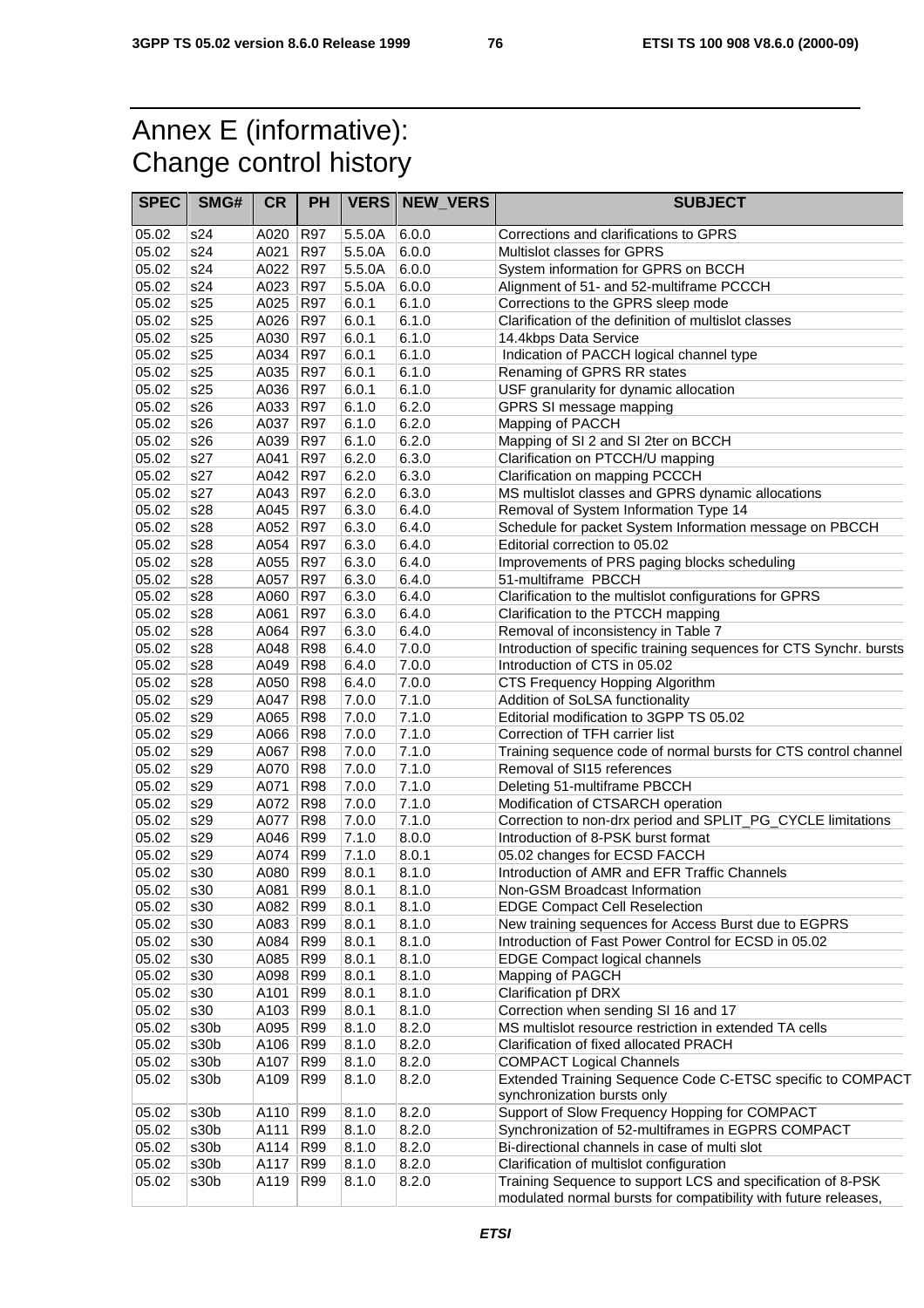| <b>SPEC</b> | SMG#   | <b>CR</b> | <b>PH</b> | <b>VERS</b> | <b>NEW VERS</b> | <b>SUBJECT</b>                                        |
|-------------|--------|-----------|-----------|-------------|-----------------|-------------------------------------------------------|
|             |        |           |           |             |                 | mirror CR to R'98                                     |
| 05.02       | s30b   | A120      | R99       | 8.1.0       | 8.2.0           | <b>Compact FCCH</b>                                   |
| 05.02       | s31    | A123      | R99       | 8.2.0       | 8.3.0           | PTCCH block numbering                                 |
| 05.02       | s31    | A126      | R99       | 8.2.0       | 8.3.0           | Correction of BS_PRACH_BLKS range                     |
| 05.02       | s31    | A127      | R99       | 8.2.0       | 8.3.0           | <b>COMPACT</b> interference measurements              |
| 05.02       | s31    | A128      | R99       | 8.2.0       | 8.3.0           | Timegroup rotation and NIB Clarification              |
| 05.02       | s31    | A129      | R99       | 8.2.0       | 8.3.0           | Clarifications in 05.02                               |
| 05.02       | s31    | A133      | R99       | 8.2.0       | 8.3.0           | USF Handling in COMPACT                               |
| 05.02       | s31    | A138      | R99       | 8.2.0       | 8.3.0           | Correction to non-DRX mode                            |
| 05.02       | s31    | A142      | R99       | 8.2.0       | 8.3.0           | GPRS & SMS-CB interworking                            |
| 05.02       | s31    | A143      | R99       | 8.2.0       | 8.3.0           | Complete Frequency Hopping on COMPACT                 |
| 05.02       | s31b   | A148      | R99       | 8.3.0       | 8.4.0           | New measurement order - Idle mode                     |
| 05.02       | s31b   | A147      | R99       | 8.3.0       | 8.4.0           | Clarification of PBCCH message scheduling             |
| 05.02       | s31b   | A157      | R99       | 8.3.0       | 8.4.0           | FCCH decoding problem for multislot MS                |
| 05.02       | s31b   | A144      | R99       | 8.3.0       | 8.4.0           | Correction of Figure D.4                              |
| 05.02       | s31b   | A149      | R99       | 8.3.0       | 8.4.0           | Correction of NIB parameters                          |
| 05.02       | s32    | A158      | R99       | 8.4.0       | 8.5.0           | Clarification of COMPACT frequency hopping parameters |
| 05.02       | s32    | A159      | R99       | 8.4.0       | 8.5.0           | Class A Dual Transfer Mode (DTM)                      |
|             | GERAN# |           |           |             |                 | September 2000 - 3GPP GERAN                           |
| 05.02       | G01    | A162      |           | 8.5.0       | 8.6.0           | <b>DTM (R99)</b>                                      |
| 05.02       | G01    | A163      |           | 8.5.0       | 8.6.0           | Corrections to COMPACT (R99)                          |
| 05.02       | G01    | A165      |           | 8.5.0       | 8.6.0           | Editorial corrections related to COMPACT (R99)        |